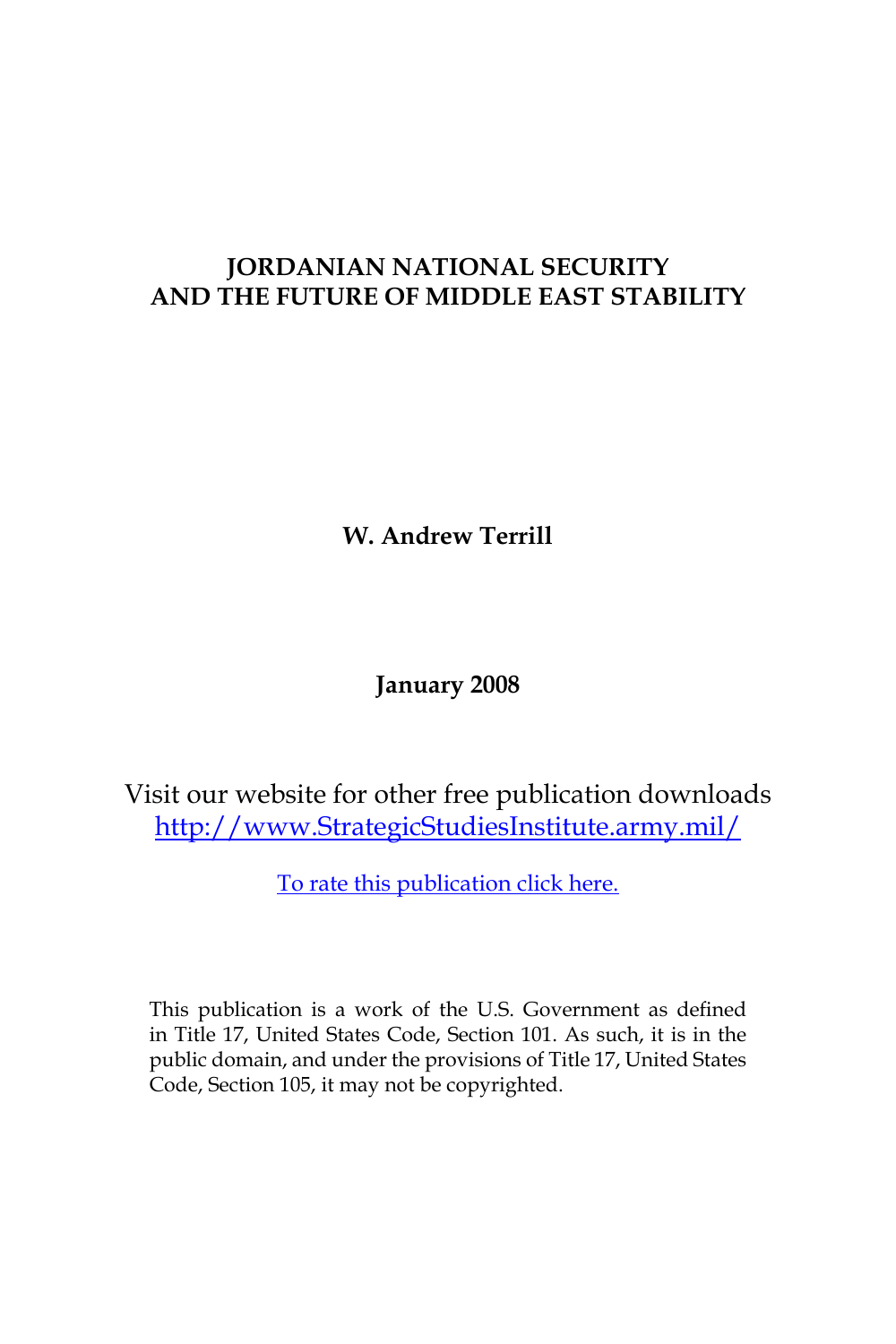\*\*\*\*\*

The views expressed in this report are those of the author and do not necessarily reflect the official policy or position of the Department of the Army, the Department of Defense, or the U.S. Government. This report is cleared for public release; distribution is unlimited.

\*\*\*\*\*

I would like to thank Mary J. Elias, Dr. Norman Cigar, Sarah E. Womer, Dr. Dallas Owens of the U.S. Army War College, and Major David M. Burke of the U.S. Air Force, for useful and insightful comments on earlier drafts of this work. I owe Mary a particular debt for carefully reviewing several drafts and generating a number of useful suggestions and ideas throughout the life of this project. I would also like to thank Colonel Mohammad Salim Jaradat of the Royal Jordanian Army for sharing his wise council with me throughout the year he spent at the U.S. Army War College, as well as during earlier discussions in Jordan and Malta. During multiple trips to Jordan, I was treated with great kindness and openness by General Mohammad Fahed al Allaf, the commandant of the Royal Jordanian National Defense College. I also appreciate the discussions that I have held with members of the Royal Jordanian National Defense College's Center for Strategic Studies under the leadership of Retired Major General Mahmoud Ohed Irdaisat. Other Jordanian friends from whom I have learned a great deal include Brigadier General Ottallah Butosh, Major General (Ret.) Adnan Obeidat, Brigadier General Salah I. Qudah, and Colonel Yaya Ahmad al Qudah. Despite the significance of this help, all mistakes in this work of fact, omission, interpretation, and speculation are entirely my own.

\*\*\*\*\*

Comments pertaining to this report are invited and should be forwarded to: Director, Strategic Studies Institute, U.S. Army War College, 122 Forbes Ave, Carlisle, PA 17013-5244.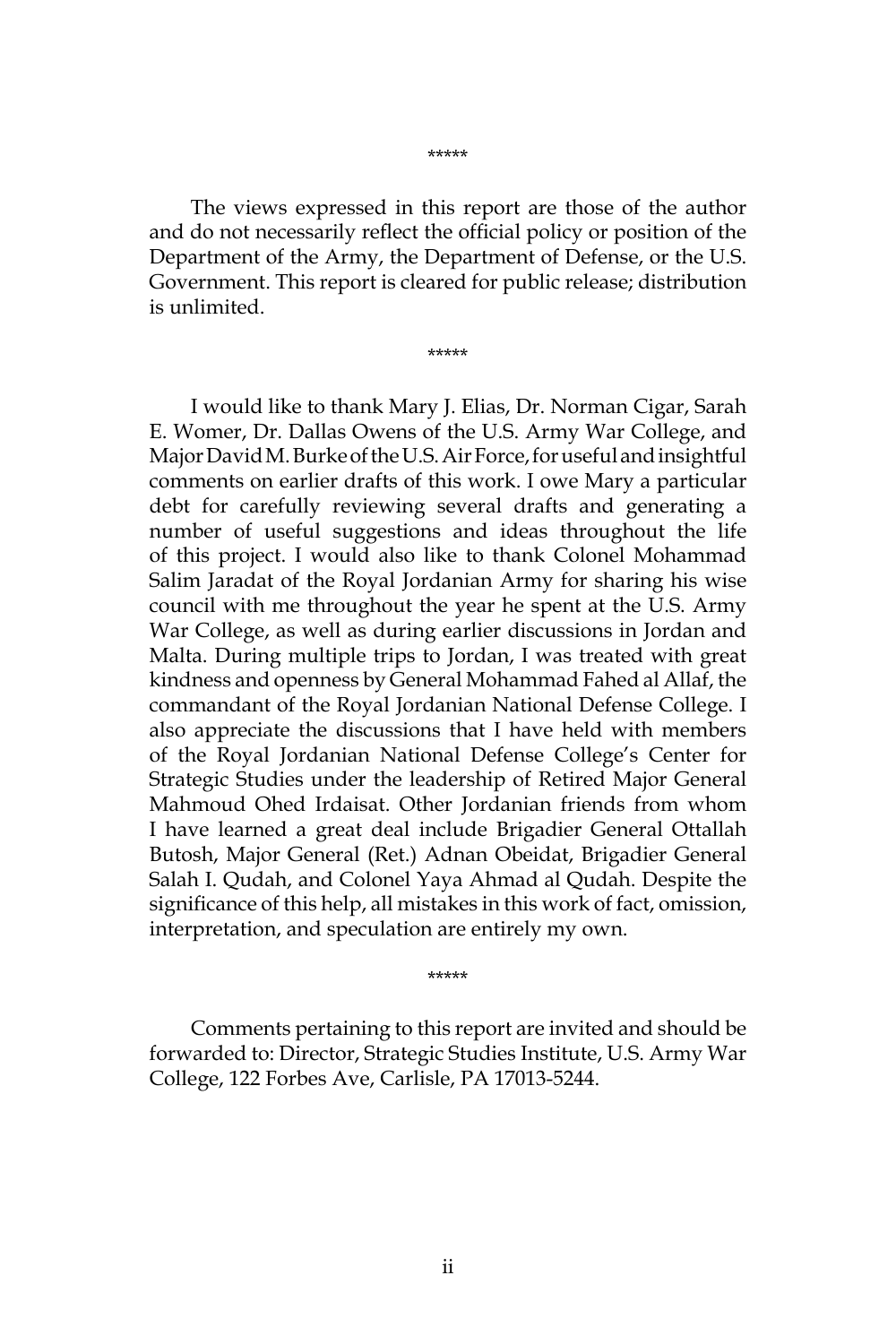All Strategic Studies Institute (SSI) publications are available on the SSI homepage for electronic dissemination. Hard copies of this report also may be ordered from our homepage. SSI's homepage address is: *www.StrategicStudiesInstitute.army.mil*.

\*\*\*\*\*

The Strategic Studies Institute publishes a monthly e-mail newsletter to update the national security community on the research of our analysts, recent and forthcoming publications, and upcoming conferences sponsored by the Institute. Each newsletter also provides a strategic commentary by one of our research analysts. If you are interested in receiving this newsletter, please subscribe on our homepage at *www.StrategicStudiesInstitute.army. mil*/*newsletter/.*

ISBN 1-58487-335-3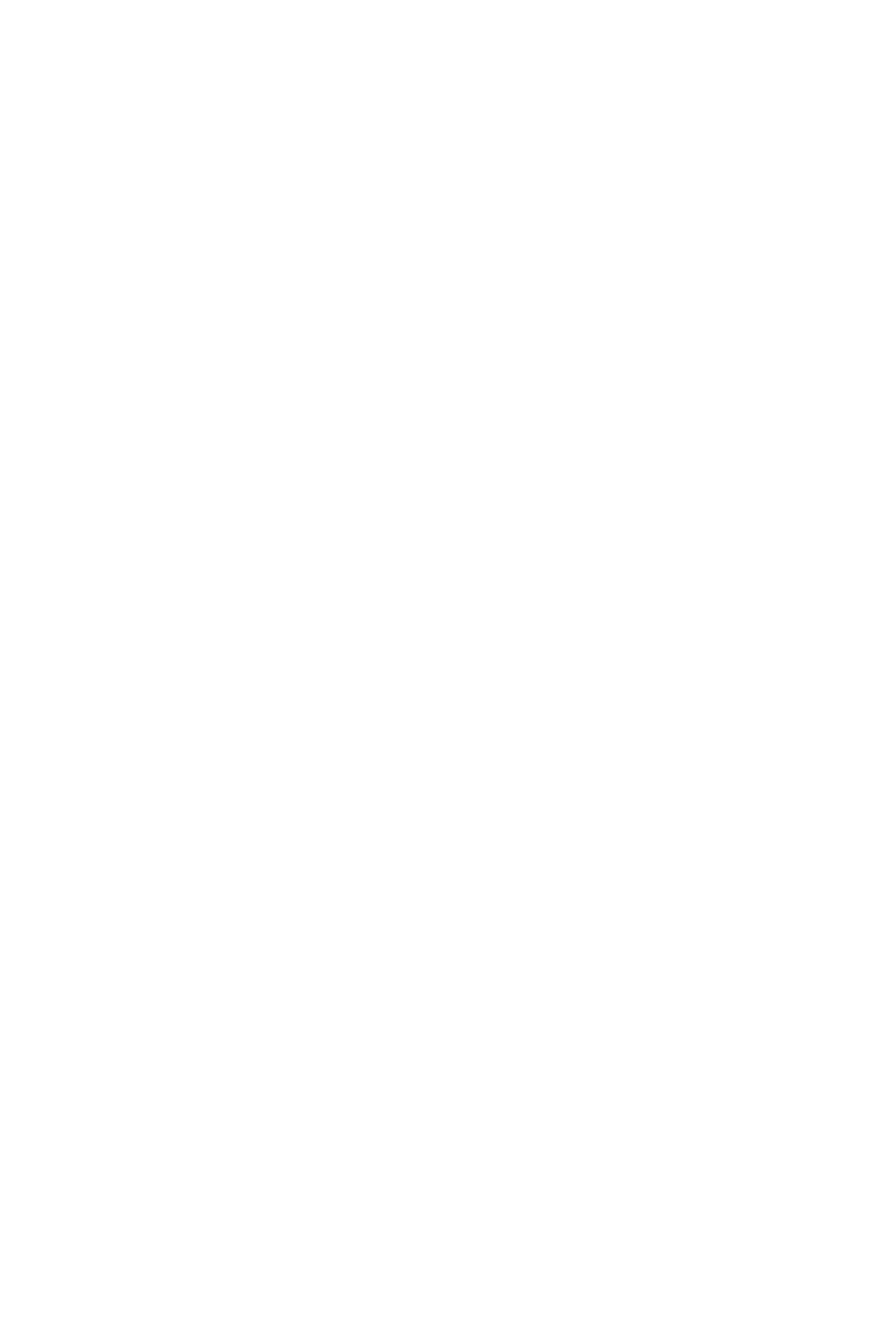### **FOREWORD**

The United States and Jordan have maintained a valuable mutually-supportive relationship for decades as a result of shared interests in a moderate, prosperous, and stable Middle East. In this monograph, Dr. W. Andrew Terrill highlights Jordan's ongoing value as a U.S. ally and considers ways the U.S.-Jordanian alliance might be used to contain and minimize problems of concern to both countries. Although Jordan is not a large country, it is an important geographical crossroads within the Middle East and has been deeply involved in many of the most important events in the region's recent history. Now, the importance of this relationship has increased, and Jordan has emerged as a vital U.S. ally in the efforts to stabilize Iraq and also resist violent extremism and terrorism throughout the region.

Dr. Terrill notes the importance of Jordanian political reform, but also recommends patience, opposing the idea of coercing Jordan on democratization issues while Amman is currently struggling to cope with severe refugee and terrorism problems resulting from the war in Iraq. He devotes considerable attention to threats against Jordan emanating from the ongoing terrorist activity and sectarian warfare in Iraq. Dr. Terrill takes an especially close look at the Jordanian program to train 50,000 Iraqi police officers and also considers the ongoing role of Jordan in training Special Operations forces of a variety of friendly Arab countries. This monograph also considers the broader implications for the United States and the region if the Jordan government is crippled in its ability to function by spillover problems from Iraq.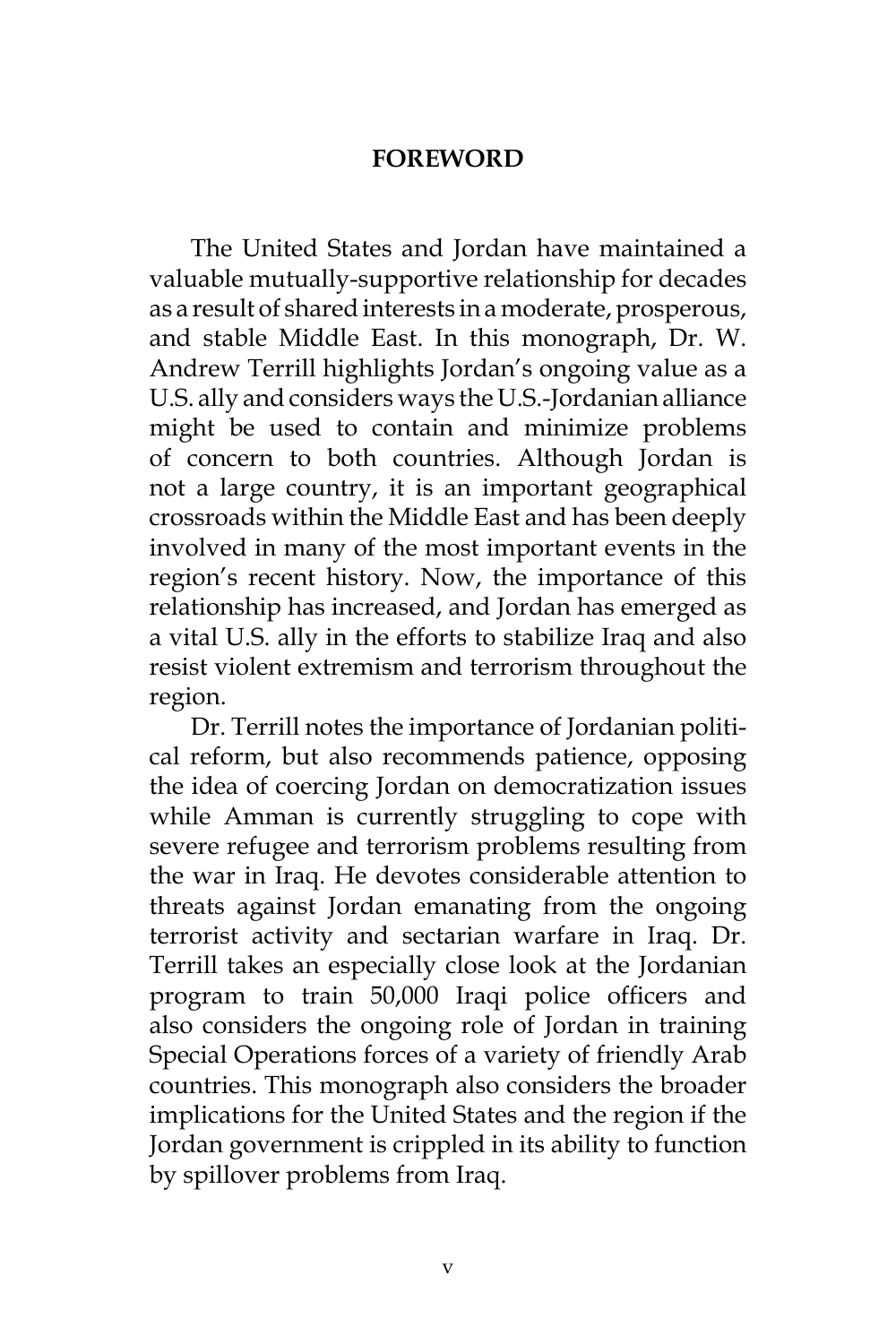Jordanian differences with Iran, which go back to the 1979 Islamic Revolution, are also considered. While such differences are serious and have worsened since 2003, Jordan remains interested in improving its relations with Tehran and has sought out areas of agreement with the Iranian regime. On the Israeli-Palestinian front, Amman is seeking ways to calm the West Bank and Gaza Strip and serve as advocate of Palestinian rights while maintaining normal relations with Israel. A special Jordanian fear is that a possible Palestinian civil war between the Hamas and Fatah organizations will create a wave of refugees from the west just as the crisis in Iraq has led to at least 750,000 Iraqi refugees fleeing from problems in their country.

The Strategic Studies Institute is pleased to offer this monograph as a contribution to the national security debate on this important subject as our nation continues to grapple with a variety of challenges associated with the U.S. presence in the Iraq and the larger Middle East. This analysis should be especially useful to U.S. strategic leaders as they seek to address the complicated interplay of factors related to Middle Eastern security issues and the support of local allies. This work may also benefit those seeking a greater understanding of the strategic importance of Jordan. We hope this monograph will benefit officers of all services, as well as other U.S. government officials visiting Jordan or the larger Middle East region, and that it will contribute to strengthening the U.S.- Jordanian strategic relationship.

Doage P. Realp.

DOUGLAS C. LOVELACE, JR. Director Strategic Studies Institute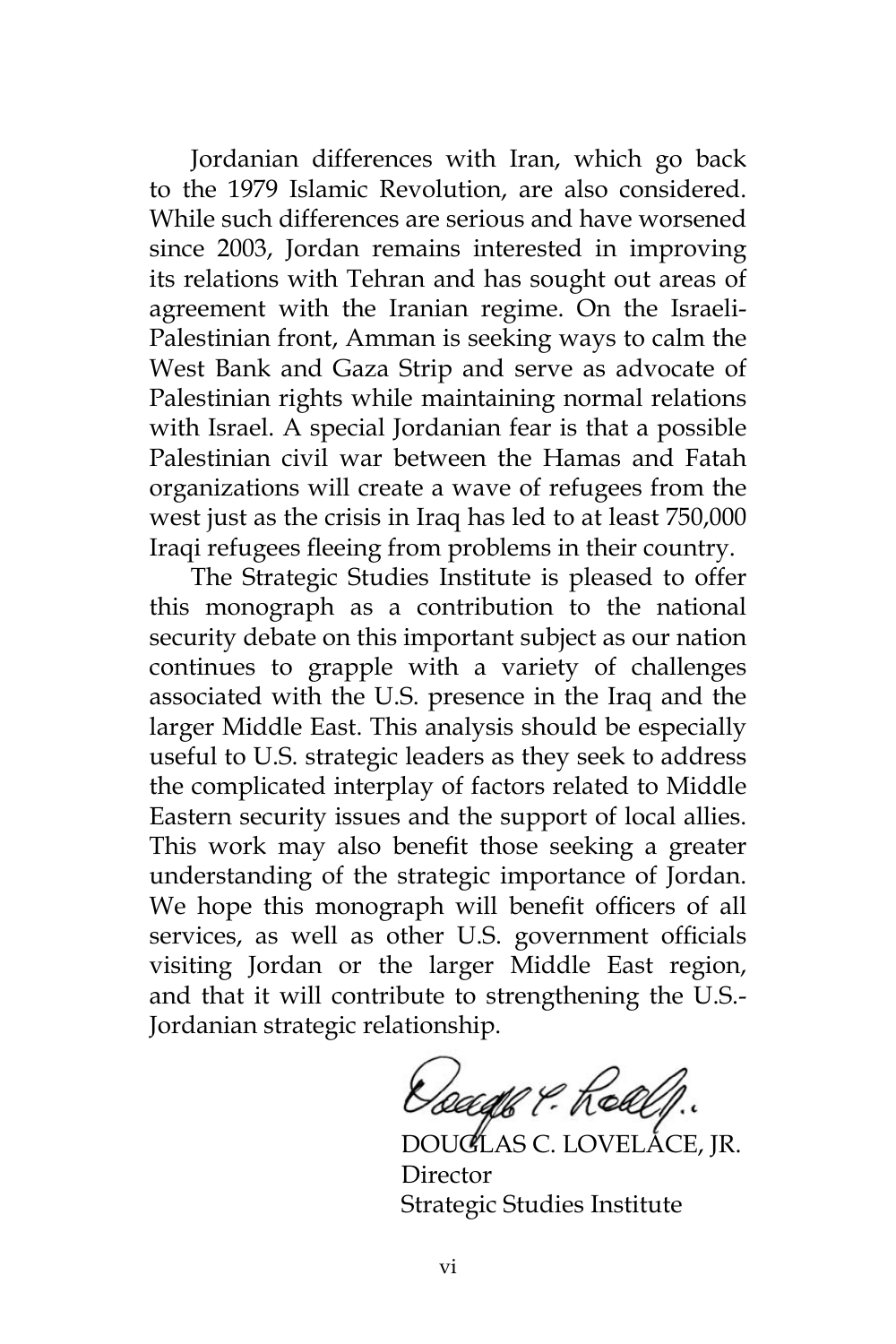## **BIOGRAPHICAL SKETCH OF THE AUTHOR**

W. ANDREW TERRILL joined the Strategic Studies Institute (SSI) in October 2001, and is the General Douglas MacArthur Professor of National Security Affairs. Prior to his appointment, he served as a Middle East nonproliferation analyst for the International Assessments Division of the Lawrence Livermore National Laboratory (LLNL). In 1998-99, Dr. Terrill also served as a Visiting Professor at the U.S. Air War College on assignment from LLNL. He is a former faculty member at Old Dominion University in Norfolk, Virginia, and has taught adjunct at a variety of other colleges and universities. He is a retired U.S. Army Reserve lieutenant colonel and Foreign Area Officer (Middle East). Dr. Terrill has published in numerous academic journals on topics including nuclear proliferation, the Iran-Iraq War, Operation DESERT STORM, Middle Eastern chemical weapons, ballistic missile proliferation, terrorism, and commando operations. Since 1994, at U.S. State Department invitation, Dr. Terrill has participated in the Middle Eastern Arms Control and Regional Security (ACRS) Track 2 talks, which are part of the Middle East Peace Process. He has also served as a member of the military and security working group of the Baker/Hamilton Iraq Study Group throughout its existence in 2006. Dr. Terrill holds a B.A. from California State Polytechnic University and an M.A. from the University of California, Riverside, both in Political Science. He also holds a Ph.D. in International Relations from Claremont Graduate University, Claremont, California.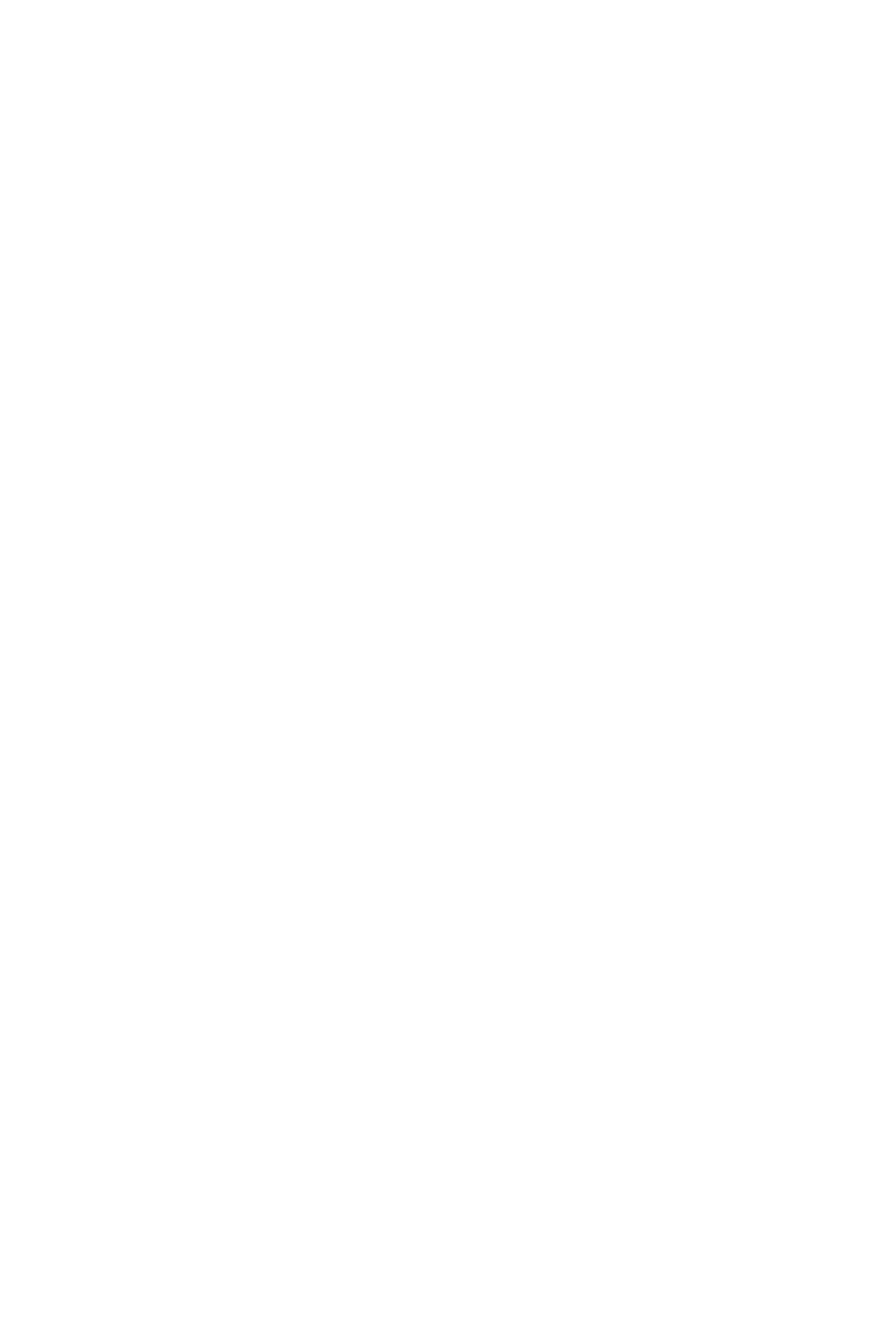#### **SUMMARY**

One of the most important and longstanding strategic relationships for the United States within the Arab World has been with Jordan. The value of this relationship has increased significantly since 2003 as the result of ongoing U.S. difficulties in Iraq and the wider Middle East. Jordan's longstanding ties with the West, ongoing counterterrorism efforts, and moderate policies toward Iraq and Israel suggest that it may become a central target of violent extremism in coming years. Moreover, Jordan's strategic location within the Middle East (bordering Israel, Syria, Saudi Arabia, Iraq, and the Palestinian West Bank territory) make it an especially attractive target for any revolutionary group with region-wide aspirations.

Jordan strongly advised the United States against its 2003 invasion of Iraq but has, nevertheless, sought to find ways to help stabilize Iraqi society after Saddam Hussein's ouster from power. Amman has made these efforts (including a program to train Iraqi police) in partnership with the United States. Jordan's fortunes have often been linked to events in Iraq, its larger and more populous neighbor, and the current instability in that country is of special concern to Amman. The best possible Iraqi outcome for Jordan would be the eventual emergence of a stable, pro-Western, pro-Jordanian state, which effectively integrates Iraq's Sunni Arabs into the emerging political system. The realization of this goal does not appear likely for the foreseeable future, but the Jordanians can be expected to support any reasonable efforts to contain and minimize Iraqi internal warfare which impacts on them through such issues as refugee flow from Iraq and increases in cross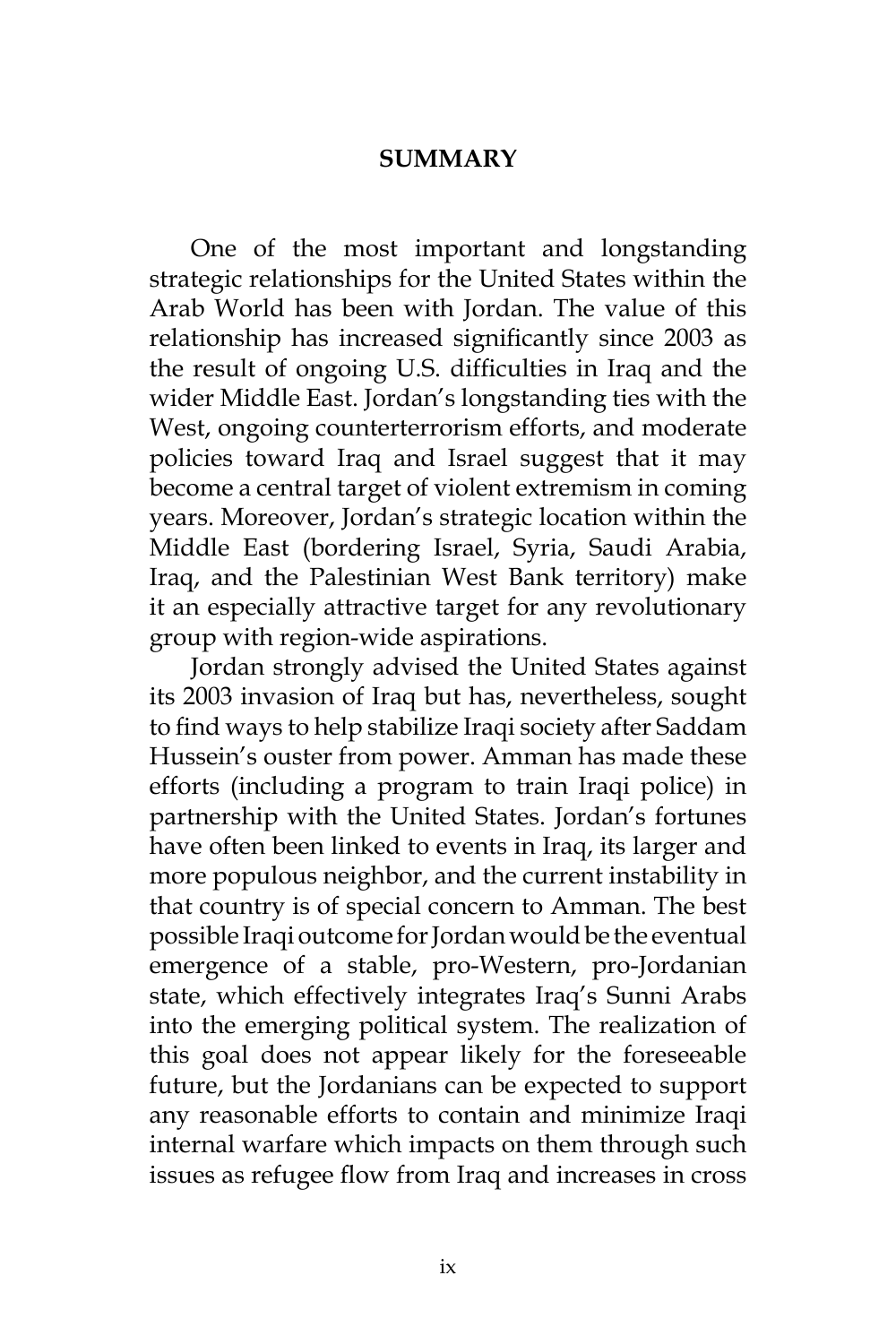border terrorism and crime. Currently, there are at least 750,000 Iraqi refugees in Jordan.

Ongoing setbacks in Iraq's political reconciliation process suggest that stability there may remain problematic for some time, and that professional terrorists tempered in the crucible of Iraqi fighting may prove a region-wide menace. The Jordanians are concerned about this process and have defined terrorism as the greatest threat that their country is facing. They have also intensified efforts at fighting terrorists including Iraq-based radicals such as the now deceased Jordanian criminal turned al Qaeda leader, Abu Musab al Zarqawi, who was hunted down and killed by U.S. military forces with the aid of Jordanian intelligence. Jordan is also seeking to battle terrorism outside of its own borders and can be an important U.S. ally in containing and resisting radicalism throughout large parts of the region. In this regard, the Jordanian monarchy has often depended upon its highly professional military and intelligence services to help protect the government from both internal and external adversaries. The Jordanian government has for decades encouraged friendly Arab countries to send officers and soldiers to take advantage of training opportunities in Jordan. The new U.S.-funded King Abdullah II Special Operations Training Center builds on this tradition, and is an important tool in the struggle against terrorist extremism.

The Jordanians remain deeply suspicious of Iran and view the post-2003 expansion of Iranian political influence with great concern. Iranian influence in Iraq is a particularly troublesome concern. The Jordanians are also opposed to the development of an Iranian nuclear weapons option, but publicly oppose an Israeli or U.S. military strike against Iranian nuclear facilities.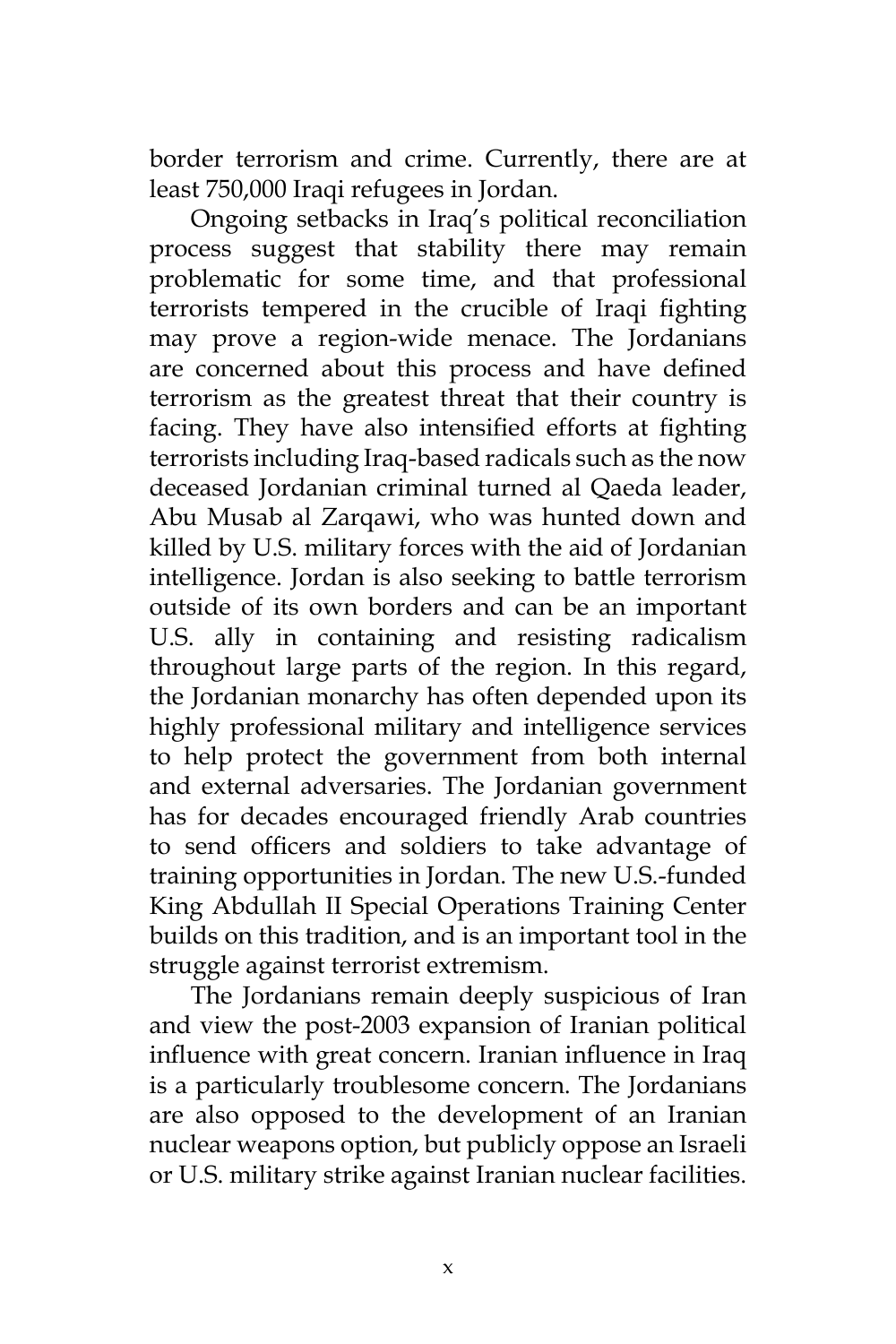Amman assumes that the Tehran leadership is rational and deterrable, and the Jordanians are willing to make that judgment despite the fact that an Israeli-Iranian nuclear exchange could have catastrophic consequences for Jordan. The Jordanian leadership also continues to stress that its primary regional concern is finding a solution to the Israeli-Palestinian confrontation through ongoing interaction with both parties. Jordan has worked closely with Palestinian Authority President Mohammad Abbas, but remains deeply suspicious and watchful regarding the activities of the Hamas organization which it views as inclined to unproductive meddling in Jordanian politics.

The value of the U.S.-Jordanian relationship can also be expected to grow in importance as the United States moves to withdraw eventually from Iraq. Under these circumstances, Jordan will continue to seek ways to address any cross border problems resulting from the ongoing conflict in Iraq. Likewise, Jordan will continue to use its excellent intelligence and military services to wage an unrelenting war on al Qaeda and help train friendly Arab forces to do the same. The United States must, therefore, continuously seek to aid Jordan in coping with terrorism and other dangers as part of a Middle East policy that aids moderation and hopes to provide the region with a viable future.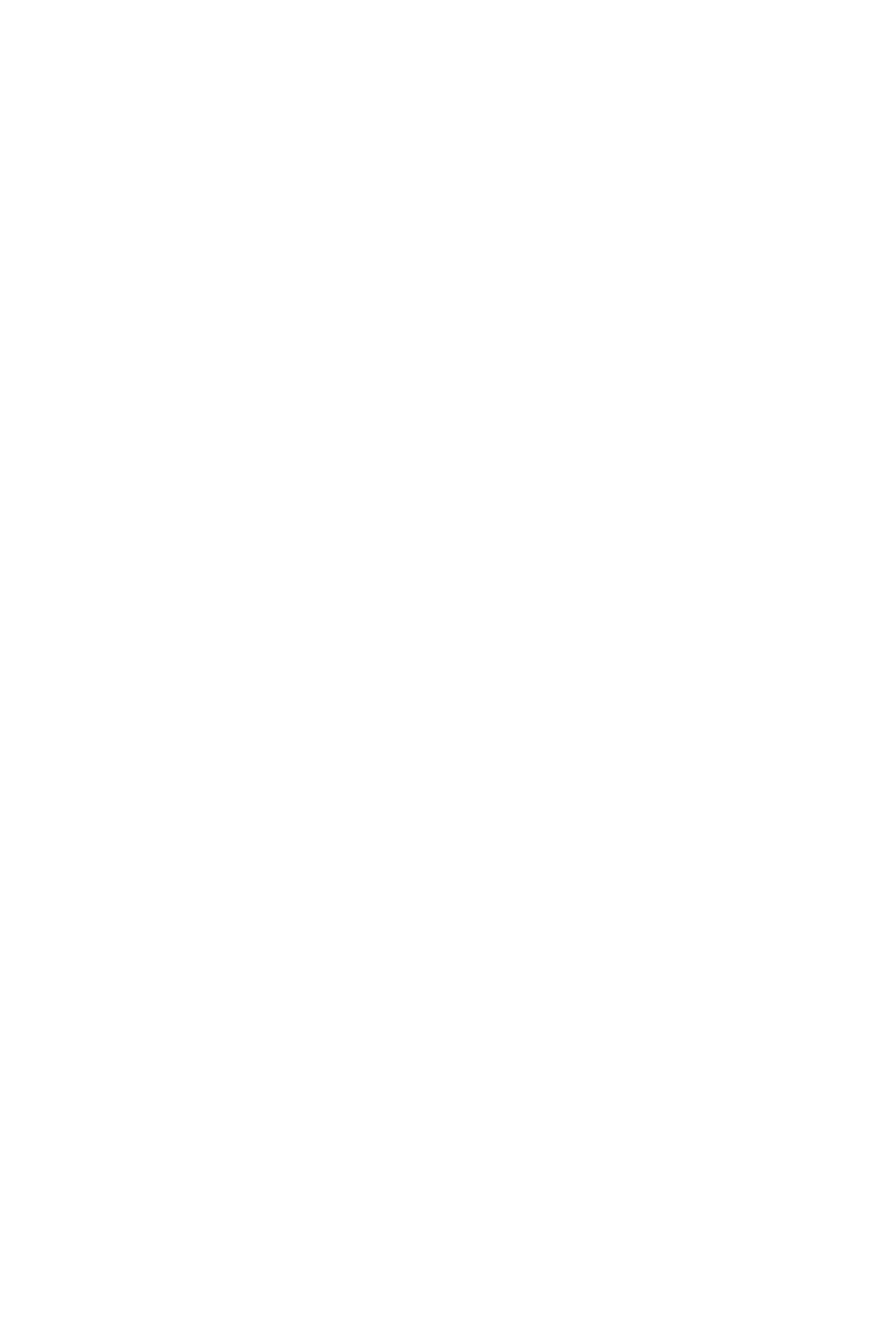### **JORDANIAN NATIONAL SECURITY AND THE FUTURE OF MIDDLE EAST STABILITY**

Many obituaries of the Hashemite Kingdom of Jordan have been prepared for instant use. . . . But it still lives and the obituaries gather dust on the files.

Peter Mansfield<sup>1</sup>

I'll be quite honest with you. We're in a state of war.... I hate to say it, but we're picking up terrorist groups [at a rate of] one every two weeks.

> King Abdullah II December 20042

We see there is great benefit of having the King Abdullah II Special Operations Training Center in Jordan and all friendly counter-terrorism forces from all over the world coming to train.

> Colonel Maher Halaseh Project Director for the development of a now-operational, state of the art special operations and counterterrorism center in Jordan<sup>3</sup>

#### **Introduction.**

The Hashemite Kingdom of Jordan is central to the geopolitics of the Middle East region and borders on Syria, Iraq, Saudi Arabia, Israel, and the Palestinian West Bank. This geography also places the Jordanians adjacent to two major centers of actual and potential conflict: (1) the Israel-Palestine theater and (2) the Iraq/Gulf theater. Although it has an important geographical position, Jordan is also a relatively small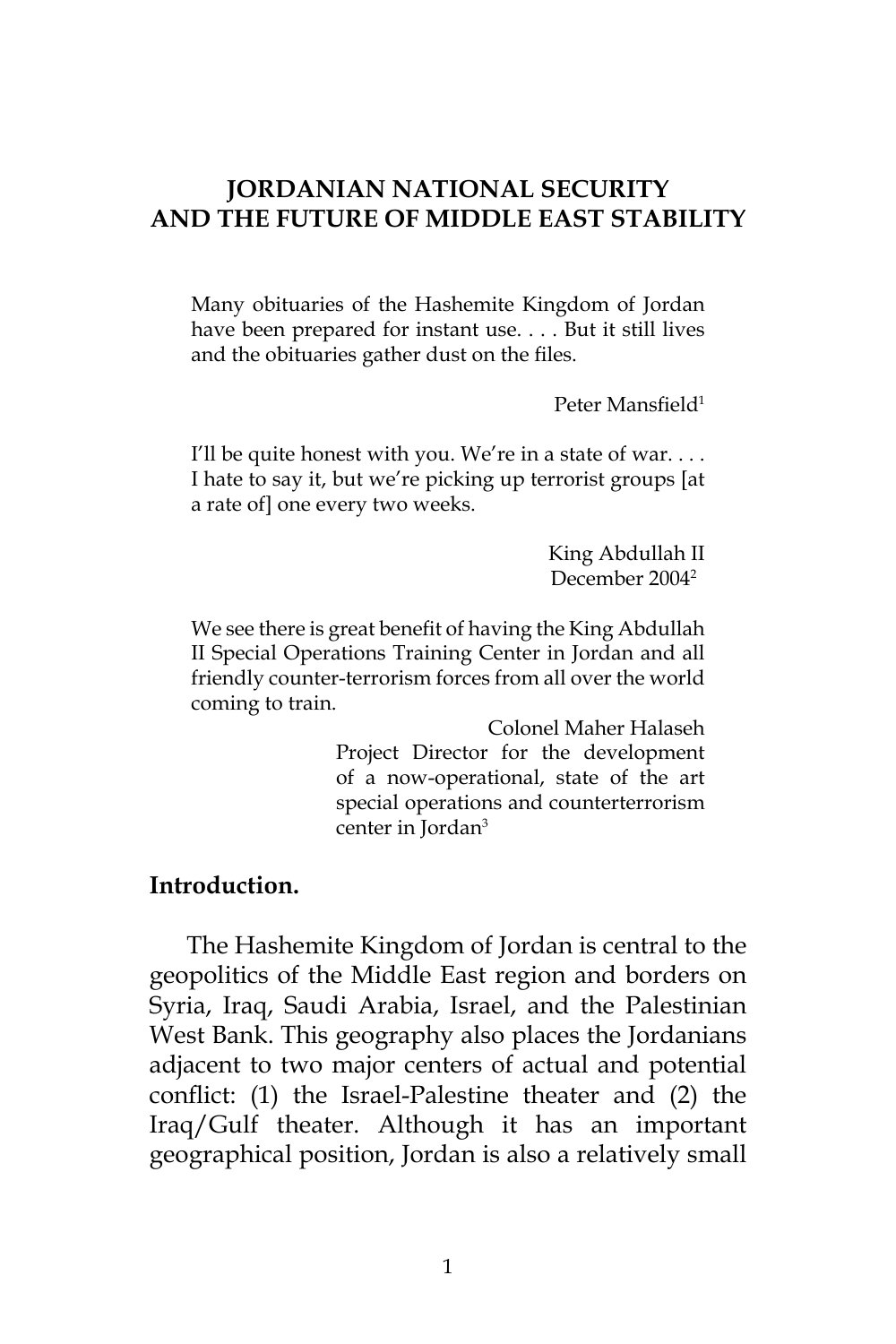country (about the size of Indiana) with only around 6 million citizens. It has limited natural resources and no oil, leaving the Jordanians with uncertain leverage to influence regional events. To the extent possible, Amman has sought to remain engaged with all of its neighbors and head off any potential problems before they can develop into a crisis. Hostile neighbors can be particularly problematic for a small country like Jordan, and when considering policy options, the Jordanians often draw from their unpleasant experience of severe regional isolation at some key times in the region's history. Additionally, throughout its existence, Jordan has depended heavily on foreign aid to support its often fragile economy. In recent years, such aid has been provided by a diversity of donors including Arab states, the European Union, and especially the United States.<sup>4</sup>

The United States and Jordan have maintained a mutually-supportive and positive relationship for decades as a result of shared interests in a moderate, prosperous, and stable Middle East. This bilateral relationship has often been of considerable value to both nations despite obvious disparities between the two in size and power. The relationship has also been able to survive and overcome various periods of disagreement and division such as occurred in 1990-91 when Amman was unwilling to join the U.S.-sponsored United Nation's coalition to eject Saddam Hussein from Kuwait. In the turbulent post-Saddam era, the future of Jordan can be expected to relate directly to the future stability of that region, as well as to the possibilities for meaningful U.S.-Arab collaboration. A prosperous and stable Hashemite Kingdom of Jordan clearly remains strongly in U.S. national interests.

Jordan's fortunes have often been linked to events in its larger and more populous neighbor, Iraq, and the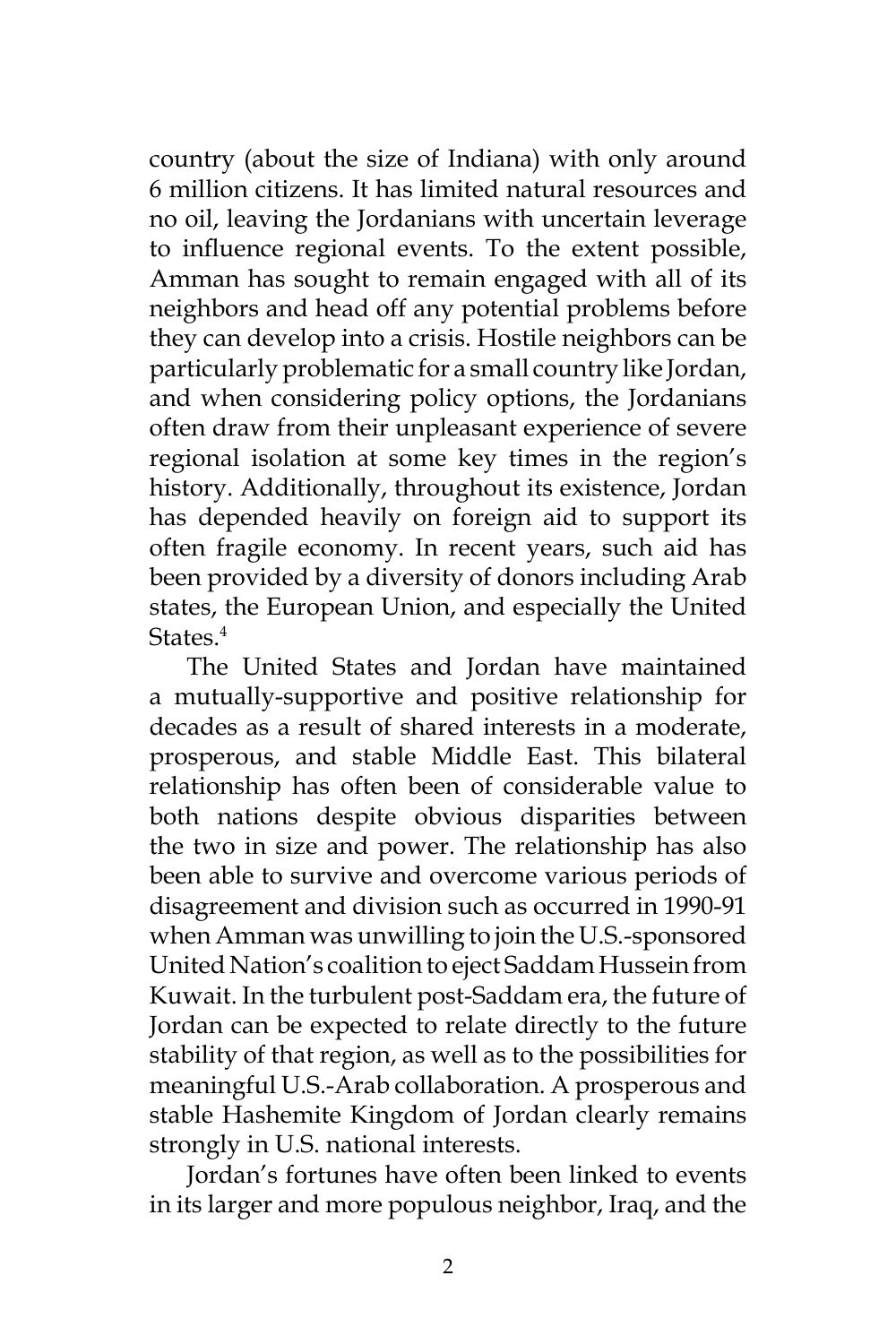current instability in that country is correspondingly of special concern to Amman. The best possible Iraqi outcome for Jordan would be the eventual emergence of a stable, pro-Western, pro-Jordanian state, which effectively integrates Iraq's Sunni Arabs into the emerging political system. Reaching such a goal does not appear likely for the foreseeable future, but the Jordanians can be expected to support any reasonable efforts to contain and minimize Iraqi internal warfare which affects them through such issues as refugee flow out of Iraq and increases in cross border terrorism and crime. Conversely, a full-scale Lebanese-style civil war in Iraq would be a nightmare for Jordan, and the Jordanians will need tremendous help in coping with the consequences should such a catastrophe occur. Under these circumstances, Jordan can either be a helpless conduit for radical influence coming out of Iraq or it can be a wall of resistance halting and perhaps helping to roll back radical advances depending, at least to some extent, on the support it receives from the United States and other allies.

Other challenges that Amman must address include problems with terrorism, the dangers posed by an empowered Iran, and ongoing Israeli-Palestinian and intra-Palestinian difficulties. Terrorism is not a new concern for the Jordanians, but new and more virulent strains will provide a different kind of threat. Additionally, relations between Jordan and Iran have been marked by suspicion since the 1979 revolution and may become even more problematic as the Iranians extend their influence into Iraq. Moreover, problems in the Israeli-Palestinian peace process always have a ripple effort for Jordan. Correspondingly, the Jordanian monarchy will have to be especially adept at addressing a number of challenges that will require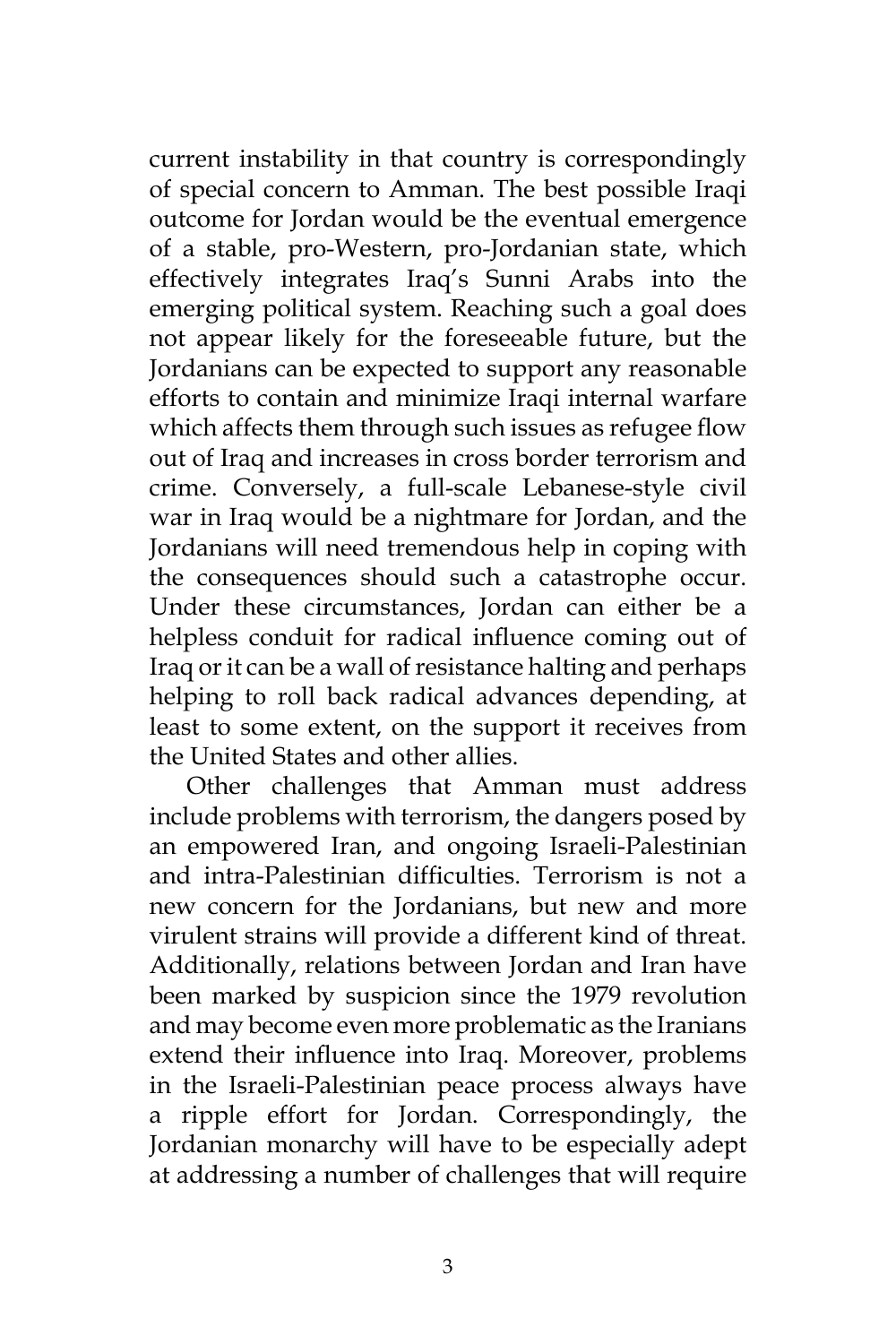wise statesmanship to be combined with reasonable efforts at political modernization and reform.

As the United States copes with ongoing challenges in Iraq and throughout the region, it cannot afford to neglect the interests of its allies along Iraq's borders including Kuwait, Saudi Arabia, Turkey, and Jordan. Of these states, Kuwait and Jordan have often been most directly influenced by Iraqi events in previous historical eras.<sup>5</sup> Jordanian leaders usually display a keen understanding of Iraqi political dynamics because of a history of economic and other ties between the two states and because Jordan's survival has often depended heavily on the efficiency of its intelligence service in assessing and countering threats to regime survival. Jordanian views on Iraq are often informed by a solid understanding of Iraqi issues based on a longstanding interest in Baghdad's political and economic actions and are therefore always worthy of serious consideration. The continuing overlap between a number of U.S. and Jordanian goals for Iraq and the region often present a useful backdrop for U.S. foreign policy in the Middle East.

#### **Nature of the Jordanian Monarchy.**

Jordan was established as a British-supported administrative entity in 1921 and as a British League of Nations' Mandate in 1923 in the aftermath of World War I. It originated as Transjordan, an artificial state with long straight borders and few natural frontiers except the Jordan River, which was used as the boundary with the Palestinian mandate.<sup>6</sup> Transjordan was created out of the "unallocated" parts of the Palestinian mandate east of Jordan River in former territory of the Ottoman Empire on the initiative of key British leaders including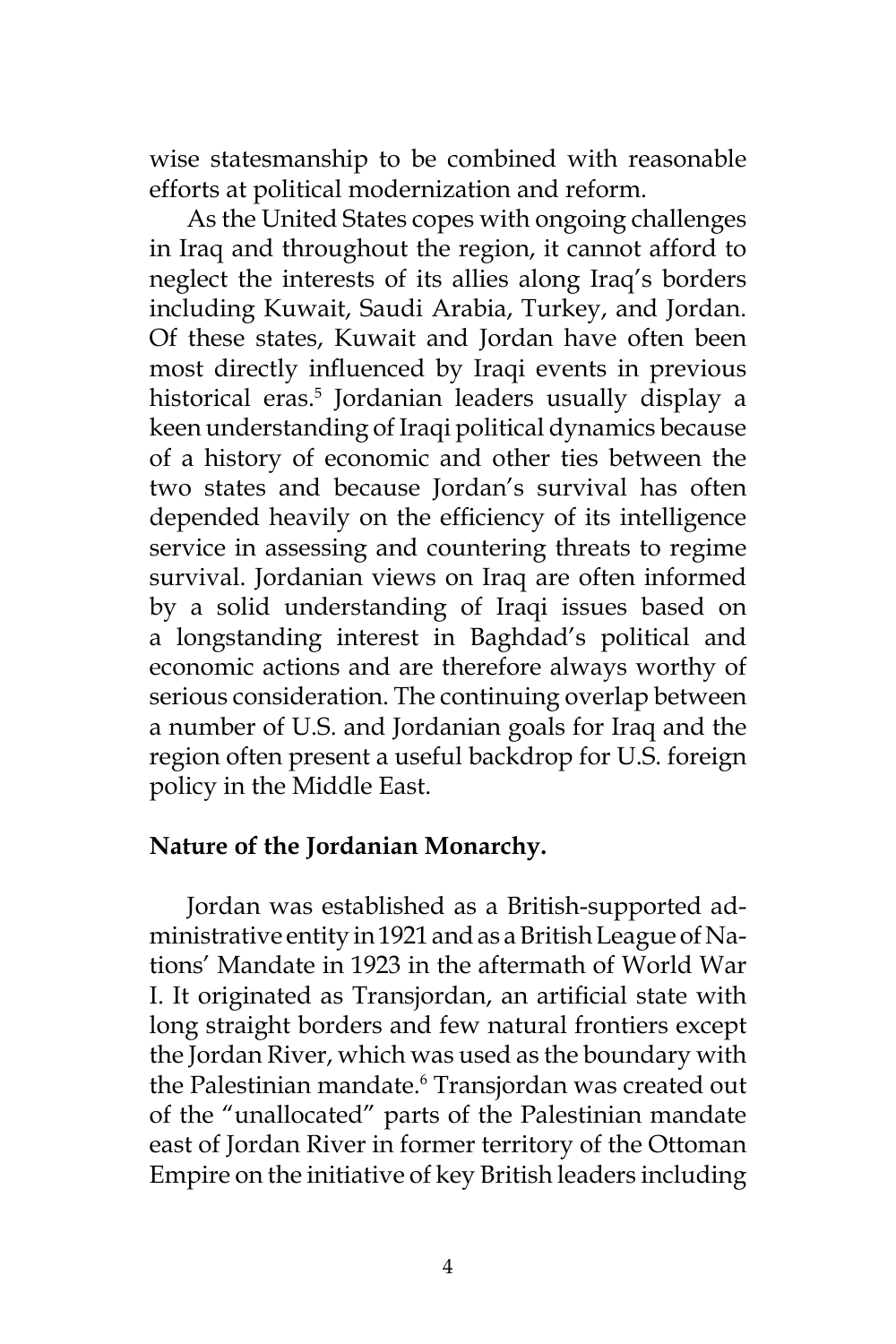Colonial Secretary Winston Churchill.7 The United Kingdom placed Transjordan under the administration of Abdullah bin Hussein who was given the title of emir (usually translated as prince). Emir (later King) Abdullah had been a British ally during World War I and was viewed by London as a useful partner to help maintain its influence in the region.<sup>8</sup> As the first leader of Transjordan, Abdullah received a British subsidy for administration and seeking the loyalties of local tribes. British army officers were also sent to Transjordan to provide the nucleus of a more modern military to be created from the tribal forces loyal to the new emir.<sup>9</sup>

Transjordan became formally independent in May 1946, at which time Abdullah assumed the title of king. King Abdullah led Transjordan (re-named the Hashemite Kingdom of Jordan in 1949) until his assassination in 1951 in Jerusalem by a Palestinian gunman.10 Transjordan under Abdullah fought in the 1948-49 Arab-Israeli war, with its military doing far better in the fighting than the other Arab forces committed to the conflict. An Arab-Israeli armistice signed in April 1949 left the Transjordanians in control of the eastern part of the city of Jerusalem and the West Bank of the Jordan River. King Abdullah announced the planned annexation of these regions into his kingdom on October 20, 1949. He also changed the country's name, and granted full Jordanian citizenship to West Bank Palestinians. No other Arab state recognized this Jordanian annexation as legal, and there were serious but unsuccessful efforts to expel Jordan from the Arab League for seizing what the other Arab states widely viewed as Palestinian territory.11 King Abdullah responded that the area was in danger of being seized by the Israelis unless it was protected through unification with Jordan (which had security ties with the United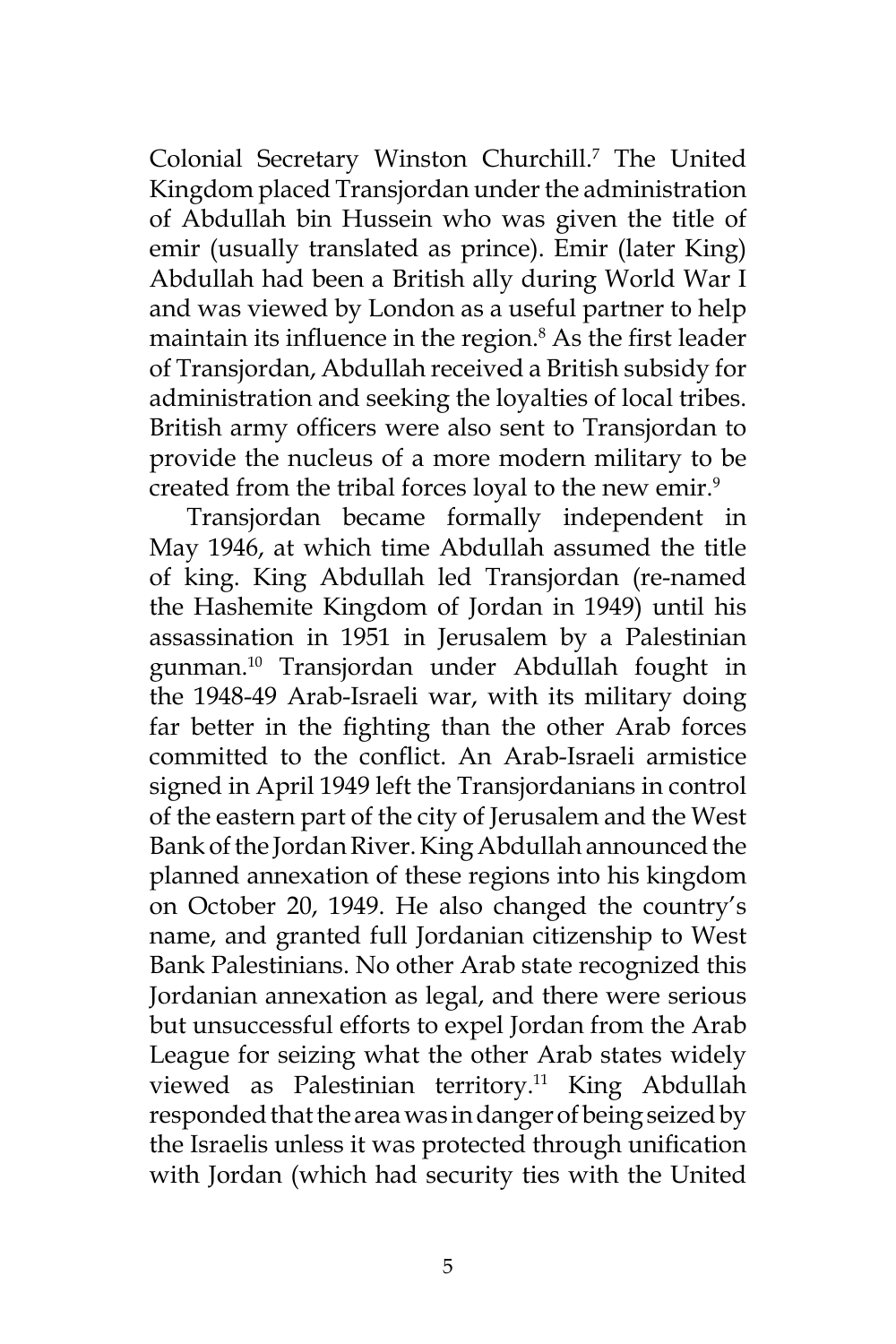Kingdom). The West Bank, nevertheless, was captured by the Israelis in the June 1967 Six Day War and, after a series of diplomatic setbacks, the Jordanians renounced all "legal and administrative ties" to this territory in favor of the Palestinians on July 31, 1988. Despite losing the West Bank and East Jerusalem, more than half of Jordan's current population is composed of Jordanians of Palestinian origin, who dominate the private sector of the economy.12

 Following King Abdullah's assassination, his son, Prince Talal, became king but proved unable to govern effectively due to deepening schizophrenia. In 1952, Prince Hussein acceded to the throne at age 18, replacing his father who sought medical treatment abroad.13 King Hussein thus began what was to become 46 years in power in which the political identity of modern Jordan was formed. Throughout his life, King Hussein's foreign policy remained consistently friendly to the West, involving a special relationship with the United Kingdom which after 1956 was overshadowed by ties to the United States.14 Jordan also sought good relations with the Arab states but faced consistent problems with more leftist Arab regimes such as Egypt under President Gamal Abdul Nasser.15 Despite Amman's participation in the 1967 War, Jordanian relations with Israel were generally much better than those of any other Arab state with the brief exception of Egypt, which entered into a 1979 peace treaty with Israel.16 Jordan, which has a history of strong informal relations with Israel, established its own peace treaty with the Israelis in October 1994.<sup>17</sup> The Jordanian peace with Israel was often "warmer" than the Israeli-Egyptian relationship, involving more economic and political cooperation. When King Hussein attended the 1996 funeral of assassinated Israeli Prime Minister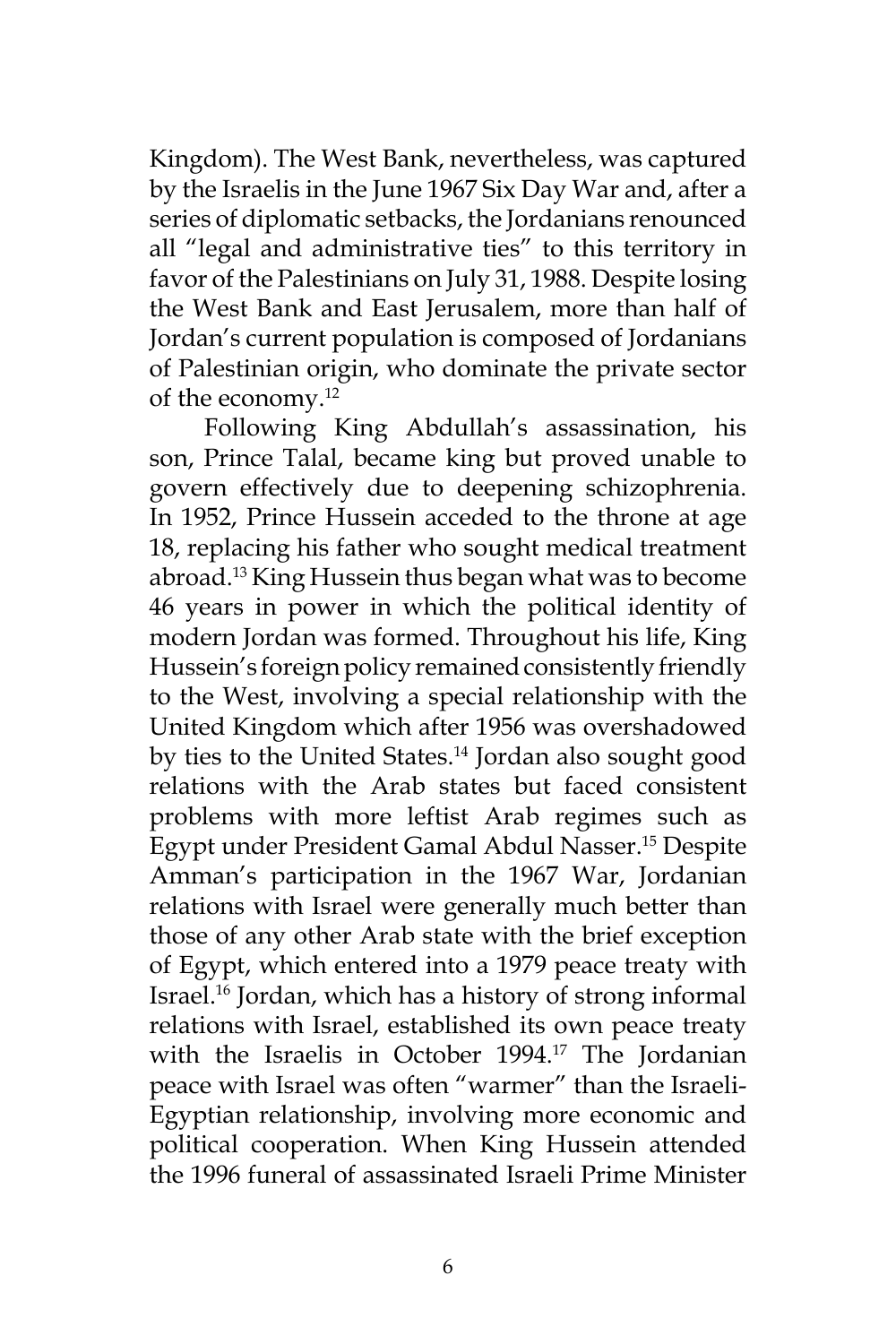Yitzhak Rabin, he referred to the Israeli leader as "a brother" and incurred considerable criticism for doing  $SO<sup>18</sup>$ 

King Hussein died on February 7, 1999, after a long struggle with cancer, leaving Jordan without the leader who had come to epitomize the state. Moreover, in a startling January 1999 revision to the line of succession, Prince Abdullah, the king's oldest son was selected by King Hussein to become monarch rather than the king's younger brother Hassan ibn Talal who had been crown prince since 1965. This change was made only 2 weeks before King Hussein's death in apparent response to his fear that Hassan would permanently move the line of succession to his own branch of the family.19 King Abdullah II (hereafter King Abdullah), therefore, unexpectedly assumed the Jordanian throne at the age of 37 after a career as an army officer in which he had risen to the rank of Brigadier General and commanded the Jordanian Special Forces Brigade.<sup>20</sup> His formal coronation as king took place on June 9, 1999, despite holding actual power since February of that year. Although Abdullah's knowledge of military and security issues is impressive, his lack of political experience in 1999 and rise to the throne at a relatively young age caused some concerns in Jordan and internationally. Prince Hassan was widely considered a "deputy king" who had been groomed to be head of state for over 30 years.<sup>21</sup> The sudden change of plans could have caused serious problems in a number of other Arab countries, but the Hashemites would not allow a dynastic issue to become violent or even to be aggressively disputed in public. Since the startling events of 1999, Prince Hassan has continued to live in Jordan and has made a special effort to display his continuing loyalty and subordination to King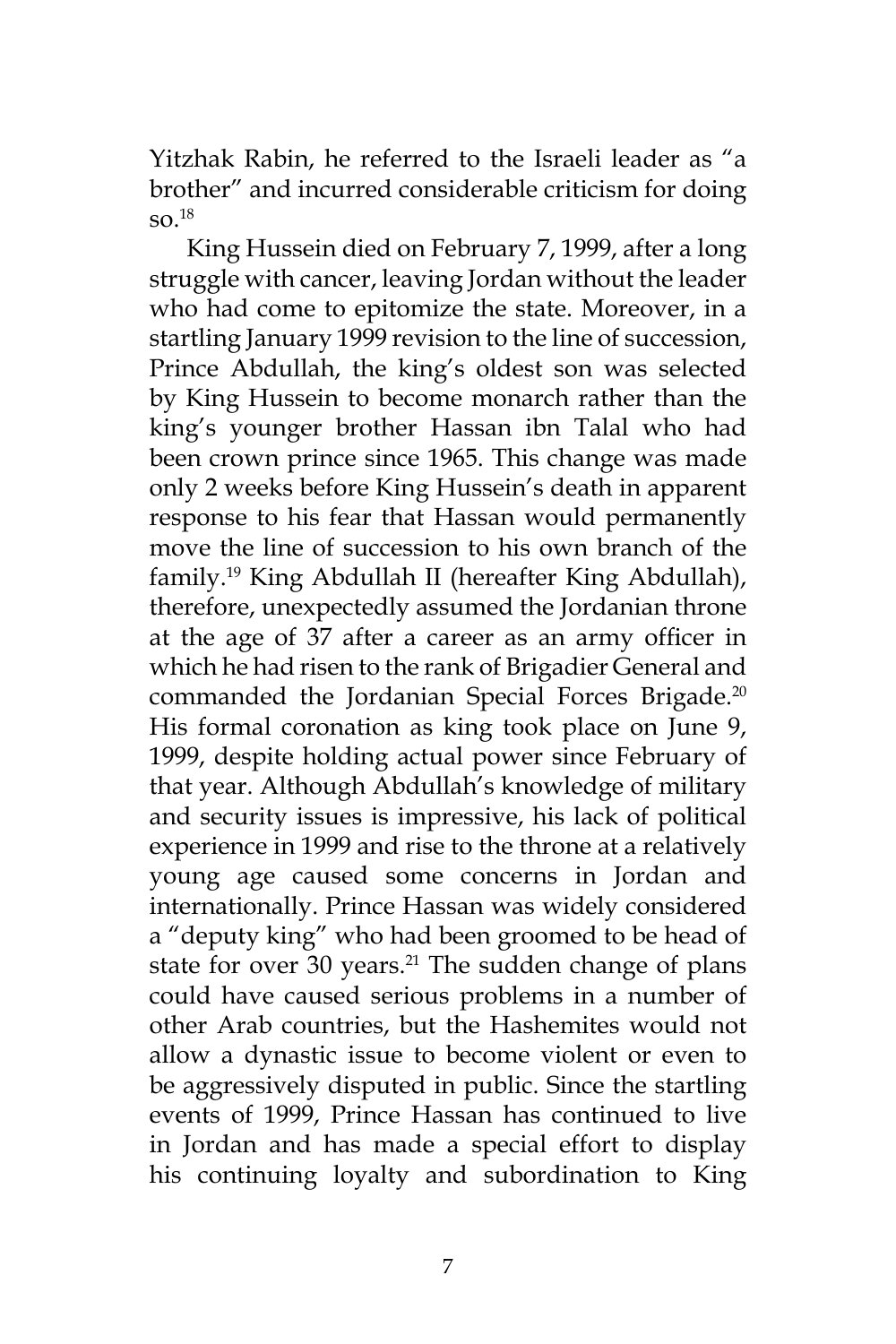Abdullah. He has publicly stated that he believes that "primogeniture is the right of the head of state in the Hashemite context" and that Abdullah's succession "was in a sense a return to normalcy." $22$ 

In an assessment that would be difficult for a knowledgeable person to dispute, author Alan George maintains that, "King Abdullah presents not so much as a monarch but as an approachable, plain speaking, down to earth and even slightly self-effacing professional army officer."23 Some of his critics like to suggest that Abdullah spoke English better than Arabic in his initial public addresses as king.<sup>24</sup> If so, his problems with formal spoken Arabic were rapidly overcome, although King Abdullah has clearly experienced a close relationship with the West in a region where such ties are sometimes looked upon with suspicion. In addition to having a British mother, the king received much of his early education in the United Kingdom (at the Saint Edmonds School in Hindhead) and the United States (at two schools in Deerfield, Massachusetts). As a young man, Abdullah was admitted to the United Kingdom's Royal Military Academy at Sandhurst and upon graduation commissioned as a second lieutenant in the Jordanian Army.<sup>25</sup> He was then seconded to a British Army unit for a tour of duty as a "Reconnaissance Troop Leader" serving in both England and what was then West Germany.<sup>26</sup>

King Abdullah came to power while Jordan was mourning a leader known to be a giant of Arab politics and diplomacy. Unable to move directly into his father's role as a major regional and international political figure, King Abdullah focused on more prosaic but nevertheless vital economic goals. This was probably an unavoidable choice since in 1999 around a third of the national budget was taken up by repayments on a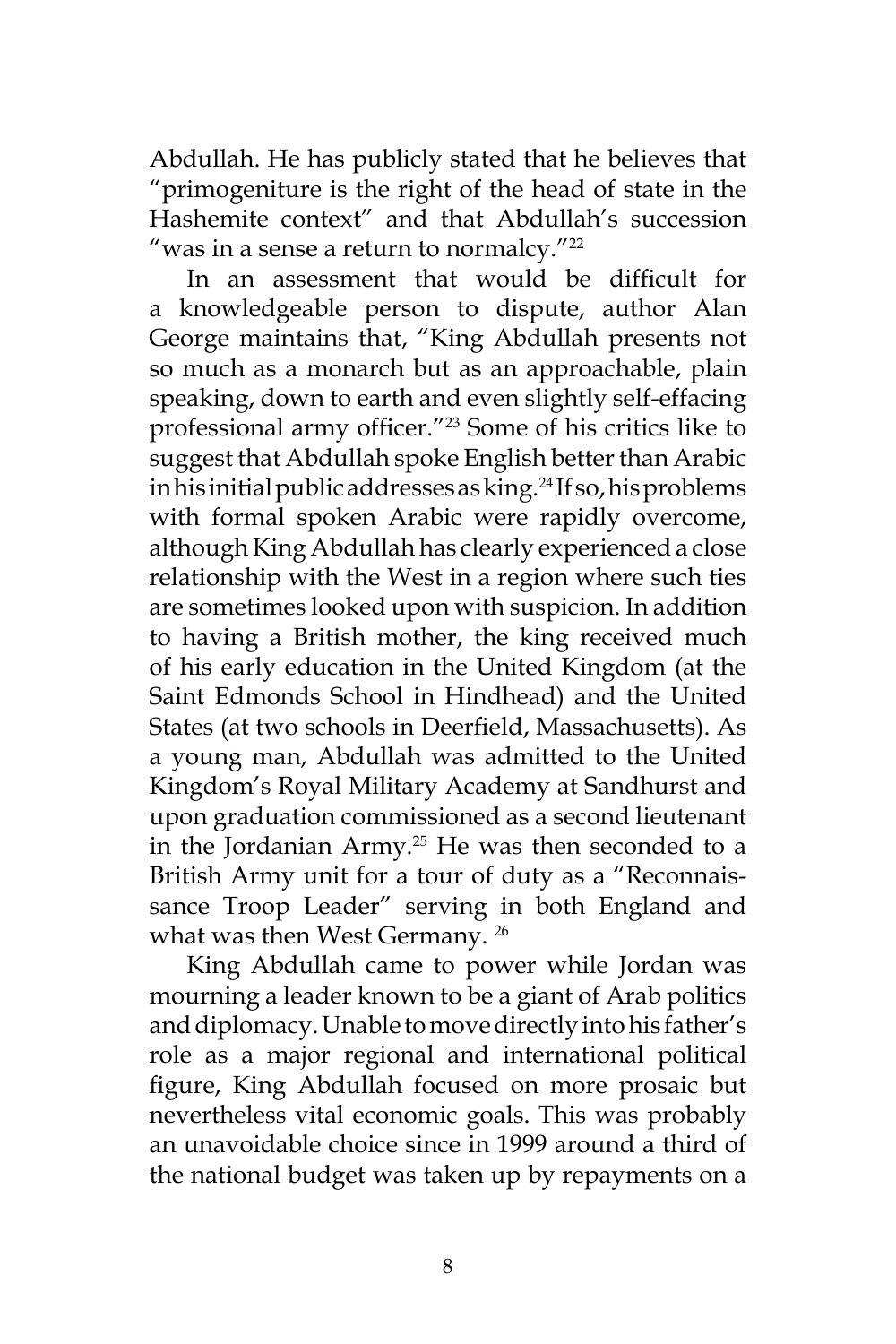\$6.8 billion foreign debt, and approximately one-third of the population was living below the poverty line.<sup>27</sup> Independent sources estimated that unemployment ran as high as 27 percent in the same time frame.<sup>28</sup> In addressing these concerns, King Abdullah has been an advocate of what he calls "Jordan First" policies which include a special emphasis on improving the economic welfare of Jordanian citizens.<sup>29</sup> The king has stated that throughout his career in the Army, he encountered Jordanian soldiers who sought out military service as a way to escape from oppressing and often rural poverty.<sup>30</sup> He maintains that he wishes to make a difference on this issue for reasons of personal compassion as well as regime stability.

The "Jordan First" approach appears to define priorities in a way that allows the king to more easily justify Jordan's cooperation with the West and its willingness to continue normal relations with Israel (to the extent domestic and regional conditions permit). It has also been viewed by critics as a way for Jordan to distance itself from regional problems involving the Palestinians and Iraqis. President Bashar Assad of Syria in a March 12, 2006, statement suggested that "such a slogan is a separation from the Arab [identity] and pan-Arab nationalism."31 He also stated that "first slogans effectively mean that the United States, Israel, or any other non-Arab country comes second."32 The Jordanian leadership hotly denies this interpretation of its policies, and Syrian-Jordanian relations were strained for some time after Assad made his comments, although they had improved significantly by 2007.<sup>33</sup>

King Abdullah's westernized outlook appears to have been reinforced by the values he developed as a modern military leader including a focus on discipline, efficiency, and organization. Consequently, King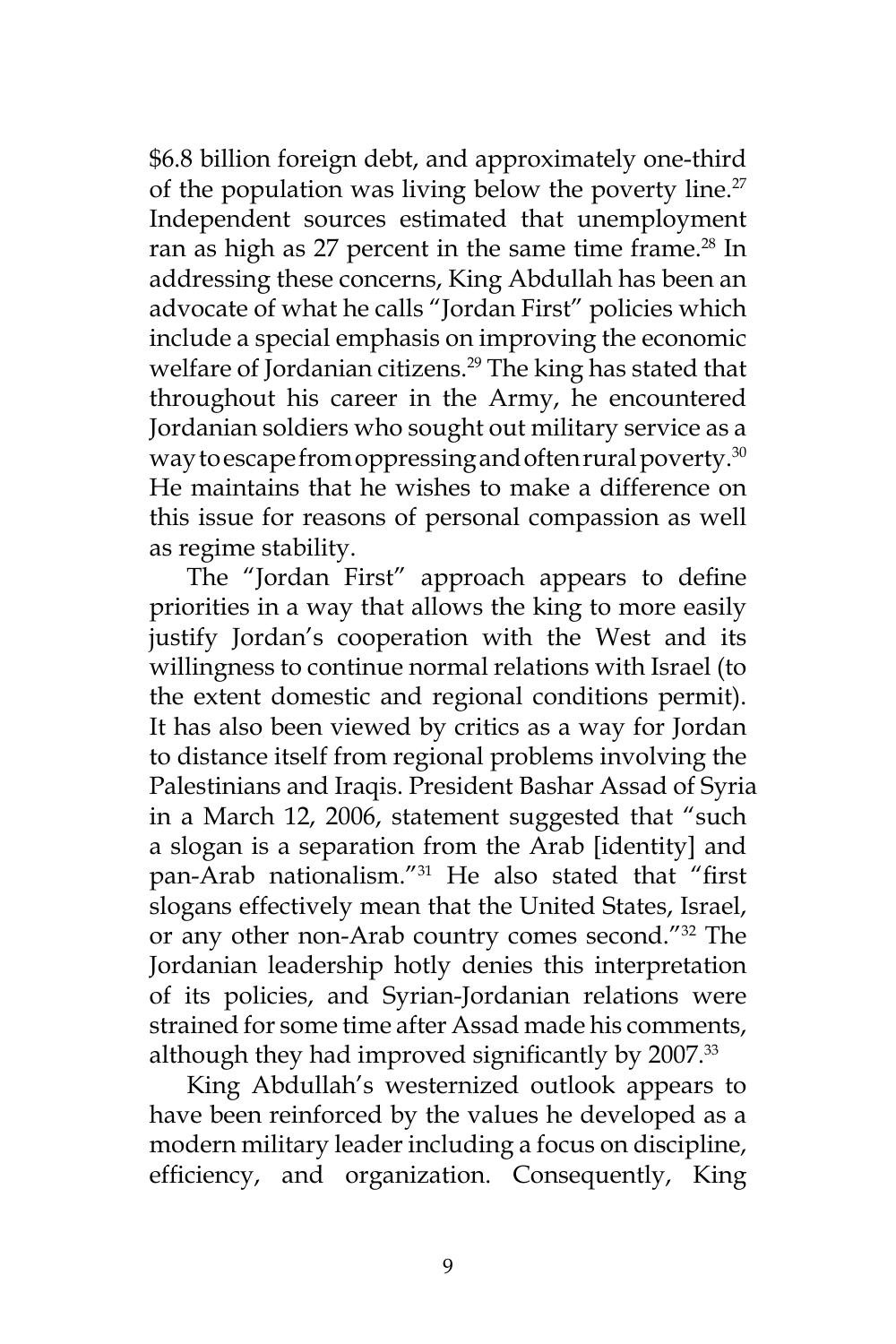Abdullah's approach to leadership has sometimes caused problems in his interaction with Jordanian tribal leaders. Some such leaders have reportedly complained that he is abrupt and has lost touch with tribal customs and traditional values.<sup>34</sup> King Abdullah starts and ends meetings on time, which is not always viewed as appropriately respectful by more traditional Jordanian leaders. The king's patience for time-consuming social events which help bind the tribal leaders to the monarchy is also much more limited than that of his father. Some tribal leaders have reportedly been hopeful that Abdullah might eventually be replaced by his younger brother, Prince Hamza. Hamza became crown prince in 1999 when Abdullah became king, but was removed from this position in late 2004.<sup>35</sup> Hamza bears a much stronger physical resemblance to King Hussein than does Abdullah, and he seems to have a similar personality and manner. Rather opaquely, King Abdullah explained his decision to remove Hamza from the role of crown prince by suggesting that the position of crown prince was an encumbrance in his performance of other duties.

The overwhelming significance of the monarchy in Jordanian political life, and especially the longtime reign of King Hussein, is a vital component of the Jordanian national identity, even among Jordanians of Palestinian origin. Moreover, Jordan has often had much better and less repressive government than many of the other states in the region. The security services, while efficient and tough, are not a notable presence in the everyday life of ordinary citizens. Despite this success, the Jordanian leadership is aware that the current political system cannot continue indefinitely without greater political reform and more democratic input. Consequently, the challenge of opening the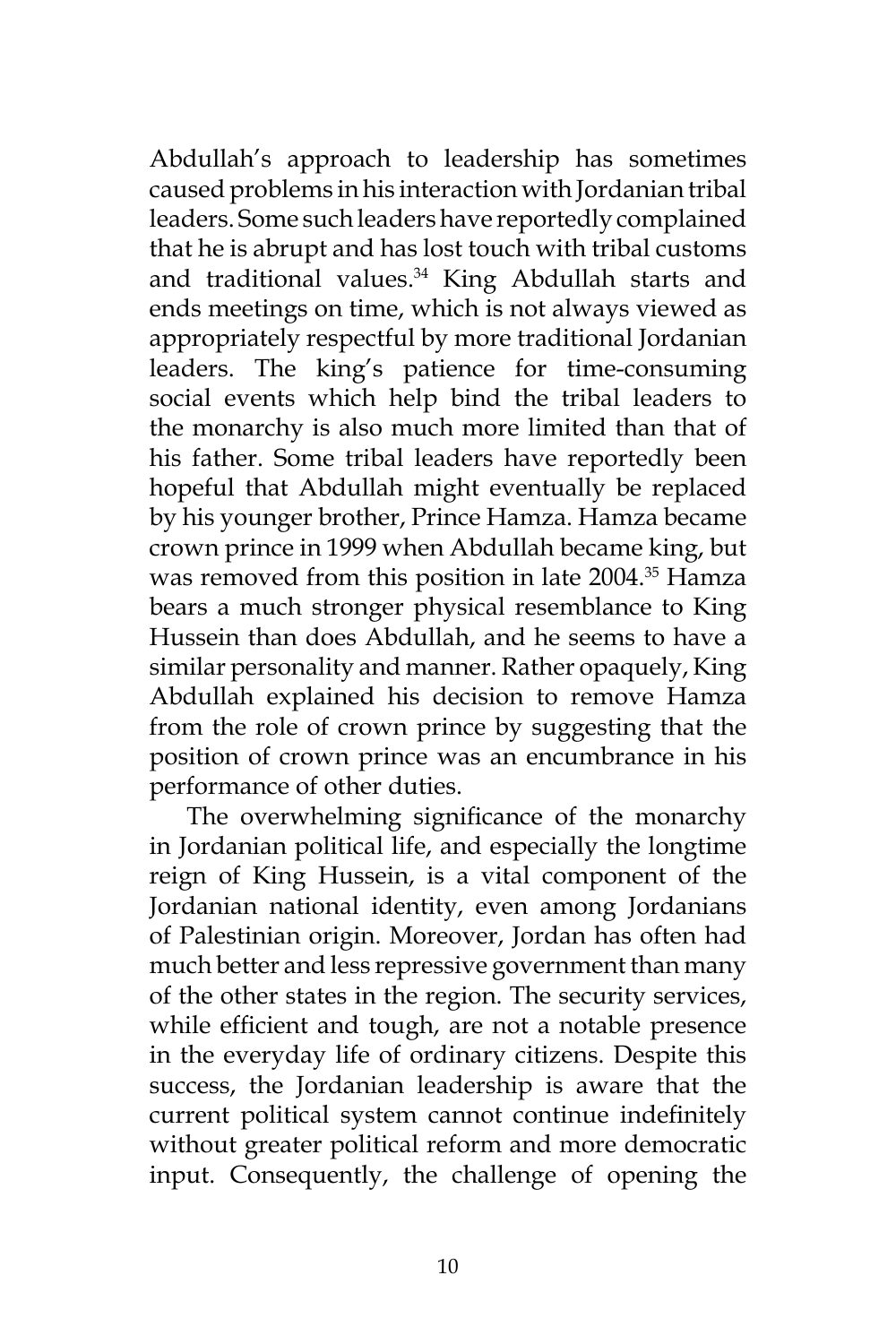political system, while avoiding the dangers of doing this in a hurried, poorly-planned, or sloppy manner, is one of Jordan's greatest contemporary challenges.

# **The Modern Jordanian State and the Issues of Governance and Opposition.**

The Jordanian monarchy dominates the state but also considers itself to be modernizing and reformist. Some foreign observers view Jordanian political reform as little more than an exercise in image management by the ruling elite, but this interpretation is a serious oversimplification.36 Although the Jordanian leadership is concerned about how the regime is viewed by the West and other sources of foreign aid, carefully managed and halting political reform in Jordan is part of an overall strategy of meeting public expectations to ensure regime survival. Such reform tends to expand during times of economic discontent but contract when the government is seeking to implement what it views as essential but unpopular policies such as the 1994 Jordanian-Israeli peace treaty and various forms of Israeli-Jordanian cooperative behavior based upon that treaty. Additionally, Jordanian leaders are currently interested in underscoring an image as democratic reformers in order to avoid running afoul of the post-September 11, 2001 (9/11), U.S. demands for increased democracy in the Middle East. Unlike Saudi Arabia and Egypt, the Jordanians have managed to deflect most U.S. media and other U.S. criticism by stressing their interest in reform and by serving as an especially important partner in efforts to stabilize the Middle East during its current era of turbulence.<sup>37</sup>

Jordan's most democratic institution is the Parliament which was created in its modern form by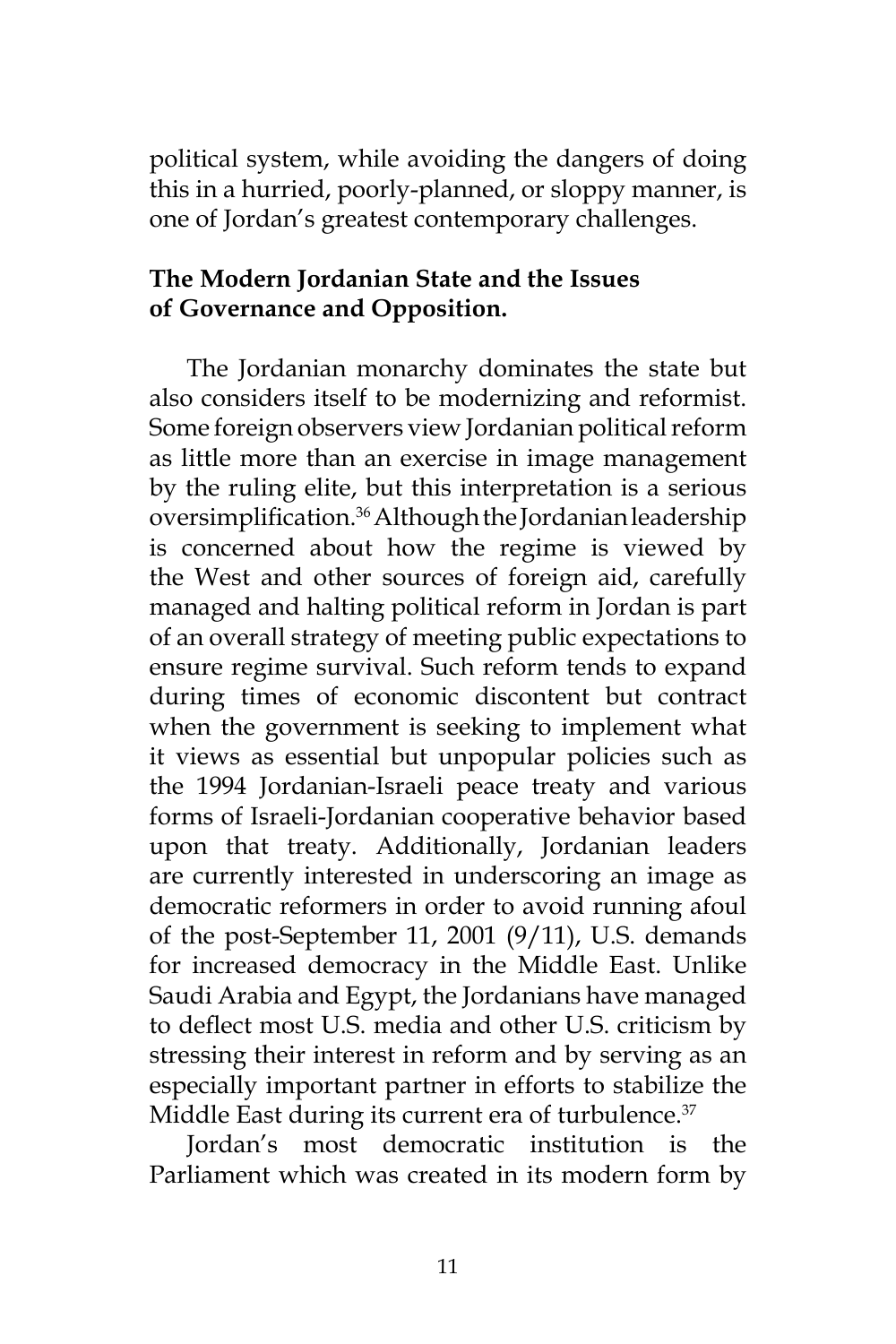the 1952 Constitution, although there have been earlier parliaments (which have sometimes been dissolved for significant periods of time) as far back as 1929. The current Parliament's lower house is elected and includes 110 (formerly 80, then 105) members who hold office for a 4-year term. The Upper House is appointed by the king and has 55 members. The Parliament was eventually suspended and temporarily replaced with a National Consultative Council in the aftermath of the June 1967 Arab-Israeli War when Israel seized control of the West Bank.38 The Jordanian leadership resorted to this expediency because it was not prepared to hold elections with the West Bank under Israeli occupation. It was also unwilling to conduct East Bank-only elections, which might have appeared too accepting of the Israeli occupation of what Amman then viewed as Jordanian land. This reason for reluctance about elections disappeared when King Hussein severed legal and administrative ties with the West Bank in 1983. After a hiatus of over 22 years, Jordan held parliamentary elections in 1989 achieving a 70 percent turnout.39

Jordanian democratic and economic reform made significant strides from 1989 until 1994. Reform slowed down in 1994 as a result of King Hussein's decision to implement several unpopular policies which he felt were necessary for the country's well-being. These new courses of action could be reasonably expected to garner intense opposition in any sort of strengthened Parliament elected under more democratic election laws than those in place at that time. The most controversial of these policies was the establishment of the Israeli-Jordanian Peace Treaty signed in the presence of U.S. President Bill Clinton in October 1994. Another unpopular policy change was the progressive hardening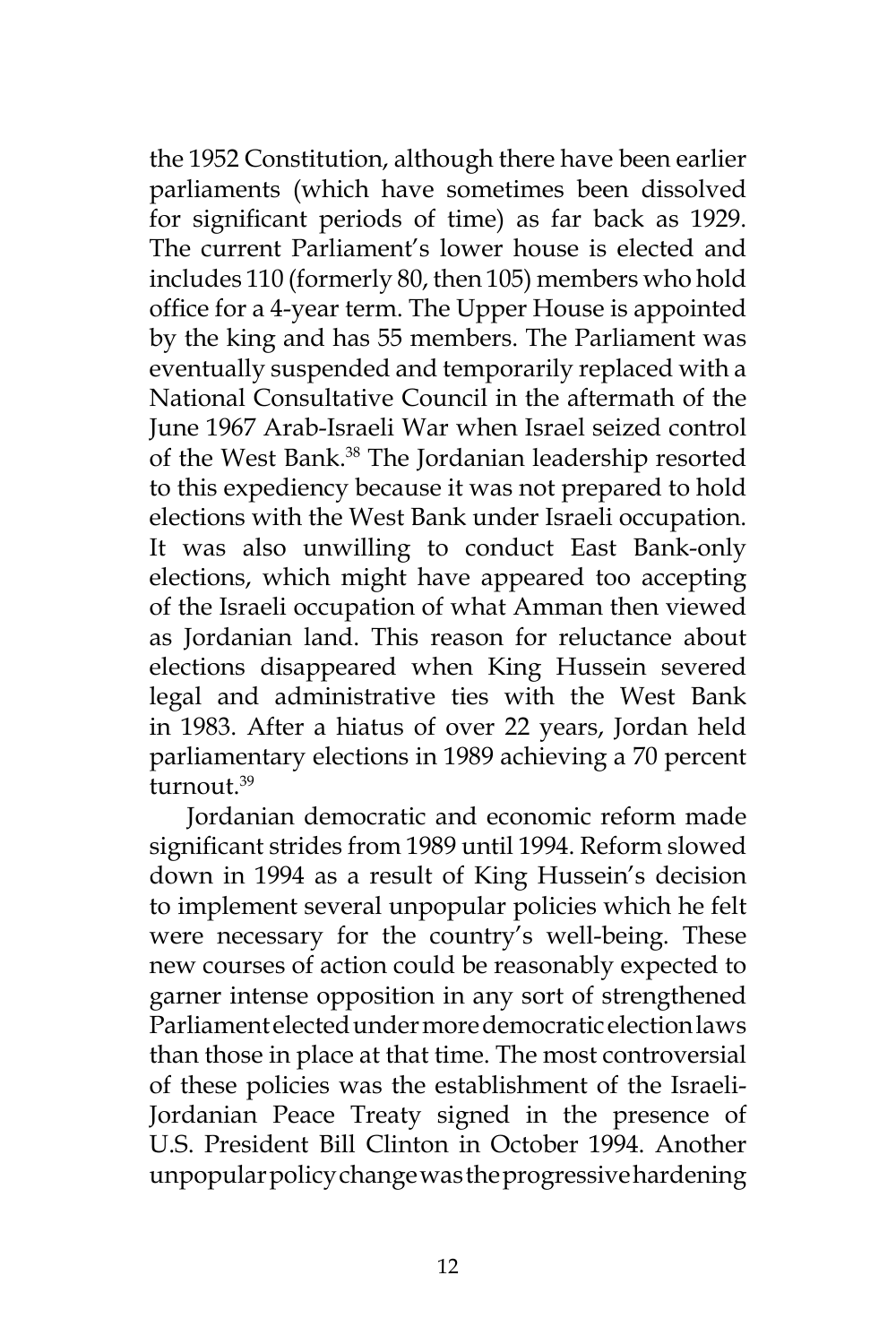of Jordanian policies toward Saddam Hussein's Iraq after the 1991 Gulf War.<sup>40</sup> In the short-term aftermath of the 1991 fighting, the Jordanians limited their criticism of Saddam due to widespread public sympathy for the defeated Iraqis and because Amman was not yet certain of the long-term consequences of antagonizing its larger neighbor. This situation had changed by 1996 when the Jordanian government granted asylum to Saddam's defecting sons-in-law, Lieutenant General Hussein Kamil and Lieutenant Colonel Saddam Kamil, and their families. The Hussein Kamil defection was especially serious since he was the former Minister of Industry and Military Industrialization (MIMI) and began providing some of Iraq's most sensitive military secrets to United Nations (UN) officials investigating Saddam's weapons of mass destruction (WMD) program.41

In assessing the viability of Jordan's parliament, it is also important to consider the issue of political parties. Jordan has over 30 political parties, most of which are small and inconsequential. These parties came into existence following the passage of the 1992 Political Parties Act.<sup>42</sup> Some Jordanians appear reluctant to become involved with political parties out of a concern that the government views political activity and activism unfavorably.<sup>43</sup> The concern is often most pronounced among the many Jordanians who work in public sector jobs. The most notable exception to this trend involves members of the Islamic Action Front (IAF), which is Jordan's only important political party at the present time. The IAF is the political arm of the Jordanian branch of the Muslim Brotherhood and serves as the major opposition party to many government policies including support for U.S. efforts in Iraq and the continuation of normal relations with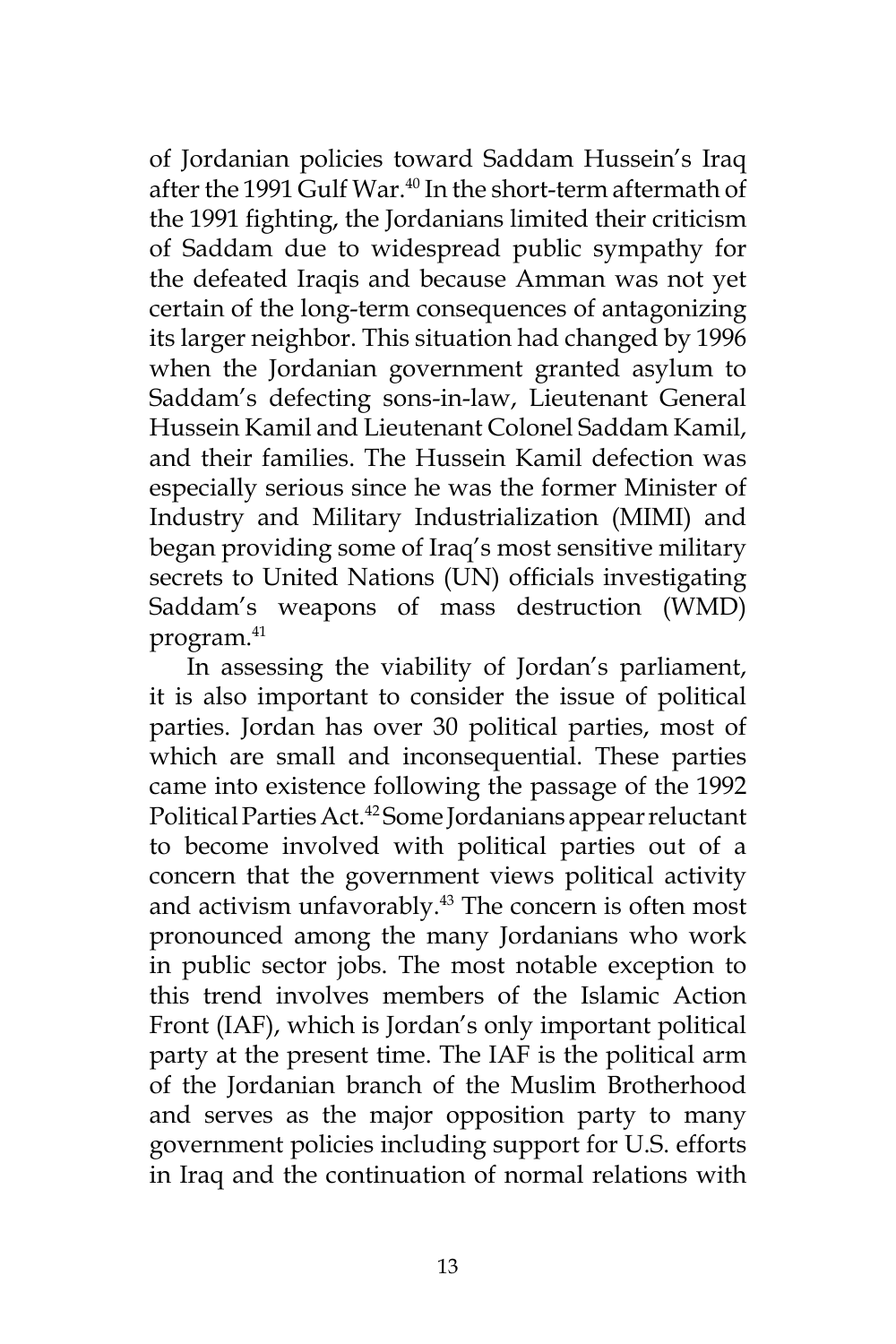Israel. It takes pride in identifying itself as a "loyal opposition."44 It also has the potential to strengthen, while some of the smaller parties may be forced to dissolve under a new more stringent law that requires a political party to achieve some minimal indicators of viability in order to enter the electoral process. These requirements include a minimum number of 500 founding members, with members drawn from at least 5 of the country's 12 governorates.45 The smaller parties are calling upon the king to seek the revocation of this new, tougher version of the political parties law.<sup>46</sup>

The Jordanian branch of the Muslim Brotherhood was established in Amman in 1945.<sup>47</sup> Throughout its history, the Brotherhood in Jordan has been willing to tolerate or even support the Hashemite monarchy and was often opposed to groups that constituted a much more serious threat to the throne. In the 1950s and 1960s, the Islamists were a useful counterweight to leftist Arab nationalists opposed to the monarchy and Palestinian nationalists who wanted to overthrow the Hashemite government in order to wage war against Israel without the constraints imposed by the Jordanian leadership.48 The government was therefore often more interested in co-opting rather than suppressing those Islamists who did not show an interest in overthrowing the monarchy. The Muslim Brotherhood had relatively good relations with King Hussein at various points in time such as the 1960s when traditional forces seemed to be under assault by republican leaders such as those of Egypt, Syria, and Iraq. Egyptian President Nasser's anti-Jordanian rhetoric also coincided nicely with his unyielding campaign against the Muslim Brotherhood in Egypt, helping to push both sides towards each other. On at least one occasion in the 1960s, the Jordanian government and the Islamists cooperated to organize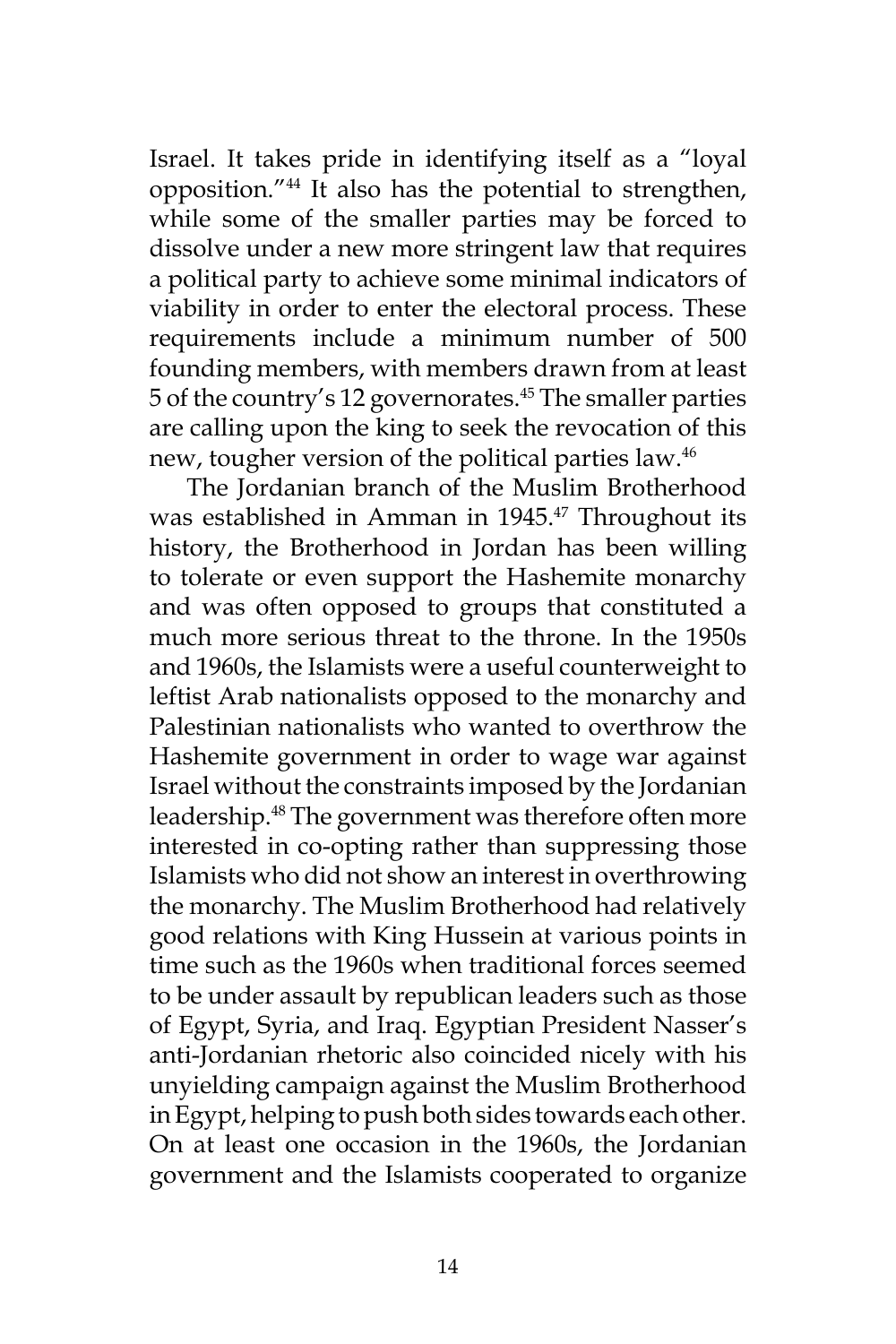an Amman demonstration protesting the Nasser government's repression of the Egyptian Muslim Brotherhood as well as the execution of several of its members.<sup>49</sup>

Following a decision to outlaw political parties in a 1957 crackdown on anti- government activity, Jordan's Muslim Brotherhood was seldom seriously repressed because it was not generally viewed as subversive. Thus, the organizational foundation for the IAF's success was set during the time frame when the Muslim Brotherhood grew and developed, while competing opposition movements faced serious harassment by the security forces. When parties were legalized once again in September 1992, the Brotherhood was consequently well-prepared to use the IAF to fill the former political void and establish itself as the leading Jordanian party.50 The IAF was also one of the primary vehicles for expressing public discontent over the Jordanian-Israeli peace treaty and the subsequent normalization effort. Unfortunately, for the Islamists, the IAF lost 6 seats out of 22 in the 1993 elections due to new electoral laws and vigorous government restrictions of political activity imposed in the aftermath of the Madrid peace talks with Israel, which the IAF opposed.<sup>51</sup> It boycotted the 1997 elections because of constricting electoral rules, but in 2003 it ran 30 candidates and won 17 seats in the expanded 110-seat lower house.<sup>52</sup>

The IAF's emergence as Jordan's dominant opposition party has often been viewed with alarm within Western circles due to its opposition to the West and Israel as well as various extreme statements and actions by some of its members (such as when two IAF members of Parliament paid their respects at a funeral service for Abu Musab Zarqawi as discussed later in this monograph). While such concerns are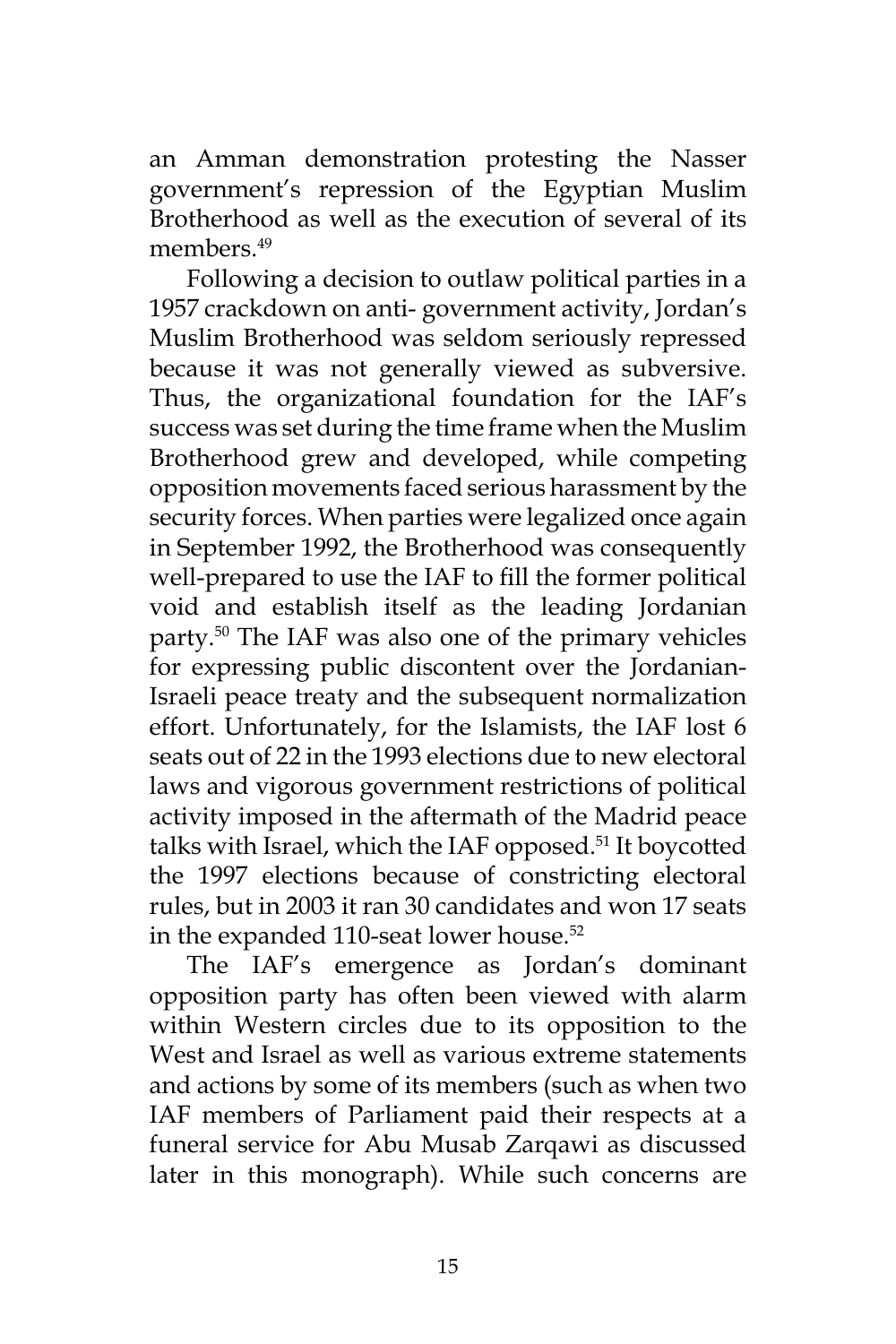reasonable, the regime sees a strong positive side to political participation by the Muslim Brotherhood and the IAF. In particular, these groups have provided a credible, nonviolent political opposition that has traditionally defended and been loyal to Hashemite rule.53 The viability of the Muslim Brotherhood has occasionally undercut the rise of much more radical Islamic opposition groups such as the Liberation Party which was outlawed in 1956 and severely repressed thereafter.54 Additionally, the IAF appears to be handicapped by factionalism. Thus, ironically, the Jordanian political system may work best for the regime when the Muslim Brotherhood and IAF are legal but never quite strong enough to gain real power. These groups naturally have no interest in playing this government-scripted role indefinitely. Instead, for the last decade, the IAF has used legislative action, boycotts of some elections, charges of rigged voting procedures, and appeals to international organizations and the world media as ways to pressure the Jordanian government to open up the system and give them a serious opportunity to share power indefinitely.<sup>55</sup>

The Jordanian opposition has frequently complained about the press and election laws being designed to ensure the dominance of pro-government forces in Parliament. The ways in which the government draws Parliamentary districts has often been a particular source of opposition concerns since traditional promonarchy rural districts are over-represented at the expense of urban areas that are often the strongholds of Islamist power. 56 Tribal candidates can also work around bans on electioneering before the appointed time by flowery media descriptions of how and why a particular tribal candidate was chosen to run for public office. In 1997 this disagreement reached an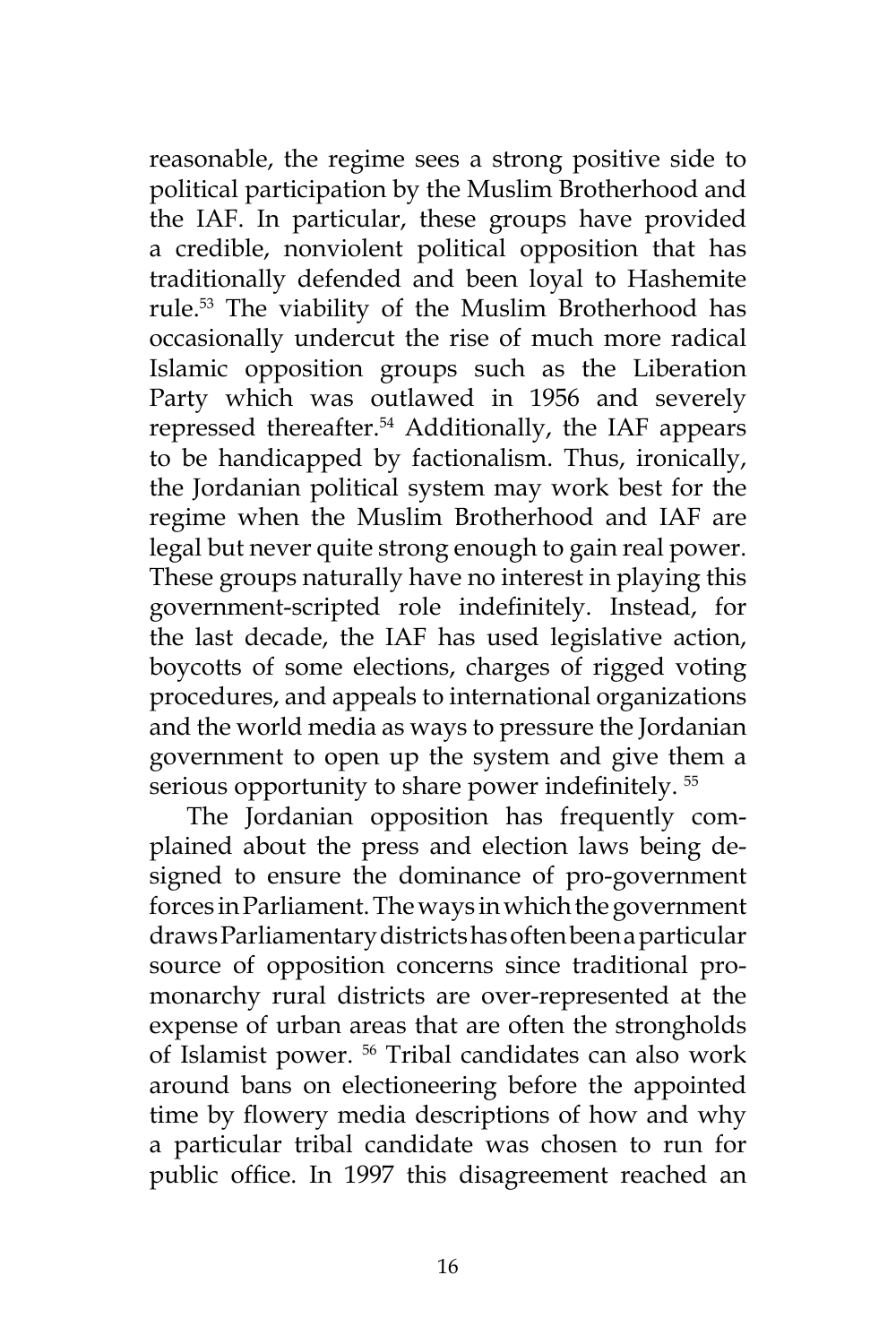impasse, and the IAF chose to boycott parliamentary elections. They have periodically threatened to repeat this tactic but have only occasionally done so. In July 2007 the IAF announced that it was boycotting local elections, but the government said it was too late for such a decision and the names of IAF candidates who had filed remained on the ballot.<sup>57</sup>

There are also occasional delays in elections due to regional and domestic problems. In recent years, King Abdullah dissolved the Parliament in June 2001 and announced plans for new elections in November 2001.58 Partially because of the crisis in Middle East politics that began on 9/11, these elections did not take place as scheduled. A new election was held in June 2003. About two-thirds of the delegates elected to the lower house were pro-establishment supporters of the King. Of the 30 seats it contested in the elections, 17 went to the IAF.59 In addition to the IAF members, a limited number of independent Islamists were also elected in 2003. Most Jordanian parliaments tend to be dominated by tribal candidates and other strong supporters of the king's policies who invariably do well. While charges that the electoral rules have been designed to favor such candidates are correct, their strength also has a great deal to do with the enduring importance of tribal and family ties in "locking in" votes. Officials of the IAF have told the Jordanian media that they are "very aware" that they cannot displace the power of the tribes. $60$  Most recently, the king dissolved the Parliament in August 2007 in preparation for new elections.<sup>61</sup> Problems between the monarchy and the IAF were already at a high point when this announcement was made, and the IAF dangled the possibility that they would again boycott these elections. In late September the Islamists backed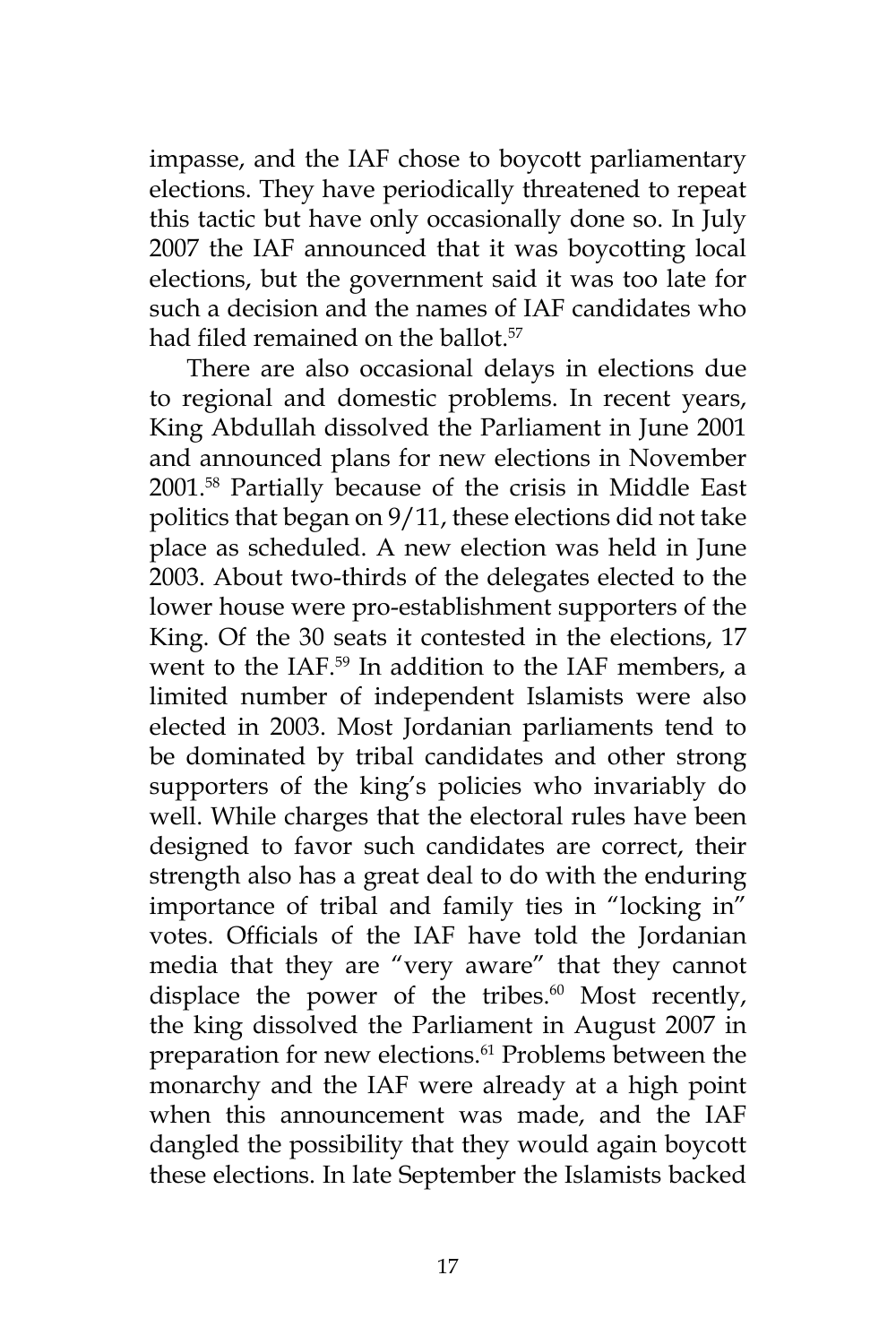away from this threat "despite [what they called] a plethora of good reasons to boycott the election."<sup>62</sup>

## **The Jordanians and Saddam's Iraq.**

Iraq was created by the British from former Ottoman territory after World War I under a League of Nations' mandate in a process similar to the creation of Jordan. Iraq, however, contained a much more diverse population by ethnicity and Islamic sect than did Jordan.63 Emir Abdullah's brother Feisal, who had initially been placed on the throne of Syria, was driven from that country by the French and subsequently accepted a British invitation to become the king of Iraq (subject to a "well-managed" referendum of the Iraqi public).64 Relations between Iraq and Jordan remained cordial so long as both countries were ruled by Hashemite monarchies through the mandate period and after formal independence. The situation changed with the overthrow of Iraq's Hashemite monarchy in a bloody 1958 coup during which King Hussein's friend and cousin, 23-year-old King Feisal II was murdered.<sup>65</sup> This turn of events quickly poisoned the Iraqi-Jordanian relationship, and Brigadier Abdul Karim Qassim, the Iraqi coup leader, was referred to by Jordanian leaders as the "new Hulagu" after the Mongol leader who sacked Baghdad in 1258, and thus became a central villain in Arab history.<sup>66</sup> Despite these problems, Jordanian political isolation was so serious in this time frame that diplomatic relations with Iraq were reestablished in October 1960.<sup>67</sup>

Restored Iraqi-Jordanian ties did not lead to normal relations between the two countries, but the propaganda war between Amman and Baghdad ended as both nations struggled to cope with more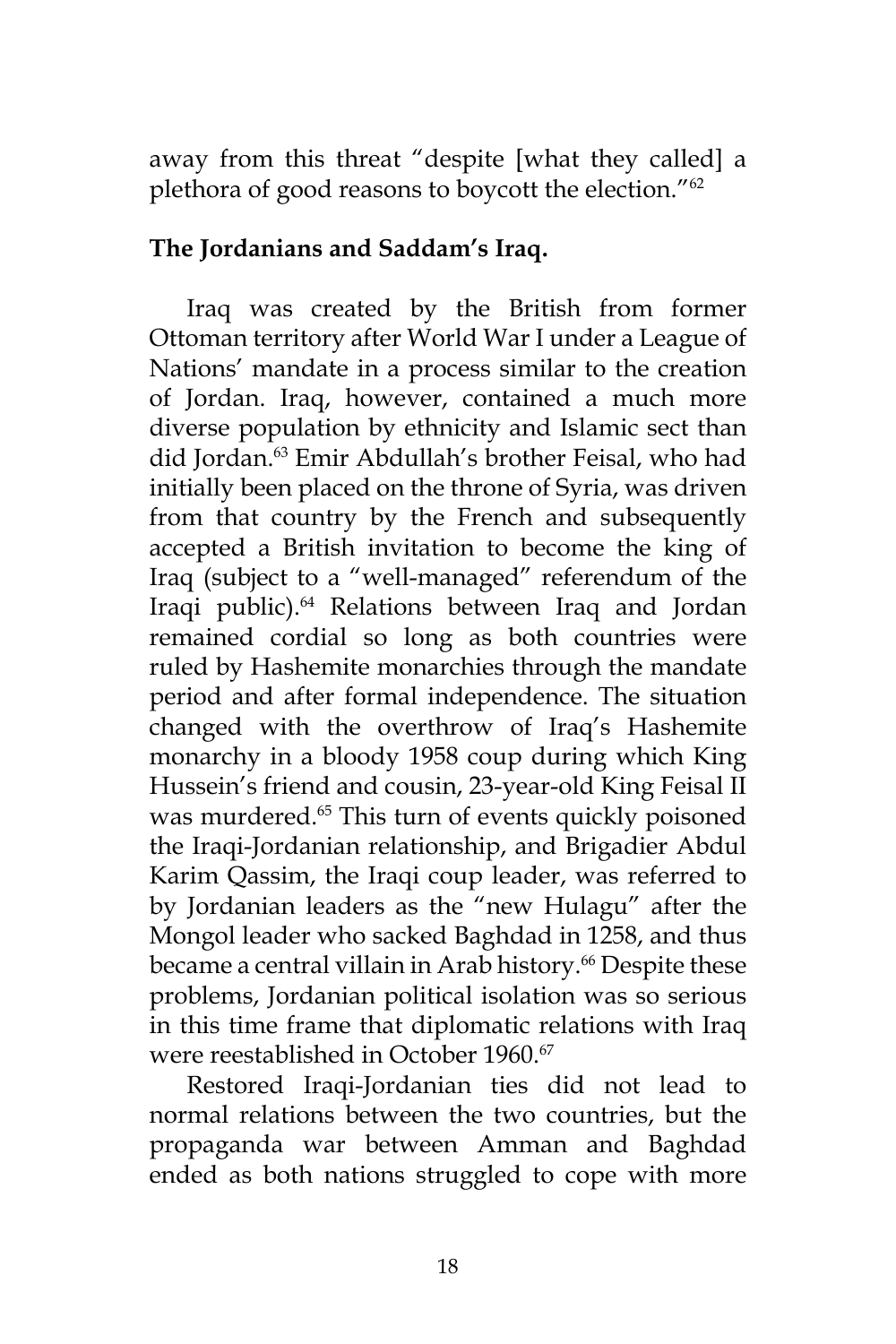serious subversive threats from Egypt. Iraqi-Jordanian relations also did not improve substantially under a series of Iraqi governments that took power sequentially following Qassim's February 1963 assassination. When a Ba'athist coup (the second since 1963) took place on July 17, 1968, there seemed little reason to expect an improvement in Jordanian-Iraqi relations over that of previous post-Qassim regimes. It was also unclear if the new regime would remain in power long enough to establish a stable foreign policy before the Iraqi political system generated a new coup. Nevertheless, this regime was eventually to display an unusual degree of durability. Unlike the 1963 Iraqi Ba'ath regime, which survived less than a year, this new government was to display considerably more longevity due mostly to the efficiency, pragmatism, and brutal ruthlessness of one of its rising leaders, the hard-working and security-minded Saddam Hussein.

Jordanian relations with Iraq's second Iraqi Ba'ath regime did not start out well, but improved dramatically in the late 1970s as Iraq attempted to assert a leadership role in the Arab World following Egypt's ostracism over its 1979 peace treaty with Israel. Saddam Hussein, who was by then the *de facto* strongman of Iraq and about to become president, made his first visit to Jordan in 1979, and Iraq provided some limited aid to Jordan following that visit.68 This aid, along with other Arab support, was designed to enable Jordan to resist U.S. pressure to involve itself in the Camp David process on terms most of the Arab World did not consider acceptable. The real turning point for Jordanian-Iraqi relations, nevertheless, occurred in the early stages of the 1980- 88 Iran-Iraq War. Jordan, like the United States, was deeply concerned that Tehran would defeat the Iraqis and emerge from the victory more empowered to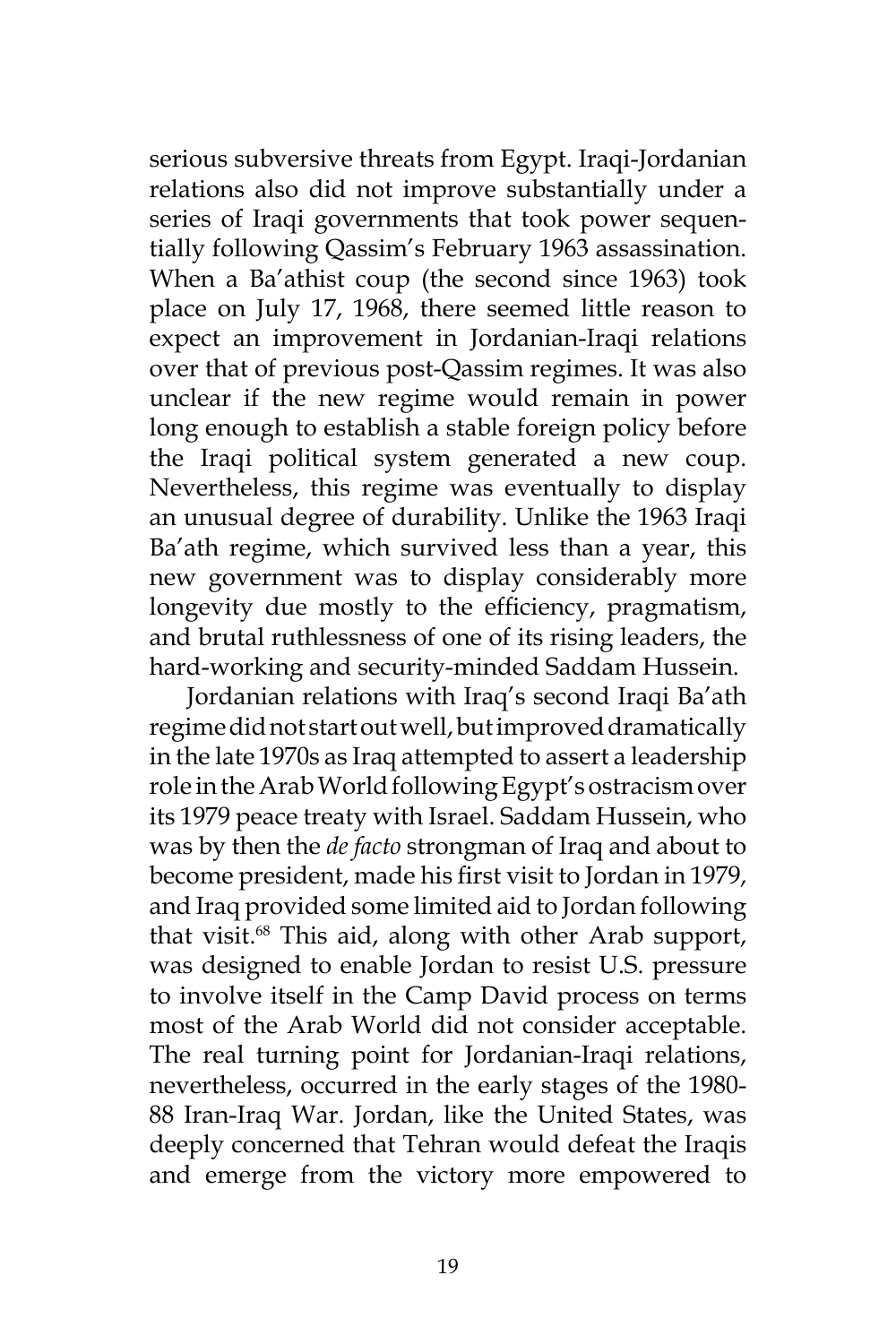export its radical ideology throughout the Middle East. Iraq, for its part, was interested in rapidly improving its relations with Jordan for a variety of reasons related to the war effort against Iran.

During the course of the war, Iraq's few ports came under repeated air attack from Iran, and the Jordanian port of Aqaba became an indispensable point of entry for military supplies that were then transported overland by truck to Iraq.<sup>69</sup> King Hussein also made a strong effort to convince Saudi Arabia and the other Arab Gulf countries to support Baghdad as the only available bulwark against Khomeinism. Jordan sent a handful of volunteers to participate in noncombat military missions, and Jordanian generals may have consulted with Iraqi senior officers about war strategy.<sup>70</sup> When the Iran-Iraq war ended in summer 1988, Jordan was one of Baghdad's closest allies. Two years later, this comfortable arrangement became a serious problem as Amman faced a major foreign policy crisis resulting from Saddam Hussein's unexpected and reckless invasion of Kuwait in August 1990.

Jordan condemned the Iraqi invasion of Kuwait, but it also opted to remain outside of the U.S.-led multinational coalition against Saddam Hussein, instead urging a peaceful solution to the crisis. Many Jordanians, particularly Palestinian-Jordanians, viewed Saddam as an Arab champion willing to stand up to the West and to Israel. Additionally, Jordanian economic ties to Iraq were important for keeping Amman's economy afloat. In a particularly useful observation, Marc Lynch has noted that, with the exception of Kuwait and Iraq, no state was more deeply affected or directly threatened by the 1990-91 Gulf crisis than Jordan.<sup>71</sup> Prior to the invasion, Jordan had enjoyed excellent relations with Iraq, Kuwait, Saudi Arabia, and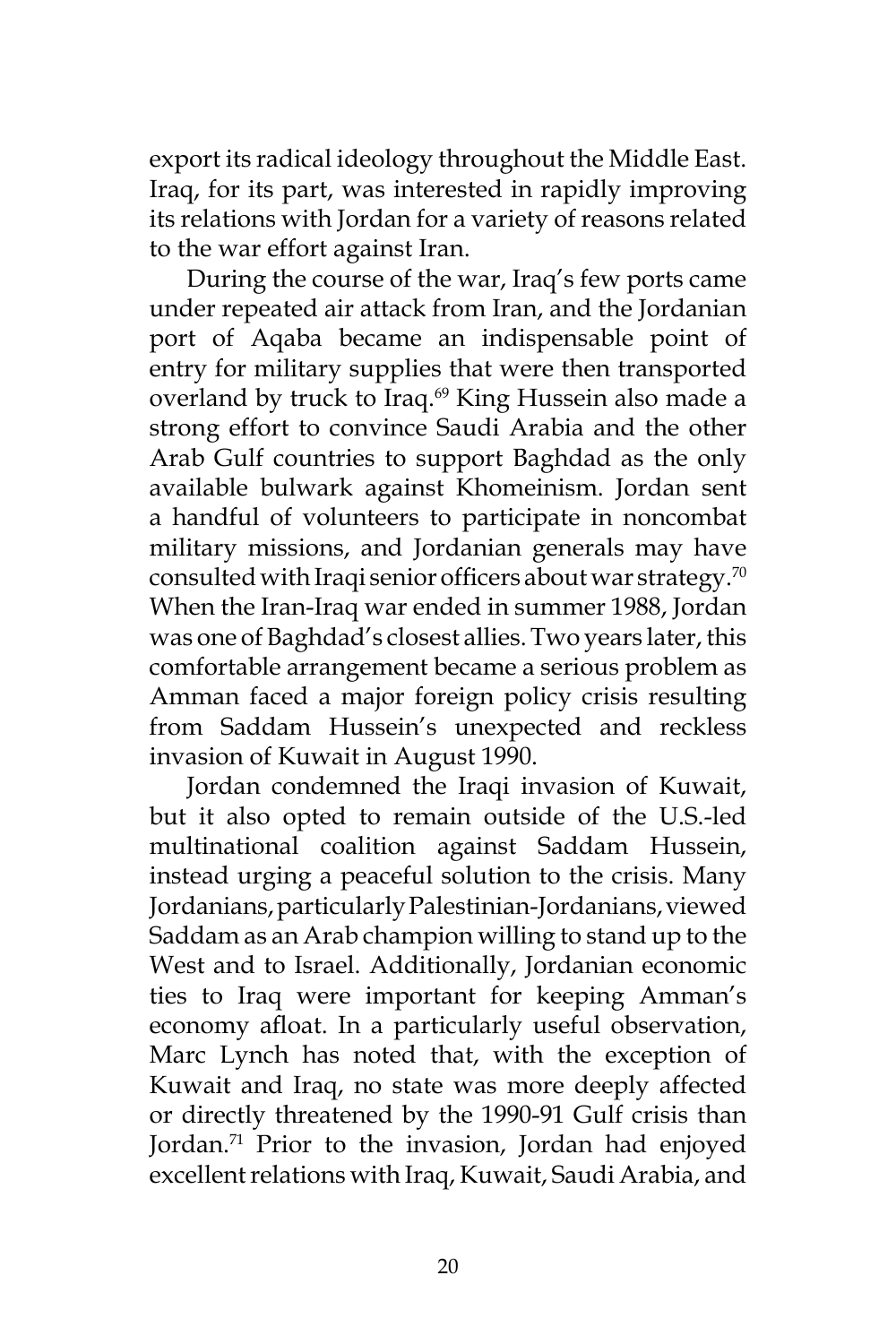the United States. Now Jordan tried without success to find a formula to avoid war and continue acceptable relations with Iraq and at least some of its adversaries. The mutually exclusive demands of Baghdad and the U.S.-led coalition nevertheless made such compromise impossible. After war broke out on January 16, 1991, the king continued efforts to work with all parties to end the conflict, and on February 6, he made a particularly tough speech denouncing U.S. policy toward Iraq. This speech followed the U.S. destruction of Jordanian fuel trucks mistaken for military targets entering Iraq through the Amman-Baghdad highway.72 In his remarks, King Hussein condemned the war and called for a renewed effort to seek a diplomatic solution. The king's harsh tone was widely viewed as excessively pro-Saddam in the West and Saudi Arabia.

Jordan maintained acceptable economic relations with Iraq following the 1991 war, although Saddam's post-1991 status as an international outlaw prevented the restoration of friendly pre-war political relations.<sup>73</sup> Jordan continued to receive some free and the rest subsidized oil from the Baghdad regime in return for ongoing trade relations in other commodities during Baghdad's period of regional and global isolation. Just prior to the U.S.-led 2003 invasion of Iraq, Iraqis were purchasing around \$500 million in Jordanian goods annually.74 The Jordanian trucking industry depended greatly on Jordanian-Iraqi trade which involved food, medicine, and other humanitarian goods allowed under the UN embargo of Iraq.<sup>75</sup> The United States did not oppose such Jordanian-Iraqi economic ties and instead chose to understand Amman's continuing economic problems and especially the need to obtain oil wherever it could be found. The Jordanian-Iraqi oil and trade agreements were also never challenged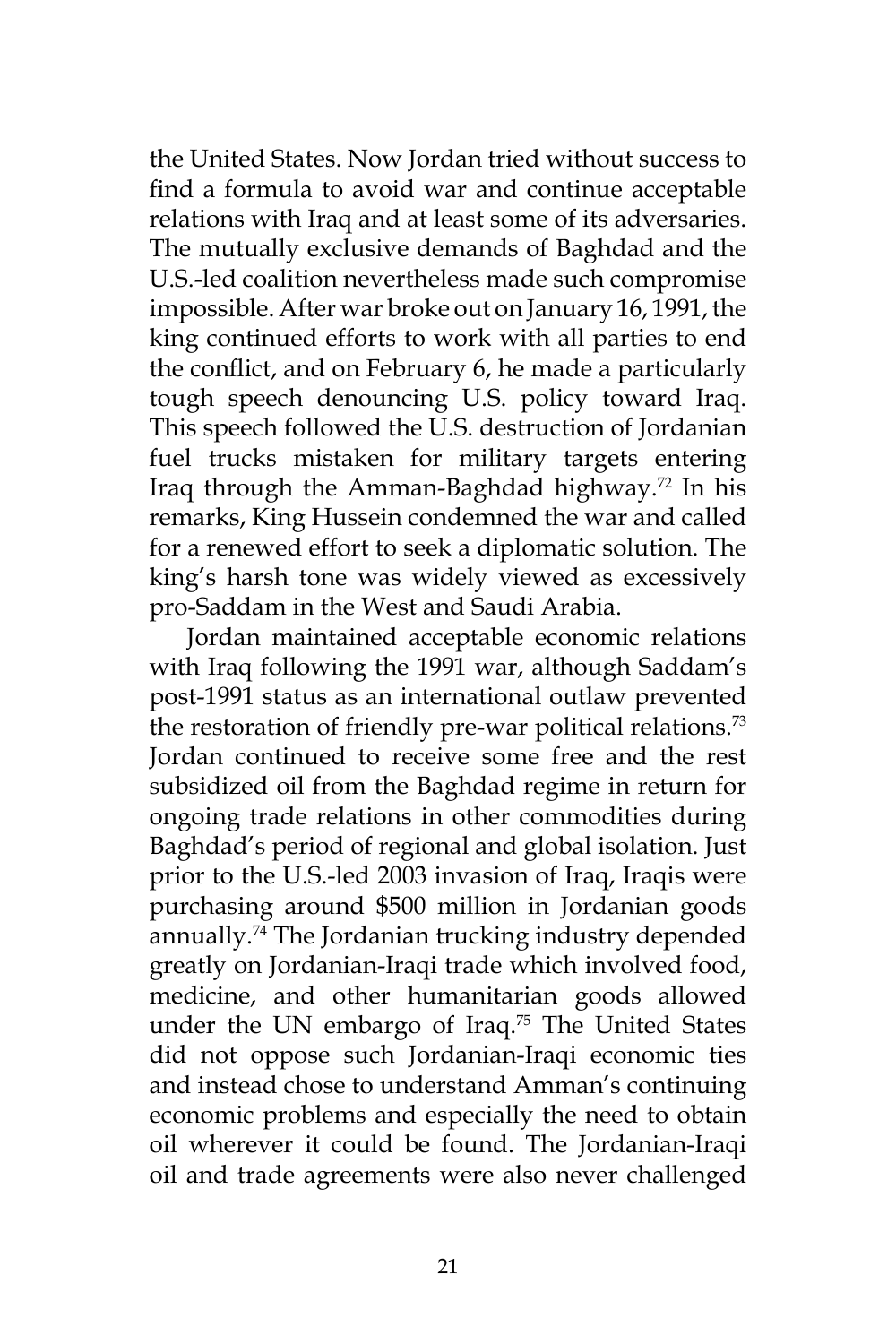by the UN sanctions committee which officially "took note" of the transactions, with language that was widely regarded as tacit approval.<sup>76</sup> Not surprisingly, the Jordanian government asserted that they met the requirements of all pertinent UN resolutions, and their trade agreements with Iraq were therefore legal. $77$ 

As noted earlier in this monograph, the implementation of a new and harder line Jordanian political policy towards Iraq is most usefully dated to August 1995, when King Hussein granted asylum to Hussein Kamal and Saddam Kamil, the defecting sonsin-law of Saddam Hussein.<sup>78</sup> This policy of moving away from Iraq was not popular with the Jordanian public, but King Hussein viewed such actions as essential to restore good relations with the United States and Saudi Arabia. The suffering of Iraqi citizens under UN sanctions was well-known to the Jordanian public, and many blamed the United States rather than Saddam for the continuation of such sanctions for years after the war. Moreover, many Jordanians did not view Saddam as totally lacking in redeeming qualities. In particular, Saddam's continuing pro-Palestinian rhetoric was often well-received by large portions of the Jordanian public and especially those of Palestinian origin. Moreover, Iraqi payments to the families of Palestinian suicide bombers killed in attacks against Israel were viewed as a humanitarian gesture by significant elements within the Jordanian public. By contrast, most Israelis and Americans viewed such payments as an incitement to murder.79

In the lead up to the March 2003 U.S.-led invasion of Iraq, King Abdullah strongly urged the United States not to go to war, warning of a potential post-invasion civil war that could spread to involve Iraq's neighbors, including Jordan.<sup>80</sup> U.S. political leaders were not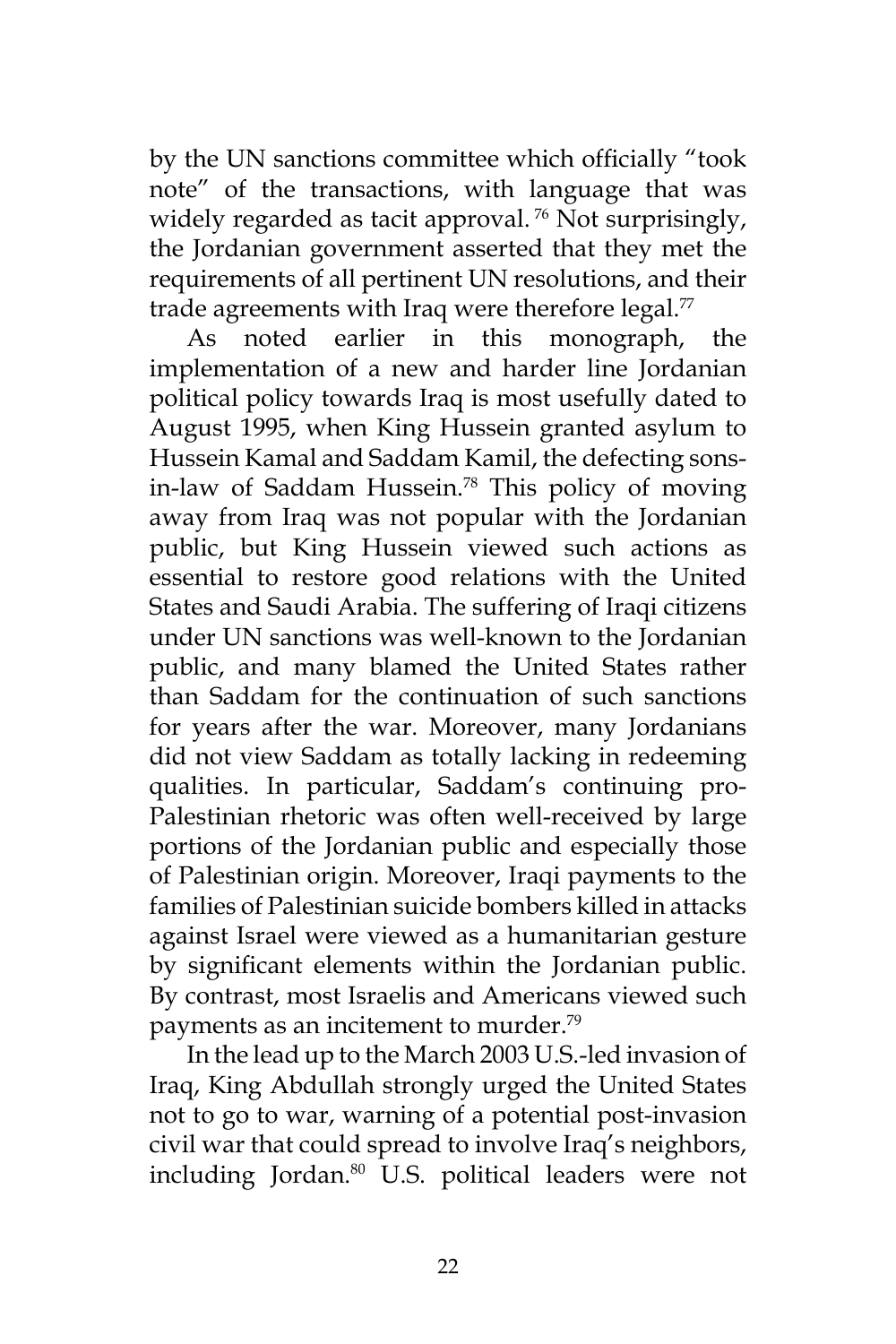dissuaded and instead sought Jordanian support for tough anti-Saddam policies that would culminate in the 2003 invasion. In noting the importance of the U.S. pressure Jordan was experiencing, former Foreign Minister Jawad Anani stated that "Jordan has learned the hard way from the previous war, and this time his Majesty believes Jordan should not be exposed to another bitter experience."81 The Jordanian leadership also saw the pre-war time frame as a particularly bad point to antagonize the United States. In addition to the concerns noted above, the Jordanians seemed to fear that the United States intended to install Ahmad Chalabi as the new leader in Iraq or that he would at least play a highly prominent role in Iraq's future. This type of development would have been a serious problem for the Jordanians since their relations with Chalabi were abysmal following the failure of the Chalabi-controlled Jordanian-based Petra bank.<sup>82</sup> This institution collapsed in a scandal costing Jordanian stockholders and investors around \$1 billion. Chalabi was convicted in *absentia* of embezzlement by a Jordanian Court and sentenced to 20 years in prison.<sup>83</sup> While the Jordanians would almost certainly have made efforts to improve their relations with Chalabi had he taken power in Iraq, such an effort would have been long and painful, with no guarantee of success.

The U.S.-led war against Iraq began in March 2003. Three days after the U.S. launched its attack, Jordan expelled five Iraqi diplomats, accusing them of espionage. One of the Iraqis was further accused of being involved in a foiled terrorist attack within Jordan.84 Jordan also allowed a limited and temporary U.S. and possibly British military deployment on its soil in 2003 for participation in the war. The U.S. presence has been confirmed by Ambassador L. Paul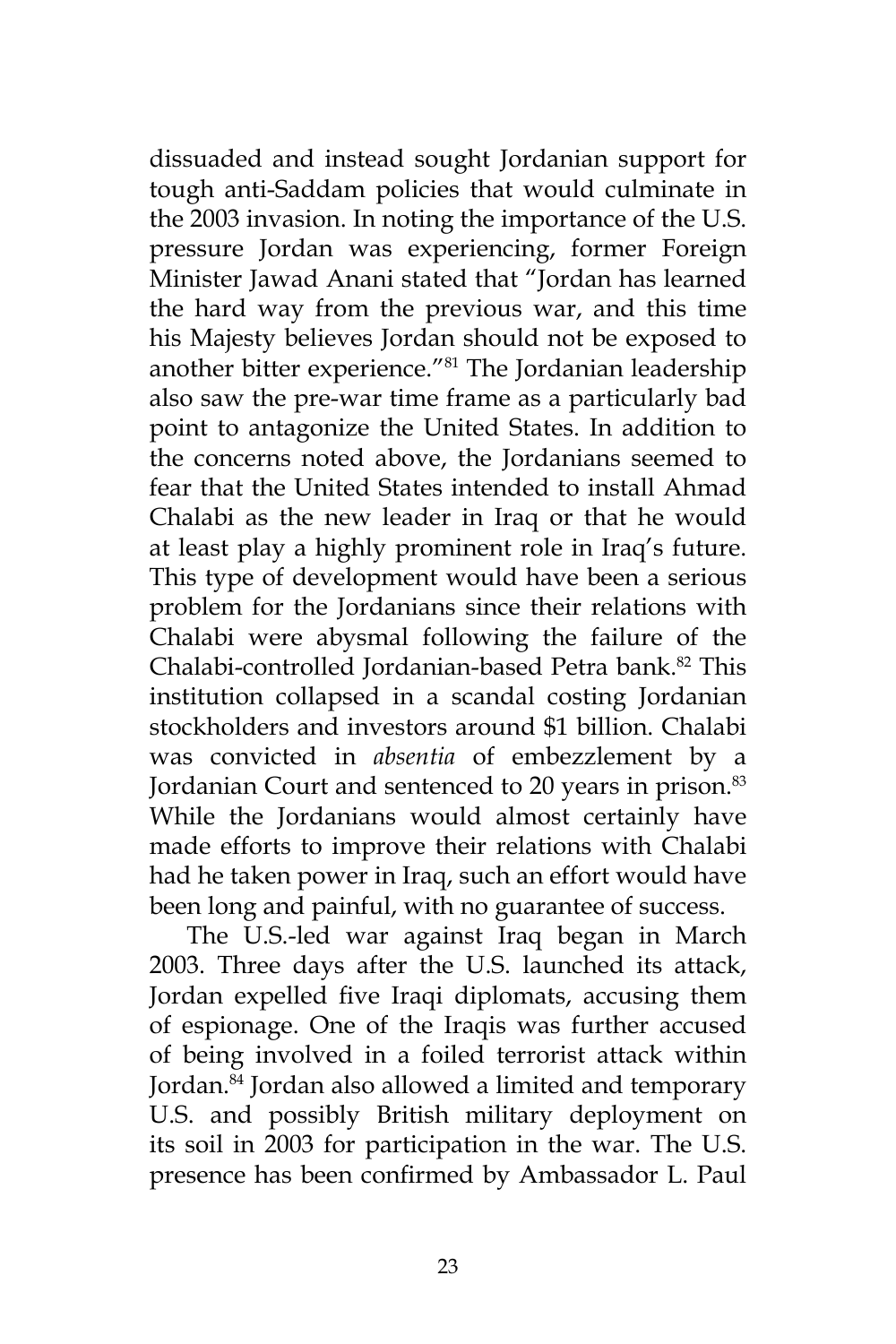Bremer in his memoirs, *My Year in Iraq*. 85 In describing this relationship, Bremer stated that Jordan, "had helped us considerably during the invasion, allowing Coalition Special Operations forces to operate from its territory," although he does not mention numbers.<sup>86</sup> Former Central Command Commander General Tommy Franks has stated, "We flooded Western Iraq with hundreds of special operators [from Jordan] to secure the Scud fields."87 In *Cobra II*, Michael Gordon and retired U.S. Marine Corps Lieutenant General Bernard Trainor stated that the United States and Jordan engaged in lengthy negotiations over the numbers and types of U.S. forces to be stationed in Jordan to support the hostilities. Gordon and Trainor suggest the eventual agreed upon troop strength was 5,000 U.S. soldiers, down from a U.S. request to put 14,000 troops in the kingdom.<sup>88</sup> This number would have included Patriot air defense missile crews as well as the troops General Franks describes above. Prior to the war, both Amman and Washington publicly acknowledged that *Patriot* systems had been sent to Jordan to safeguard that country against attacks by Iraq's suspected surface-to-surface missiles, including Scuds. 89 A missile defense network set up in such a way could also be used to protect Israel, a much more likely target had Saddam been able to retain some sort of residual Scud missile capability (which proved not to be the case).

Shortly after the 2003 invasion of Iraq, there were large anti-American demonstrations in Amman and other Jordanian cities. Tens of thousands of Jordanians demonstrated peacefully in these events.<sup>90</sup> On some occasions, there were also short-lived riots and clashes with the police. Angry antiwar reporting by the Jordanian media was permitted and, in combination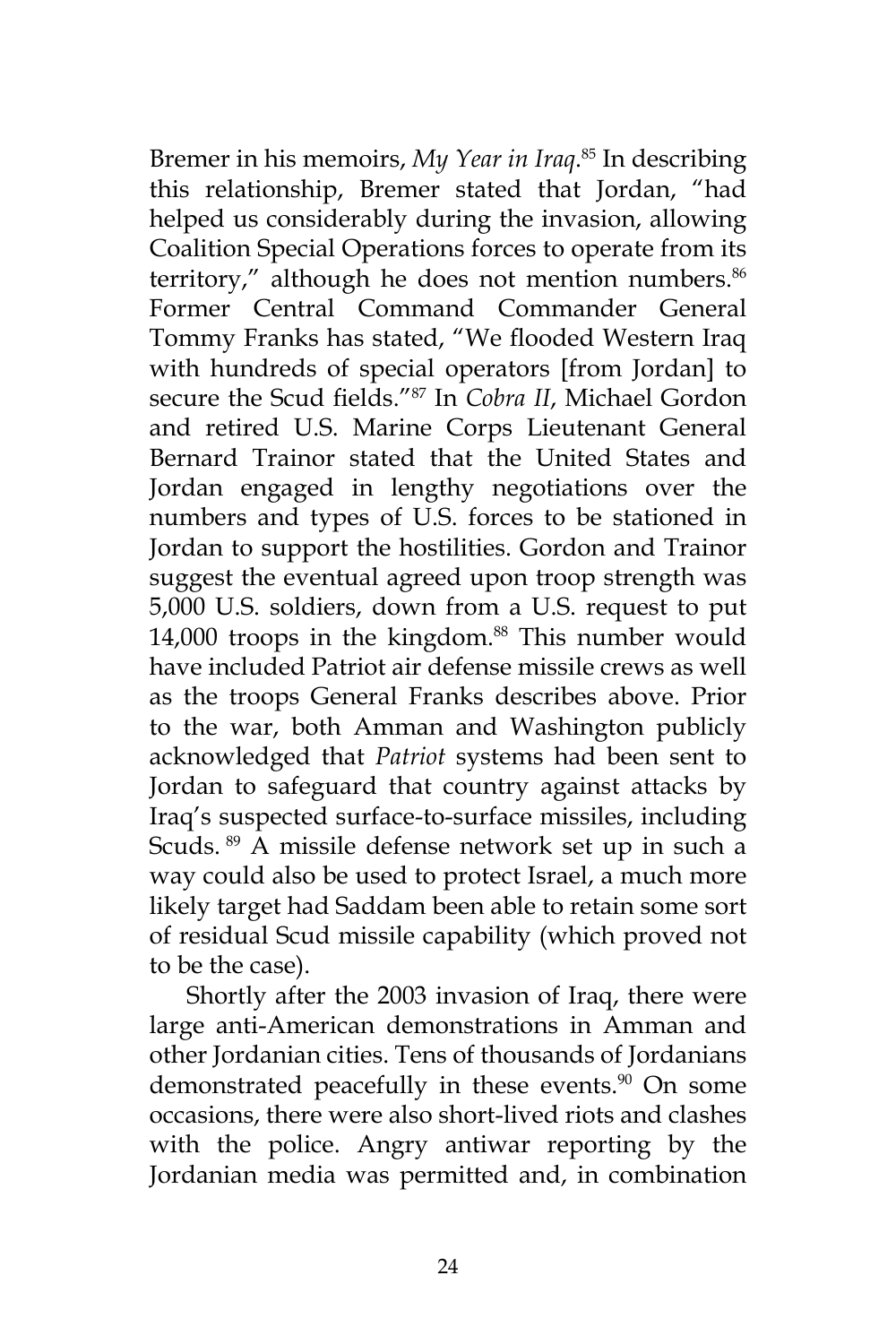with other Arab news outlets, threatened to increase domestic anger over Jordan's ties to the West. Under these circumstances, it appeared possible that the regime might have felt the eventual need for a harsh crackdown to control the potential for increased violence on the street.<sup>91</sup> The rapid defeat of Iraqi conventional forces and the fall of Baghdad were consequently viewed with relief in Amman. Despite their previous warnings of possible Iraqi civil war, at least some Jordanians now viewed the worst dangers associated with the war to be over. Nevertheless, early decisions by coalition authorities worried the Jordanians, including the dissolution of the Iraqi army and the sweeping process of de-Ba'athification. $92$ 

After the 2003 ouster of Saddam Hussein, King Abdullah gave Saddam's daughters, Raghdad and Rana, and their nine children refuge in Jordan, despite the women's continued public defense of their father's actions.93 Since neither daughter was complicit in Saddam Hussein's crimes, this decision on asylum was presented to the world as a reasonable act of Arab chivalry, despite some Iraqi anger over the decision.<sup>94</sup> Saddam oldest daughter, Raghdad, nevertheless, became more controversial in 2007 when the Iraqi government requested her extradition for allegedly providing funds to the insurgency in Iraq.95 The Jordanians showed no interest in such an extradition and tended to view the Iraqi justice system as hopelessly biased against Sunni Arabs. 96 This evaluation is not unreasonable, and allowing the Iraqi justice system to arrest Raghdad would have been deeply unpopular among Jordanians. $97$  In an interpretation that often disturbs Westerners, some ordinary Jordanian citizens (and various other Sunni Muslims) viewed the execution of Saddam Hussein as an act of pro-Iranian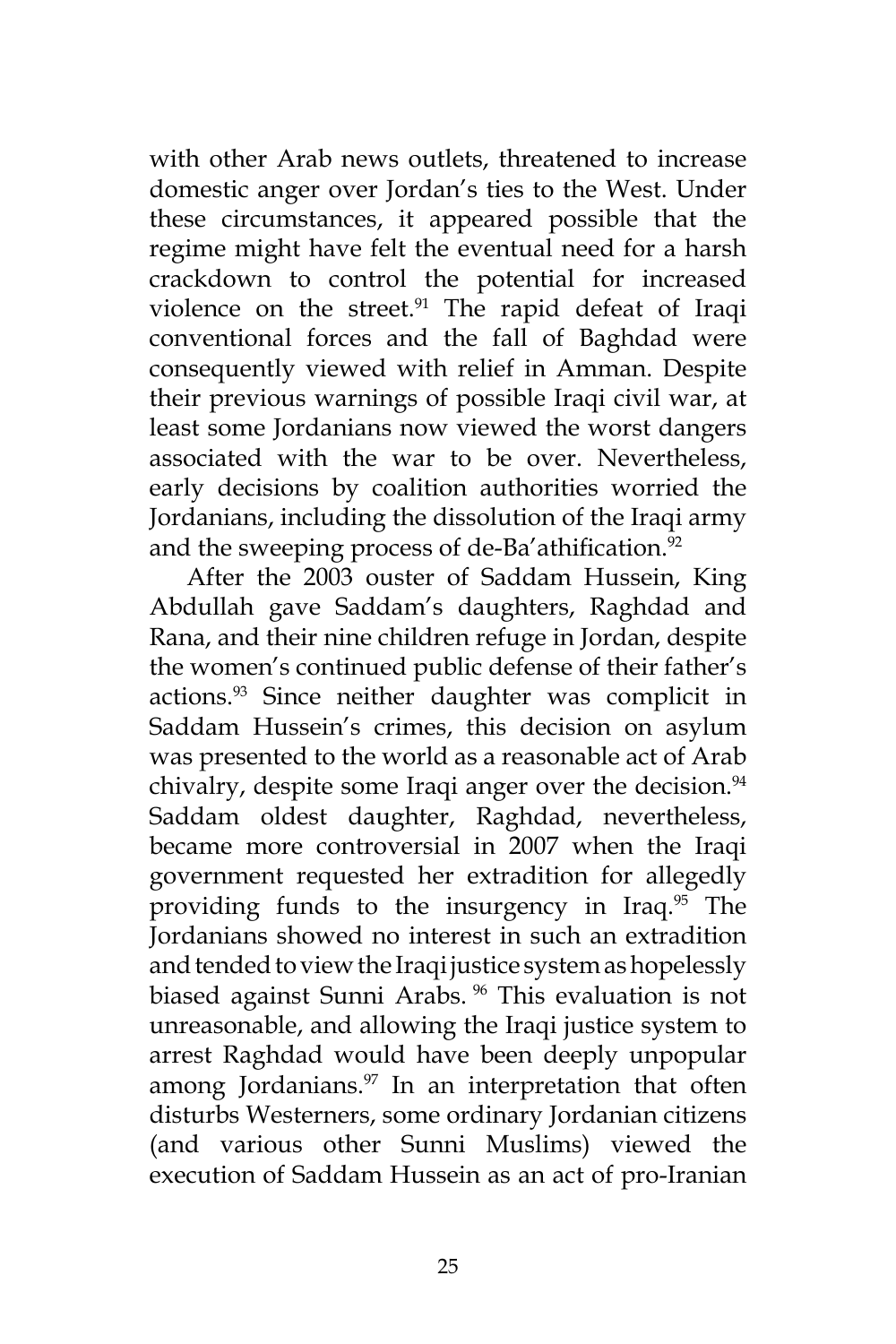Shi'ite revenge against an Arab nationalist leader rather than the long overdue punishment of a murderous tyrant.<sup>98</sup>

# **The Future of Jordanian-Iraqi Relations.**

As Iraq's post-Saddam era unfolds, Jordanian leaders cannot avoid being haunted by the possible emergence of either a hostile Iraq or an Iraq in chaos. In either of these cases, a dramatic increase in terrorism and cross border crime would almost certainly become major problems. Moreover, Jordanian-Iraqi trade could be expected to collapse in both of these cases. The Jordanians are also concerned that a chaotic Iraq would continue to produce waves of refugees in addition to the approximately 750,000 Iraqis who have already fled to Jordan at the time of this writing. Jordan probably has a stronger stake in a stable, united, and prosperous Iraq than any other Arab state except Kuwait. To the extent possible, Amman has therefore consistently supported U.S., international, and Iraqi efforts to achieve these goals. Both before and after Operation IRAQI FREEDOM, Iraq was Jordan's most important export market.<sup>99</sup> Currently, U.S. and international contractors with business in Iraq often stay at Jordanian hotels, and the Jordanian port of Aqaba is extremely busy with imports to be sent to Iraq. $100$  In keeping with this continuing involvement with Iraq, Jordan was the first Arab country to appoint a fully accredited ambassador to Iraq, doing so in August  $2006$ <sup>101</sup>

Although Jordan is deeply interested in a stabilized Iraq, it has remained unwilling to send combat forces there in the absence of a larger Arab effort. Such a move has remained too sensitive regionally and domestically for Jordan to implement while other Arab nations are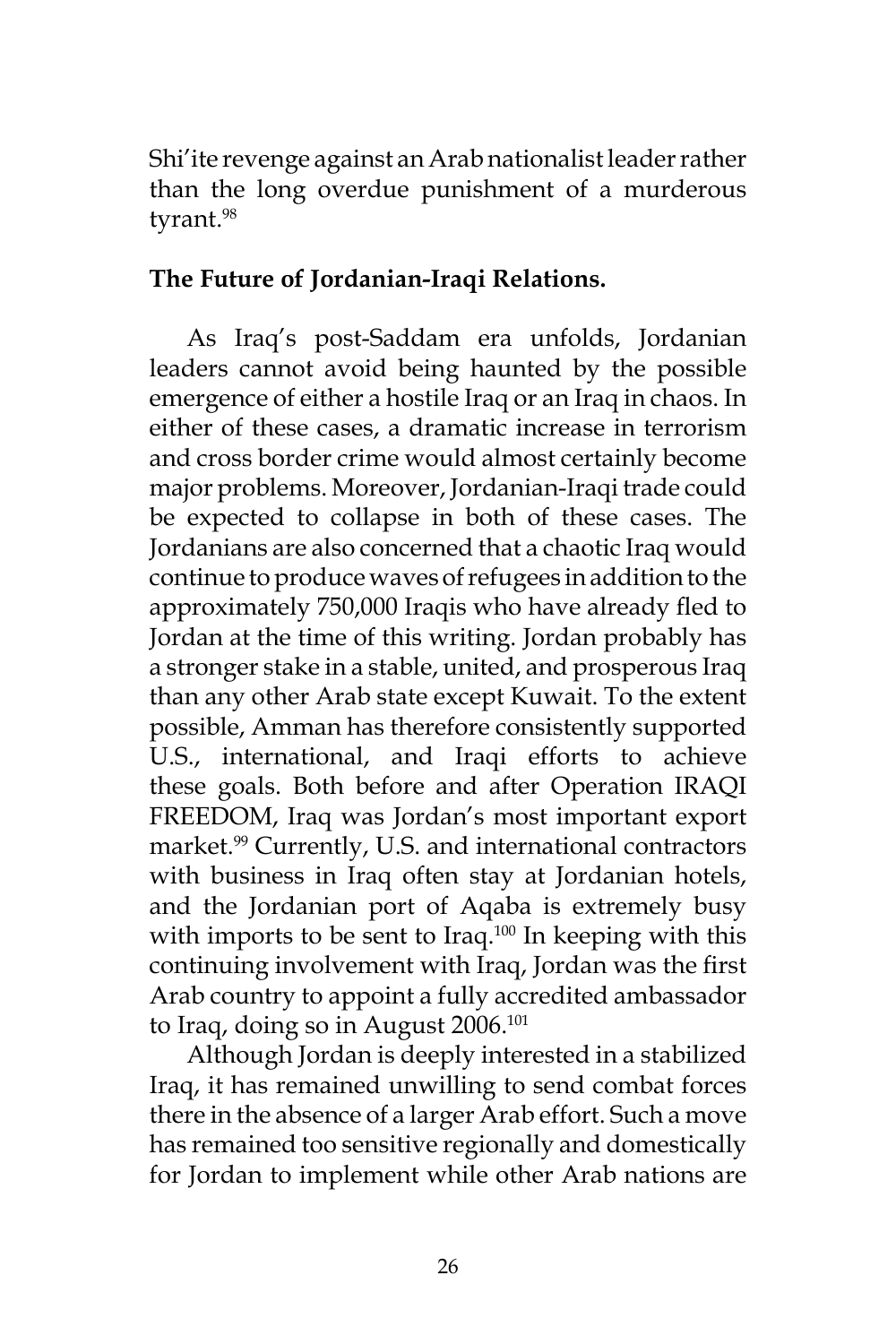refusing to do so. The Jordanians did, nevertheless, transfer military equipment, including armored vehicles, to the new Iraqi army that was formed in the aftermath of Saddam's removal from power.<sup>102</sup> While most of this equipment was comprised of older systems being phased out of the Jordanian inventory, it was still useful to the Iraqis since they were critically short of armored vehicles for use by the new army. After Saddam's ouster, some Iraqi military officers also received training in Jordan, including those forming the nucleus of Iraq's new air force. 103 The Jordanian Army also established an Army field hospital in Fallujah in the immediate aftermath of Saddam's ouster.104 Sadly, the Jordanians serving in this unit faced insurgent attacks early in the post-Saddam era despite their status as Arabs, Sunni Muslims, and humanitarian medical personnel.105

More significantly, King Abdullah made a September 29, 2003, offer to train 30,000 Iraqi police, with this number subsequently adjusted upward to 35,000.106 These police candidates were given an 8-week course in police skills and procedures in classes of 1,500 at the Jordanian International Police Training Center near the village of Mawaqqar, 20 miles east of Amman.107 The chief U.S. Administrator in Iraq, L. Paul Bremer, called this effort "the world's largest police training program," and the United States quickly agreed to provide funding for the program.108 About 50,000 police cadets were trained at this facility from 2004 until 2007, thus exceeding the initial projections for the numbers to be trained under the program.109 The final class of Iraqi police cadets graduated in summer 2007, although limited numbers of Iraqi police candidates may still receive specialized training in Jordan. Otherwise, Iraqi police training has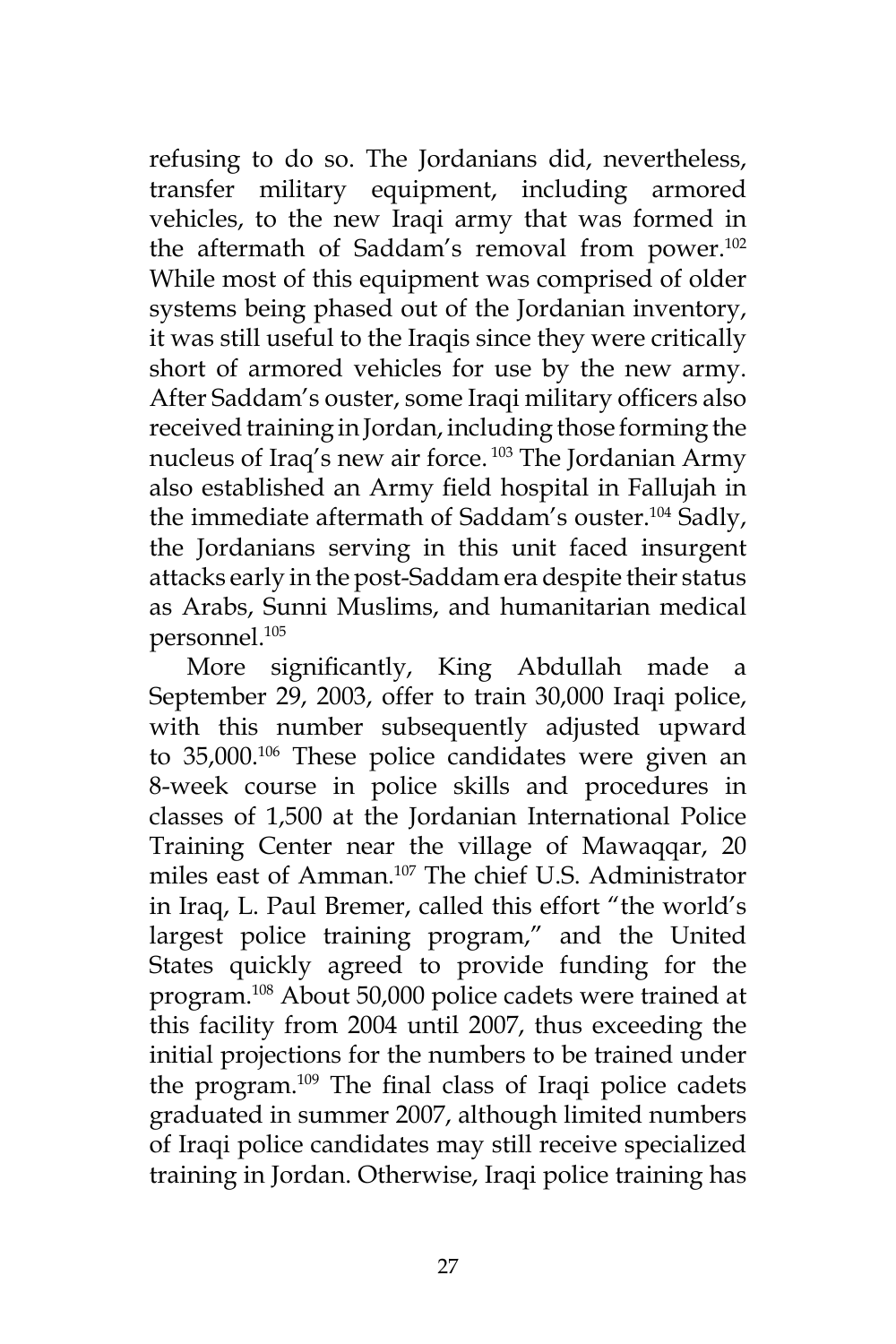transitioned to facilities inside Iraq.110 Jordanian police trainers continue to be involved in the training program despite the change in location.<sup>111</sup> Additionally, the Mawaqqar facility remained in use for some months after the departure of the police classes, although its mission changed to the training of Iraqi prison guards, as will be discussed later in this monograph.

While the police training program was valuable in providing police skills and instilling professionalism, this effort was not enough to reform and rebuild an efficient and professional Iraqi police force in the short term.112 The January 2005 election of highly sectarian leaders in Iraq complicated police professionalization, since various internal security figures sought to bring their favored militiamen into the interior ministry. Militiamen associated with the most important Shi'ite political parties were consequently favored for admission into the Interior Ministry police forces in a number of instances, despite a lack of police training.<sup>113</sup> Once Jordanian-trained recruits returned from Mawaqqar, they were often caught up in problems associated with the militia power struggle for control of the police. The recruits were often resocialized into patterns of choosing sectarian loyalties over professionalism if they were hired and then retained for police service at all (which some were not).<sup>114</sup> Efforts at reform may eventually roll back this practice to some extent, although the ultimate value of the Jordanian training program remains uncertain. If the Iraqi police system remains problematic, it will apparently do so because of the divisive nature of Iraqi politics rather than for any shortcomings attributable to the Jordanian training program.

In addition to its concerns about Iraqi instability, the Jordanian government has shown a consistent apprehension over the fate of Iraq's Sunni Arabs.115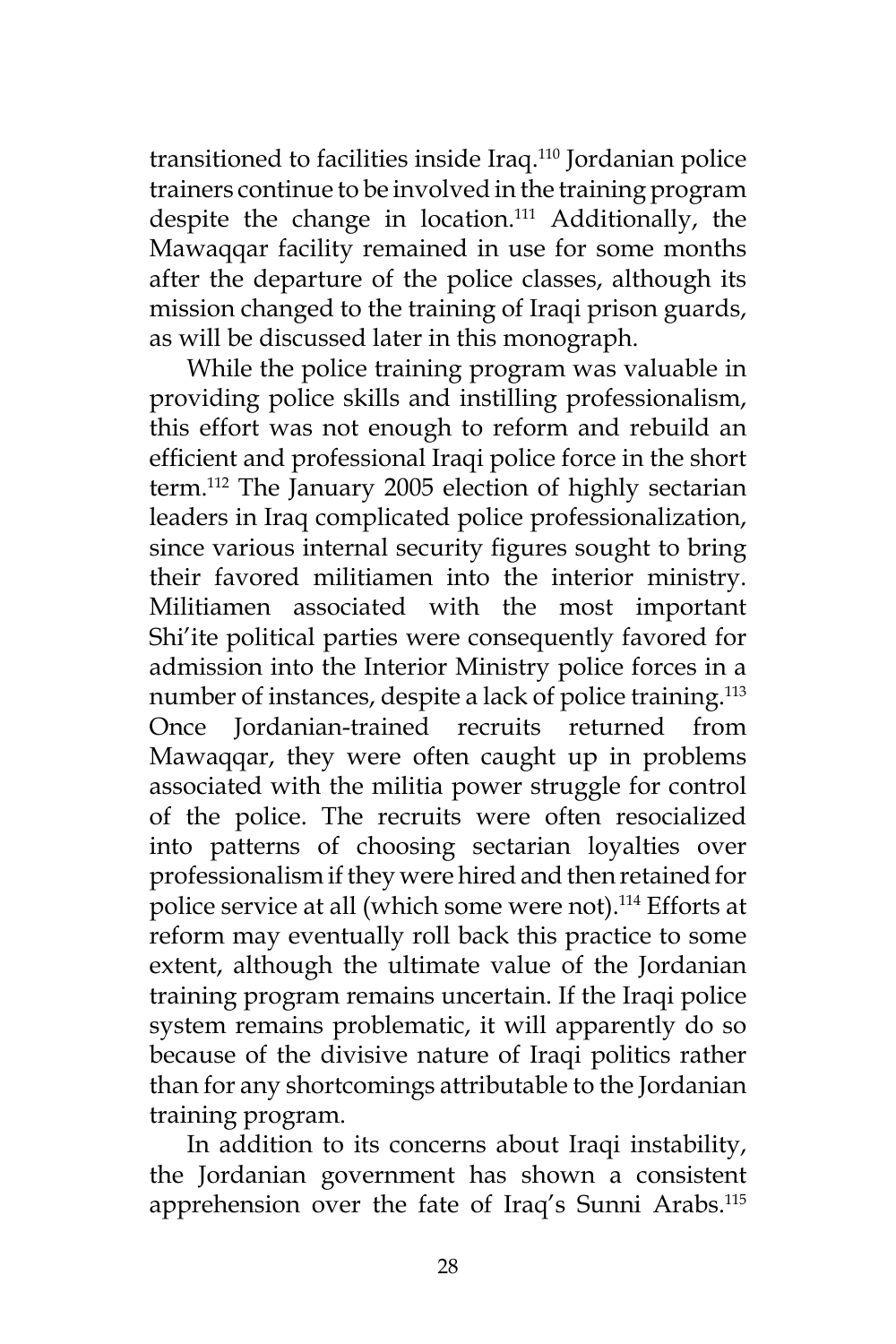Any Jordanian efforts to support Iraq's Sunnis and present their concerns to the international community are especially well-received by the Jordanian public. To these ends, Amman has attempted to advise the United States on ways to reduce tensions with Iraq's Sunni Arabs. These measures have included urging the United States to reach out to Sunni leaders and longstanding efforts to convince the United States to ease the de-Ba'athification process, which many Jordanians view as vindictive and anti-Sunni.116 The Jordanian leadership also meets with some of Iraq's Sunni Arab leaders including tribal leaders who have ties to Jordanian tribes.<sup>117</sup> Under some circumstances, Jordan might also be expected to approach Iraq's Shi'ite dominated government to express concerns it holds about the treatment of Iraqi Sunni Arabs.

As noted earlier, mainstream Islamists who do not engage in terrorism are an important force in Jordan, and organizations such as the Muslim Brotherhood and the IAF have serious followings. In the event of an Iraqi civil war, these groups will undoubtedly sympathize with Sunni Iraqis and will pressure the Jordanian government to at least passively support the actions of these types of individuals. The prestige of Jordan's Islamic organizations would also rise due to their vociferous opposition to U.S. policy, which they would blame for any Iraqi civil war and possibly for creating the conditions that led to any atrocities by Shi'ite organizations attacking Iraqi Sunnis. Mainstream Islamists could become a much more serious domestic center of political power and could perhaps constrain the ability of the monarchy to conduct the pro-Western foreign policy with which it is most comfortable. King Abdullah's continuing efforts to appear optimistic about Iraq's future may be related to this dynamic.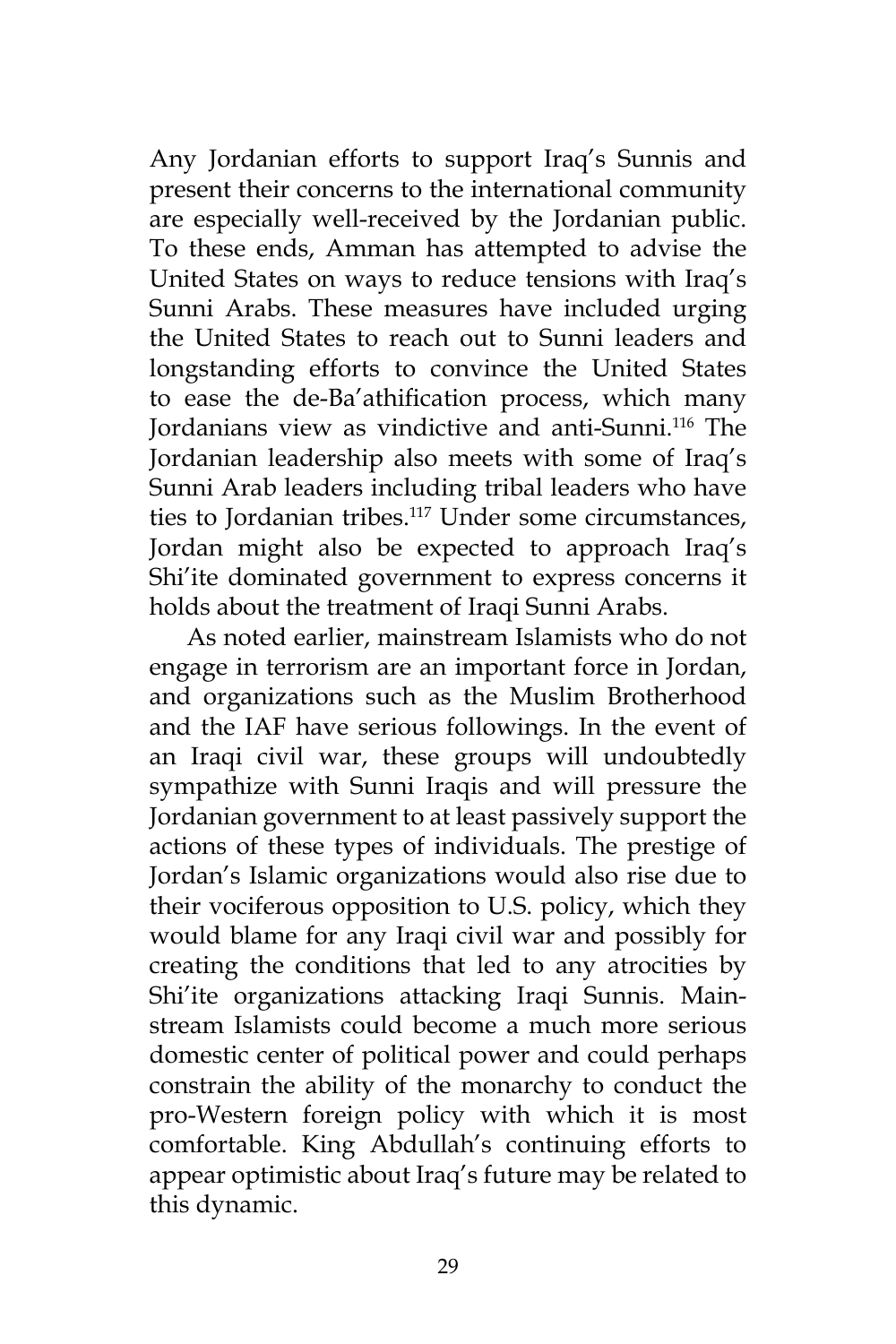Quite apart from security issues, Jordan hopes to receive a reliable supply of discounted Iraqi oil once again, and has received encouraging signs from the Iraqi government on this issue.<sup>118</sup> Jordanian hopes for consistent near-term shipments of oil from Iraq nevertheless appear problematic despite such encouragement. On September 4, 2007, somewhat gratuitously, the Iraqi Ambassador to Jordan stated that ongoing violence in his country could delay some planned shipments of oil for an unspecified amount of time.119 Yet, this reality has not clearly ended the possibility of a steady oil supply from Iraq. On an especially encouraging note, the first shipment of Iraqi oil sent to Jordan in 4 years arrived on September 30, 2007. The shipment consisted of eight oil trucks which were loaded in Kirkuk and delivered their cargo to Jordan's Zarqa oil refinery.<sup>120</sup>

## **The Iraqi Refugee Issue.**

One of the most important issues dominating contemporary Iraqi-Jordanian relations concerns Iraqi refugees who have sought asylum in Jordan to escape from the ongoing warfare in their own country. As of late 2007, there were at least 2.4 million refugees who had fled Iraq for various sanctuaries abroad, as well as around 2 million internally displaced Iraqis.<sup>121</sup> Jordan traditionally has been welcoming to Iraqis, and around 400,000 Iraqis were living there just prior to the invasion.<sup>122</sup> This figure had swelled to between 700,000 and one million by mid-2007.<sup>123</sup> In May 2007, King Abdullah stated that the number was around 750,000, but this was basically an informed guess that is now dated.124 The only country hosting more Iraqi refugees than Jordan is Syria, with over one million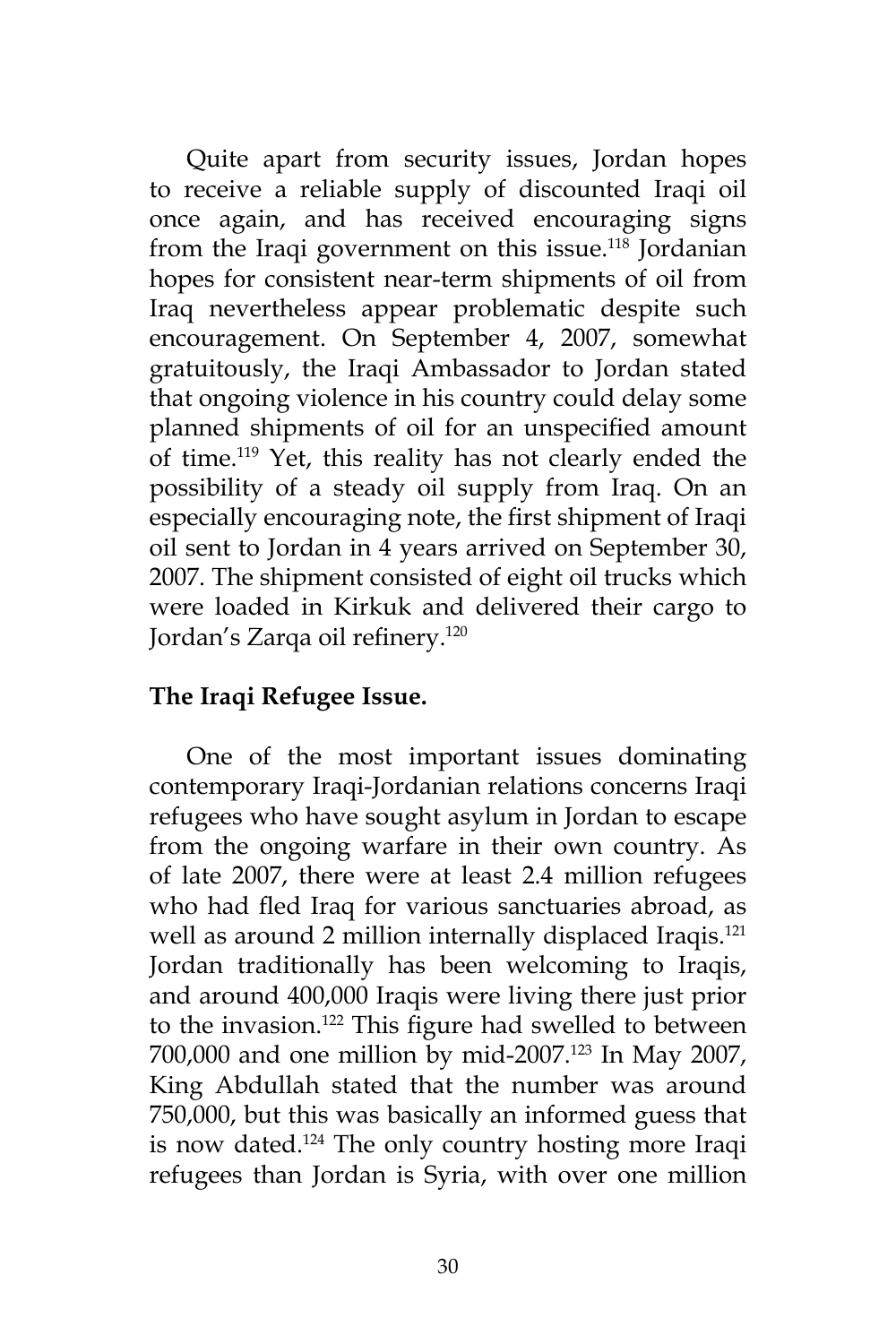Iraqi expatriates within its borders.125 In autumn 2007, Damascus dramatically toughened the regulations that limit Iraqis from entering Syria.126

Following Saddam's fall, a significant number of the earliest refugees with some skills or resources were able to enter Jordan. In particular, large elements of the Iraqi middle class and many wealthy Iraqis chose to live in Jordan rather than remain in their homeland under the exceptionally dangerous post-2003 conditions.<sup>127</sup> These people had the economic means to flee, and chose to do so. Additionally, many prosperous Iraqi professionals also fled because they and their families had become kidnapping targets for lawless elements seeking high ransoms.<sup>128</sup> Some of the Iraqis in Jordan would like to immigrate to Europe, Canada, or elsewhere, but the overwhelming majority of those that are interested in migrating to a third country have been unable to do so.<sup>129</sup> Around 30,000 Iraqi refugees have been given UN asylum seekers' documents, but most have been unable to find another country to accept them. To complicate matters further, Iraqis who receive such documentation are no longer eligible for a Jordanian work permit that allows them to engage in lawful employment in Jordan.130 Thus, they wait and sometimes work without permits and the legal protection that accompanies such documentation.<sup>131</sup>

The influx of Iraqi refugees is often viewed as responsible for major distortions in the Jordanian economy. Housing has become a particularly serious problem, and the cost of rent has risen dramatically in many instances.132 This change has occurred because of increased demand for housing and also because of widespread real estate speculation spurred by the influx of Iraqis.133 The problems with housing costs come at an unfortunate time for less prosperous Jordanians since the price of gasoline and petroleum products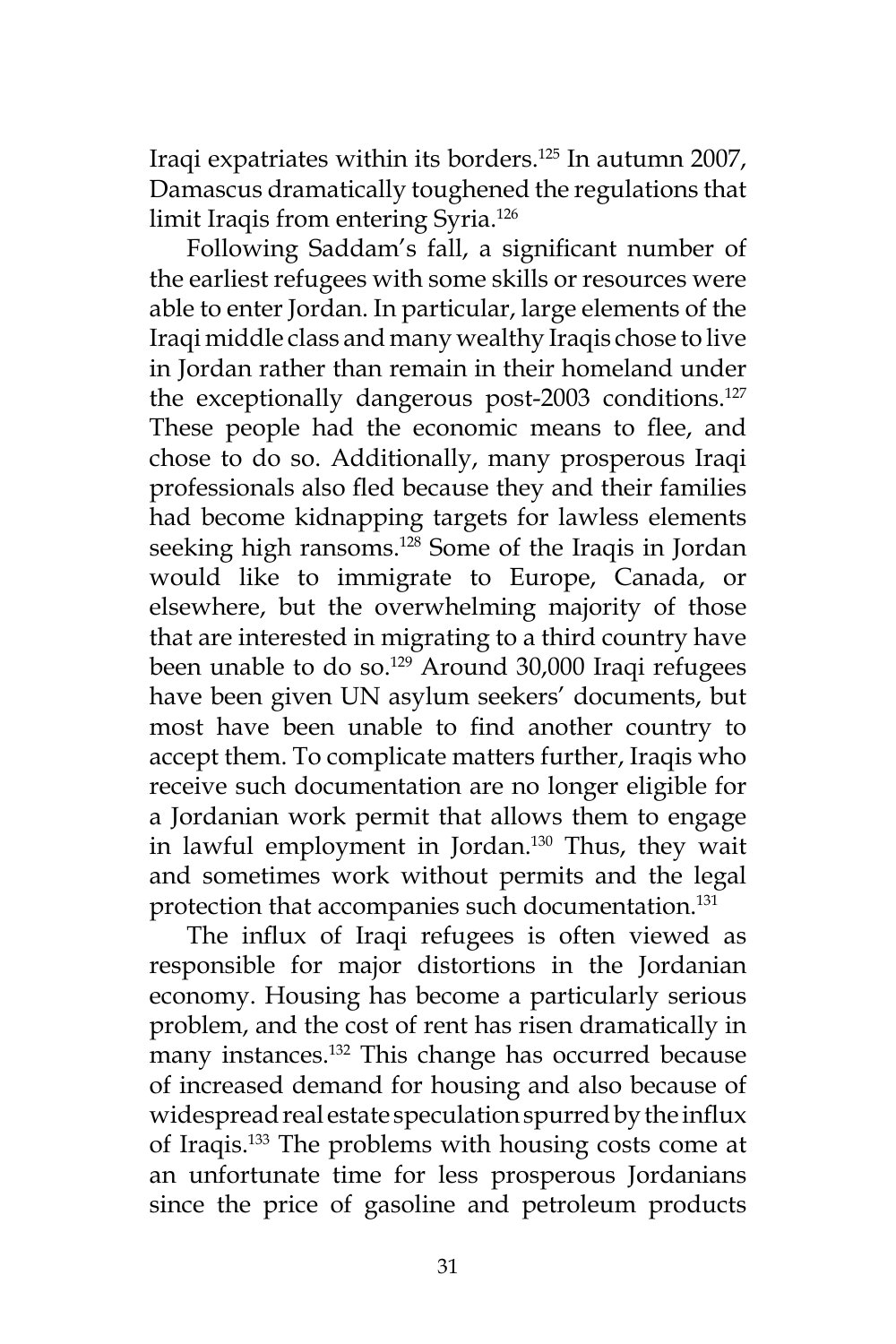has also continued to rise due to the loss of some free oil from the Saddam regime with the rest of the oil imported from Iraq at subsidized rates.<sup>134</sup> The effects of the refugee influx are not all negative, however, since spending by wealthier and middle class Iraqis have tended to prop up the hotel, restaurant, and other service industries. Some economists further suggest that the impact of Iraqi refugees on the economy has been exaggerated, and that the dramatic escalations in prices are more attributable to other factors and most especially the dramatic escalation in the price of oil imports for Jordan since 2003.135

Iraqi refugees have also placed a strain on the ability of the Jordanian government to provide public services and most notably education. Until August 2007, only Iraqis holding residency permits were allowed to enroll in public schools. This policy was then changed in response to humanitarian concerns, and all Iraqi children became eligible for free public education in Jordan.136 Jordanian Ministry of Education officials initially projected that the reforms would allow around 50,000 Iraqi students to enter the educational system at all grades, in addition to the 14,000 Iraqis that had already been incorporated into Jordanian schools.<sup>137</sup> These numbers did not immediately materialize. Preliminary estimates suggest that only 8,000-10,000 additional Iraqi children were registered for school, although more are expected to be forthcoming.138 Iraqi children will receive all of the same privileges as Jordanian children, including meals provided under the School Nutrition Program.<sup>139</sup> In August 2007, the United States announced that it would contribute \$30 million to assist Jordan, Syria, and several other states in their efforts to provide educational facilities to Iraqi refugee children following a UN appeal for approximately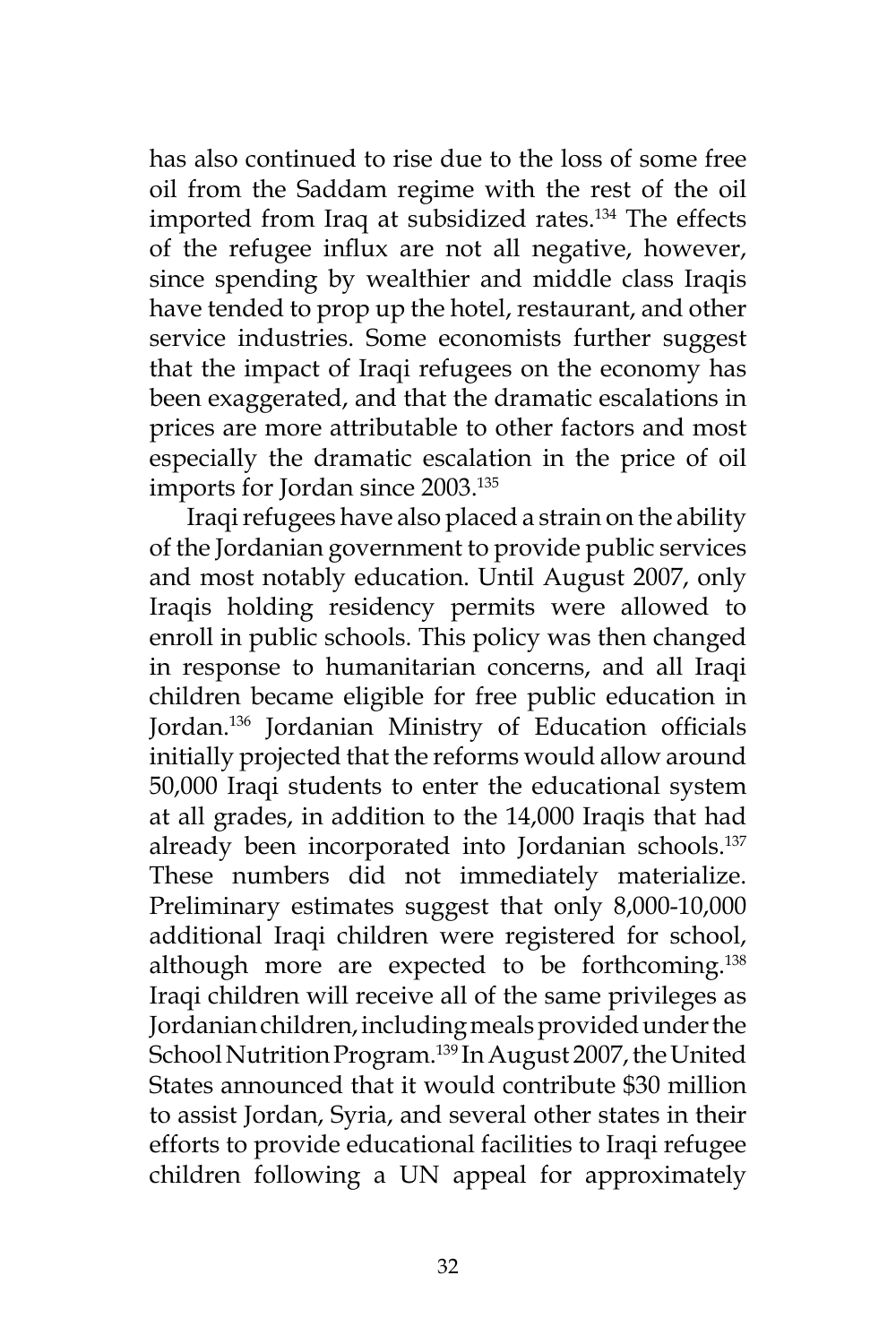\$130 million to defray these educational expenses.<sup>140</sup> The European Union (EU) is also in discussions with Amman about increasing aid to help Jordan cope with refugee problems.141 Such aid would complement the 265 million euros in overall aid to Jordan which the EU has already budgeted for the 2007-2010 time frame.<sup>142</sup>

Jordanian policies for granting visas became more stringent following the November 2005 bombings in Amman (discussed below).143 Young Iraqi men are often particularly suspect and likely to be turned away at the Jordanian border or at Jordanian airports and ports of entry. Jordan now fears an even greater number of refugees in the event of chaos in Iraq. A 2007 Jordanian law requires Iraqi refugees entering Jordan to carry a G-Series passport.144 This is a new type of passport that Iraqis must obtain in Baghdad and cannot be issued on the border. It replaces the old S-Series passport which the United States and United Kingdom have stopped recognizing because it is easily forged.145 In October 2007, the Jordanian Health Ministry also required travelers from Iraq to have a stamp on their entry card attesting that they are free from cholera, which has become an increasing problem in Iraq.<sup>146</sup> All of these restrictions have helped to limit the number of Iraqis able to enter Jordan under current circumstances.

To protect itself from being further swamped with refugees, Jordan appears to be considering putting troops inside Iraq's western desert along their mutual border should various extreme scenarios play out.<sup>147</sup> Jordanians worry that new waves of refugees with few skills or resources will be difficult to manage and may support themselves through crime if no other options are available.<sup>148</sup> In conversations with journalists, Jordanian officials have suggested that in a full-scale Iraqi civil war Jordanian troops might be deployed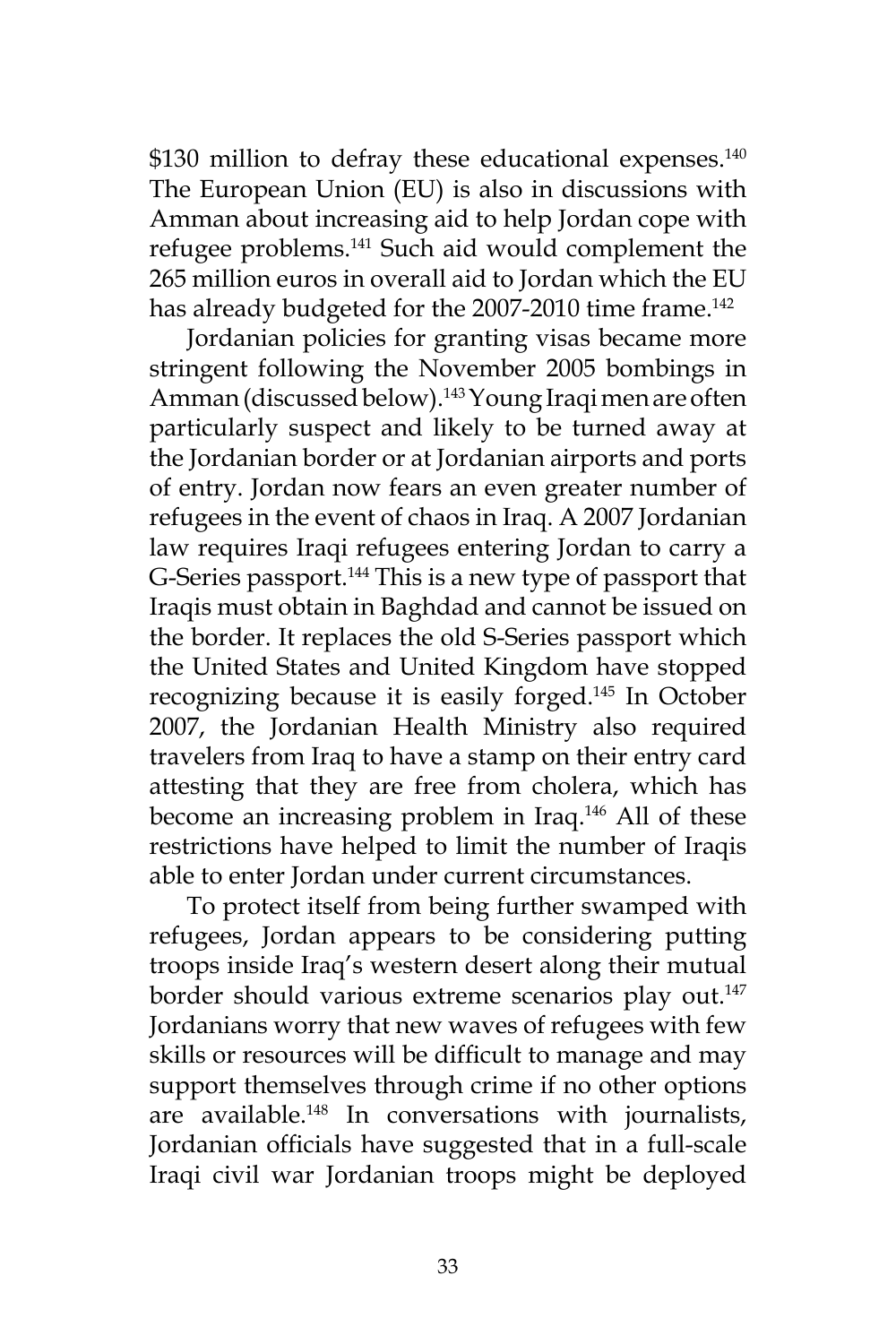across the Iraqi border as far west as Rutbah, around 40 miles inside Iraq. This would be done to ensure that refugee needs are met in Iraq itself, and that additional waves of refugees do not overwhelm Jordanian border security.<sup>149</sup> Such a contingency would undoubtedly be coordinated with the United States if it occurred while significant numbers of U.S. troops are still in Iraq.

## **Is Terrorism Moving to Jordan from Iraq and Can It Be Stopped?**

Jordan has a long history of being victimized by attacks from both state-sponsored terrorist groups and by terrorist organizations operating without such state support.<sup>150</sup> In the 1960s a major ideological divide among Palestinian guerrilla groups involved whether or not it would be necessary to overthrow conservative Arab governments (viewed as insufficiently committed to the Palestinian Revolution) as a preliminary step to defeating Israel by striking from the territory of its Arab neighbors. Jordan, which has the longest border with Israel of any neighboring state, became a special target of groups accepting the latter school of thought. Radical Palestinian leader George Habash's Popular Front for the Liberation of Palestine (PFLP) maintained a formal political platform calling for the overthrow of the Hashemite government. The PFLP platform included language that the road to Jerusalem was through Amman, and that Amman needed to become an "Arab Hanoi" to confront and defeat the Israelis.<sup>151</sup> While such organizations were extremely dangerous in the 1960s and helped to inspire the Jordanian civil war in 1970-71, they have now been replaced by new threats.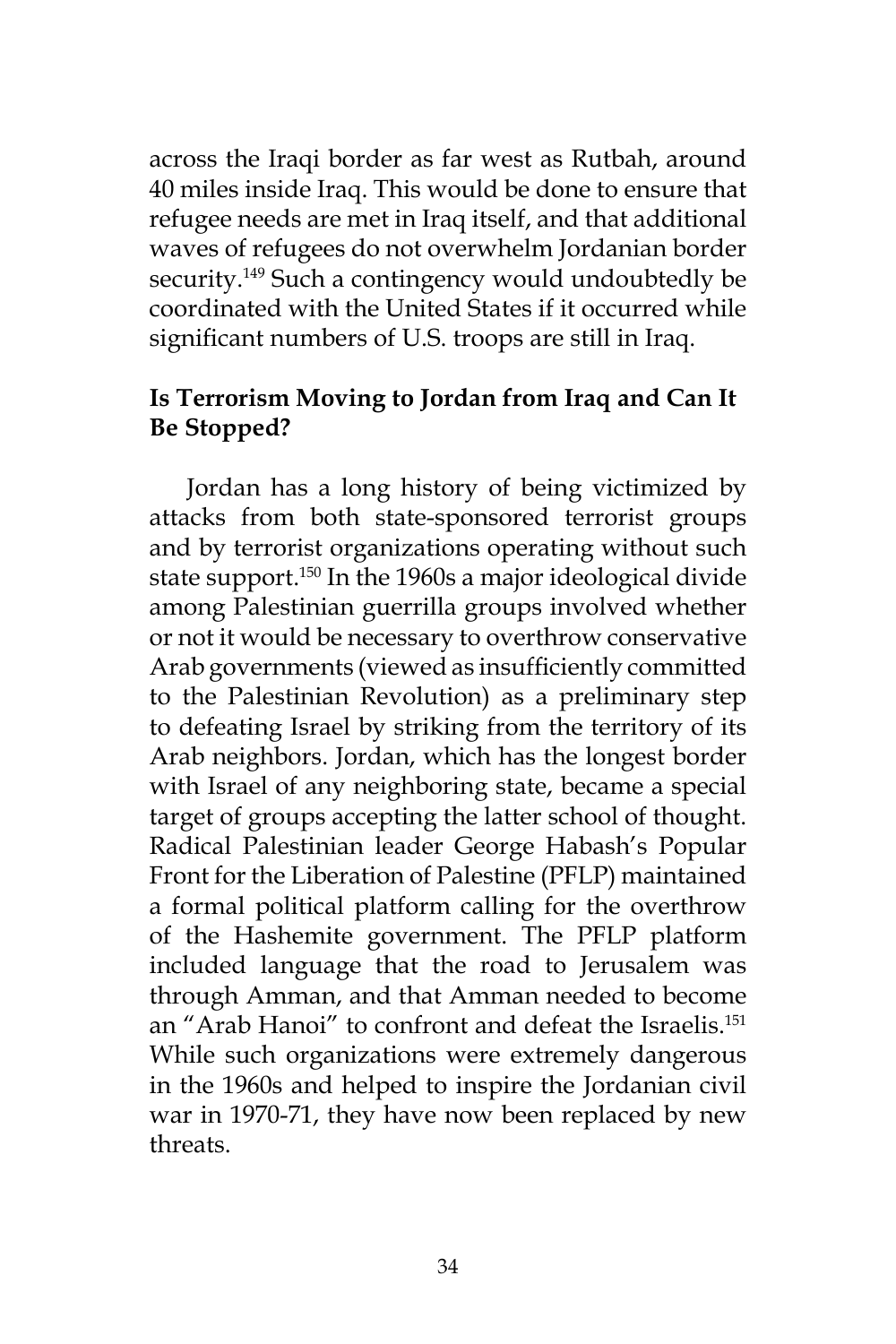Most recently Jordan has faced challenges from radical Islamist terrorists including members of al-Qaeda.152 Until his 2006 death, the key terrorist figure that dominated the shadow war between Jordan and al-Qaeda was Abu Musab al Zarqawi (actual name: Ahmad Fadel Khalayla). While Zarqawi is known to Westerners primarily for his actions in Iraq, he was Jordanian by birth and also had a long history of terrorist activities in Jordan. Zarqawi began his career in Jordan as a small-time criminal who, lacking options, fled to Afghanistan to become part of the anti-Soviet jihad. While he arrived there too late to fight against the Soviet military, he did participate in operations against the pro-Soviet Afghan government that had been left behind after the Soviet withdrawal. In Afghanistan, Zarqawi became involved with al-Qaeda and was mentored and supported by terrorist mastermind Abu Zubaydah**.** 

The first Jordanian veterans of the Afghanistan war began to return to Jordan in September 1991, with Zarqawi arriving in the kingdom in early 1993.153 By this time, he was a skilled and ardent terrorist and was therefore placed under close surveillance by the Jordanian security forces. Unsurprisingly, Zarqawi was arrested and convicted by a Jordanian court in 1994 for possessing bombs and mines without a permit and for using a false passport.<sup>154</sup> In the course of his trial, Zarqawi quickly admitted possessing the weapons, but his co-defendant, Abu Mohammad al Maqdisi, also credibly claimed the bombs and mines were for use against the "Israeli enemy" and not to strike against government or other institutions in Jordan.155 The court did not view this argument as an extenuating circumstance and found Zarqawi and Maqdisi guilty. Zarqawi was then imprisoned for 5 years (of a 15-year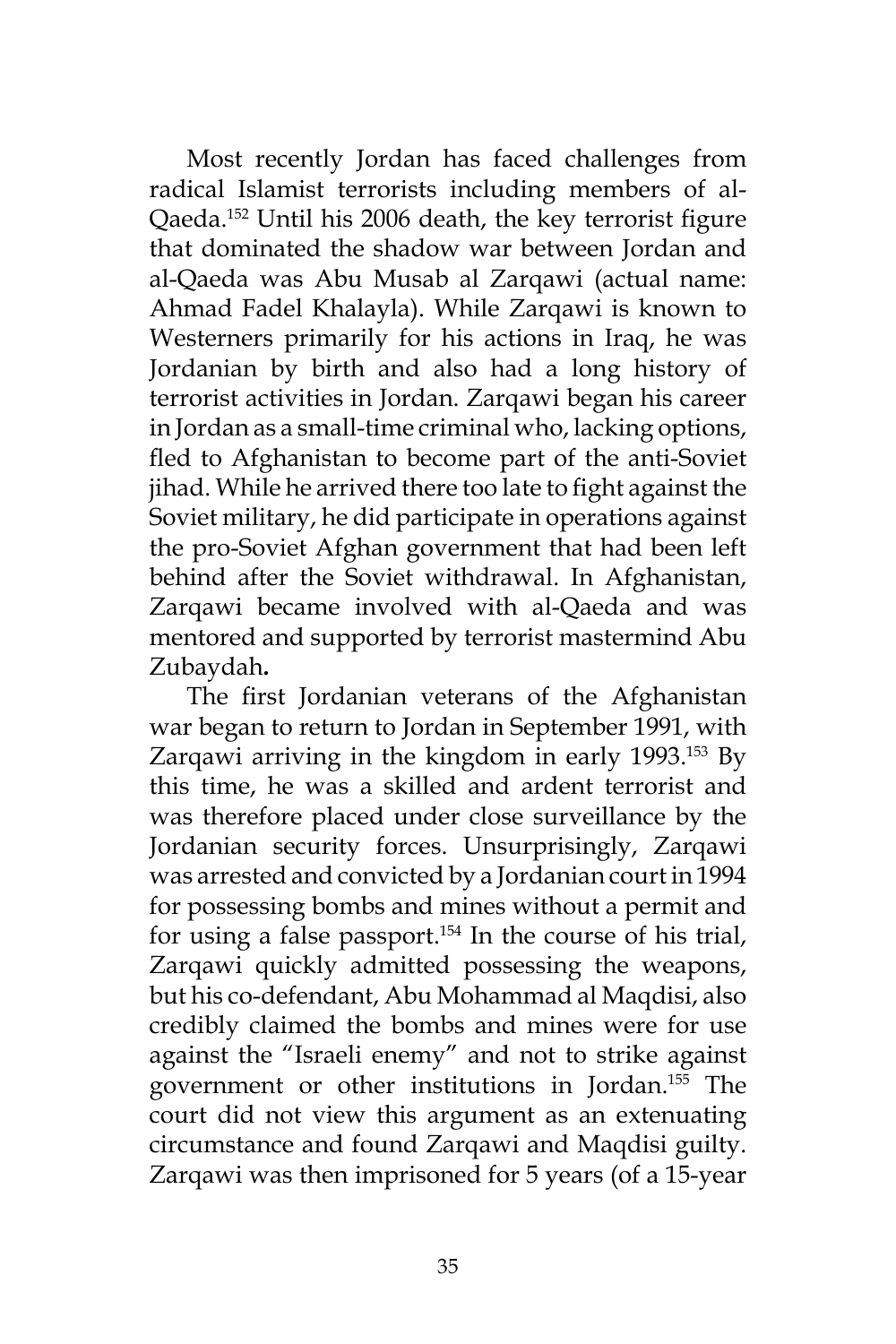sentence), but was pardoned in March 1999 as part of a far-ranging amnesty following King Hussein's death.

King Abdullah announced the amnesty which included Zarqawi shortly after coming to power, after being lobbied by the IAF and Muslim Brotherhood to include Islamist prisoners in any show of mercy. 156 Such amnesties are sometimes viewed as an Arab tradition when a new king comes to power, provided the prisoners have a reasonable hope of being redeemed. Under King Hussein, amnesties and pardons were a continuing feature of Jordanian governance when applied to those who were not viewed as a threat to the public or to national security. King Hussein often presented himself as personally stricken for the families of wayward Jordanians and stressed that he hoped for their relatives' release as soon as this could responsibly be done. While the king did not manage to enjoy 47 years in power without some skill at political drama and public relations, this imagery still presents a somewhat reassuring contrast to other regional states that are known for long and brutal imprisonment for political dissenters.

The idea of welcoming opponents back to the Jordanian family after they are punished is also an important aspect of Jordanian political culture and a strategy for regime maintenance. King Hussein provided numerous examples of this approach, including pardoning those who attempted to overthrow him. One such individual, General Ali Abu Nuwar, fled Jordan in 1957 after being implicated in an apparent coup attempt. He was later pardoned in the mid-1960s and appointed Jordanian ambassador to France in February 1971.<sup>157</sup> On another memorable occasion in late 1996, the king personally drove dissident Leith Shubeilat to his mother's house from prison fol-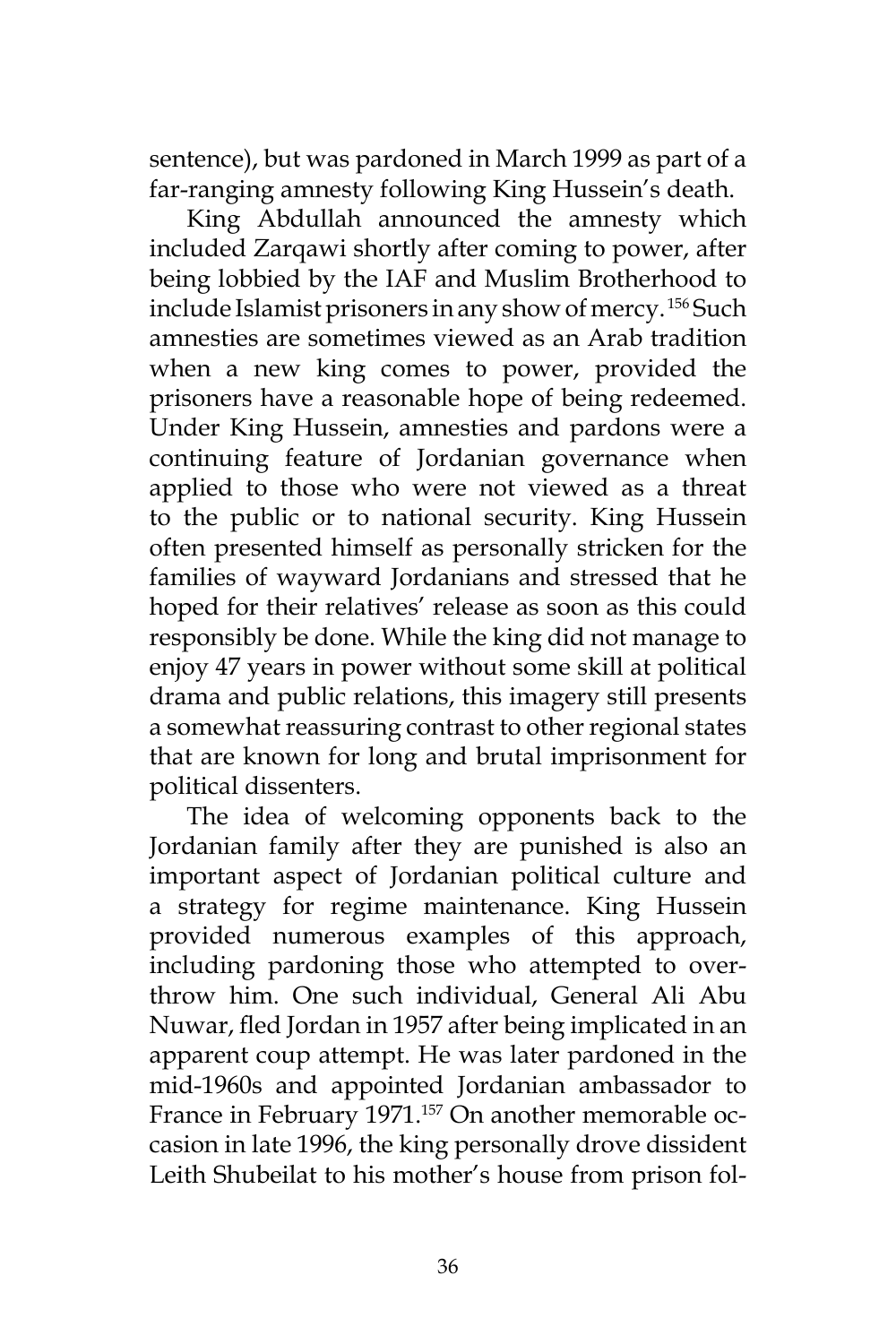lowing a royal pardon.<sup>158</sup> Shubeilat had served 11 months of a 3-year prison sentence for slandering the king and royal family in a series of lectures criticizing Jordanian-Israeli contacts since 1948. The idea behind King Hussein's approach appears to have been to show generosity to those who have tasted punishment and thereby allow them other options besides being lifelong enemies. Secondarily, such an approach might at least cause them to consider moderating their commitment to future legal or illegal opposition. Some nonviolent regime opponents like Shubeilat were pardoned multiple times. King Abdullah, although following in his father's footsteps with the March 1999 pardon, was later to regret deeply his generosity toward Zarqawi. He may also have blamed some of those who advised him to grant pardons to men that in retrospect were committed terrorists who could never have reconciled with the Jordanian government or lived a peaceful life as a Jordanian citizen.

Shortly after Zarqawi was released from prison, he became involved with his former al-Qaeda mentor Abu Zubayda who was the chief planner for what later were to become known as the millennium plots.<sup>159</sup> They involved strikes against sites in Jordan and Los Angeles International Airport. Striking at Jordanian tourist sites would have met the twin terrorist goals of killing Western nationals and undermining future tourism which serves as one of the economic mainstays of the Jordanian economy and therefore the regime. In his memoirs, former CIA Director George Tenet (1997- 2004) notes his strong concerns about the anticipated millennium attacks by al-Qaeda as intelligence started to become available in the lead up to the planned strikes.<sup>160</sup> Tenet also stated that he was exceptionally pleased by U.S.-Jordanian intelligence cooperation,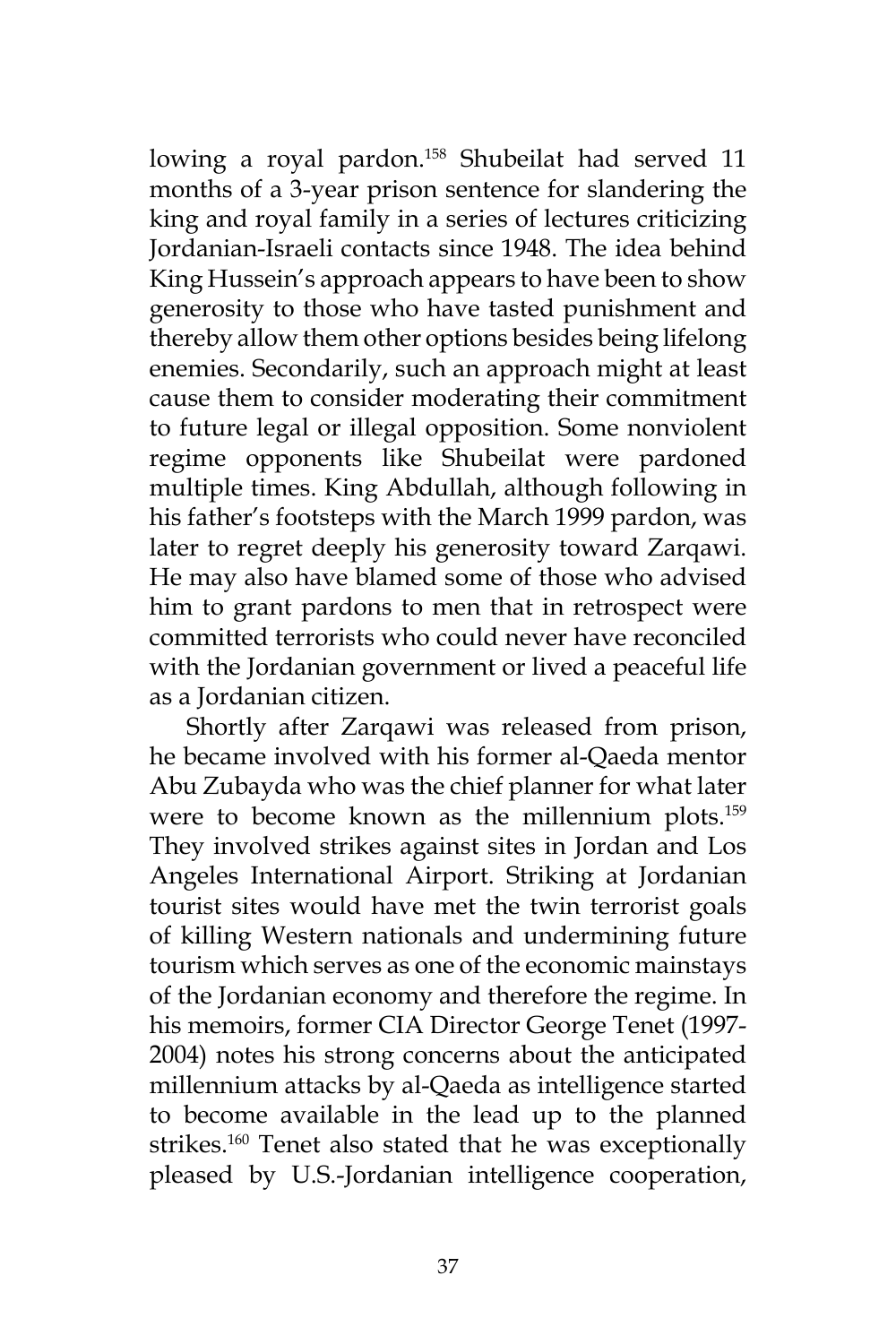and he complements the head of the General Intelligence Directorate (GID) by name in his book.<sup>161</sup> Tenet suggests that the millennium attacks might not have been so effectively thwarted if such cooperation had not been forthcoming. This was also a relationship that benefited the Jordanians since they were a central target of the attacks.

Zarqawi's organization was also involved in the October 2002 murder of Laurence Foley, a U.S. diplomat in Amman, although Zarqawi himself was not in Jordan at the time.162 Earlier, in summer 2002, Zarqawi entered Iraq to coordinate with anti-Saddam Kurdish extremists from the *Ansar al Islam* party in northern Iraq. He was, therefore, well-positioned to begin working with other anti-American terrorists and insurgents once the anti-U.S. insurgency began in 2003. Unsurprisingly, Zarqawi was quickly identified as the mastermind behind the August 7, 2003, truck bomb attack against the Jordanian Embassy in Iraq that left 18 dead and 57 wounded.<sup>163</sup> The car bomb itself was rigged by Abu Umar al Kurdi, a member of the Zarqawi organization who was later captured and confessed.164 At the time, this strike was the worst attack on a nonmilitary target in Iraq since the fall of Saddam's regime. It also clearly illustrates the trend in which al-Qaeda of Iraq was continuing to plan acts against Jordanian targets despite its overarching focus on fighting in Iraq. By April 2004, the Jordanian leadership was making its own view of al-Qaeda clear by sentencing eight terrorists to death for the murder of Foley. Six of the militants, including Zarqawi, were sentenced to death *in absentia*. 165 Two others were in Jordanian custody and later hanged.<sup>166</sup>

A number of Jordanian radicals left their own country (and especially the towns of Salt and Zarqa)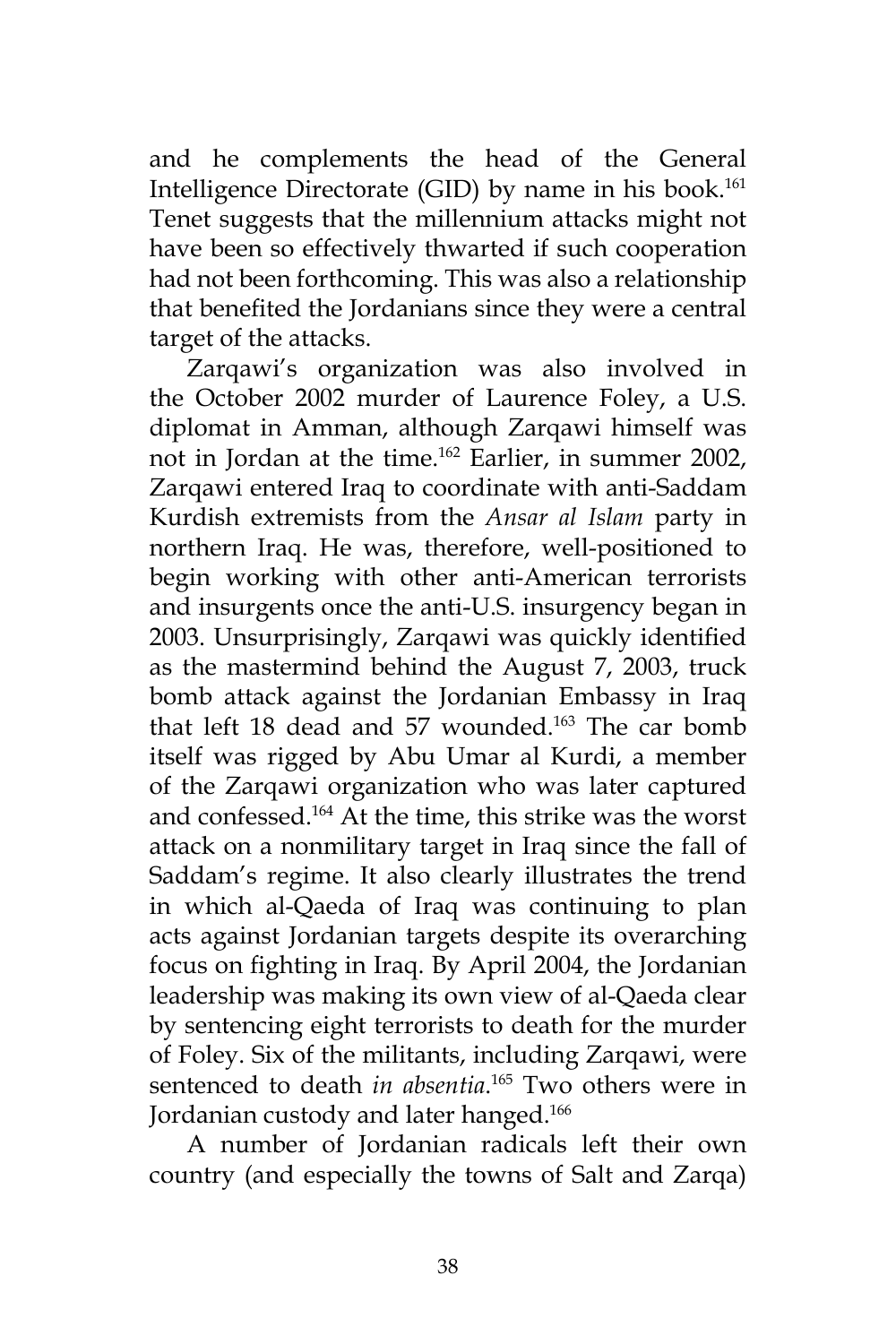to fight U.S. troops in Iraq or Afghanistan following the U.S. interventions in these countries. In addition to their commitment to the struggle against the West, Jordanian extremists also sought to leave their homes and travel to Iraq for a variety of reasons, including problems with surveillance by local authorities, a lack of acceptance by their home communities (usually due to their time in prison for violent offenses), and a lack of economic opportunities in Jordan. Problems within Jordan, nevertheless, did not constitute their only challenges. Since 2004 the flow of terrorist recruits from Salt and Zarqa into Iraq has faced serious interdiction efforts by the Jordanian authorities.<sup>167</sup> Some Jordanian radicals still managed to get through to Iraq, and at least one was reported to have conducted a high profile suicide bombing that killed 125 people in Hillah, almost all of whom were Shi'ite police and army recruits.<sup>168</sup>

It might also be noted that the Jordanian government has made recent, serious efforts to relieve poverty in the region around Zarqa and Salt (which are about 25 miles apart), perhaps in partial response to the problem of terrorism. A centerpiece of this effort is the construction of modern and affordable housing near Zarqa with funding from Saudi Arabia. Current plans call for the "King Abdullah bin Abdul Azziz al Saud Residential City," which is designed to house around 370,000 Jordanian citizens, and will include parks, banks, mosques, and cultural and recreation centers. The total project is expected to cost almost \$2 billion.<sup>169</sup> Jordanian banks will provide loans to purchase these homes at subsidized rates of interest. Additionally, the project is expected to create numerous local jobs and attract investments.

In addition to attempts to overcome poverty that may breed terrorism, Amman has made a continuing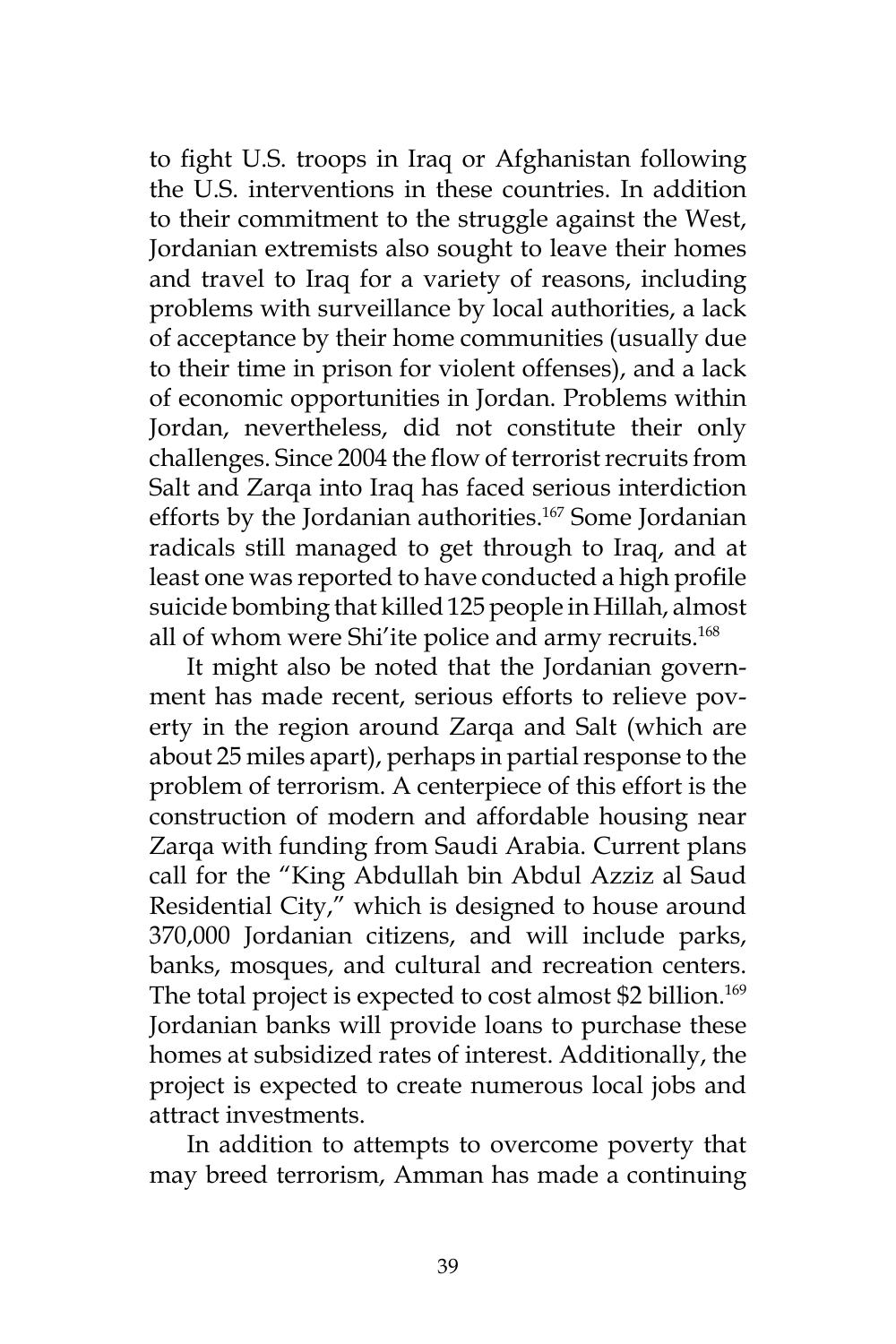effort to help destroy the Zarqawi group and other anti-Jordanian terrorist organizations. In an August 2004 announcement, Jordanian and Iraqi authorities stated that they had concluded an agreement to share intelligence on cross border crime including terrorism, kidnapping, smuggling, drug trafficking, and money laundering.<sup>170</sup> According to some journalistic sources, Jordan has an effective intelligence gathering operation inside of Iraq.171 Moreover, Jordanian intelligence is sometimes reported as having especially useful connections to some of Iraq's large Sunni tribes.172 The Jordanians, as noted earlier, reported foiling an average of two terrorist plots a week during this time frame.<sup>173</sup> According to a September 1, 2006, speech by General Intelligence Director al Dhahabi, "The al-Qaeda organization is the biggest threat to our Jordanian security. We foiled many of the schemes that targeted Jordan. But we do not announce these schemes."174

Jordan has consistently sought close ties with the Iraqi government as a way of combating the threat of anti-Jordanian terrorism. Senior Jordanian officials maintain that enhanced intelligence exchange is a key goal in their relations with Iraq.175 Obtaining terrorism-related intelligence from Iraqi sources is probably a key Jordanian goal, but it is doubtful that Amman wants to share much of its sensitive intelligence in return. Jordanian leaders are concerned about the security of information passed to the Iraqis and have warned them that their security forces have been extensively infiltrated by Shi'ite militias with ties to Iranian intelligence. In response to Jordanian concerns, Iraqi National Security Advisor Muwaffaq Rubaie stated, "We listened to these complaints. We are realistic and know that the Iraqi security forces have seen some penetrations and excesses."<sup>176</sup> While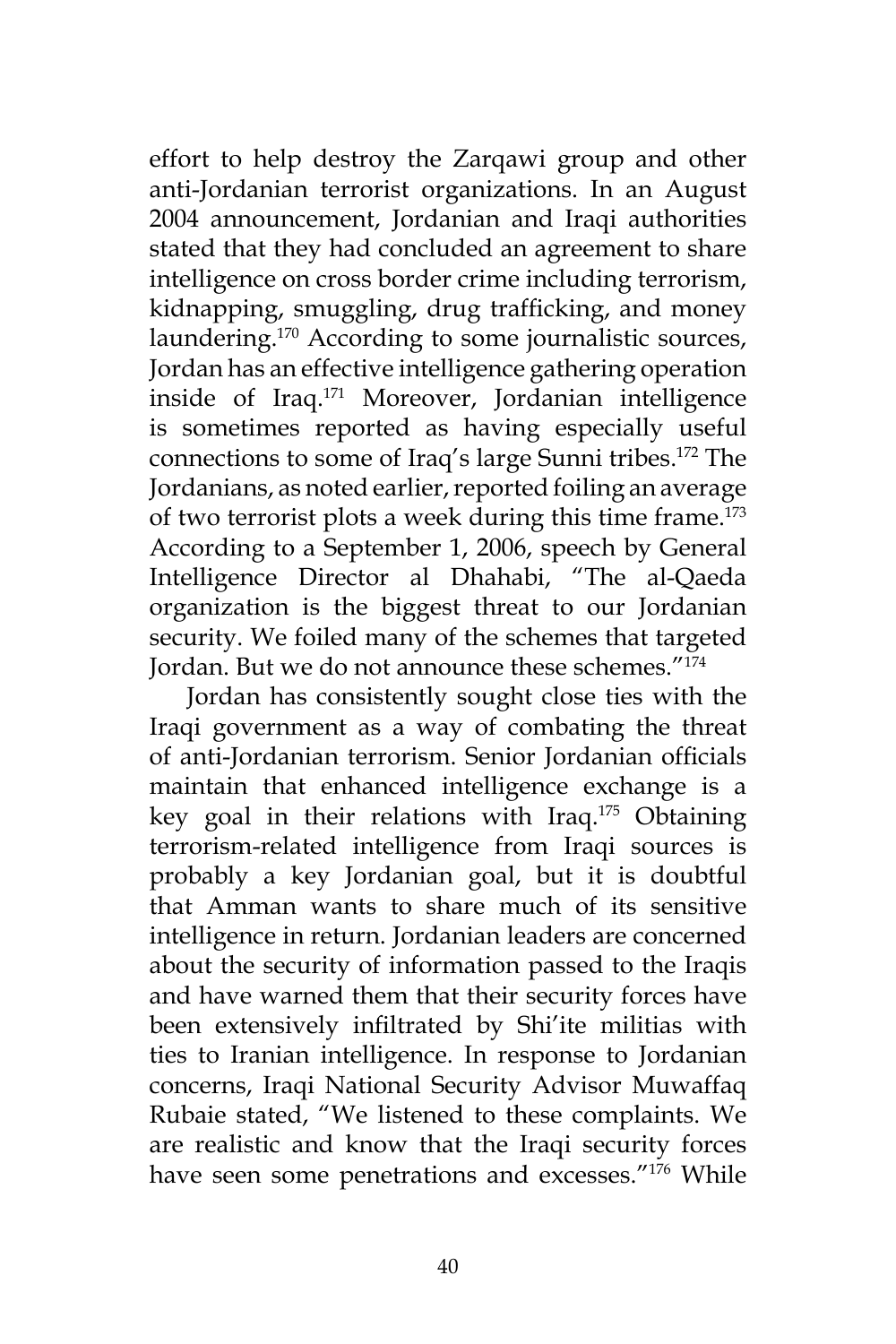the Iraqi acknowledgement of their security problems is admirable, it has probably not encouraged senior Jordanian intelligence officials to share information with such a problematic ally unless there are specific and compelling reasons to risk doing so.

 Jordanian authorities also allege that Zarqawi was responsible for an elaborate 2004 plot to attack Jordan's GID, the Prime Minister's Office, and the U.S. Embassy in Amman with three trucks laden with 20 tons of explosives and toxic chemicals. Jordanian sources maintain that such an attack could have killed 80,000 people, although other sources consider this claim to be highly exaggerated, if not fanciful.<sup>177</sup> The plot was foiled by the security forces before it was undertaken. Some of the money associated with this operation may have been provided by Syrian donors who probably believed that their funds would be used to conduct operations against U.S. troops in Iraq.178 When asked much later about Syrian money going to anti-Jordanian terrorists, the head of GID refused to comment, thereby adding to the speculation that already exists on this issue.<sup>179</sup> More recently, Damascus has every reason to crack down on such transactions due to Syrian political isolation resulting from the strong and widespread suspicion that Damascus was involved in the February 14, 2005, assassination of former Lebanese Prime Minister Rafic Hariri.<sup>180</sup> This isolation could become even more severe and perhaps regime threatening should evidence emerge of Syrian involvement in terrorist activity against Jordan and other regional targets. Moreover, both countries will continue to need a great deal of international assistance to help them cope with Iraqi refugees, and they probably would be more effective in lobbying for this aid if they cooperate in doing so.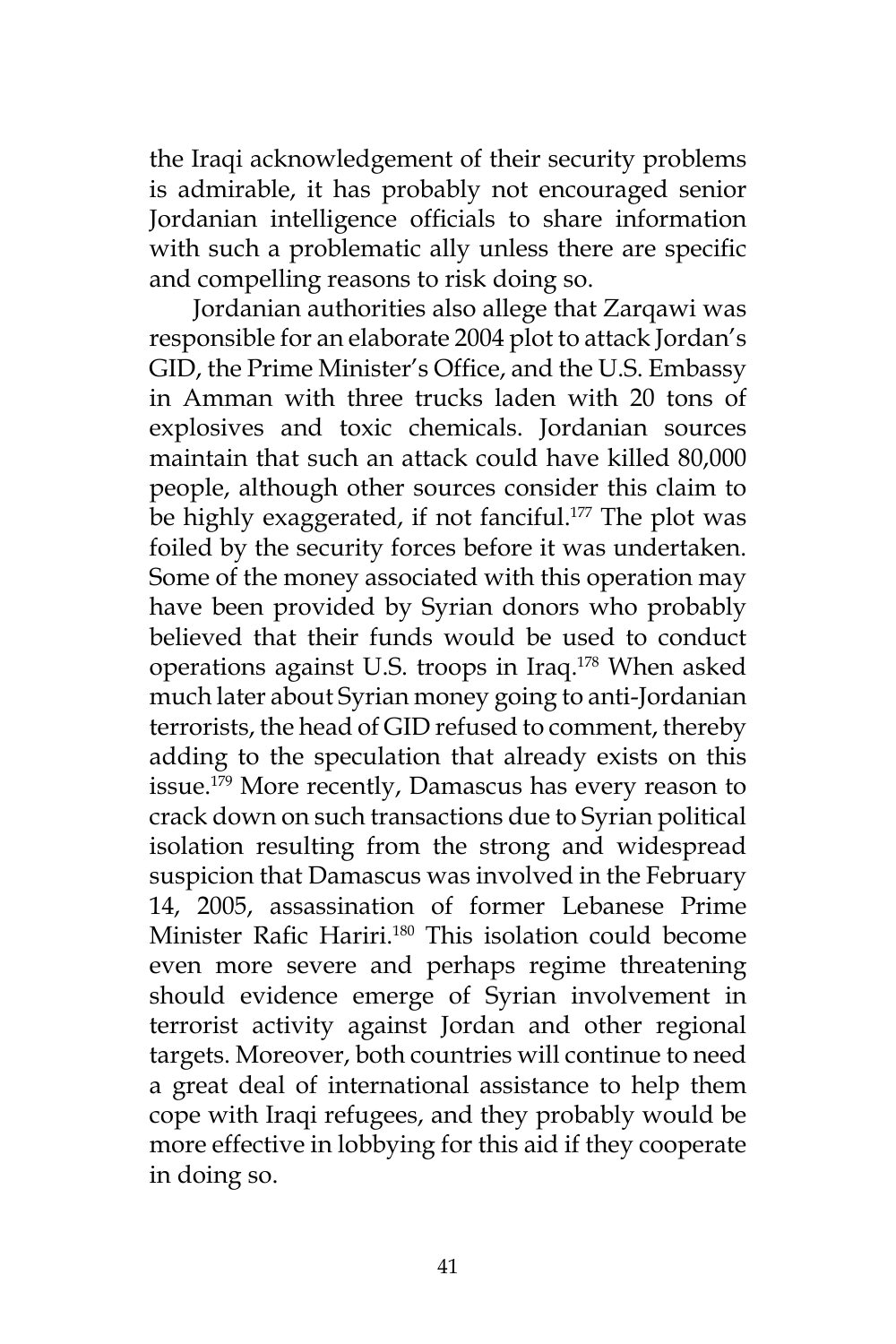The next high profile terrorist attack in Jordan was headline grabbing, but also considerably more modest in scale and potential impact. On August 19, 2005, terrorists fired three *Katyusha* rockets at U.S. naval vessels using the Jordanian port of Aqaba. All of these rockets missed the U.S. warships, although one landed nearby on the Israeli city of Eliat, another struck near a Jordanian military hospital, and a third landed on a Jordanian military post, killing one Jordanian soldier and wounding another.<sup>181</sup> Even if the ships had been hit, it is difficult to imagine that the projectiles would inflict more than very limited damage, although the possibility of a few casualties was clearly present. Two al-Qaeda affiliates separately claimed responsibility for the attack. These were Zarqawi's group and the Abdullah al-Azzam Brigades of al-Qaeda in the Levant and Egypt.182

The most serious al-Qaeda terrorist strike in Jordan came on November 9, 2005, with nearly simultaneous suicide bombings directed against three large Western chain hotels in Amman. These were the Radisson SAS, the Grand Hyatt, and the Day's Inn hotels. Only four Americans and two (non-Jewish) Israelis were killed in the attacks despite being the professed terrorist targets. The majority of the victims were attending a wedding party at the Radisson SAS for a Jordanian couple of Palestinian origins.<sup>183</sup> The bride's father and nine other family members died in the attack. More people might have been killed had a fourth suicide bomber been able to blow herself up in the attack on the Radisson. This woman's explosive suicide belt failed to detonate, and she was apprehended by Jordanian police attempting to flee the scene.<sup>184</sup> Elsewhere in Amman, Palestinian Authority Lieutenant General Bashir Nafe, the head of West Bank security, was killed in the Grand Hyatt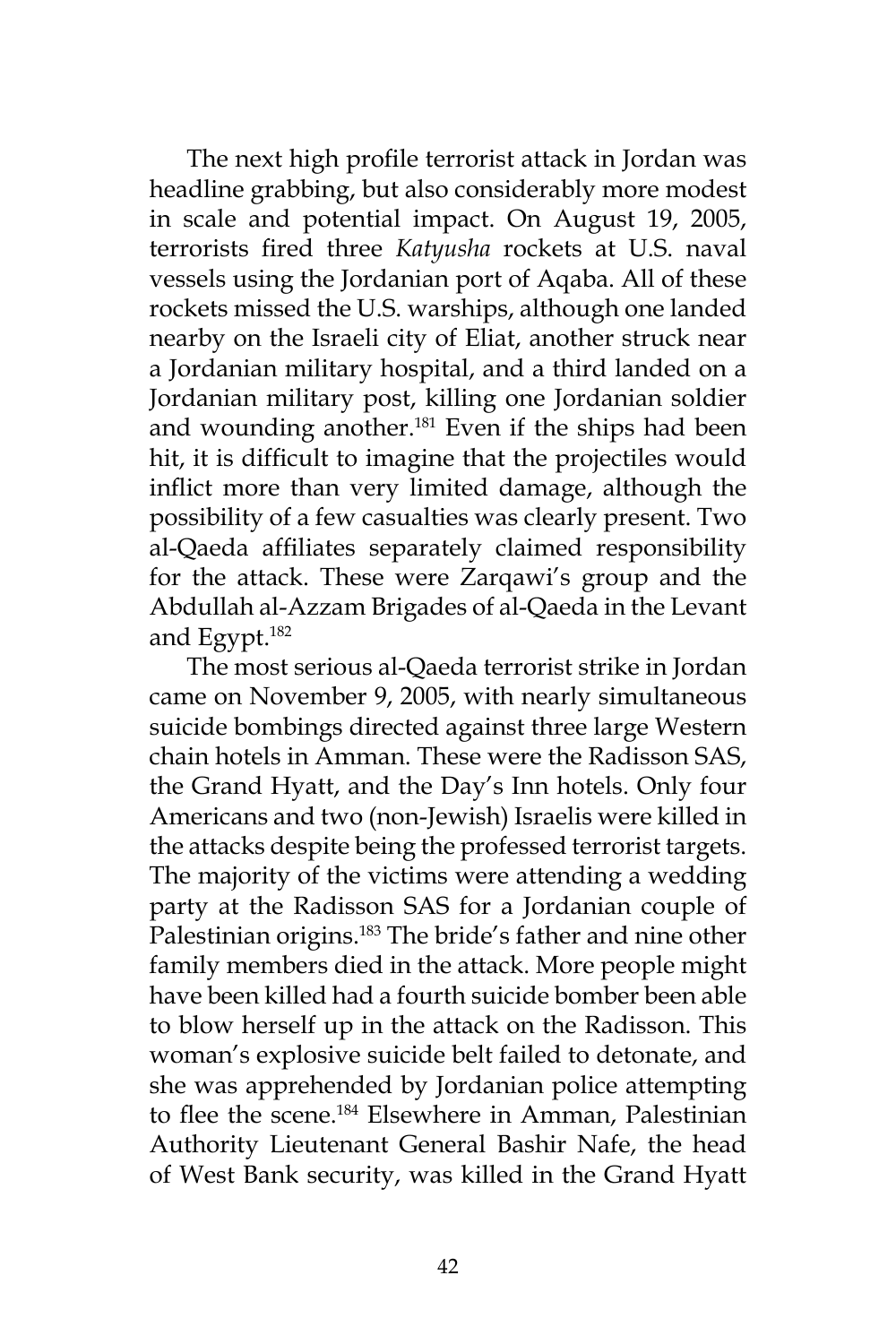hotel explosion.<sup>185</sup> The internationally known film director, Moustapha Akkad, along with his daughter, was also killed at the Radisson SAS hotel.186 Iraqi terrorists were used for the assaults in response to the almost certainly accurate al-Qaeda belief that violenceoriented Jordanian radicals were so well-known to the authorities that they would have a much greater likelihood of being arrested.

While Zarqawi's focus on Jordan may have been more personal than strategic, he did feel the need to justify his actions on ideological and strategic grounds. In particular, he maintained that by striking at Jordan he is also hurting Israeli interests. In defending himself against criticism of the strikes against the Amman hotels, the Zarqawi network described the hotels as "playgrounds for Jewish terrorists" that were frequented by Israeli intelligence agents.<sup>187</sup> Zarqawi also accused the Jordanians of hiding the casualties of Israeli and American agents.<sup>188</sup> Such claims were unconvincing, if not absurd, to most Jordanians. Making matters worse for himself with public opinion, Zarqawi claimed he would continue to operate in Jordan. He stated in an audio recording posted on a jihadist website that his group would attack tourist sites throughout Jordan and would behead King Abdullah.189 Such barbaric statements had no appeal among any Jordanians except those already completely estranged from their government.

In response to the hotel attacks, at least 200,000 people demonstrated in Amman against Zarqawi. Protesters carried banners with the names of their tribes indicating that they were from every part of Jordan.<sup>190</sup> Leaders of the Jordanian Muslim Brotherhood also denounced Zarqawi, although they stressed that such renunciation did not imply a lack of support for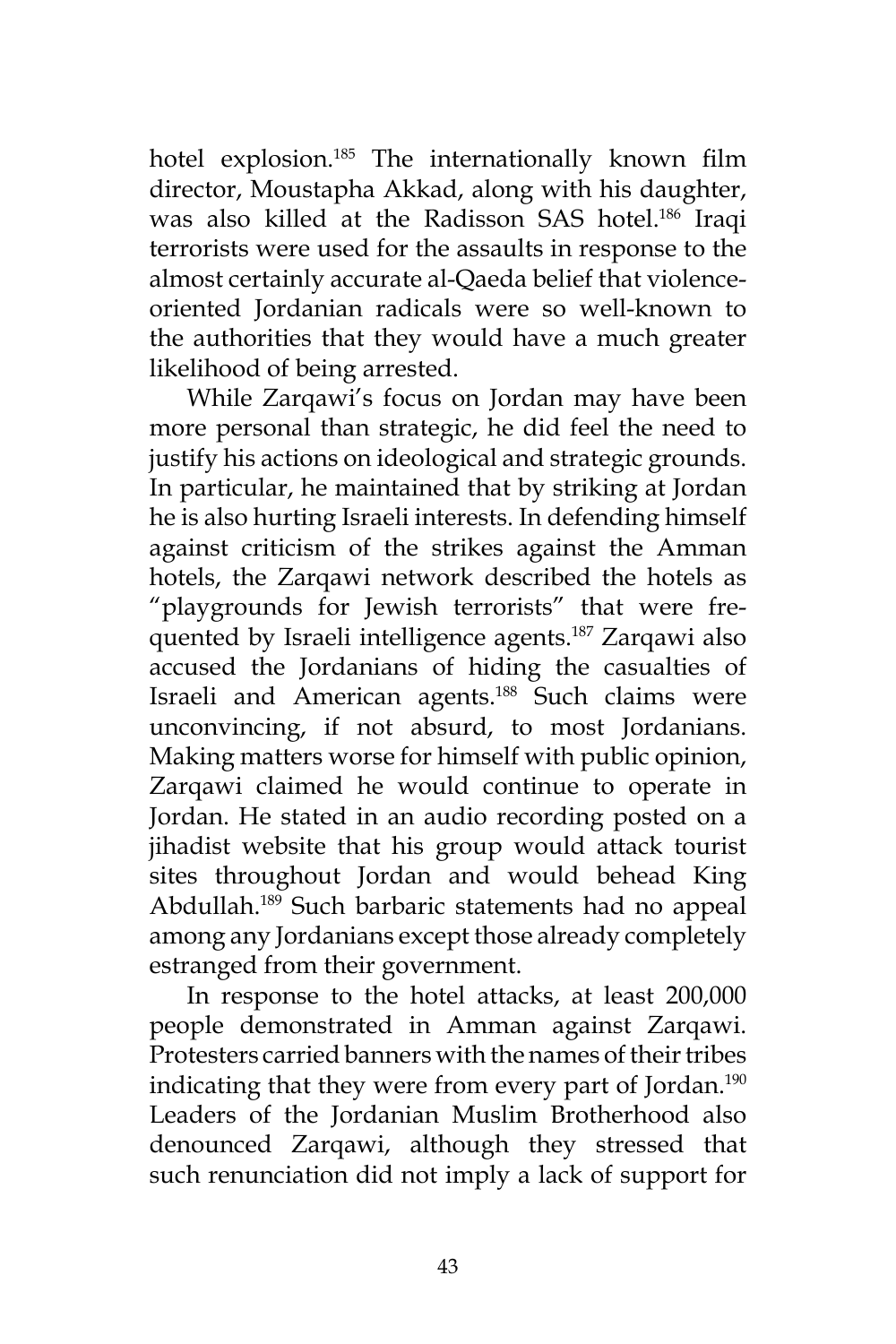what they called the Iraqi "resistance movements" fighting U.S. and coalition troops there. According to Brotherhood spokesman Salim al Falahat, "resistance alone is not enough to get a good conduct certificate," indicating the Brotherhood's view that anti-American combat in Iraq (which they praise) did not compensate for acts of terrorism in Jordan.<sup>191</sup> Additionally, Palestinian Authority President Mahmoud Abbas stated that, "Those [terrorists involved with the attack] are affiliated to obscurity, blackness, and sabotage. May God curse them from this day until Judgment Day."192 If Zarqawi hoped to suggest that the hotel strike were in solidarity with Palestinian interests, he did not convince the leadership of the Palestinian Authority. It is, however, doubtful that he would care much about what Abbas said since the Palestinian leader had also been condemned as a traitor by al-Qaeda for a variety of reasons, including his willingness to negotiate with Israel.

The Jordanians responded to the hotel attacks almost immediately with King Abdullah's appointment of his National Security Advisor, Marouf al Bakhit, as prime minister with instructions to wage "all out war" against terrorists targeting Jordan.<sup>193</sup> Earlier in his career, Bakhit served in the Army for 35 years, rising to the rank of Major General. Much of his time in the military was spent on intelligence duties, and while a Major General he served as the head of the GID.194 The Jordanians also stated that November 9, 2005, was their 9/11. Since emerging as the al-Qaeda leader in Iraq, Zarqawi is not known to have planned attacks in any other countries than Jordan and Iraq, although some operations in Europe and North Africa were inconclusively linked to him before other contradictory evidence came forward and seemed to discredit this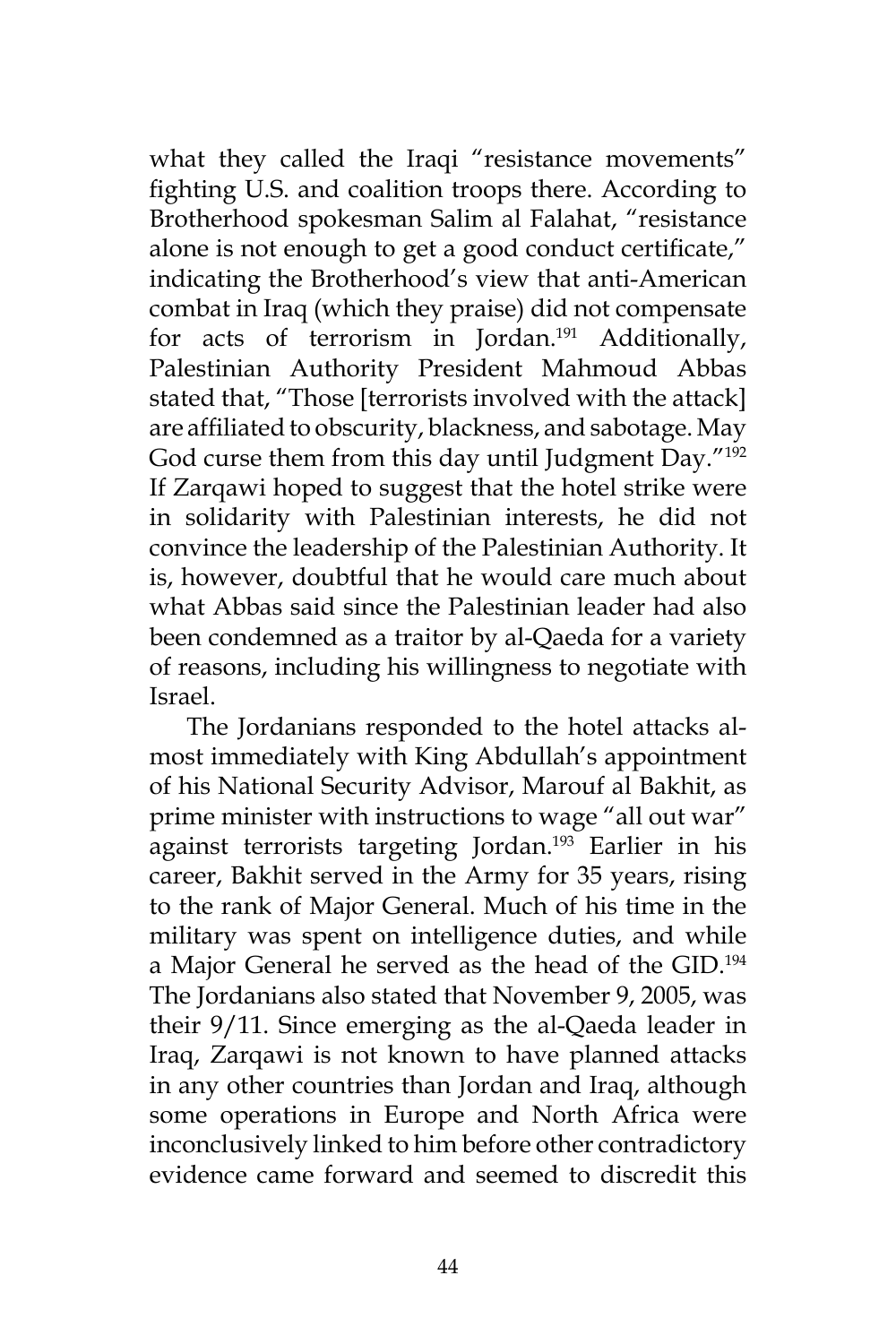linkage.195 While Zarqawi was certainly interested in global jihad at a theoretical level, Jordan was an especially important, personal, and immediate target.

According to the *New York Times* and other sources, King Abdullah and Prime Minister Bakhit responded to the hotel attacks by creating a new intelligence unit called the "Knights of God." This organization was designed to hunt down hostile terrorists, and particularly the Zarqawi network outside of Jordan.196 Although Jordan was reported to be cooperating with U.S. efforts against Zarqawi prior to the hotel bombings, journalistic sources claim that this effort went into high gear after the November 2005 strikes. According to the *Los Angeles Times*, Jordanian intelligence operatives "flooded [Iraq] cultivating informants and working the periphery of the Zarqawi network to find ways into the organization."197 This operation was conducted with the permission of the Iraqi government. In addition to the overarching need to respond to "Jordan's 9/11," King Abdullah may have felt some need to atone for pardoning Zawqawi as part of the 1999 general amnesty.

Zarqawi was killed on June 7, 2006, in a U.S. air strike against his headquarters about 30 miles north of Baghdad. The Jordanians have strongly implied that this attack would not have been possible without their own tenacious intelligence work to track him down. Zarqawi's death was an important tactical victory in the struggle against al-Qaeda, but the Jordanians remain concerned about long-term trends involving the growth of terrorist organizations near their borders. The professionalized terrorists that are emerging from the Iraqi crucible will probably be much more dangerous than those that came out of Afghanistan in the 1990s due to their need to master a more complicated set of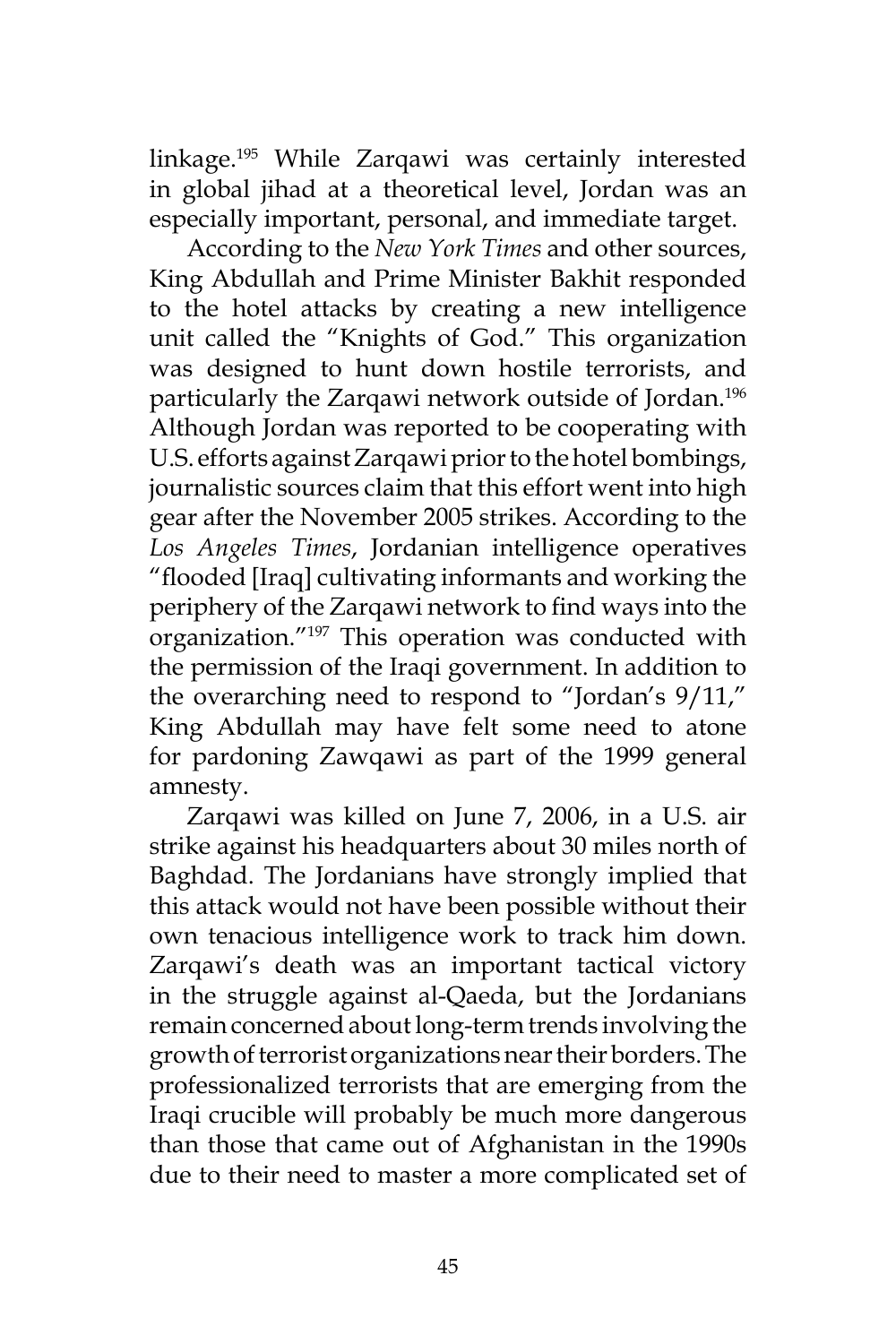skills to survive and flourish in Iraq.198 Iraqi extremists with a regional agenda may rise to prominence in a civil war and would probably view Jordan as a key target beyond Iraq for both its strategic location and its cooperative relationship with the United States.

Jordanian public opinion, in contrast to government policy, is sometimes more sympathetic to the "Iraqi resistance" than to the U.S. "occupation forces" and, at least until the hotel bombings, appeared less attuned to the need to fight al-Qaeda.<sup>199</sup> These sentiments became even more pronounced after the 2004 Abu Ghraib scandal. Although Zarqawi lost most of his popularity in Jordan due to the hotel bombings, a minority continued to respect his willingness to strike at the U.S. presence in Iraq.<sup>200</sup> Two Members of Parliament from the Islamic Action Party carried this viewpoint to an extreme by visiting a funeral tent honoring the "martyrdom" of Zarqawi and offering condolences.<sup>201</sup> Both of these parliamentarians were subsequently arrested on charges of fueling national discord and inciting sectarianism. After these arrests, some Jordanian officials associated with the Crown were more inclined to express doubts about the patriotism of the IAF and the Muslim Brotherhood. In response to this problem, various Islamist leaders felt compelled to sign loyalty statements which pledged fidelity to the Hashemite throne and renounced religious extremism.<sup>202</sup> King Abdullah eventually pardoned the detained deputies following the intercession of a moderate former leader of the IAF.203

When the United States departs Iraq, Jordan will be faced with a number of difficult decisions about how to address the danger of terrorism originating from Iraq. The Jordanians have strong ties to a number of Sunni tribes and political groups which may aid them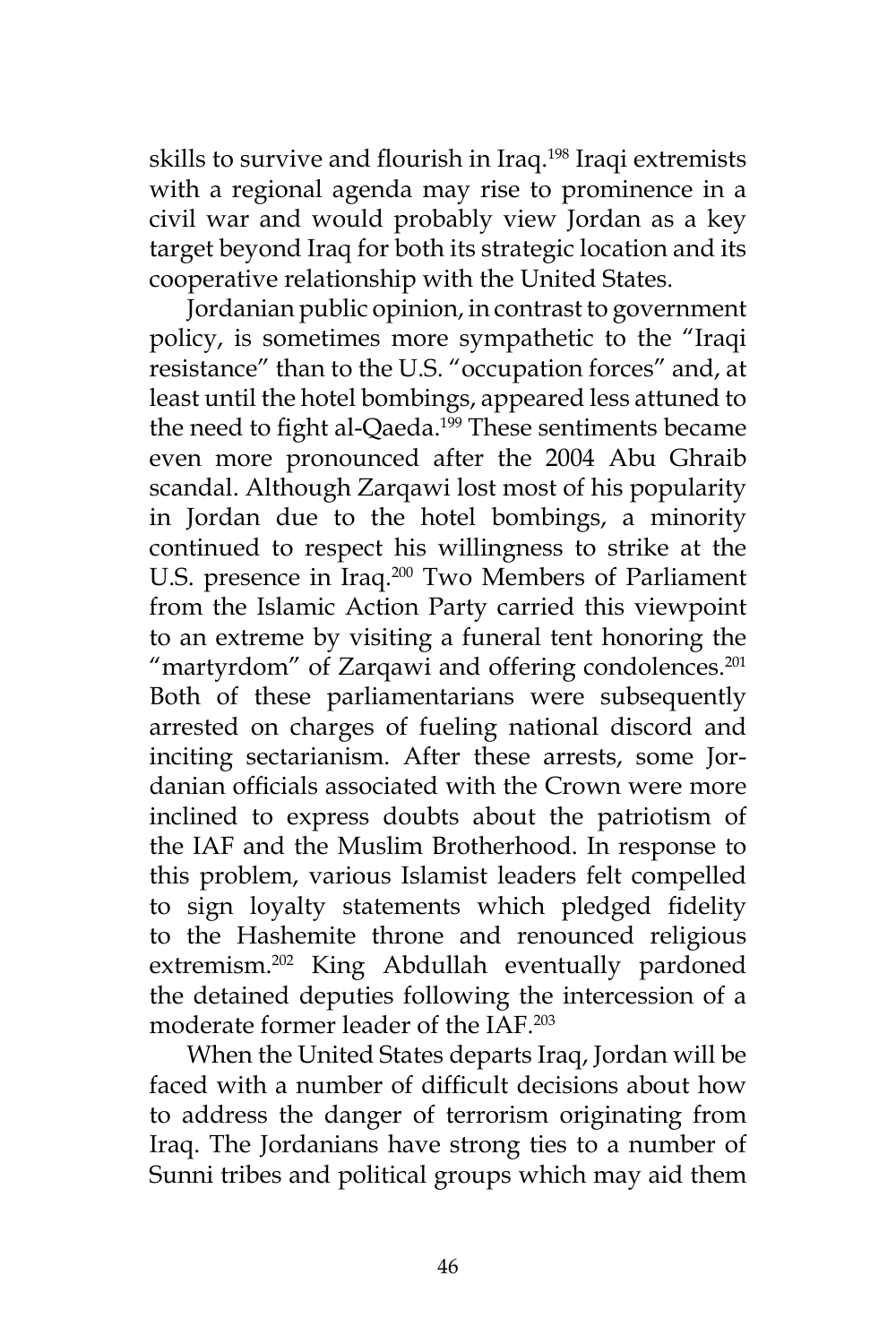in addressing potential problems with terrorists. These links include ties with militant and anti-Western Sunni organizations which are also opposed to al-Qaeda, such as Iraq's Association of Muslim Scholars.204 Supporting these Sunnis with funds, weapons, intelligence support, or training has remained out of the question with U.S. forces in Iraq. The possibility of Jordanian allies killing American troops would deter the Jordanians from supplying such groups at the present time. After a U.S. withdrawal, it is conceivable that the Jordanian leaders may provide intelligence and material support to anti-al-Qaeda Sunni groups, as a way of protecting their eastern border and ensuring that Sunnis can defend themselves from the Iranian dominated Shi'ite government that Amman fears. The United States has also reached out to Sunni Arab tribal leaders in Iraq so long as those groups are known to oppose al-Qaeda.<sup>205</sup> Some Sunni militias that have previously killed Americans but are currently willing to fight al-Qaeda are now viewed acceptable U.S. allies due to the serious need to decisively defeat al-Qaeda in Iraq.<sup>206</sup> After a U.S. withdrawal, Jordan too might find a need to work with some unsavory allies in Iraq to ensure that future attacks along the lines of November 2005 do not occur. The United States should not hurry to be disapproving of such links and understand Jordan's need to protect its own survival while remembering the importance of Jordanian survival to the overall interests of the United States in the Middle East.

### **Jordan, Iran, and the Iraqi Shi'ites.**

Although they reluctantly acquiesced to the 2003 U.S. plan to oust Saddam, the Jordanians were deeply concerned about hostile forces coming to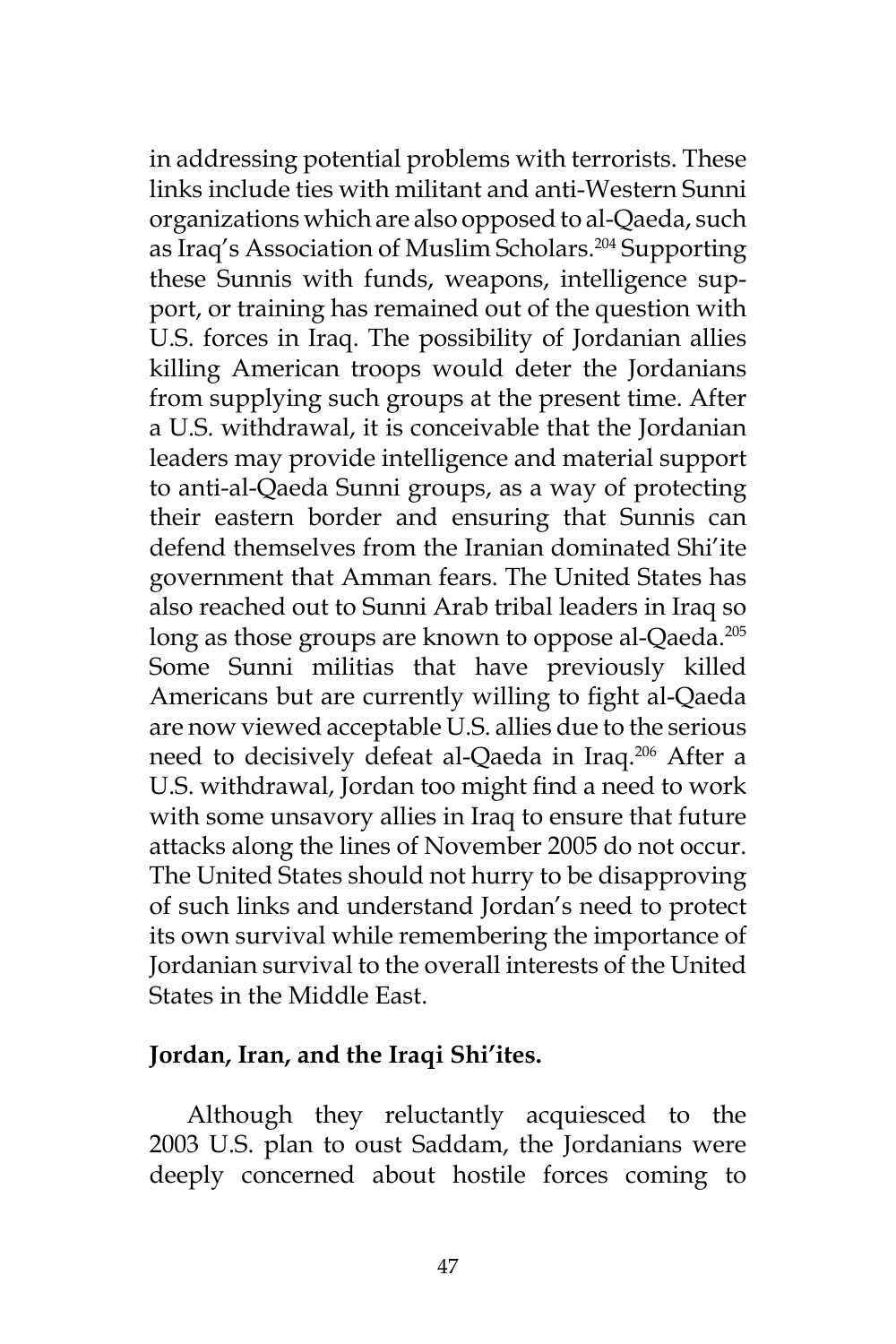power in post-Saddam Iraq. As far back as July 2003, King Abdullah stated that the United States seemed insufficiently concerned about Iranian domination of Iraqi Shi'ites leading to an Islamic republic in Iraq.207 In December 2004, he expressed further concern in an interview with the *Washington Post* and charged the Iranians were preparing a massive intervention in the Iraqi elections by arranging for more than 1 million Iranians to cross the border to vote as Iraqis. In the same interview, King Abdullah also expressed concern about the rise of what he called a "Shi'ite Crescent" running from Iran to Lebanon, and dominated by Tehran.<sup>208</sup> This concern was not simply a slip and was reiterated and emphasized by other senior Jordanian officials following the king's remarks. In January 2005, Jordanian Foreign Minister Hani Mulki, in an obvious allusion to Iran, stated, "Religion and politics are two different things, and when we talk about a Shi'ite crescent, we mean a non-Arab religious rule."<sup>209</sup> The Jordanians feared pro-Iranian politicized Shi'ites and were not anti-Shi'ite in general or on religious grounds. Nevertheless, Shi'ite unhappiness about such statements was probably unavoidable.

King Abdullah tried and failed to convince the United States to postpone the January 30, 2005, vote in Iraq on the basis of the accusations noted above. It is not clear if he fully believed the charges about Iranian intervention in the Iraqi elections or if he was simply concerned that pro-Iranian Shi'ite parties would win the election. $210$  In unusually blunt language, the king asserted that, "If Iraq goes Islamic republic, then yes, we've opened ourselves to a whole set of new problems that will not be limited to the borders of Iraq. I'm looking at the glass half-full, and let's hope that's not the case. But strategic planners around the world have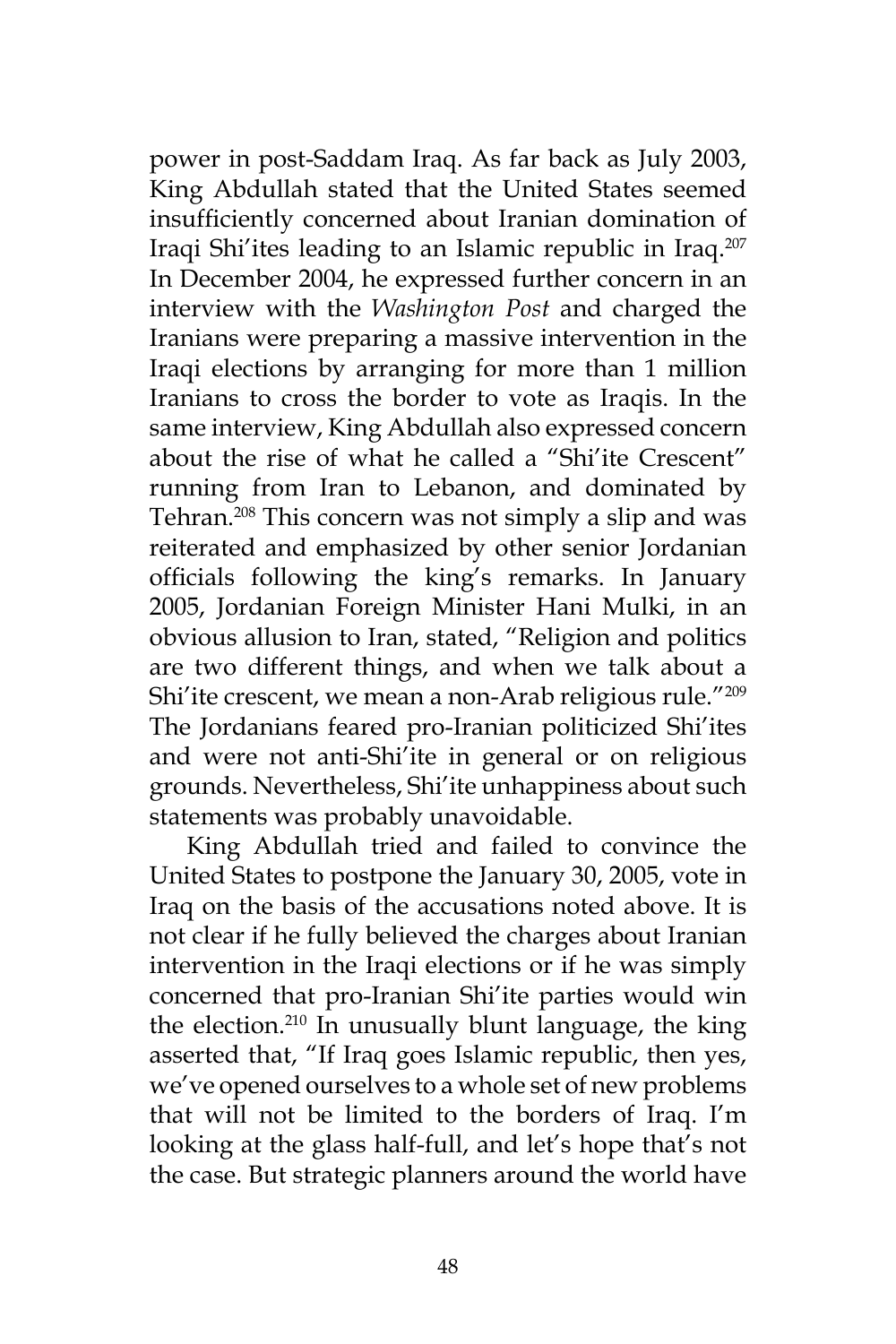got to be aware that is a possibility."211 It should also be noted that in the aftermath of the January 2005 election, both the Iraqi Independent Electoral Commission and UN election observers found only limited problems with fraud that in no way approached the level of corruption which concerned King Abdullah.<sup>212</sup>

In some respects, King Abdullah's concerns about Shi'ites and his apparent fear of a pro-Iranian Shi'ite bloc in the Middle East are counterintuitive. King Abdullah and the other members of the Jordanian Royal Family are Sunni Muslims, but they are also members of the Hashemite family, and, as such, claim direct family descent from the Prophet Mohammed. This lineage has salience to a variety of Muslims, and it is well-received by many Shi'ites worldwide. The original break between Shi'ites and Sunnis occurred because of the Shi'ite belief that members of the Prophet's family are the most legitimate leaders of the Muslim community. While contemporary Shi'ites do not seek their leadership from the family of the Prophet, they have often displayed respect for the Hashemites. King Hussein's widow, Queen Noor, for example, has commented on Shi'ite esteem for the Hashemite family.<sup>213</sup> King Abdullah makes the same type of claims stating "We [the Hashemite family] have a very warm and very special relationship with Shi'ites not just in Iraq but also in Iran and elsewhere throughout the Islamic world."214

Jordanian concerns about Iran are not new and involve serious disagreements that date back as far as the 1979 Iranian revolution. In the aftermath of the proclamation of the Islamic Republic, the Iranian revolutionaries accurately but stridently referred to King Hussein as "the shah's old friend" and with considerably more venom also described him as the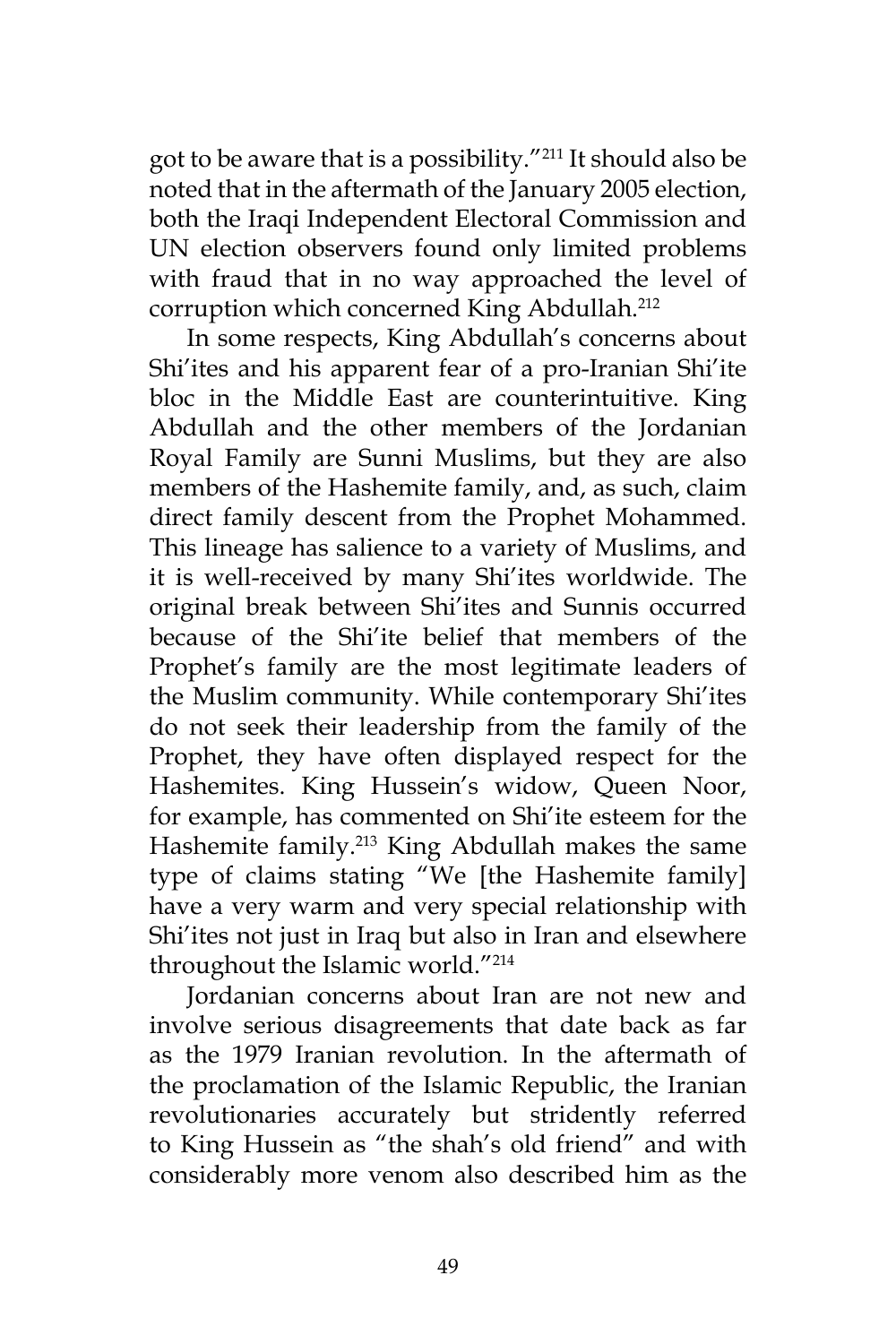"shah of Jordan."215 King Hussein's total support of Baghdad during the Iran-Iraq war, along with the post-1979 Iranian hatred for the institution of monarchy, further poisoned relations. Iran also deeply disapproves of Jordan's long history of pro-Western policies and the 1994 peace treaty with Israel.

A number of Iraqi Shi'ites also feel that the king has severely strained his relationship with their community by his continuing expressions of concern about the dangers of a powerful Iranian-backed Shi'ite leadership in Baghdad. His inflated charges of Iranian voting in Iraqi elections were viewed as a challenge to the legitimacy of a government reflecting Shi'ite dominance of Iraqi political institutions. Moreover, some Iraqi Sunnis believe that their numbers have been consistently undercounted, and that there are far more Sunni Arabs in Iraq than generally acknowledged. If one assembled these charges into a comprehensive view of the Iraqi situation, a conspiracy theory easily falls into place in which the Sunni Arabs have been deprived of their rightful place as Iraq's leaders by a Iranian/Iraqi Shi'ite plot. Such fantasies do little to improve the prospects of Sunni acceptance of a majority rule system, and many Iraqi Shi'ites consequently view Jordan as playing a counterproductive role on this issue. Nevertheless, most Iraqi Sunnis do not need input from a foreign leader to help them reach the conclusion that they would prefer not to be ruled by a Shi'ite-dominated government.

Iraqi Shi'ite leaders have also charged that Jordan is being too passive in interdicting radicals on their way to Iraq to join with al-Qaeda or the Sunni insurgents fighting Iraq's Shi'ite-dominated government. As noted earlier in this monograph, a suicide bomber apparently from Salt, Jordan, attacked a clinic in Hillah,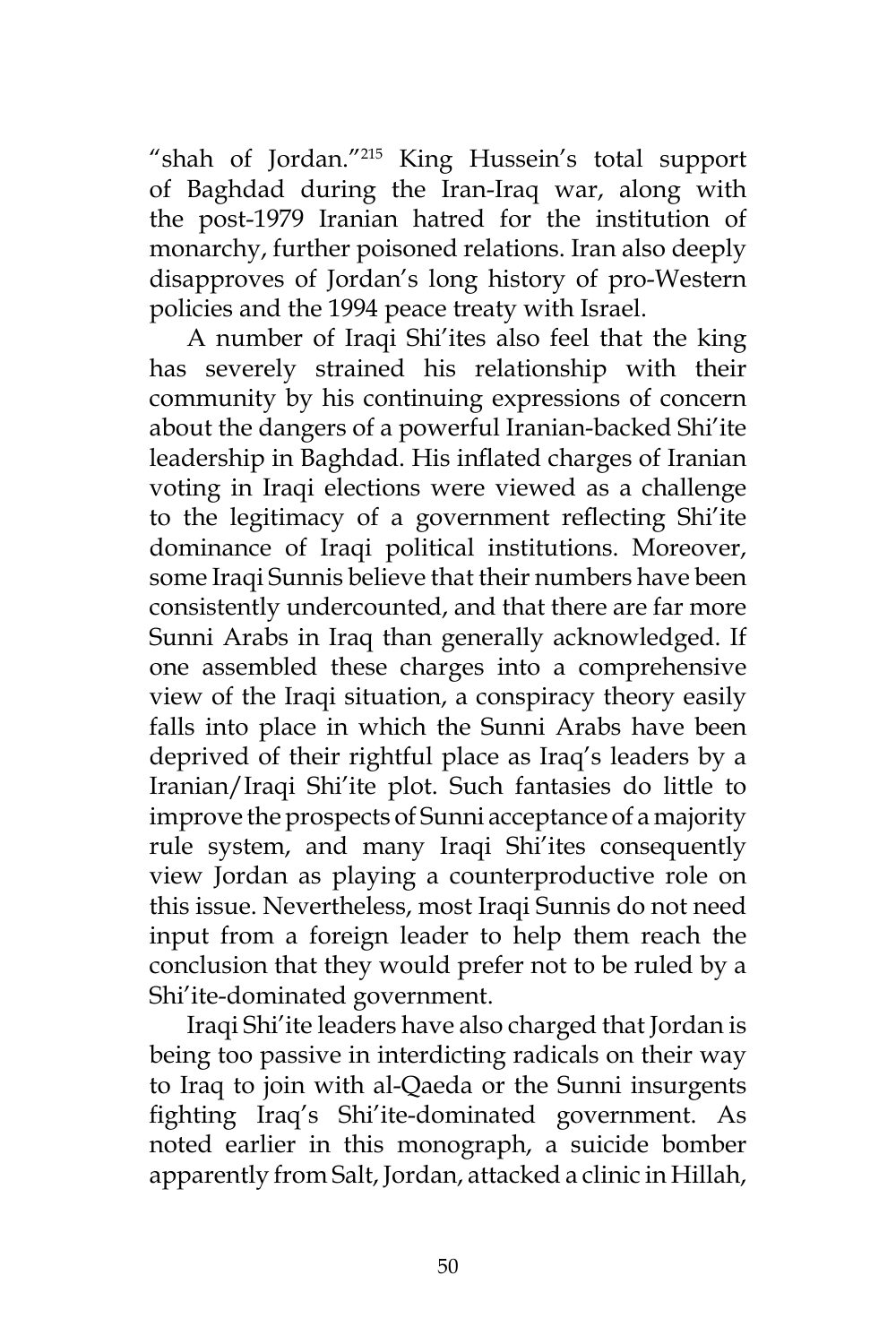Iraq, in February 2005 where a number of mostly Shi'ite military inductees were killed while receiving physical examinations. In Iraq, the attack was widely blamed on Jordanian negligence in allowing known radicals to cross the border because they were interested in removing them from their own country.<sup>216</sup> Shi'ite Iraqis have also noticed that Jordanian newspapers continually praise the Iraqi Sunni resistance forces and seldom seem bothered by acts of terrorism directed against Shi'ite civilians.<sup>217</sup> This insensitivity may not be surprising since Jordan has almost no Shi'ite citizens. An estimate of  $4,000$  is considered generous.<sup>218</sup> There are however a reported 200,000 Shi'ite refugees in Jordan, out of a total of 750,000 to 1,000,000 total Iraqi refugees there.<sup>219</sup>

Despite the important and longstanding differences between the two states, Jordan and Iran continue to maintain a wary dialogue, and King Abdullah has cautiously called for the enhancement of Jordanian-Iranian ties. This approach relates to the fundamental Jordanian principle of engaging and trying to influence all states in the region when this is possible. King Hussein repeatedly throughout his rule made the point that "engagement is not endorsement," and that unexpected opportunities may arise in dealing with potential adversaries.<sup>220</sup> This approach was forged in the early years of his monarchy when Jordan was deeply isolated within the region and struggled to maintain ties to even the most untrustworthy of enemies, including Brigadier Qassim's Iraq. It is a policy approach which King Abdullah has been quick to adopt.

Jordan has expressed its opposition to a U.S. or Israeli air strike against Iran out of a concern that such an action may provoke more instability and terrorism within the region, especially in neighboring Iraq. In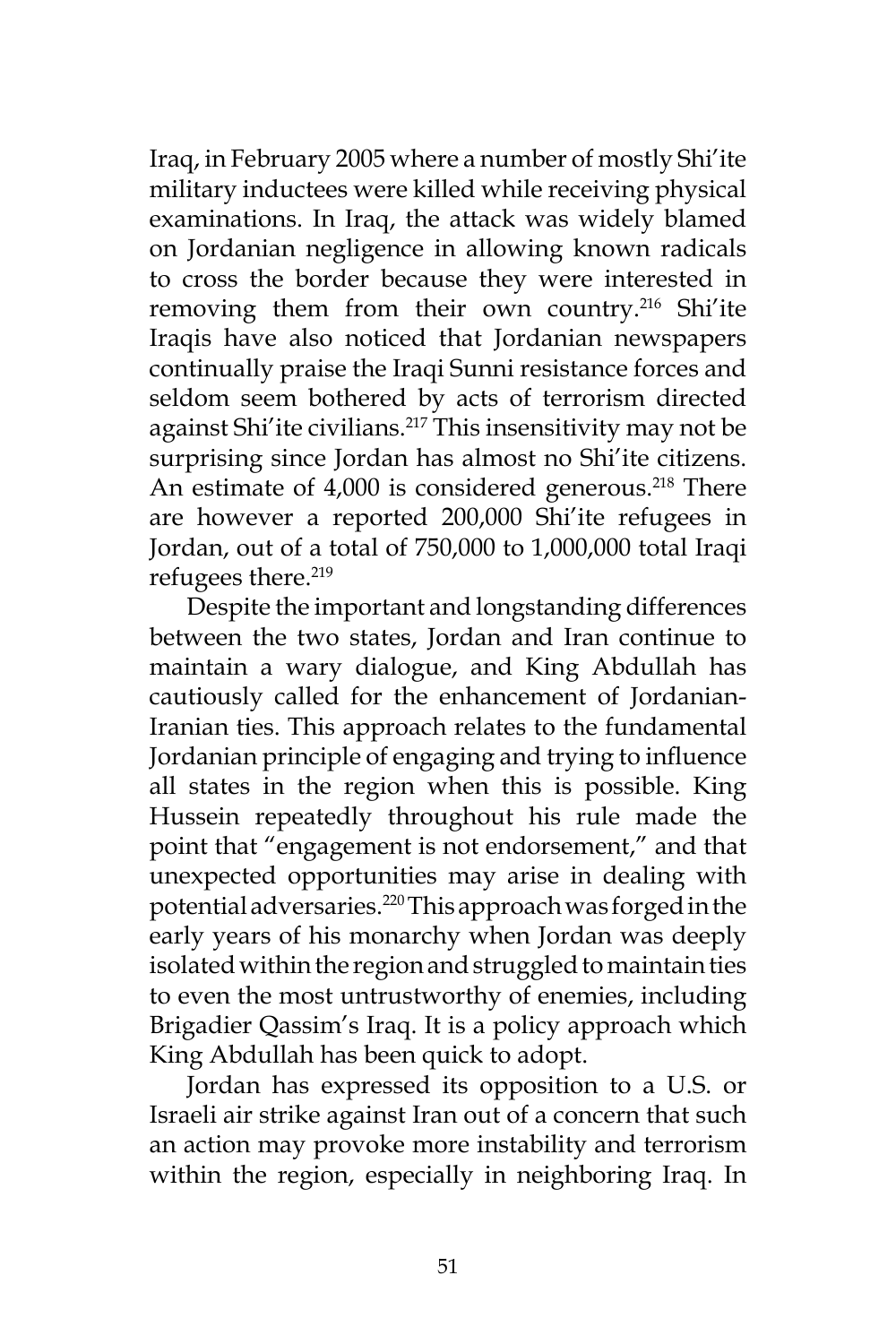a May 2007 meeting with Iranian Foreign Minister Manouchehr Mottaki, King Abdullah stated that "We do not allow anybody to use Jordan's soil or aerospace to attack Iran."<sup>221</sup> While the Iranians may take some limited comfort from such assertions, they are experienced enough to know that such pledges can be reevaluated at critical times. In this regard, King Abdullah found it useful and easy to state in 1999 that "Jordan will not serve as a springboard for any hostile actions against Iraq," but this pledge was not the last word on the issue.<sup>222</sup> Jordan's public opposition to military attacks against Iran may, nevertheless, not be tested since a U.S. military strike on that country is described by U.S. leaders as a "last resort" to deal with the Iranian nuclear program.<sup>223</sup> Such a strike would severely aggravate already pressing problems in Iraq, making it much more difficult for the United States to achieve any kind of success there.<sup>224</sup> Moreover, even if the United States chose to do this at some future point, it is not clear that Jordan would be a reasonable point for logistical support.

The Jordanians do not appear to believe that an Iranian-Israeli nuclear exchange is likely or should be treated as a serious threat to Jordanian national security should Tehran obtain a nuclear weapon.<sup>225</sup> Amman also appears sincere in its opposition to a strike against Iran on the grounds that such an attack will unleash extremist fury against the pro-American regimes in the region.<sup>226</sup> This perspective is interesting since an Iranian strike against Israel may have equally dire implications for the Jordanians as the Israelis should Israel's ability to deter Iran ever break down. Iranian missiles are known for frequent failures or at least limited successes during testing, and their ability to strike distance targets with accuracy is still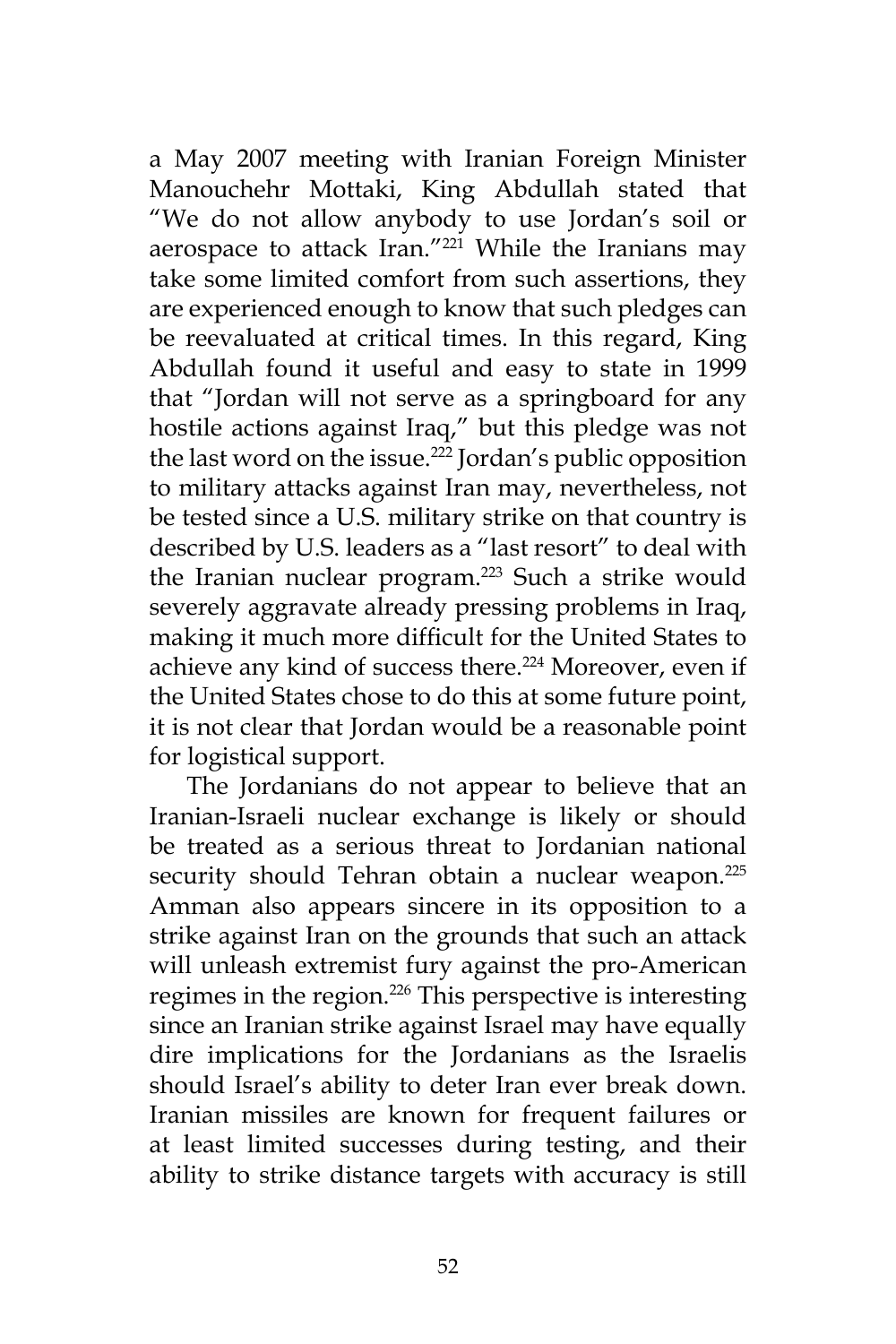uncertain.227 This limitation would concern Amman in a situation of escalating tension since Israel is both small and adjacent to Jordan. Further complicating matters, Jordan, unlike Israel, is not moving toward a comprehensive and layered missile defense system which would stand an excellent chance of intercepting incoming Iranian missiles.<sup>228</sup> Moreover, first generation nuclear weapons are in many circumstances likely to kill a large proportion of their victims with radioactive fallout. Nuclear missile strikes against Israeli cities could create fallout that kills a large number of Jordanians and Palestinians as well as Israelis. The Israelis can at least attempt to minimize their casualties with their expanding program of civil defense.<sup>229</sup> Jordan has nothing like this, nor are serious civil defense facilities available in the Palestinian territories.

# **U.S.-Jordanian Military Relations and the Invasion of Iraq.**

U.S.-Jordanian military relations and arms sales relations have gone through occasional difficulties, as well as eras of substantial agreement and cooperation. In 1957 the United States initiated its first program of limited military assistance to Jordan to supplement the continued military support Amman received from the United Kingdom. The U.S.-Jordanian military relationship expanded dramatically in August 1964 when Washington agreed to supply Jordan with M-48 tanks and armored personnel carriers. Later, in February 1966, the United States added F-104 fighter aircraft to the arms package. $230$  By early 1967, the United States had joined the United Kingdom as one of Jordan's primary arms suppliers. The United States agreed to this expanded military relationship with Jordan as the British role in the region declined and due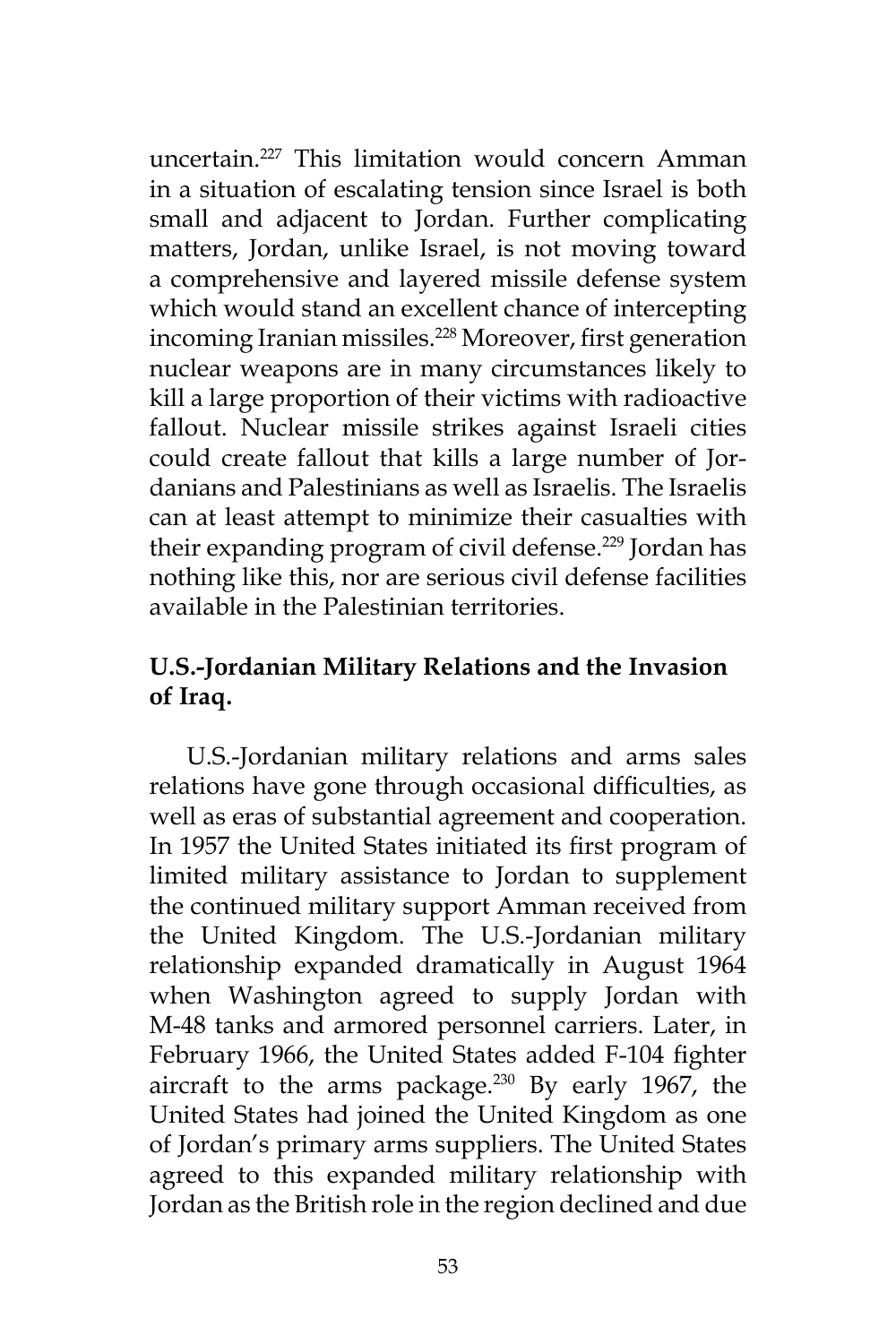to a fear that Amman would seek and receive Soviet aid in the absence of continuing Western supplies of arms.231 Moreover, the Jordanian army was viewed as a valuable partner for the United States due to its historical role as one of the best and most professional military forces in the Middle East and its potential as a force for maintaining stability in Jordan and containing radical Palestinian nationalism in the turbulent period following the June 1967 Arab-Israeli war. Some of the Palestinian guerrilla organizations were then seeking "a state within a state" in Jordan while others were seeking to overthrow the Hashemite government.

Throughout the 1970s and 1980s, Jordan supplemented military assistance from Western countries with financial support for military modernization from Arab oil-producing states, and especially the conservative Gulf monarchies. Such support allowed Jordan to make a number of major purchases including U.S.-made F-5 fighter aircraft to replace the F-104s, U.S.-made M-60 tanks, and a stationary *Hawk* anti-aircraft missile defense system to protect Amman. Deliveries of some of these systems were slowed under the Carter presidency because of important U.S.-Jordanian differences over the Camp David Peace Process.<sup>232</sup> An even more serious interruption of arms supplies occurred after the 1991 Gulf War when the United States suspended the approximately \$55 million in aid provided to the Jordanians.233 Moreover, Jordan's conservative Gulf backers were equally angry with Amman for its wartime policies and thus were unwilling to help Jordan cope with the lack of U.S. military support. Jordan began receiving military aid again after it accepted a 1994 peace treaty with Israel. The United States nearly tripled U.S. military aid to Jordan in 2003 to more than \$1.5 billion.234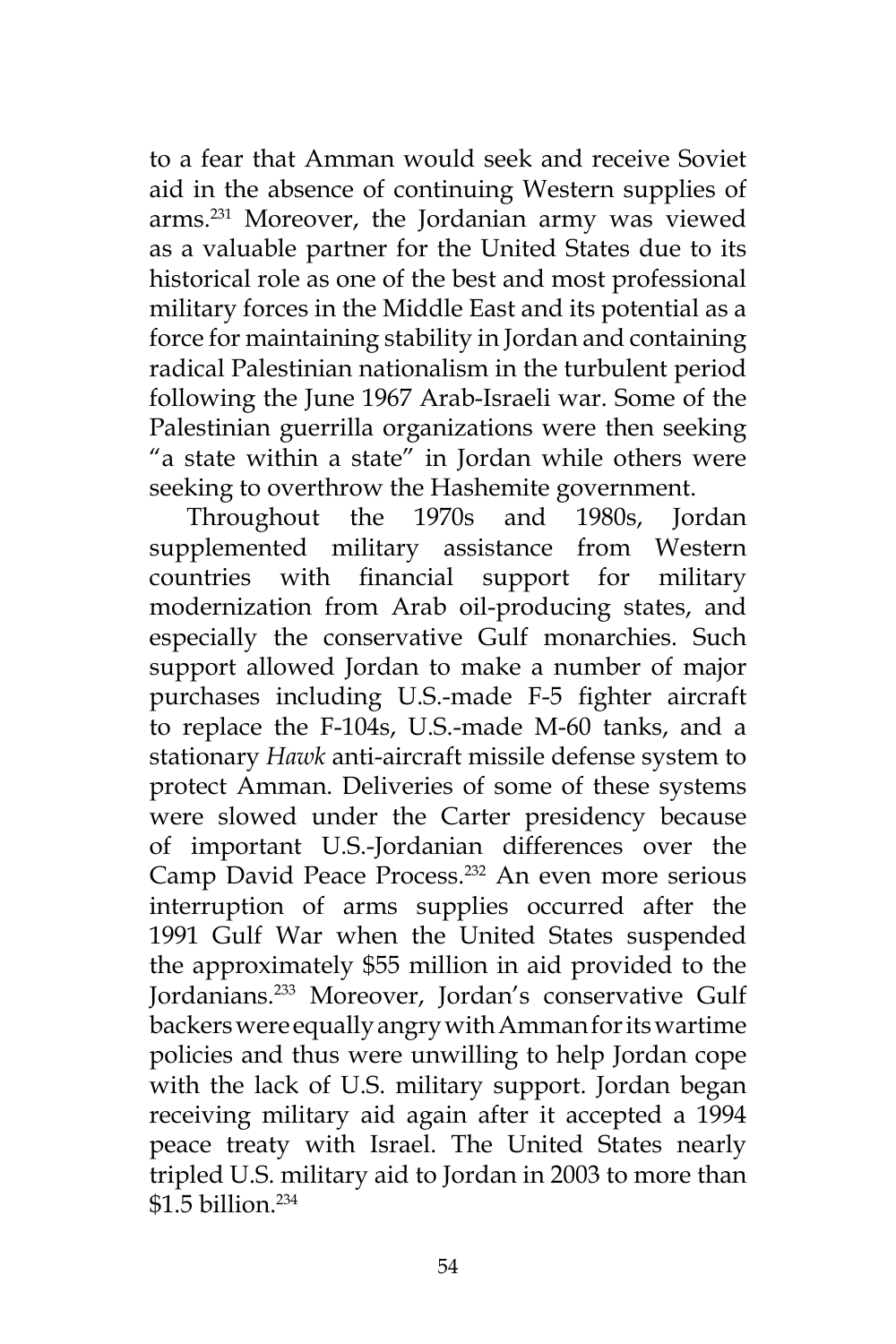Jordan does not allow the United States to maintain permanent bases on its soil due to longstanding regional sensitivities about the effects such bases have on national sovereignty.<sup>235</sup> Amman does, however, participate in a variety of recurring joint exercises with the United States, and extensive military cooperation exists between the military components of the two countries. These include Exercise Eager Tiger and Exercise Eager Light which focus on counterterrorism and border security.<sup>236</sup> The U.S. Marine Corps works with the Jordanian military in Exercise Infinite Moonlight and U.S. Special Forces conduct Exercise Early Victor with the Jordanians.<sup>237</sup> While these exercises all occur on Jordanian soil, some other friendly Arab states sometimes participate as well. The Jordanians also participate in multilateral exercises supported by the United States, such as the Bright Star exercises in Egypt. Additionally, British units based in Cyprus usually travel to Jordan every year to train under desert warfare conditions.238 Jordan has also deployed medical and mine clearance units to Afghanistan to provide symbolic support for the post-Taliban government.<sup>239</sup>

One of the most valuable tasks Jordan has performed in recent decades has involved training and support for friendly Arab officers and soldiers. The Jordanian senior service schools have a number of non-Jordanian Arabs from friendly nations attending courses.<sup>240</sup> Jordan also hosts a number of Arab officers and soldiers at shorter training courses involving important skills including Special Forces operations. According to commander of the Royal Jordanian Special Operations Command Brigadier General Ahmad Sarhan al-Faqeeh, "Jordan has been more or less the main special operations school for many Arab armies."241 This role has existed for decades and is a natural niche for the Jordanians to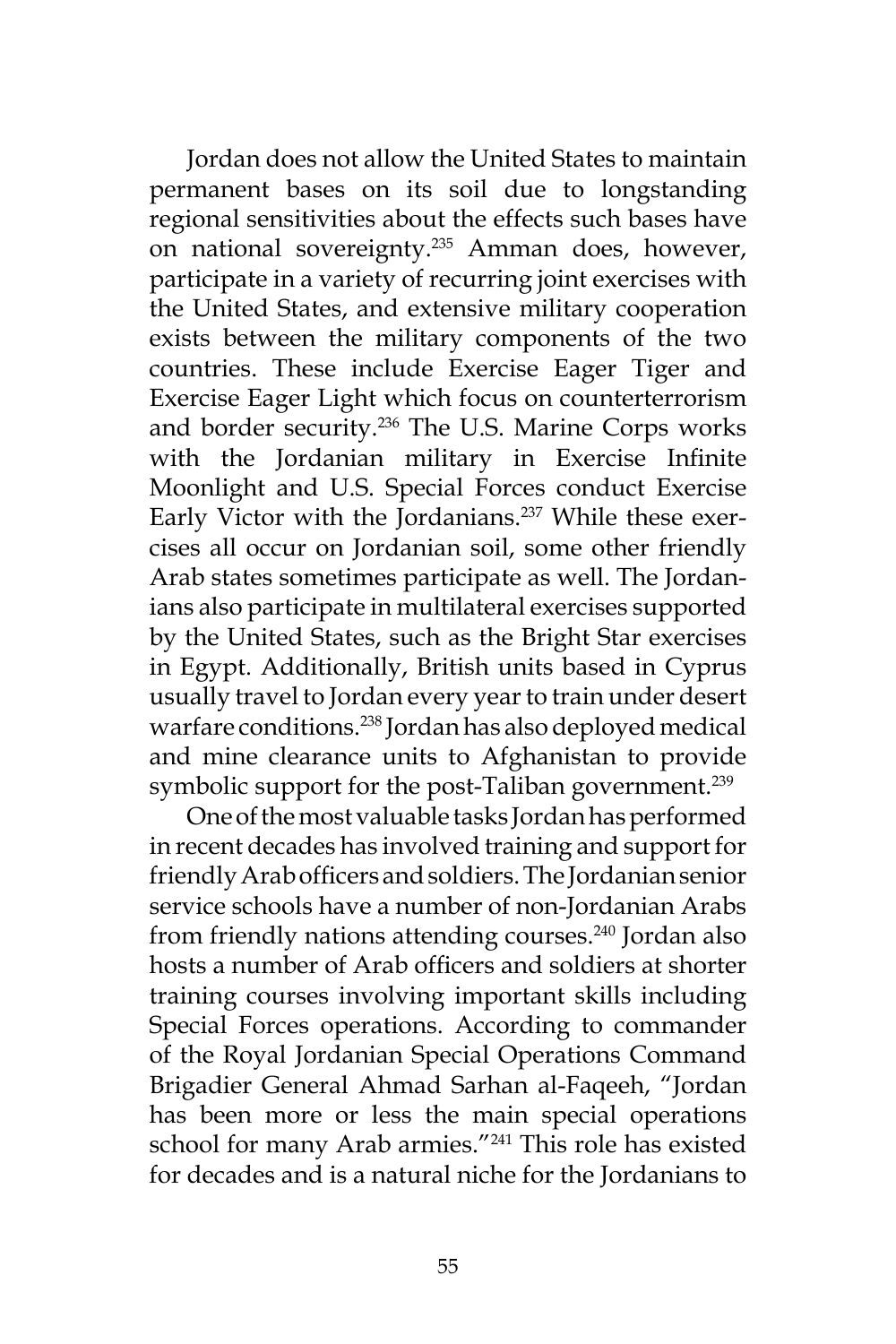fill as their Special Forces troops are among the best in the region. Jordan's Special Operations Command was formerly led by King Abdullah, while he served as a brigadier general immediately prior to becoming king in 1999. In the years prior to the 2003 Iraq War, Jordanian Special Forces troops played a leading role in securing the Iraqi border where almost nightly clashes took place between Jordanian forces and Iraqi smugglers. Training Special Forces was also an important way for Jordan to contribute to fighting terrorism in the region in the aftermath of the 9/11 attacks. In April 2002, Jordan sent a special forces training unit to Yemen to assist U.S. military instructors training the Yemeni military to fight terrorist groups in that country.242 Additionally, the Jordanians have trained around 100 officers and soldiers from the post-Taliban government of Afghanistan in special operations and counterterrorist procedures.<sup>243</sup>

While the Jordanian role in training friendly troops is not new, it has clearly received much greater international attention in the aftermath of the efforts to support Iraq's post-Saddam governments.<sup>244</sup> It has also expanded dramatically in recent years thanks to U.S. support including financial backing for the creation of the King Abdullah Special Operations Training Center (KASOTC) in the Yajooz Cliffs about 20 kilometers northeast of Amman.<sup>245</sup> The creation of this center was an important priority for General John Abizaid when he was the Combatant Commander at U.S. Central Command (CENTCOM) and is designed to help improve the military skills of Arab students attending courses there.<sup>246</sup> The initial U.S. grant for the center was \$99 million from the U.S. Government, with the U.S. Army Corps of Engineers serving as the project contracting agency.<sup>247</sup> The KASOTC is projected to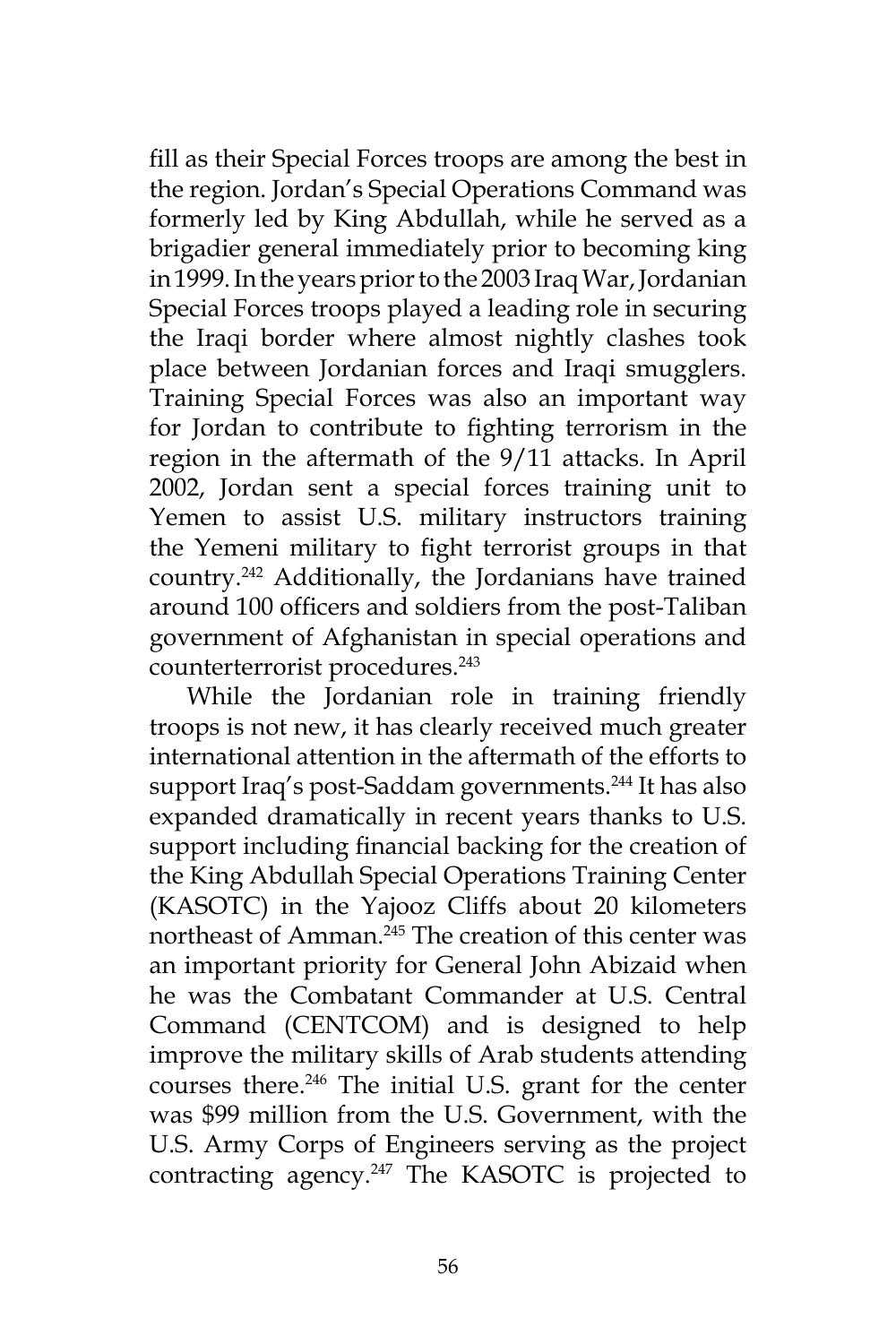become fully operational by 2009, and has been training a number of Special Forces and other troops while the facility is being completed.<sup>248</sup> The center functions to train not only Jordanian Special Operations Forces, but also soldiers from a number of other pro-Western Arab nations. This organization is expected to be a major facility in the area that will continue to train both Jordanian and other Arab forces.

When complete, the KASOTC will have housing and dining facilities for 650 people at a time. Training facilities will include a large urban warfare live fire facility which includes simulated homes, shops, embassies, industrial buildings, and palaces. Other skills taught at the center will include counterterrorism, hostage rescue procedures, driving vehicles in a live fire urban environment, and close quarters combat. The Center will also use affiliated facilities at Zarqa with outdoor facilities including a light anti-tank weapon range. Additionally, the Zarqa facility will offer training in sniper activities and infantry marksmanship. There will also be a maritime counterterrorism facility at Aqaba, Jordan's only port.<sup>249</sup>

In addition to hosting the KASOTC noted above, Jordan has maintained a strong presence at the Special Operations Forces Exhibit (SOFEX) which serves as a military trade fair for Special Forces equipment and services. Jordan also hosted SOFEX 2006 which had the theme of "Counterterrorism: United in the Fight against a Common Enemy" in Amman during March 2006. At the conference, a number of Jordanian officials, including King Abdullah and Prime Minister Bakhit, visited various stalls at the exhibition highlighting military technology and services. Prime Minister Bakhit delivered the keynote address at the conference, speaking on the struggle against terrorism.<sup>250</sup> At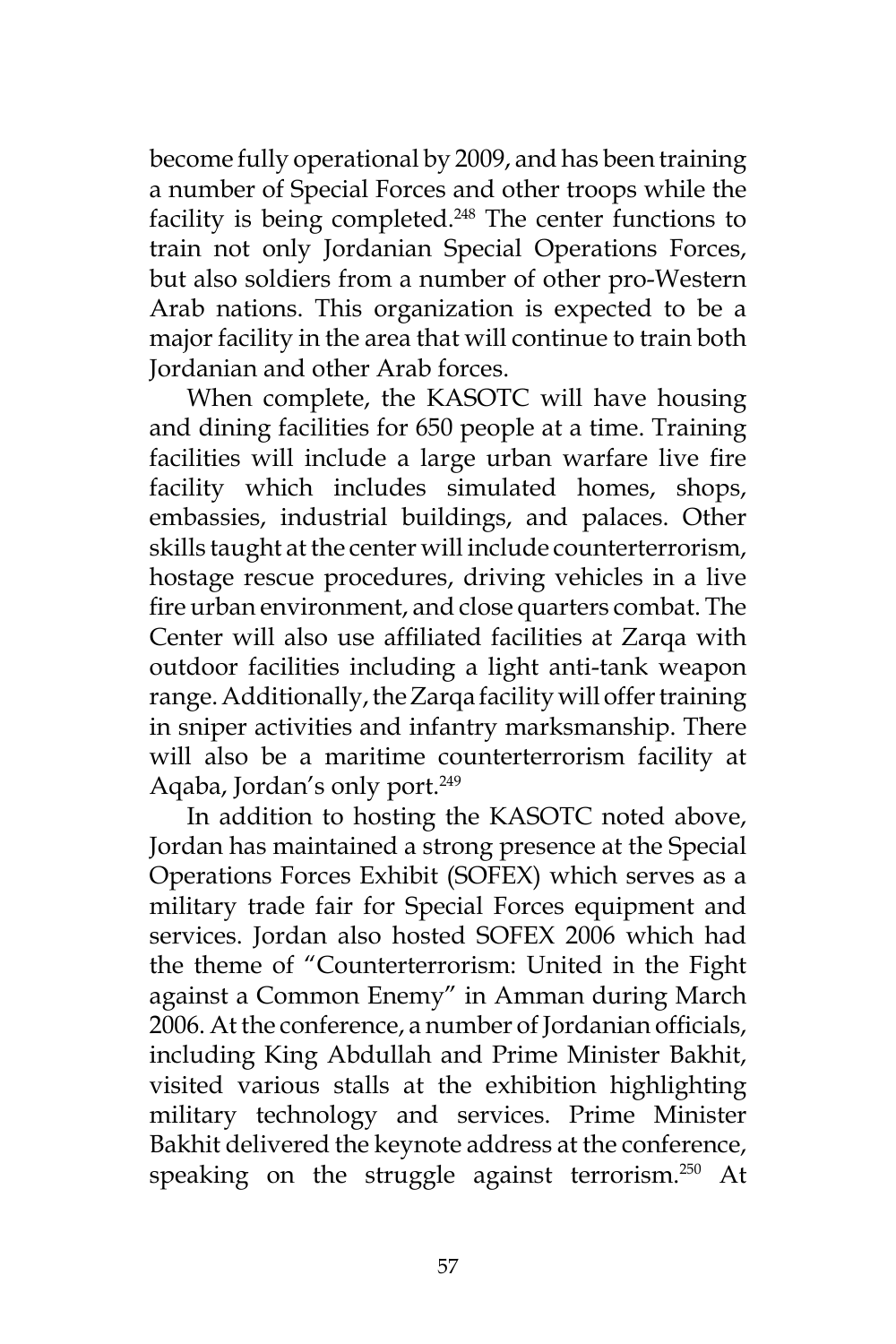SOFEX 2006 there were about 300 special operations and national security exhibitors representing 50 countries.251

Jordanian training programs, financed by U.S. funds, have also supported the U.S. "surge" strategy announced by President Bush in January 2007, especially the Baghdad security crackdown. The Jordanians have done this by training about 2,400 new Iraqi prison guards at the Muwaqqar facility in Jordan during the summer of 2007.<sup>252</sup> Iraqi recruits were trained on how to manage prisoners confined in tent cities, which the U.S. military set up around Baghdad as regular prisons were filled to more than capacity. The volume of prisoners was expected to vastly increase as a result of the Baghdad crackdown.253 The prison system as administered by the Iraqi government is currently ridden with serious problems including brutality and torture, according to a variety of respected nongovernmental organizations (NGOs).254 It is not clear that the Jordanians or even U.S. forces can inspire Iraqi prison officials and guards to behave in a more professional manner, but any efforts to do so are worthwhile for both human rights and national reconciliation related reasons.

Jordan has also maintained a longstanding intelligence relationship with the United States dating back to the 1950s. The effort to help the Jordanians build a professional and efficient regional intelligence service was a special concern for one of the earliest and most powerful leaders of the CIA Operations Directorate, Frank Wisner.<sup>255</sup> He moved forward with this program to help the Jordanians after obtaining the backing of Director of Central Intelligence Allan Dulles.256 CIA support for the GID continued for decades after the initial commitment. Moreover, the Jordanians welcomed such help as they often viewed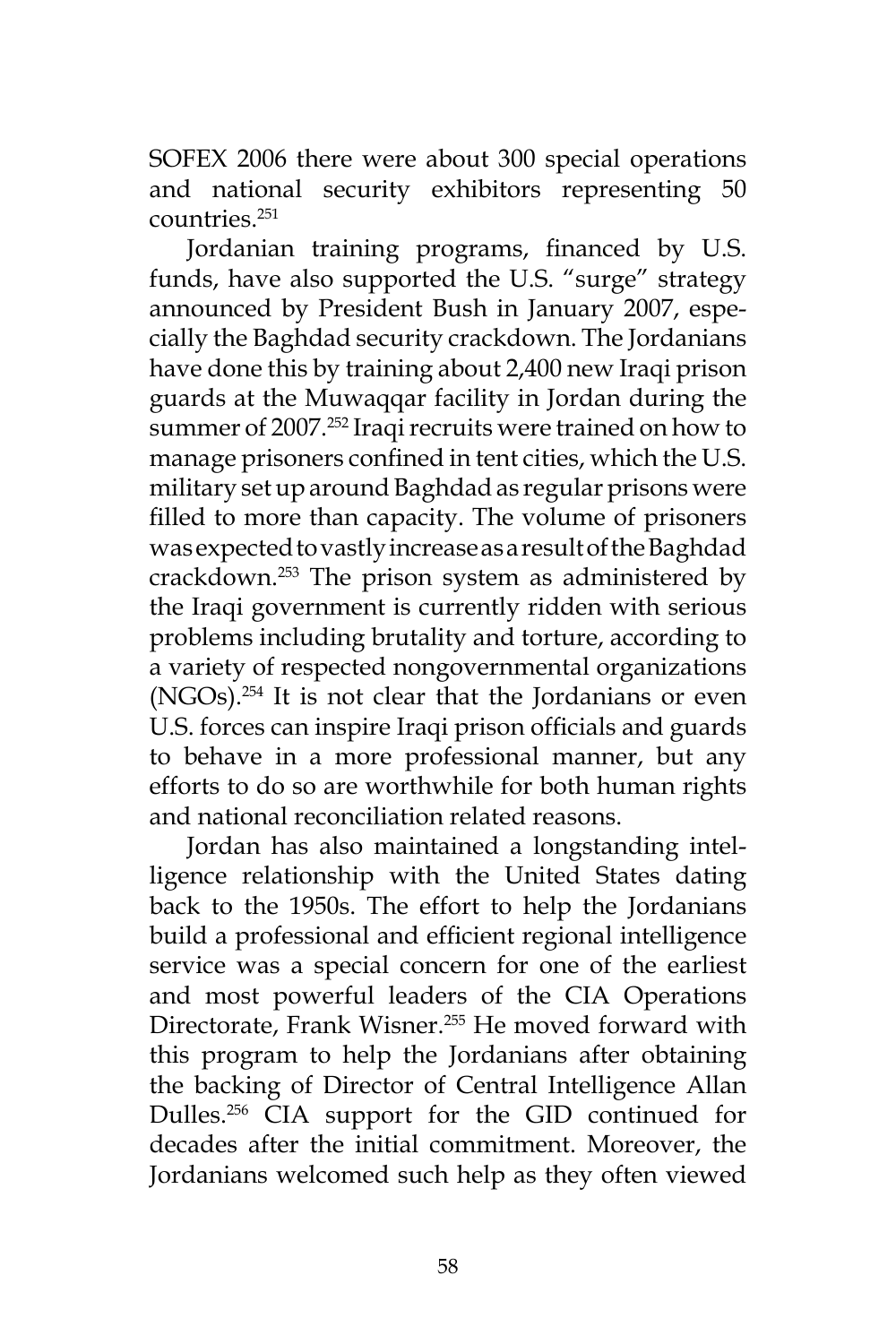their intelligence operations as a central pillar for their country's safety in a very dangerous region. Journalistic sources sometimes assess the Jordanian GID to be closer to the United States than other Middle Eastern Intelligence services, including the Israeli Mossad.257 Jordan has also been reported as having an intelligence exchange program with Israel.<sup>258</sup>

The Jordanian military is also deeply involved with UN and other peacekeeping operations. Such activities often help to advance U.S. foreign policy objectives, and Jordanian peacekeeping forces sometimes support the same missions as U.S. troops, such as in Afghanistan.<sup>259</sup> Jordan has also provided significant numbers of soldiers to UN peacekeeping operations, which usually do not include troops from major powers to prevent local nationals from becoming concerned about great power agendas in their region. Since 1989, Jordan has provided more than 50,000 peacekeeping troops to 18 conflict areas and become the fourth largest provider of such troops after Pakistan, India, and Bangladesh.<sup>260</sup> Jordanian peacekeeping troops are exceptionally welltrained for their duties and make good use of the Zarqa-based Peacekeeping Operations Center.<sup>261</sup>

#### **Jordan, Israel, and the Palestinian Territories.**

The Jordanian government remains an object of some regional and domestic suspicion because of its peace treaty with Israel. Moreover, at various times, the Jordanian leadership, and particularly King Hussein, seemed interested in a "warm peace" (including fully normalized economic and political relations) and were especially optimistic about the peace treaty in the immediate aftermath of its 1994 conclusion. Conversely, the treaty was never popular with significant portions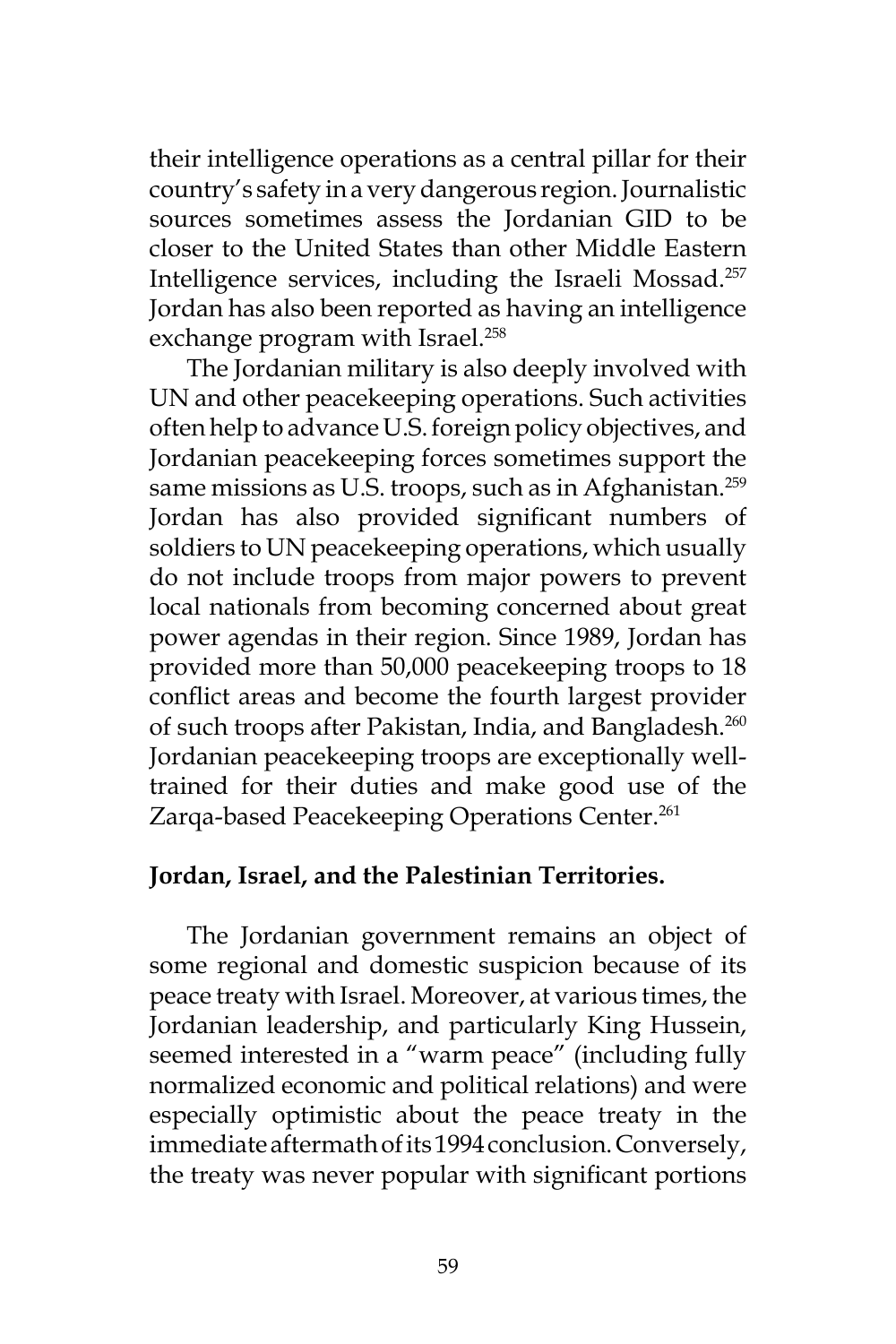of the Jordanian public, and there has been a strong anti-normalization movement in Jordan as a result of efforts to move towards better relations with the Israelis. Much of the anti-normalization campaign has been led by the professional associations, provoking severe conflict between these groups and the government. The Jordanian relationship with Israel becomes more domestically unpopular at times of increased Arab-Israeli tension, such as during the summer 2006 Israeli-Hezballah war in Lebanon.<sup>262</sup>

Jordanian leaders often justify their involvement with Israel with similar types of arguments they have traditionally used to justify involvement with the West. They suggest that Israel is too strong (and too close) to be ignored, and that failure to engage, manage, and moderate Israel will have catastrophic consequences for the Arab World. Jordanian leaders also suggest that they are using their relationship with Israel on behalf of the Palestinians and the larger Arab World.263 The Arab League has recognized this role and formally requested Jordan and Egypt to undertake efforts to restart the peace process with Israel.<sup>264</sup> In late July 2007, Cairo and Amman moved forward with this effort by sending their foreign ministers on a diplomatic visit to Israel. This effort was a mostly symbolic move designed to highlight Arab willingness to seek peace with Israel within the context of the 2002 Arab League peace plan which envisions full Arab recognition of Israel in return for complete Israeli withdrawal from territories captured in the June 1967 Six Day War. While many Israelis accept the need for a two-state solution that forms the core of this plan, there are serious differences among them over how much land to return. Many Israelis also have doubts about the future of Palestinian governance especially since the January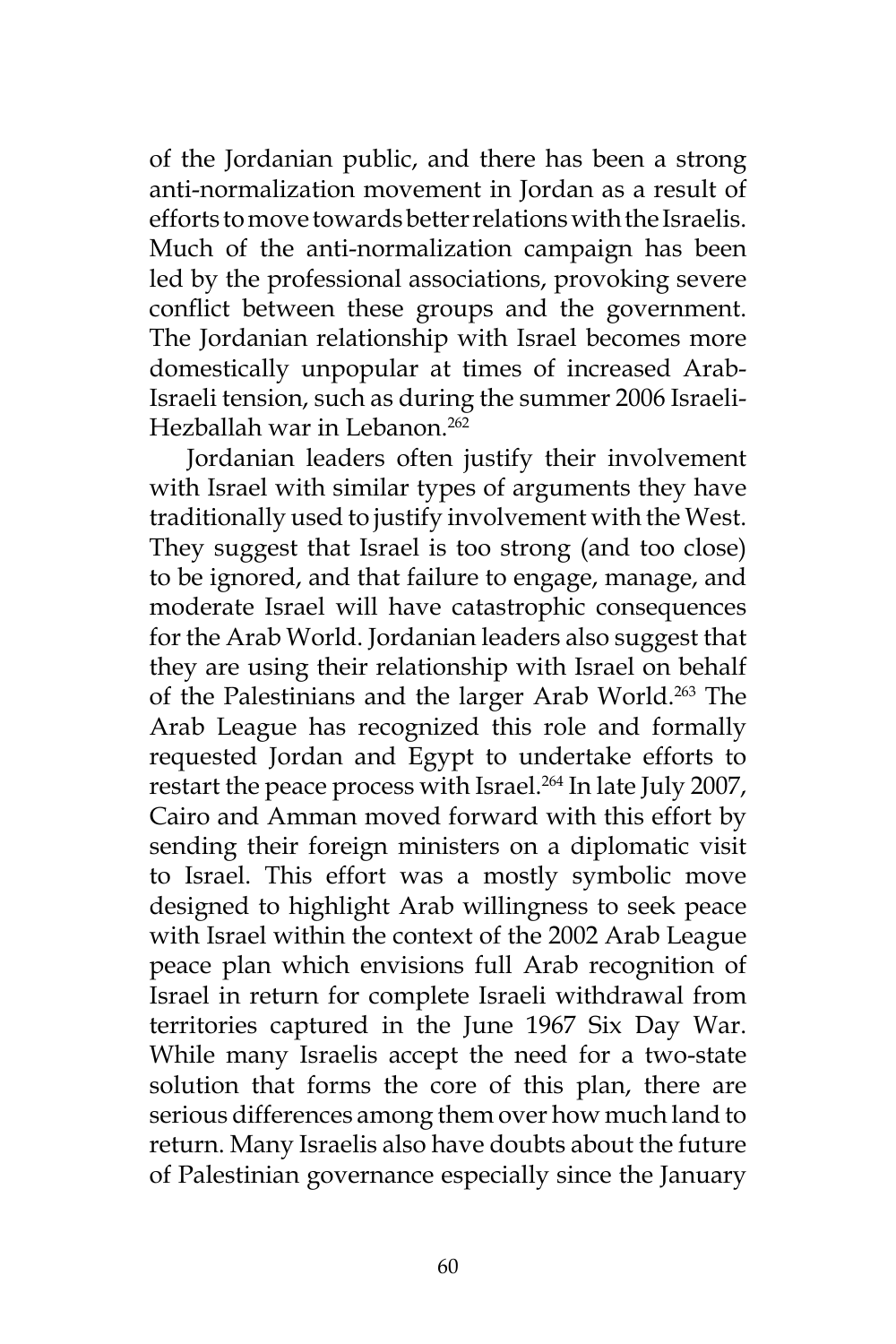2006 election of a Hamas-dominated legislature and the Hamas seizure of the Gaza Strip from its secular rival, Fatah, in June 2007. The Jordanians, by contrast, have been strong and consistent supporters of the 2002 Arab peace initiative despite the severe rise in intra-Palestinian problems.

Ongoing security concerns about Israeli-Palestinian problems are an especially serious burden at the present time when Jordan is also coping with refugee and terrorist spillover problems from Iraq. On the Palestinian front, dilemmas currently center on the political, economic, and humanitarian implications of the Hamas/Fatah power struggle and the emergence of separate Palestinian governments in the West Bank and Gaza Strip. A central Jordanian anxiety is that the Iraqi and Palestinian conflicts may become increasingly unmanageable simultaneously, creating difficulties for Jordan on both its eastern and western borders.265 Also, despite the ongoing difficulties in Iraq, many Jordanians are convinced that the most serious problems they face may come from Israeli-Palestinian conflict and not from problems in Iraq. This outlook pre-dates Hamas seizure of Gaza, which can be seen as further vindication of making Palestinian problems a central priority.266

The Jordanians have continuously expressed fear that an intensification of Israeli/Palestinian differences or intra-Palestinian conflict on the West Bank will have strong negative implications for them. In the first 2 years of the al Aqsa Intifada beginning in September 2000, as many as 200,000 refugees fled the Palestinian territories to Jordan in order to escape the violence and economic strife caused by the confrontation.<sup>267</sup> This influx has continued at reduced levels since that time. The Jordanian government was especially alarmed by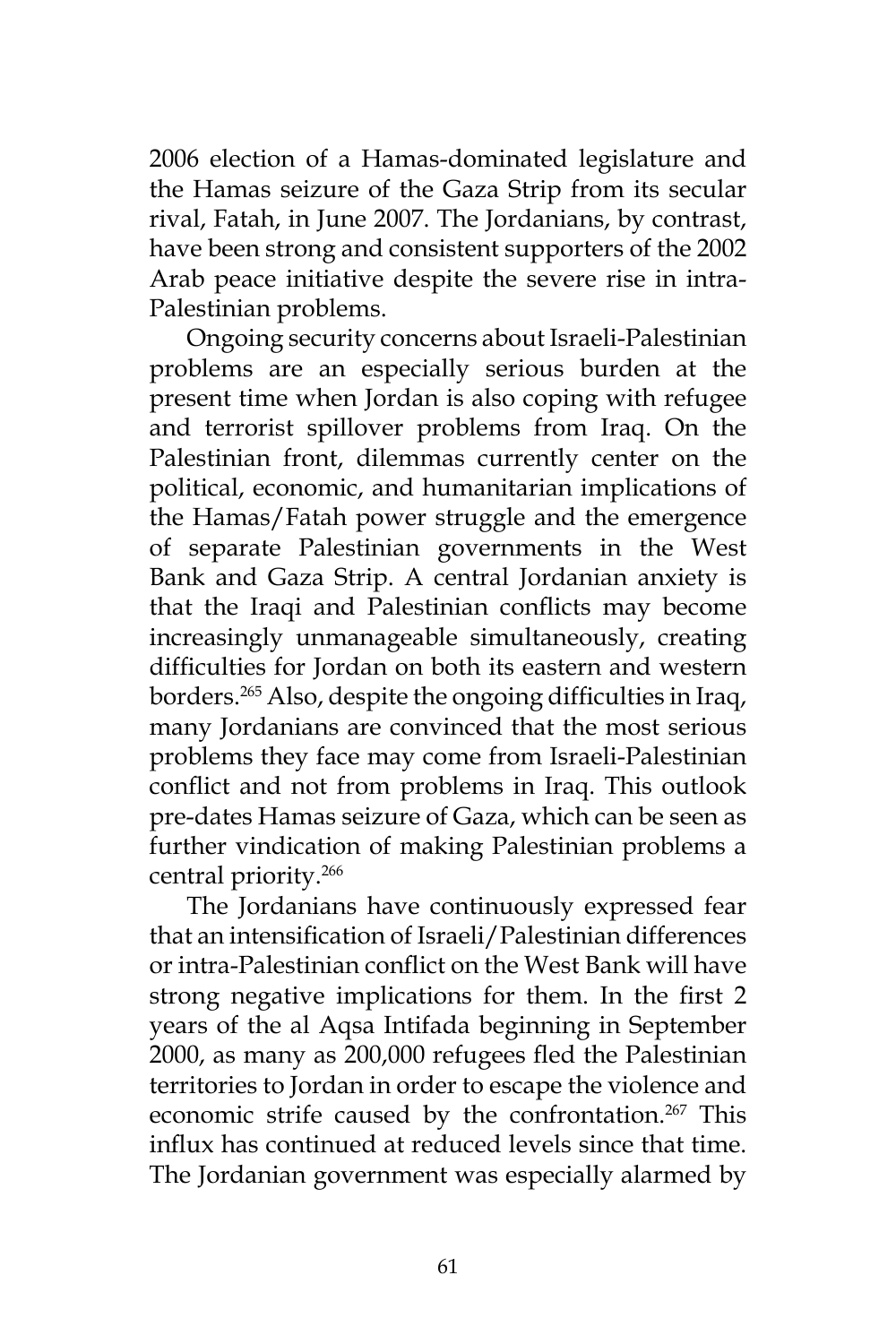the internecine warfare between Hamas and Fatah, and the armed Hamas takeover of the Gaza Strip in June 2007, but it does not clearly see that these events are the end of a downward spiral. Currently, the Jordanian government fears that the current struggle between Hamas and Fatah may spread into the West Bank and create more violence and a new flood of refugees. Many Palestinians currently living in the West Bank hold Jordanian passports and are legally entitled to migrate to Jordan if they choose to do so.<sup>268</sup> The fear of a widening conflict is also realistic.

Jordan remains interested in maintaining strong links to the West Bank despite the kingdom's formal renunciation of sovereignty in 1988, but the Jordanians have also strongly rejected the idea of a Jordanian-Palestinian union or confederation at the current time.<sup>269</sup> The idea of returning the West Bank to Jordanian sovereignty was supported by King Hussein to varying degrees until 1988, when the Jordanian government renounced all political ties to the West Bank. Recently, it has been revived by right wing Israeli leaders, including especially Likud leader Benjamin Netanyahu.<sup>270</sup> The Jordanians have stated that they want nothing to do with the confederation approach or any other sort of efforts at unity under present circumstances. King Abdullah called such proposals "a conspiracy" against Jordan.<sup>271</sup> Amman is also especially unwilling to deploy its troops into the West Bank despite some Israeli interest in such an eventuality.272 To do this would undoubtedly create a domestic crisis in Jordan since the population would view this deployment as aiding the Israeli occupation. King Abdullah has called this line of thinking an unacceptable topic for discussion at this time.<sup>273</sup>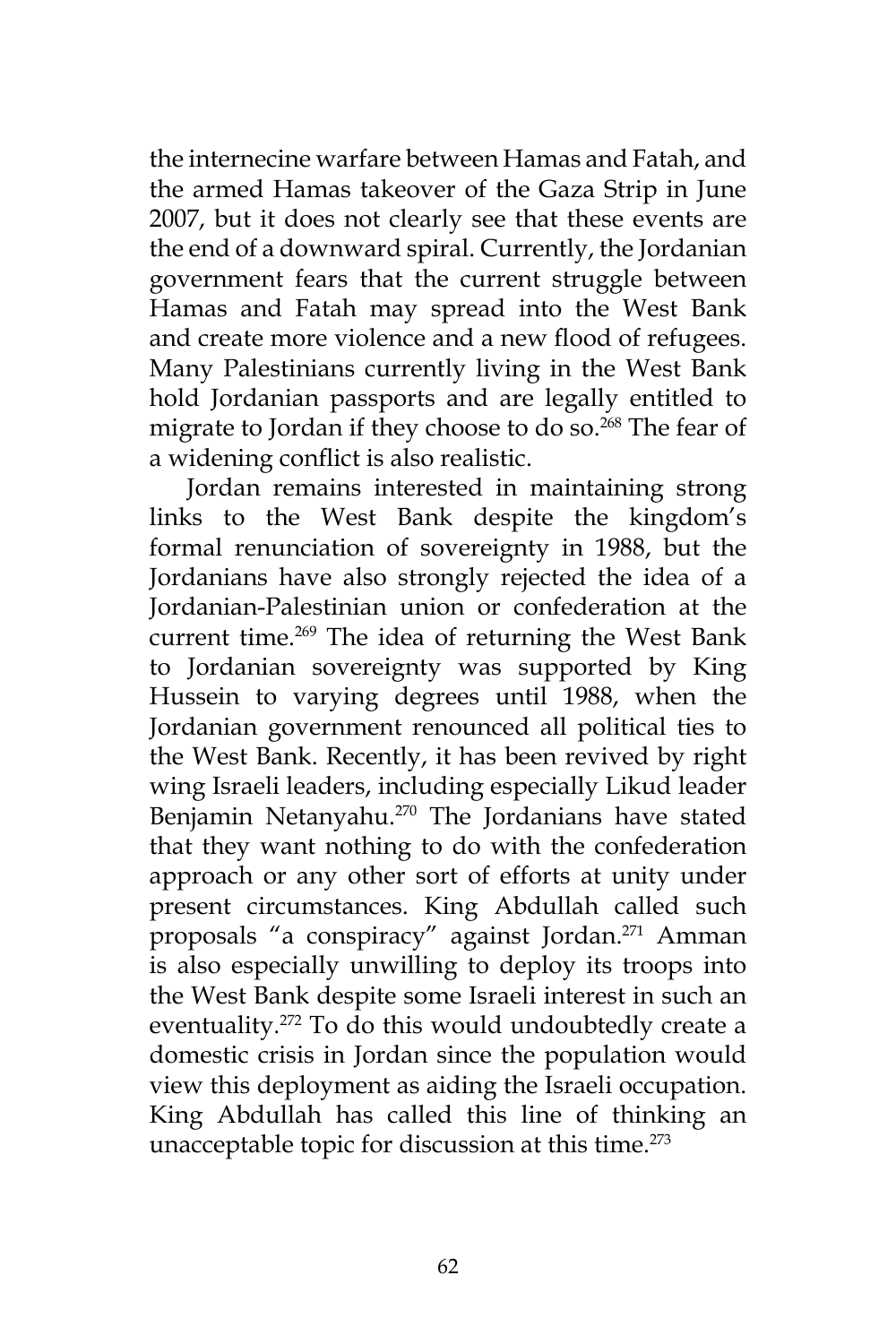Jordanian-Palestinian relations within the kingdom are sufficiently complex that the government can be especially sensitive about forces that might aggravate them. Radicalization of Palestinians within Jordan's 13 refugee camps or more generally among the Jordanian public of Palestinian origin remains an important government concern. Jordan has also had to deal with a Palestinian leadership that it sometimes has viewed as severely flawed since before the beginning of King Abdullah's tenure. King Abdullah was occasionally blunt in criticizing the leadership of Palestinian Authority President Yassir Arafat's chaotic approach to governance and continuing tolerance for scandalous levels of corruption.<sup>274</sup> In contrast to Arafat, Amman views Fatah leader Mahmoud Abbas as relatively pro-Jordanian and generally comfortable with a Jordanian role in assisting and advising the Palestinians.275 Jordan has even trained some Palestinian security forces loyal to Fatah, including the 1,500-person Badr Brigade.<sup>276</sup> This unit has been stationed in Jordan and must remain there for the time being by agreement with the Israelis.

If Jordan has found ways to work with Fatah, it nevertheless has many more difficulties in working with the Palestinian Islamic party, Hamas. In general, Jordanian relations with Hamas have suffered under King Abdullah, and many Hamas leaders have publicly lamented what they call King Abdullah's less sympathetic view of Hamas than the one held by his father. Hamas has no particular conflict with Jordan, but the Jordanian monarchy is nevertheless deeply concerned about the potential rise of Hamas' influence within the kingdom. The Jordanian leadership is also aware that the current U.S. leadership detests Hamas and that one of the major U.S. criticisms directed at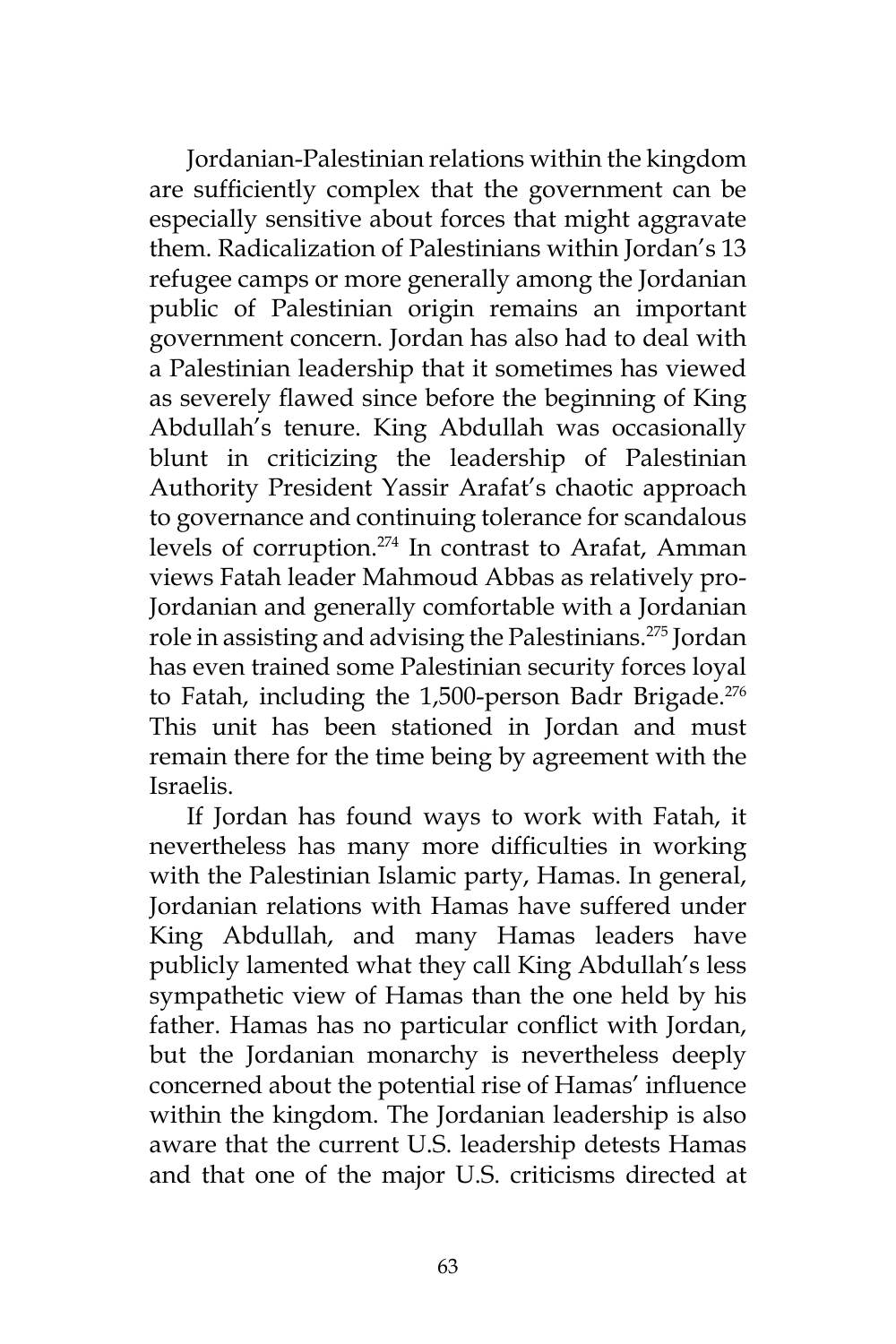neighboring Syria is that it is much too generous in its treatment of Hamas. Hamas is grudgingly tolerated in Jordan under what has been described as a *de facto* understanding.277 This understanding allows a Hamas presence in Jordan provided that the organization (1) does not claim responsibility for military actions, (2) does not issue military orders, and (3) does not interfere in Jordan's internal affairs.<sup>278</sup> The Jordanian government has also occasionally accused Hamas of meddling in Jordanian domestic affairs through coordination with the IAF and other Jordanian Islamists. Some IAF members are close to Hamas, while others keep their distance. The Jordanian security forces closely monitor this relationship.

Jordanian-Hamas tensions have remained high in recent years. The Jordanians are especially sensitive about the dangers of allowing a Palestinian armed presence in their country, and have accused Hamas of storing weapons in Jordan on a number of occasions. A particularly large arms cache was discovered by Jordanian security forces on April 18, 2006, leading to the cancellation of a visit to Jordan by Palestinian Foreign Minister Mahmoud Zahar.<sup>279</sup> According to Jordanian spokesmen, the arms cache included *katyusha* rockets and anti-tank missiles that were identified as Iranian.280 These weapons may not have been received directly from Iran, but obtained indirectly through Iraqi sources. The Jordanians also maintain that these weapons were for use by Hamas members against Jordanian targets. In another low point in Jordanian relations with Hamas, three Hamas activists had their confessions of hiding these weapons broadcast on television in May 2006. The Hamas activists' confession included a statement that they had been trained in the use of weapons and explosives in Syria.<sup>281</sup> Jordanian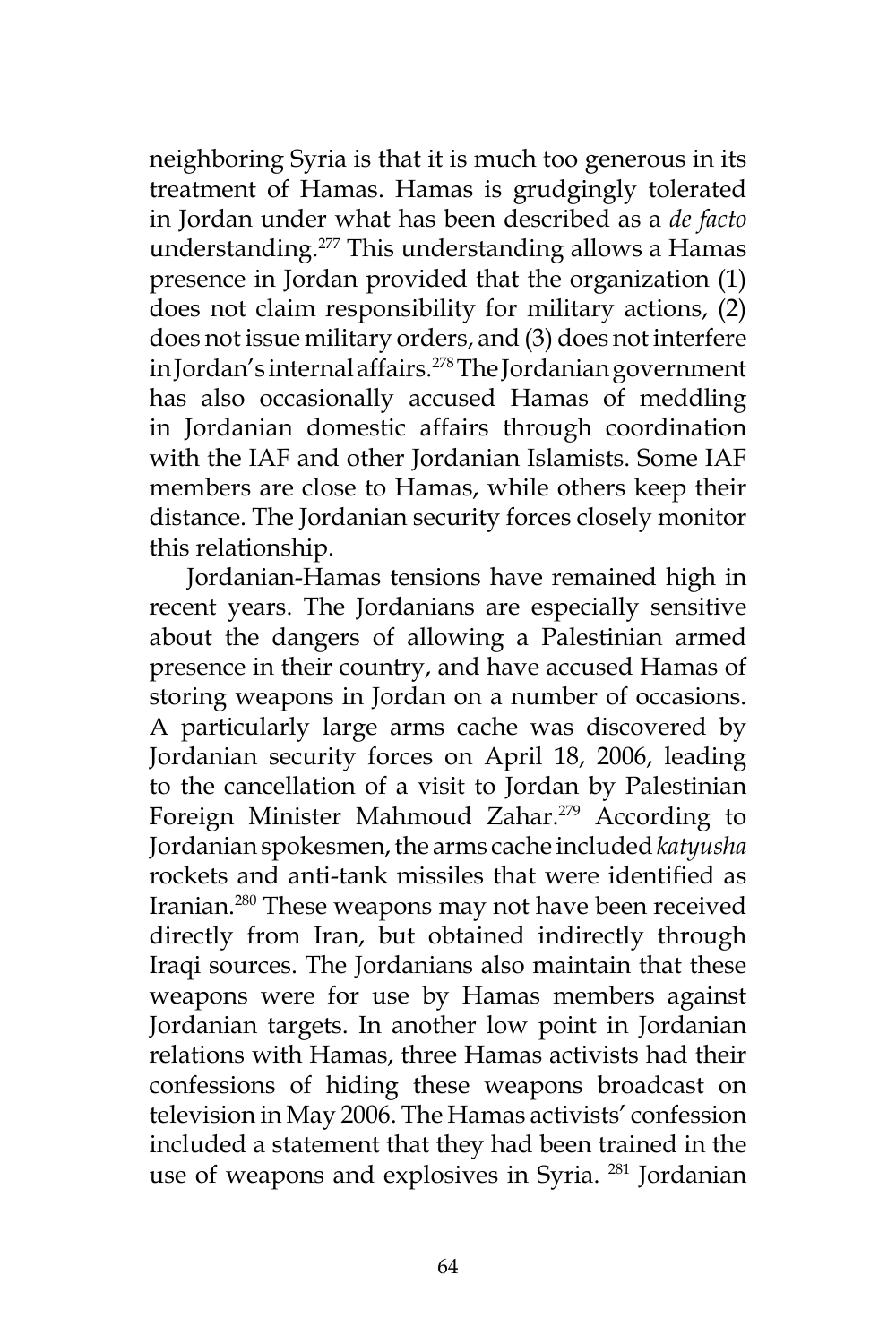sources stated that these weapons explosives were to be used in a "Hamas plot" to "destabilize Jordan."<sup>282</sup> Hamas emphatically denies this charge and claims that they had nothing to do with the weapons cache.<sup>283</sup> Rather, they suggested that the charges were part of an effort to undermine the Hamas leadership after its victory in the January 2006 Palestinian legislative elections<sup>284</sup>

 Problems with Israel also continue. The Jordanians have been especially angered by the speculation of Israeli political and military leaders that the Hashemite monarchy is living on borrowed time and can be expected to be overthrown at some point in the unspecified future.285 Particularly infuriating was a statement attributed to Israeli Prime Minister Ehud Olmert by the Israeli press that, "Israel is worried a hasty American withdrawal from Iraq could topple the Hashemite regime in Jordan."286 In response to this alleged statement the Jordanians suggested that Olmert would be better advised to worry about his own political future than the stability of Jordan. At the time, Olmert had the lowest public approval rating of any Prime Minister in Israeli history.<sup>287</sup>

## **Conclusions.**

Jordan has always been a pragmatic and pro-Western country, and this approach has frequently served Amman well at times of crisis. Nevertheless, King Abdullah often appears closer to the United States than King Hussein was in his last years in power. King Abdullah is also aligned closely with the United States at a time when it is deeply unpopular to do so in the Middle East. It is therefore at least possible that King Abdullah's strong alliance with the West may hurt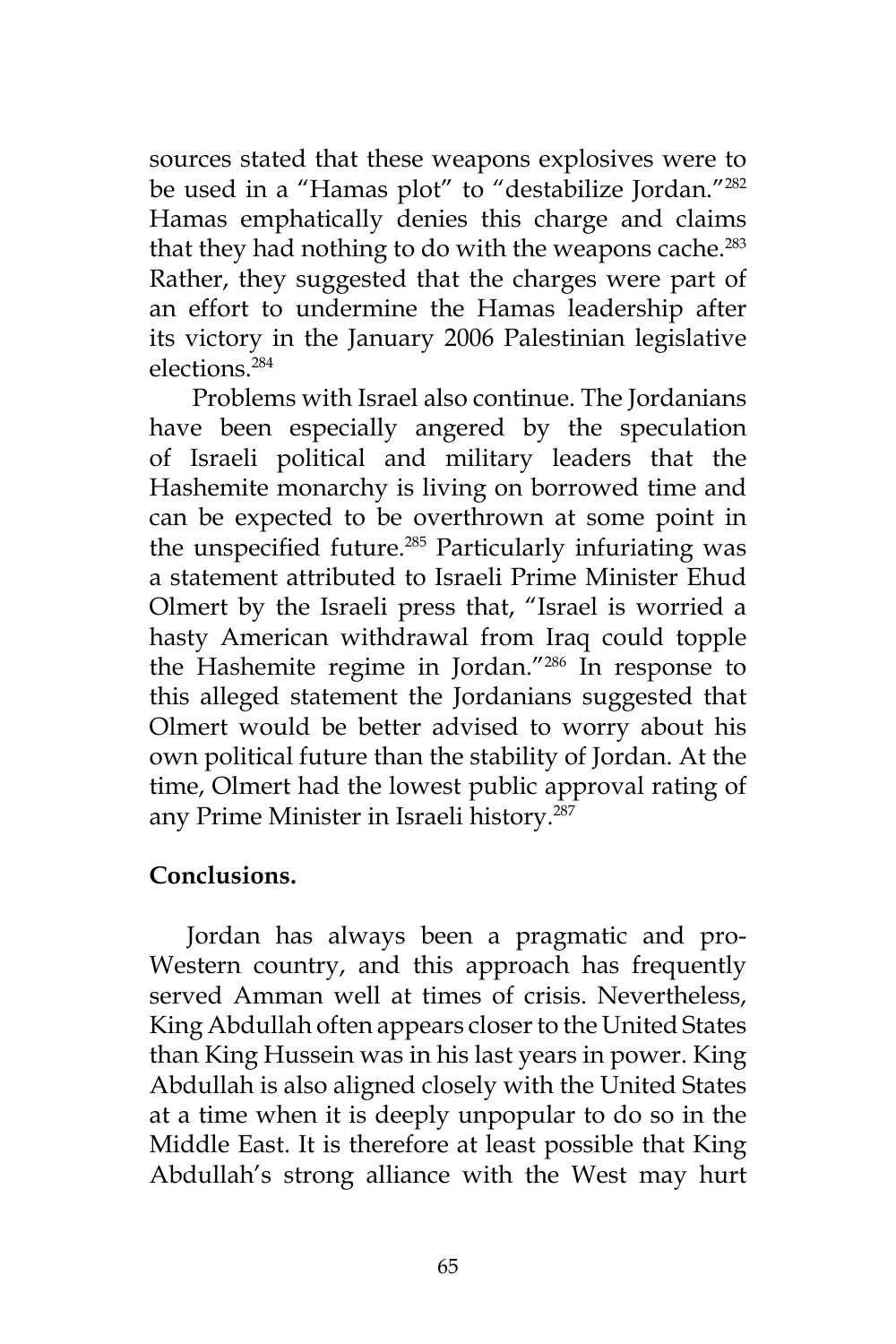him or even threaten Hashemite rule at some point. Helping Jordan survive, prosper, and modernize correspondingly has become an urgent priority for the United States in its quest for a stable and prosperous Middle East. The following policy recommendations are made with these concerns in mind.

**1. When the United States withdraws from Iraq, it will need to ensure that it maintains strong security relations with a variety of Arab countries including Jordan.** Iraqi factions no longer restrained by the United States may or may not choose to escalate fighting among themselves even if that country is calm when U.S. forces depart. In a worst case scenario, Jordan may well face additional difficulties with terrorism and refugees. A general U.S. disillusionment with Middle Eastern commitments may be natural after a long and painful war in Iraq, but such sentiments cannot be allowed to infect the U.S. approach to Jordan and other important regional allies. If it does, the negative results for the United States and its other regional allies may be impossible to reverse.

**2. If the United States chooses to press for increased democracy in Jordan, it must do so in the full understanding that a more democratic government will be less willing to cooperate with the United States and especially Israel.** As noted in this monograph, over half the population of Jordan is of Palestinian origin, and there is limited pragmatism regarding the Israelis among this group. Those democratic institutions that are allowed a certain degree of self-expression often call for the abrogation of the Israeli-Jordanian peace treaty and an end to U.S.- Jordanian cooperation on Iraq-related matters. While the United States favors democratic development in all states, a rational assessment of U.S. interests suggests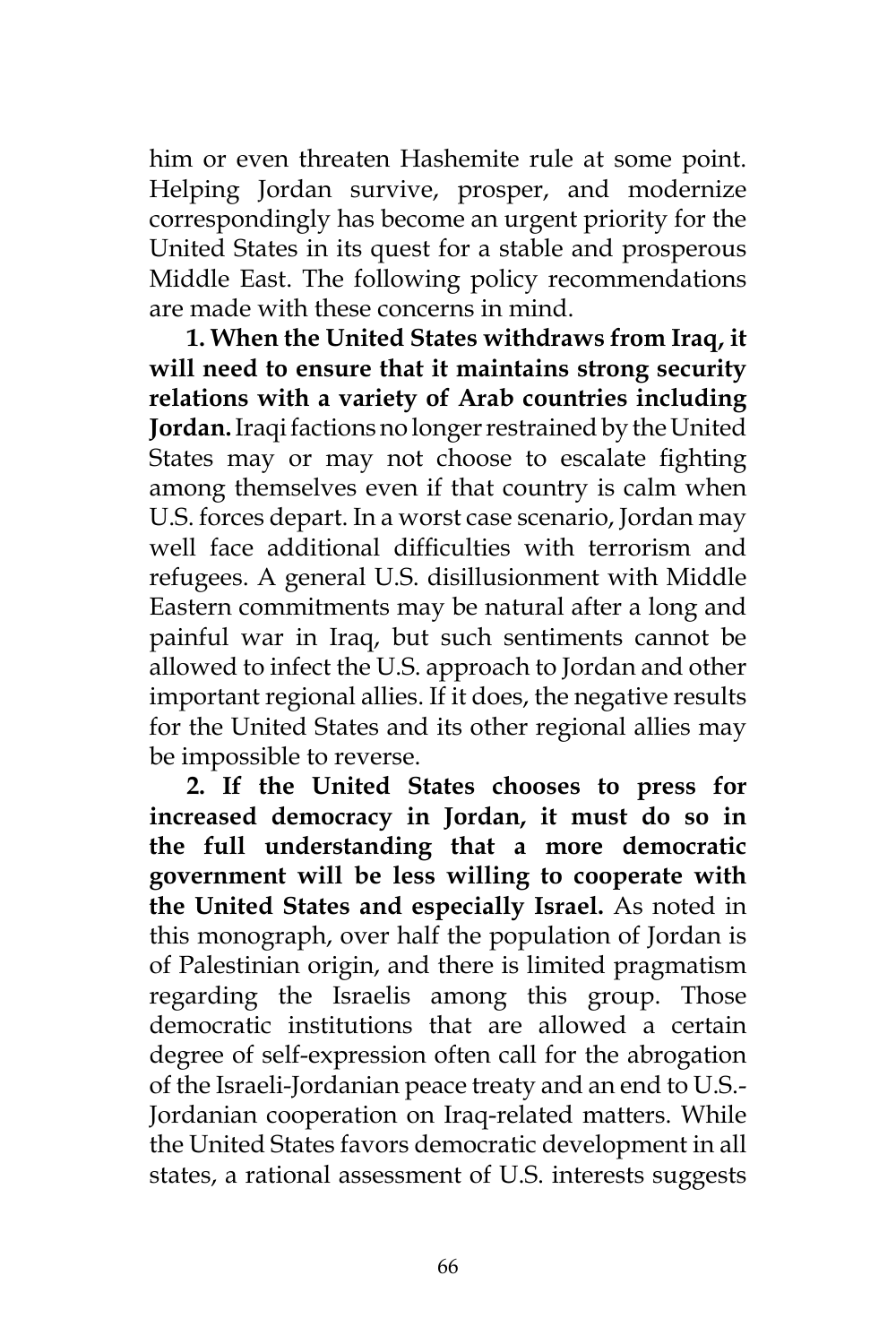that a Jordanian go-slow approach to democracy may be the best thing for Jordan and the United States. Public U.S. criticism of Jordan for a lack of progress on democracy would, in most cases, be a serious mistake.

**3. In advising and supporting Jordan, the United States needs to balance the needs of national security with the requirement for political reform and a further opening of the Jordanian system**. **The United States should make no efforts which serve to undermine the Jordanian government in the name of reform.** Reform and democracy are vital in the Middle East, but there is no rational reason for undermining Jordanian authority and institutions at a point at which neighboring Iraq is in the middle of a sectarian crisis with the possibility of substantial spillover to its neighbors. The long-term path must always be considered, and a stalled reform process should never lead to a situation where reform efforts simply die out. A security system without a path to reform cannot be considered a long-term solution to Jordan's problems. Those Jordanians who are dissatisfied with the status quo need to know that there are other avenues to domestic change than violent extremism. The Jordanian government is aware of this situation and for its own survival will undertake reform at the most reasonable pace available.

**4. While showing a certain level of understanding about slow rates of political and judicial reform, the United States must never give the Jordanians the impression that it encourages or condones torture of captured terrorists.** Both the reputations of the United States and Jordan could be severely damaged by serious allegations on this regard. In light of problems that the United States has faced since 2004, it is stunning that any serious person could believe that the advantages of using torture would outweigh the drawbacks for the U.S. national interest.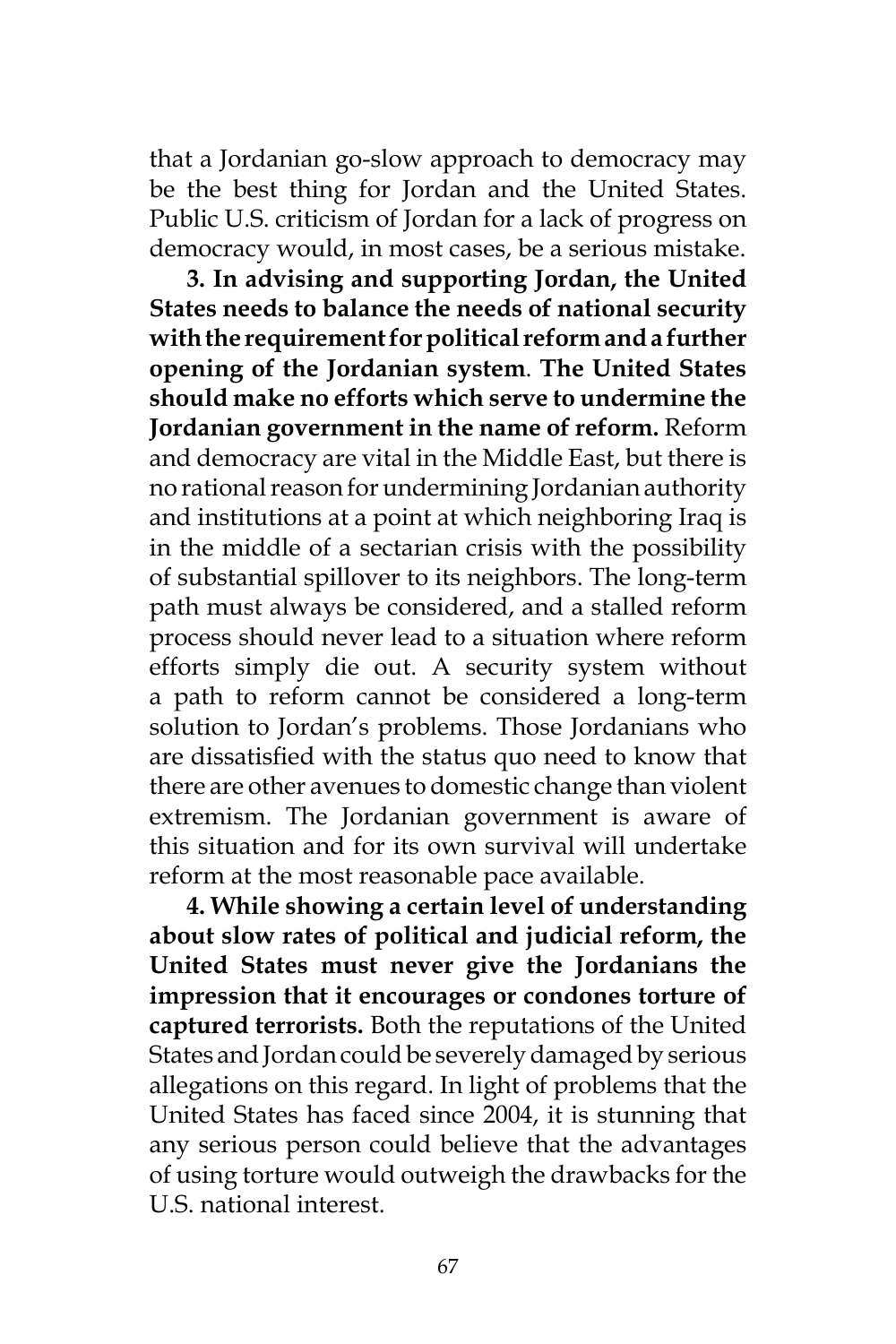**5. The U.S. leadership needs to strongly support the Middle East Peace Process as a way of not only moving toward Arab-Israeli peace but also supporting moderate Arab governments whose leadership maintains that there are nonviolent alternatives to resolving the Palestinian issue and other sources of Arab-Israeli division.** This statement is not meant to minimize the difficulties of moving forward with the peace process. Sometimes something as limited as continued discussions can be viewed as a victory if it staves off hopelessness and prevents any parties to the conflict from seeking violent alternatives.

**6. The U.S. leadership needs to remain aware that the Jordanian government is the blood enemy of al-Qaeda and will show no leniency in future confrontations.** While the Hashemites are known for seeking engagement with their enemies, they will never do so with al-Qaeda. Jordanian justice for its al-Qaeda enemies will, whenever possible, be swift and final.

**7. The United States needs to remain aware that the Muslim Brotherhood and the Islamic Action Front in Jordan are not terrorist organizations, although they have radical fringes.** Some extremists are part of these organizations, but in general these groups are nonviolent and loyal to the Hashemite crown even though they disagree with many Jordanian policies favored by the United States. The continued existence of these organizations may provide a vital channel for opposition to current government policies which in their absence could be expressed in violent and radical ways. The United States can also count upon the Jordanian government to prevent these groups from becoming too close to Hamas.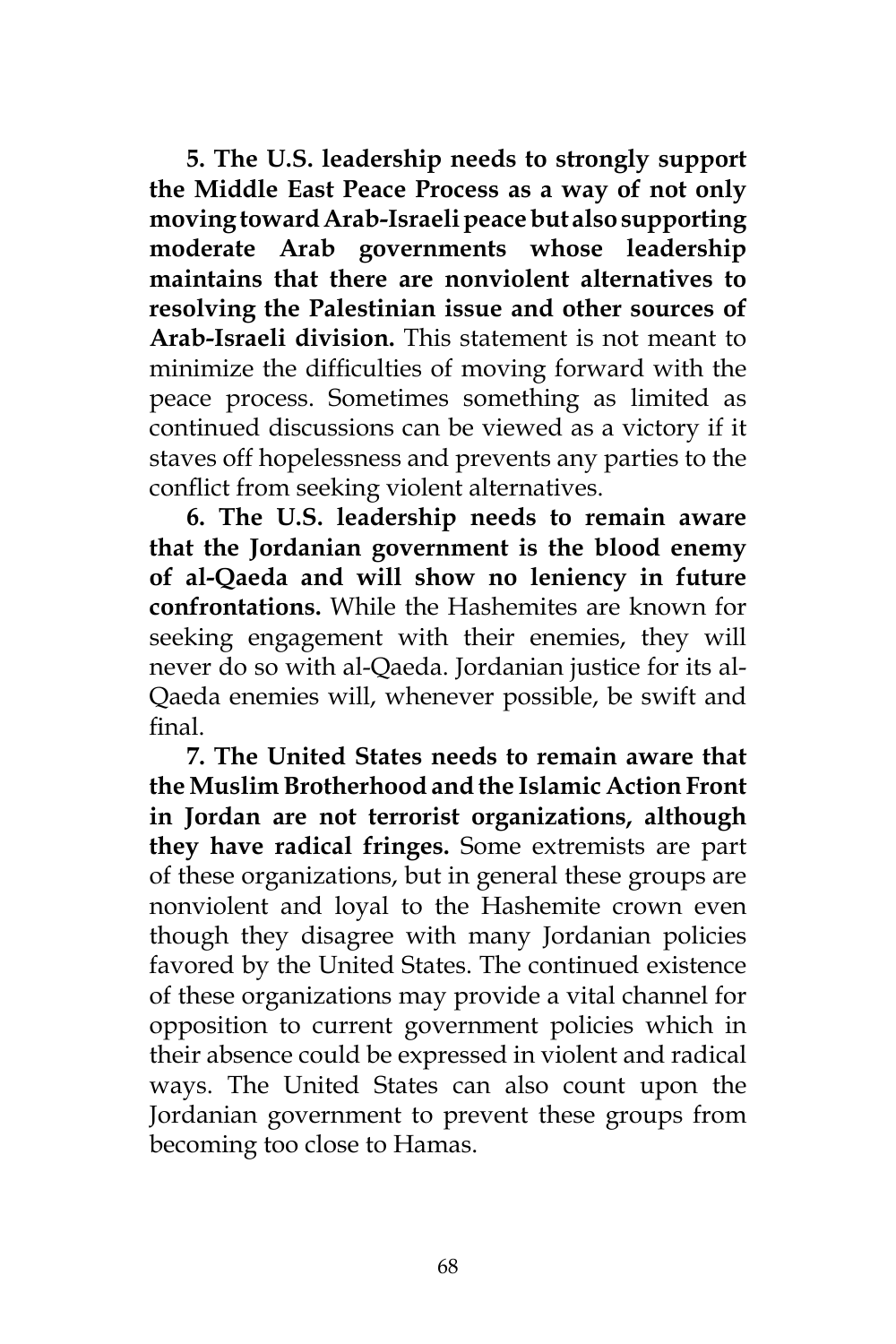**8. The United States must continue to provide financial support for the King Abdallah II Special Operations Training Center and other Jordanian programs designed to train friendly Arab officers, police officials, and soldiers.** This center has thus far been funded only through a one-time grant of \$99 million and may require follow-on funds to operate at maximum capacity. Other nonfinancial links to the center, such as the provision of U.S. instructors including Special Forces troops, should be considered should they be requested. This facility is a vital institution for capacity-building and could become especially important in training elite and other forces from multiple Arab countries threatened by terrorism.

**9. The United States needs to continue its involvement in strong and continuing military-tomilitary cooperation with Jordanian forces.** This includes arms sales, joint and multilateral exercises, and other forms of military cooperation.

**10. The United States needs to continue and, if needed, expand intelligence cooperation with the Jordanians including coordination between U.S. and Jordanian military intelligence entities**. Jordanian officers and enlisted troops have long participated in military training and education in the United States, but this might be a particularly useful time to take a solid look at their enrollments in military intelligence courses at installations such as the Intelligence Center and School at Fort Huachuca, Arizona. Jordanian officers could learn a great deal by attendance at such courses, and American officers would learn a great deal from the Jordanians. Field grade and other Jordanian officers might also usefully teach courses in such environments if arrangements can be made with Amman for them to do so. The fact that the Jordanian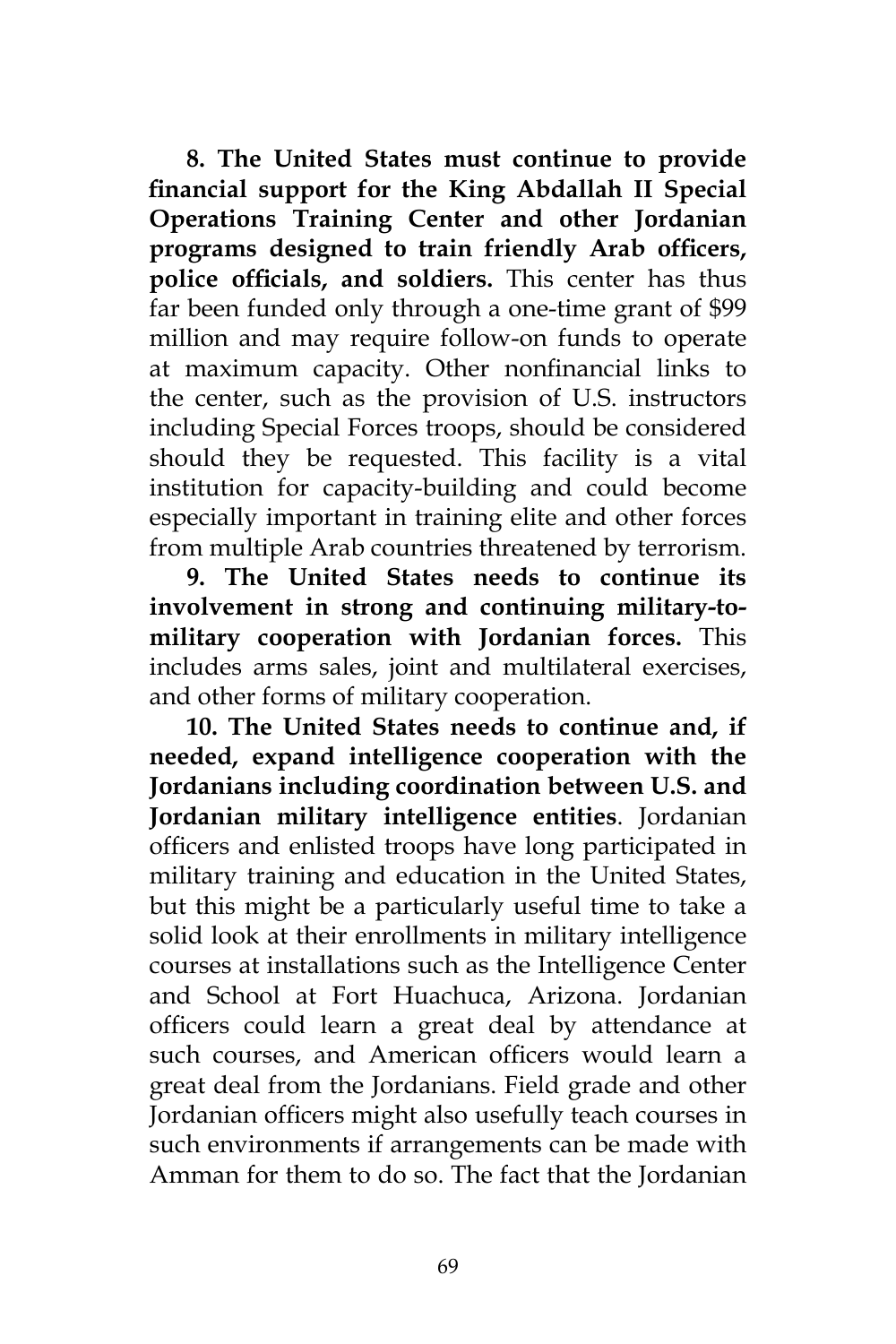elite as well as large elements among the general public are almost completely bilingual in English and Arabic makes this possible.

**11. Should Iraq collapse into full-scale civil war after a departure of U.S. military forces, the United States will have to carefully consider how it might react to Jordanian support for some of the non-al-Qaeda Sunni combatants, and it may have to consider turning a blind eye to some Jordanian activities.** Jordanian support for such groups will respond to deep concerns that echo throughout all stratum of Jordanian society. Moreover, Jordanian involvement with these fighters will be designed to co-opt and manage them as well as to support them and help them displace and marginalize al-Qaeda fighters who hate Jordan as much as they hate the United States. It is better that Jordan have some involvement with Sunni fighters to displace the influence of radical groups such as al-Qaeda.

**12. The United States needs to find ways to help the Jordanians cope with the ongoing refugee crisis in that country.** To date, the United States has been so focused on dealing with Iraqi problems within Iraq that it has done very little to help Iraqis outside of their own country. This approach may be based on an optimist view of the Iraq situation whereby that country will recover to the point that it will soon start reabsorbing refugees. Nevertheless, the United States cannot be so optimistic in its planning that it seriously harms the Jordanians by ignoring the prospect for this problem to continue and even worsen.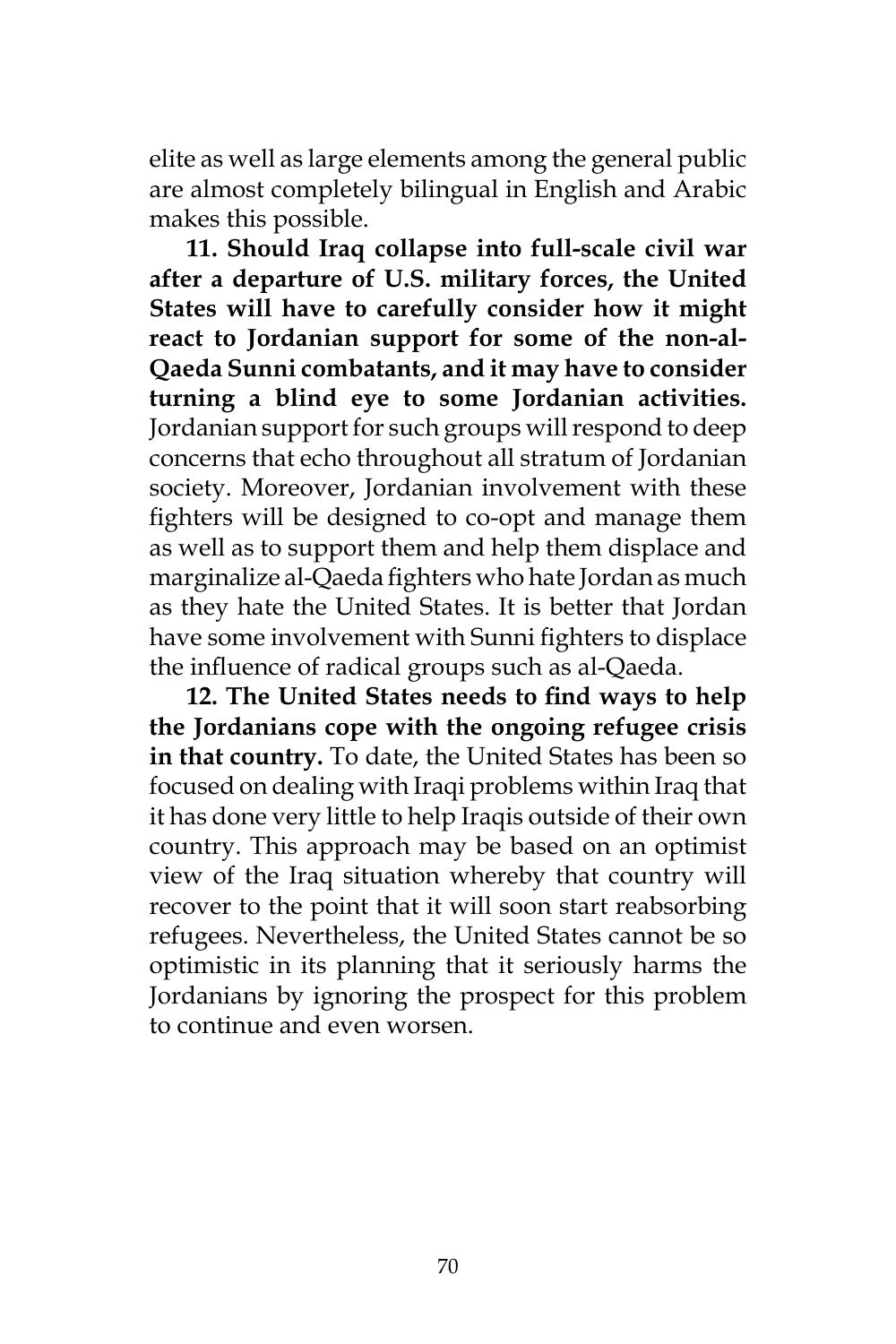## **ENDNOTES**

1. Peter Mansfield, *The Arab World: A Comprehensive History*, New York: Thomas Y. Crowell Company, 1976, p. 433.

2. Alan George, *Jordan: Living in the Crossfire*, London and New York: Zed Books, 2005, p. 62.

3. "Jordanian Facility to Train Regional and International Forces," *National Defense*, August 2006, p. 22.

4. Sufyan Alissa, *Rethinking Economic Reform in Jordan: Confronting Socioeconomic Realities*, Washington, DC: Carnegie Endowment for International Peace, July 2007, p. 7.

5. The author has previously published a study analyzing the implications for Kuwait of continuing unrest in Iraq. See W. Andrew Terrill, *Kuwaiti National Security and the U.S.-Kuwaiti Strategic Relationship After Saddam*, Carlisle, PA: U.S. Army War College, Strategic Studies Institute August 2007.

6. Also see Efraim Karsh and Inari Karsh, *Empires of the Sand: The Struggle for Mastery in the Middle East 1789-1923*, Cambridge, MA: Harvard University Press, 1999, chapter 20.

7. Mary C. Wilson, *King Abdullah; Britain and the Making of Jordan*, Cambridge, United Kingdom: Cambridge University Press, 1990, pp. 50-54.

8. David Fromkin, *A Peace to End All Peace*, New York: Henry Holt and Company, 1989, pp. 504-505.

9. James Lunt, *The Arab Legion, 1923-1957*, London: Constable Press, 1999, especially chapters 1-4.

10. On the assassination of King Abdullah and the trials that took place afterwards for 10 suspected conspirators, see *King Abdullah; Britain and the Making of Jordan*, pp. 207-214. Note that the assassin himself also tried to kill Prince (later King) Hussein although the bullet hit a medal on his chest at an oblique angle and bounced off. The assassin was killed by Arab Legion troops in the pandemonium that followed.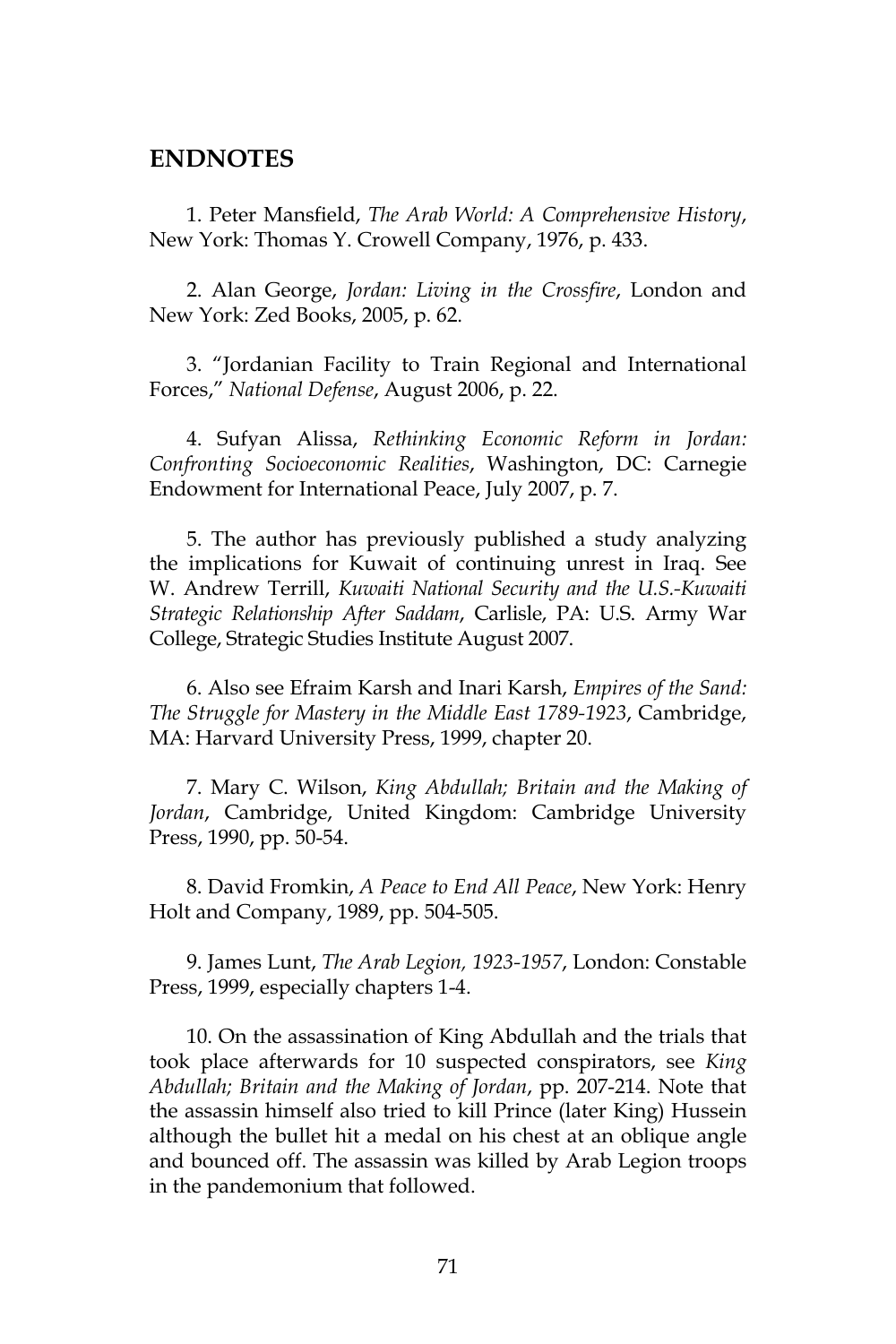11. Hussein A. Hassouna, *The League of Arab States and Regional Disputes: A Study of Middle East Conflicts*, Dobbs Ferry, New York; Oceana Publications, 1975, chapter 3.

12. Sana Abdallah, "Jordan: Tilting Towards Israel," *Middle East International*, July 23, 2004, p. 10.

13. See Peter Snow, *Hussein: A Biography*, Washington and New York: Robert B. Kuce, Inc., 1972, pp. 42-46.

14. Asher Susser, *On Both Banks of the Jordan: A Political Biography of Wasfi al-Tall*, Portland, Oregon: Frank Cass Publishers, 1994, p. 64.

15. *Ibid*, pp. 26-32.

16. Queen Noor, *Leap of Faith, Memoirs of an Unexpected Life*, New York: Miramax Books, 2003, p. 118; Michael Bar-Zohar, *Shimon Peres: The Biography*, New York: Random House, 2007, chapter 28.

17. The first King Abdullah's secret meetings with the Israelis are widely assumed to have been responsible for the apparent conspiracy to assassinate him. According to Israeli sources, King Hussein opened a secret communications channel to the Israelis in 1960 and began sporadically meeting with them himself in September 1963. See Alexander Bligh, *The Political Legacy of King Hussein*, Brighton, United Kingdom, and Portland, Oregon: Sussex Academic Press, 2002, p. 3.

18. Dan Kurzman, *Soldier of Peace: The Life of Yitzhak Rabin 1922-1995*, New York: HarperCollins, 1998, p. 514.

19. King Hussein wrote a long letter to his brother, scolding him for opposing safeguards that would help ensure that Abdullah was appointed and remained Crown Prince under Hassan. See Michael Herb, *All in the Family: Absolutism, Revolution, and Democracy in the Middle Eastern Monarchies*, New York: State University of New York Press, 1999, p. 231.

20. Although King Abdullah assumed power in February, his coronation ceremony did not occur until June 9, which was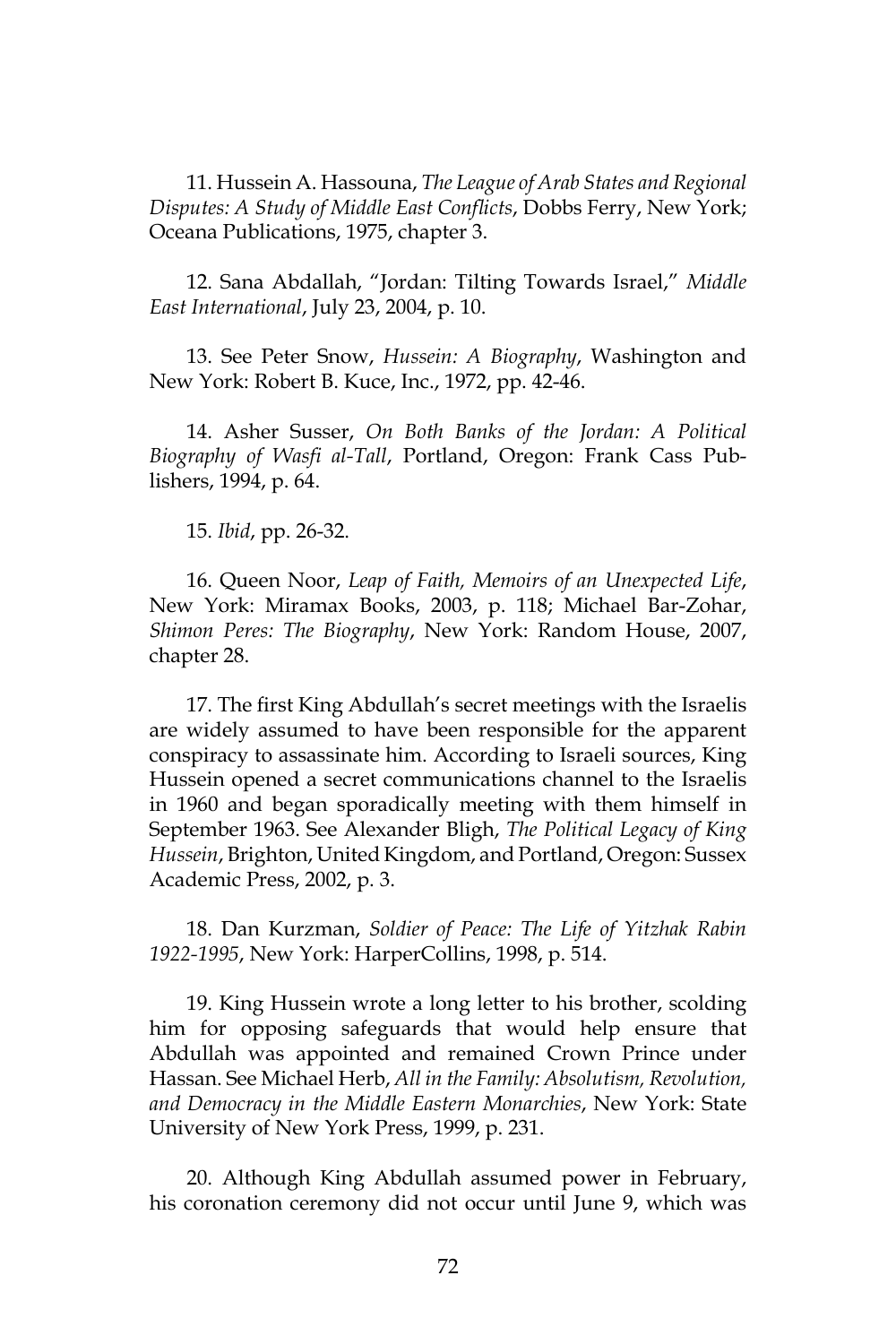declared a national holiday, replacing August 11 which marked King Hussein's accession 47 years earlier. See Sana Kamal, "Jordan: Abdullah's Coronation," *Middle East International*, June 18, 1999, pp. 10-11.

21. Queen Noor, p. 98.

22. Lisa Beyer, "A Man Who Might Have Been King," *Time*, November 23, 1999, internet.

23. George, p. 85.

24. Asher Susser, "Abdullah's Scolding of Arafat: The Coming of Age of a Hashemite King," *Daily Star* (Beirut), September 8, 2004, internet.

25. Four of King Hussein's sons and one daughter (Princess Aisha─now a Brigadier General and head of the Royal Jordanian Army Women's Corps) have attended Sandhurst. See Jane's Information Group, "Jordan," *Janes World Armies*, June 21, 2006, internet; Queen Noor, p. 173; "Prince Hashem Turns 26," *Jordan Times*, June 10, 2007, internet.

26. Government of Jordan, "Official Web Site for King Abdullah of Jordan," 2007, internet.

27. Sana Kamal, "Jordan: King Seeks Debt Relief," *Middle East International*, May 21, 1999, p. 11.

28. George, p. 234.

29. See, for example, Susser, "Abdullah's Scolding of Arafat. Note that Susser is one of Israel's top academic specialists on Jordanian politics.

30. George, p. 84.

31. Sana Abdullah, "Analysis: Assad Risks losing needed friend," United Press International, March 12, 2006, internet.

32. *Ibid.*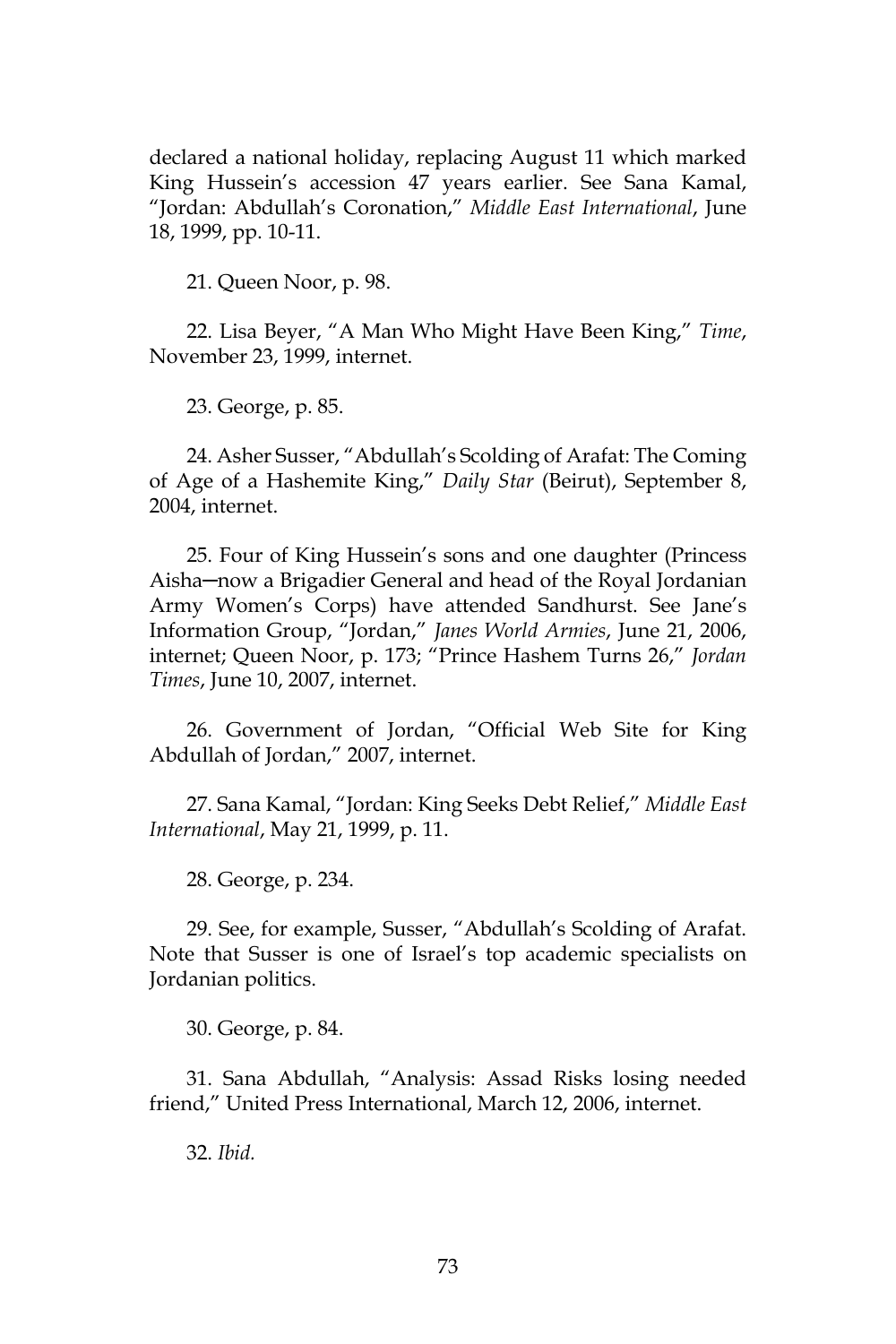33. See Fahd al-Khitan, "Friendly Courtship," *Al-Arab al-Yawm*, May 31, 2007, as cited by Open Source Center, May 31, 2007, internet.

34. Author's interviews with numerous Jordanian citizens; Borzou Daragahi, "Jordan's King Risks Shah's Fate, Critics Warn," *Los Angeles Times*, October 1, 2006, internet.

35. "From Heir to Nowhere," *Newsweek*, December 13, 2004, p. 8.

36. See the exchange between journalist Giselle Khuri and Jordanian Foreign Minister Marwan Mu'ashir, Al Arabiyah Television (Dubai), "In Plain Arabic," April 4, 2004, as quoted by Open Source Center, internet.

37. Since around 2005, the United States appears to have backed away from some of its earlier efforts to pressure regional countries to democratize. See Sherifa Zuhur, *Egypt: Security, Political and Islamist Challenges*, Carlisle, PA: Strategic Studies Institute, U.S. Army War College, 2007, pp. 9-11; Sherifa Zuhur, *Saudi Arabia, Islamic Threat, Political Reform and the Global War on Terrorism*, Carlisle, PA: Strategic Studies Institute, U.S. Army War College, March 2005, pp. 38-41; "Bush Renews Saudi Arabia as Anti-Terror Ally," *Khaleej Times*, October 20, 2007, internet.

38. The National Consultative Council functioned from 1978 until 1984. For details, see Hashemite Kingdom of Jordan Website, "The National Consultative Council," internet.

39. George, p. 177.

40. Marc Lynch, *State Interests and Public Sphere: The International Politics of Jordan's Identity*, New York: Columbia University Press, 1999, pp. 239-252.

41. *Ibid*, p. 239; Phebe Marr, *The Modern History of Iraq*, Boulder, CO: Westview, 2004, pp. 271-273.

42. See Jillian Schwedler, *Faith in Moderation: Islamist Parties in Jordan and Yemen*, Cambridge, United Kingdom: Cambridge University Press, 2006, p. 52.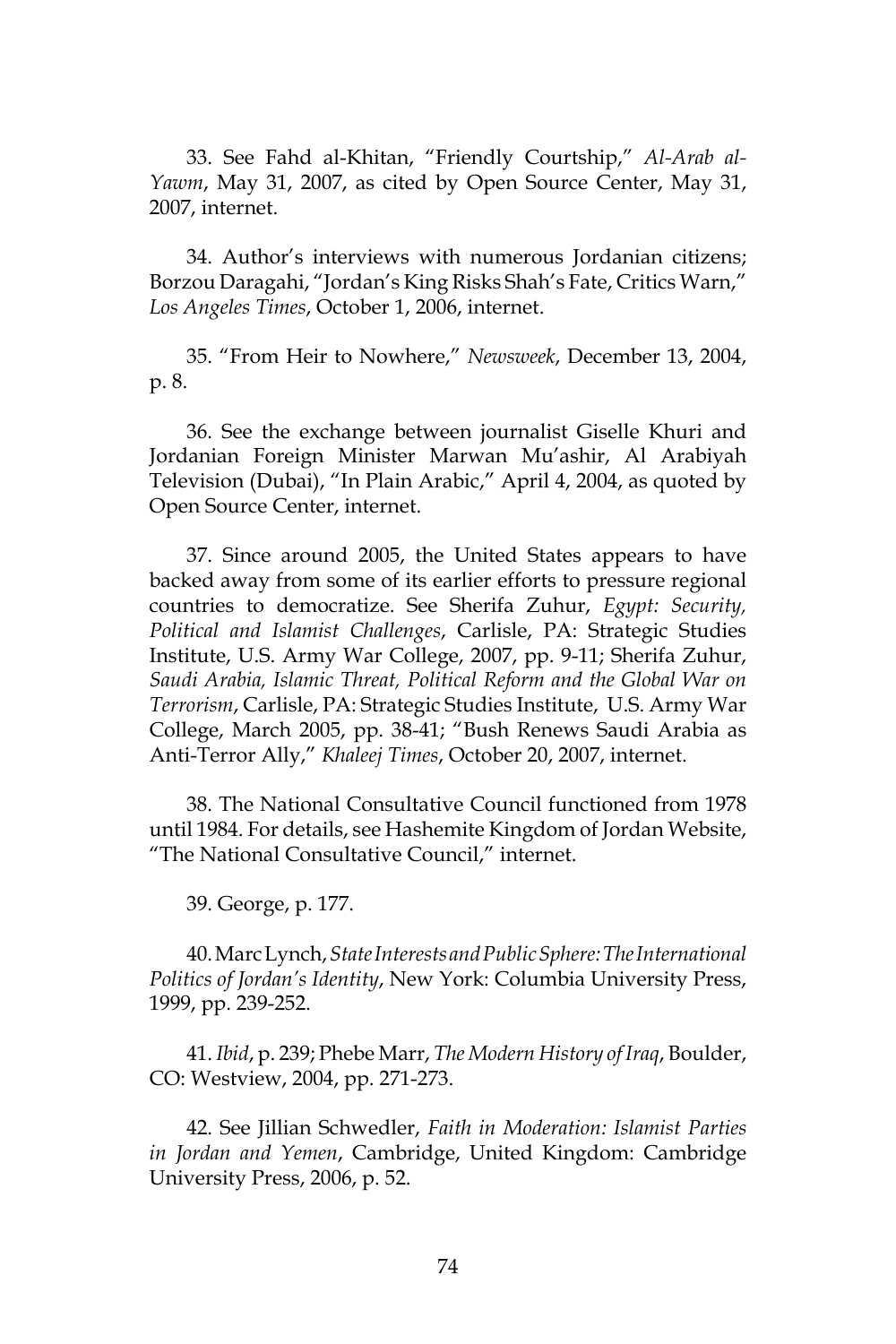43. According to the Jordan Centre for Social Research (JCSR) at least 98.3 per cent of Jordanians have never been a member of a political party. See "Parliament Watch," *Jordan Times*, March 14, 2007, internet.

44. Jillian Schwedler, "More than a Mob: The Dynamics of Political Demonstrations in Jordan," *Middle East Report*, Spring 2003, p. 18.

45. "Text of Jordan Political Parties Law of 2007," published in the *Jordanian Official Gazette*, March 2007, as cited by U.S. Open Source Center, internet.

46. Alia Shukri Hamzeh, "Political Parties Go Ahead with Planned Sit-in," *Jordan Times*, May 2, 2007, internet.

47. The most valuable book on this subject is Marion Boulby, *The Muslim Brotherhood and the Kings of Jordan, 1945-1993*, Atlanta, GA: University of South Florida Scholars Press, 1999.

48. *Ibid.,* pp. 60-61.

49. Susser, *On Both Banks of the Jordan*, p. 107.

50. Boulbe, chapter 3.

51. *Ibid.*, p. 156.

52. Nathan J. Brown, *Jordan and its Islamic Movement: The Limits of Inclusion?* Carnegie Paper, No. 74, Washington, DC: Carnegie Endowment for International Peace, November 2006, p. 11.

53. For an examination of this viewpoint, see Robert S. Leiken and Steven Brooke, "The Moderate Muslim Brotherhood," *Foreign Affairs*, March/April 2007, pp. 107-121.

54. Kamal Salibi, *The Modern History of Jordan*, London and New York: I. B. Tauris Publishers, 1998, p. 175.

55. Mohammad Ben Hussein, "Opposition Parties to Run, IAF Still Undecided," *Jordan Times*, September 14, 2007, internet.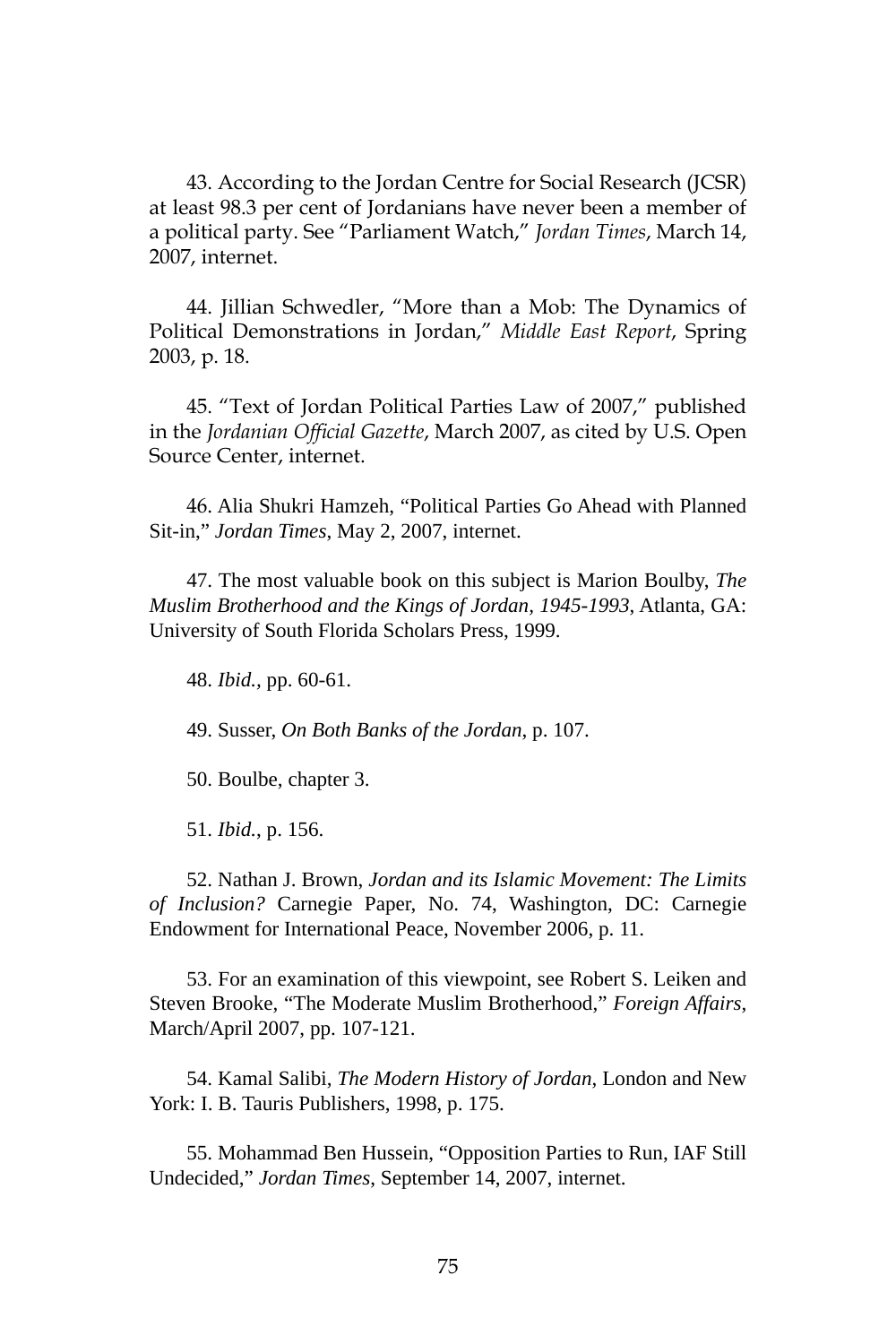56. "Jordan's Islamists See 'Last Chance' in Elections," *Kuwait Times*, September 27, 2007, internet.

57. "Jordan Election Marred by Boycott," *BBC News*, July 31, 2007, internet.

58. Sana Kamal, "Jordan: Fracas with Qatar," *Middle East International*, June 29, 2001, p. 13.

59. "King's Loyalists Win Jordan Poll," *BBC News: World Edition*, June 19, 2003, internet.

60. Mohammad Ben Hussein, "'Tribe's Blessings' Important even for Islamists, as Elections Near," *Jordan Times*, September 28, 2007, internet.

61. Agence France Presse (AFP), "Jordan Announces Parliamentary Polls in November," *Daily Star*, August 23, 2007, internet.

62. Mohammad Ben Hussein, "IAF to Participate in Parliamentary Polls," *Jordan Times*, September 26, 2007, internet.

63. Jordan's primary societal division is between Palestinians and East Bankers/Transjordanians.

64. Marr, p. 25. Note that Marr strongly disputes the validity of the referendum which indicated a 96 percent approval vote for Faisal becoming king. She nevertheless also notes that "[T]here is little doubt that no other candidate had [Faisal's] stature or could have received anywhere near the acclamation he did."

65. For one of the best accounts of the Iraqi revolution, see Hana Batatu, *The Old Social Classes and the Revolutionary Movements of Iraq*, Princeton, NJ: Princeton University Press, 2004, pp. 764- 808.

66. Susser, *On Both Banks of the Jordan*, p. 32.

67. *Ibid.,* p. 33.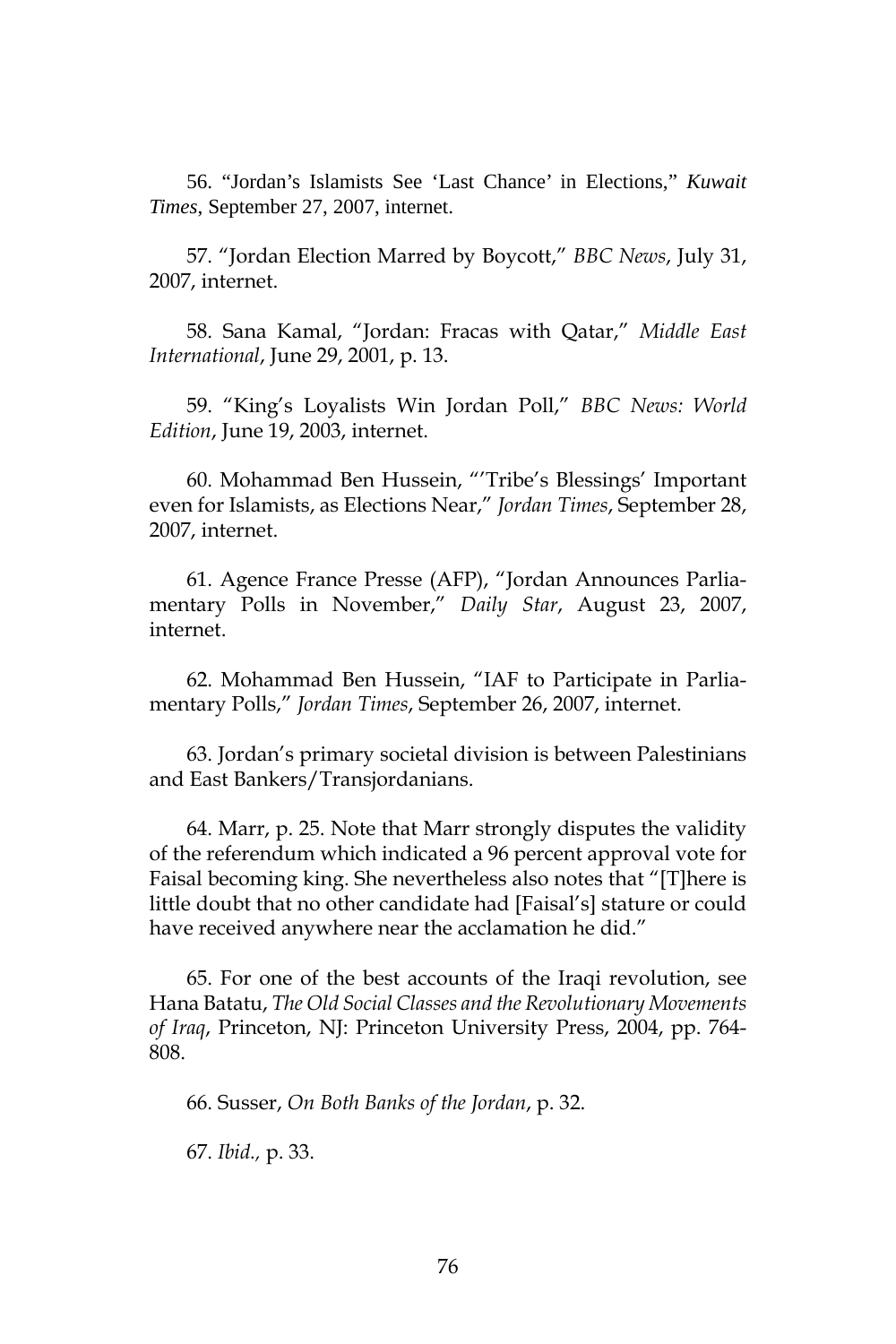68. Said K. Aburish, *Saddam Hussein: The Politics of Revenge*, New York: Bloomsbury, 2000, p. 168.

69. "King, Iraqi Vice President Discuss Mideast Situation," *Jordan Times*, July 1-2, 1979, p. 1.

70. Laurie A. Brand, *Jordan's Inter-Arab Relations: The Political Economy of Alliance Making*, New York: Columbia University Press, 1994, chapter 6; W. Andrew Terrill, "Saddam's Closest Ally: Jordan and the Gulf War," *Journal of South Asian and Middle Eastern Studies*, Vol. IX, No. 2, Winter 1985, pp. 43-54.

71. Lynch, p. 140.

72. Queen Noor, pp. 331-332. Also see James Baker III, *The Politics of Diplomacy*, New York: G. P. Putnam's Sons, 1995, p. 450.

73. Hani Hourani, "Jordan Pays Too Heavy a Price for U.S. War," *International Herald Tribune*, April 9, 2003, internet.

74. *Ibid.*

75. *Ibid.*

76. Vivian C. Jones, *Iraq's Trade with the World: Data and Analysis*, Washington DC: Congressional Research Service Report for Congress, 2004, p. 18; Sana Kamal, "Jordan: Warming to Iraq," *Middle East International*, February 11, 2000, p. 12.

77. Mahmoud Masharqa, "Jordanian, Iraqi Trade Ministers Discuss Slow Trade Under '99 Protocol," *Jordan Times*, May 11, 1999, internet. Some analysts disagree with the Jordanian claims. See a review of this disagreement in Alfred B. Prados, *Jordan: U.S. Relations and Bilateral Issues*, Washington DC: Congressional Research Service Report for Congress, 1997, internet.

78. Lynch, p. 239.

79. "Palestinians Get Saddam Funds," *BBC News: International Version*, March 13, 2003, internet.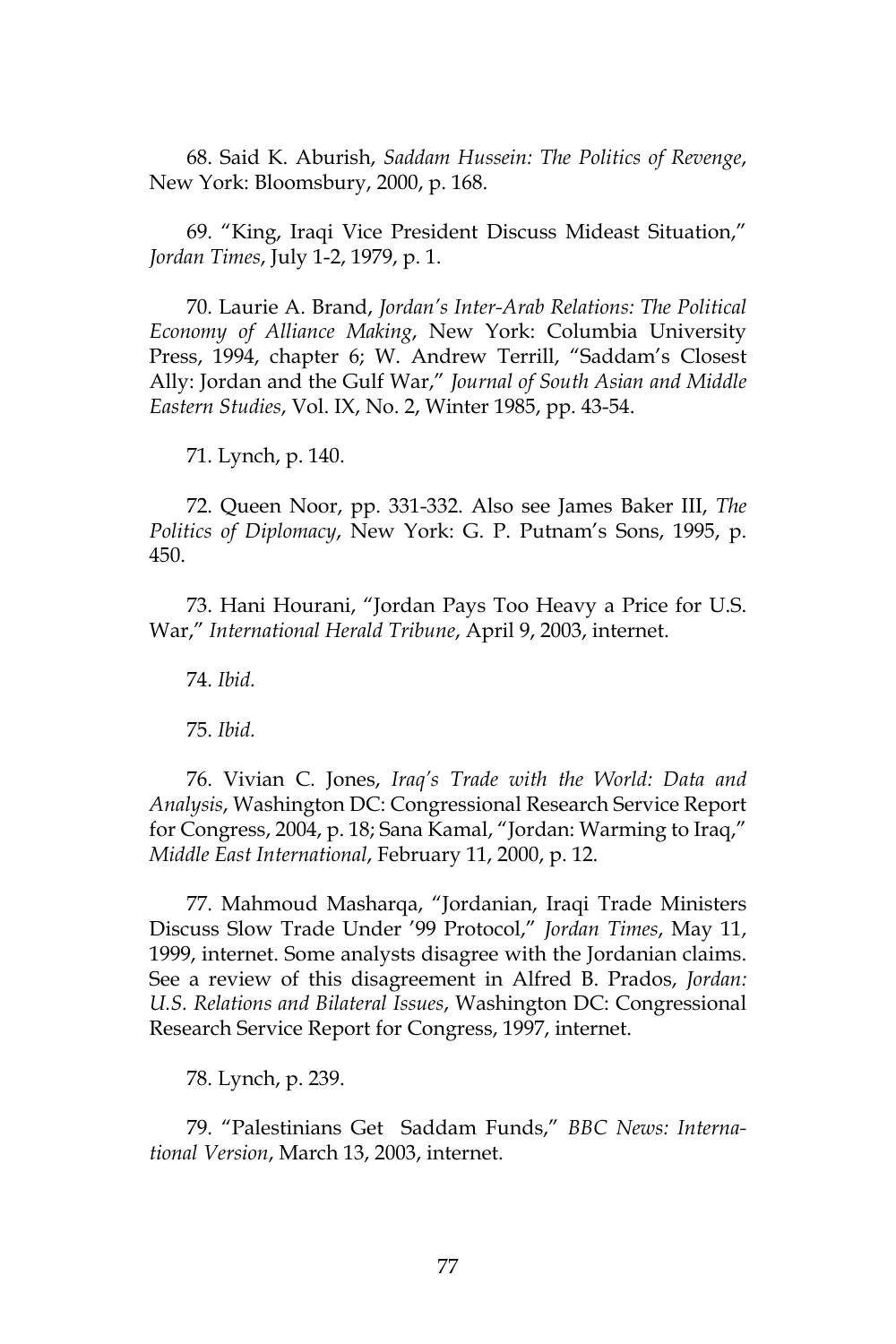80. Robin Wright, "Jordan's King Sees Pitfalls in a Strike on Iraq," *Los Angeles Times*, March 17, 2002, p. 1.

81. Scott Peterson, "Jordan Caught between US and Iraq," *Christian Science Monitor*, October 10, 2002, internet.

82. David Kelly, "Jordan Takes Dim View of a Rising Star in Iraq," *Los Angeles Times*, May 11, 2003, internet.

83. Sana Abdallah, "Jordan: Oil Worries," *Middle East International*, May 16, 2003, p. 20.

84. Associated Press, "Alliances with U.S., Iraq Put Jordan in Tight Spot," *Baltimore Sun*, August 8, 2003, internet.

85. L. Paul Bremer III, *My Year in Iraq: The Struggle to Build a Future of Hope*, New York: Simon & Schuster, 2006, p. 76. On the British Special Operations Forces along with a charge that Israeli forces were present, see Ian Cobain and Stephen Farrell, "Israeli Special Forces Join 'Second Front' in Jordan," *The Times (London)*, March 17, 2003, internet.

86. Bremer, p. 76.

87. Vago Muradian, "Allied Special Forces Took Western Iraq," *Defense News*, May 23, 2007, internet.

88. Gordon and Trainor, p. 110.

89. Anthony Shadid, "Jordan to Allow Limited Stationing of US Troops," *Washington Post*, January 30, 2003, A-1; and E. A. Torriero, "Jordanians Conflicted Over Growing US troop Presence," *Chicago Tribune*, March 11, 2003, internet.

90. Megan K. Stack, "Anti-War Protesters Riot in Amman," *Los Angeles Times*, March 28, 2003, internet.

91. Michel Sailhan, "TV Pictures of Civilian Casualties Take Arab Anger to New Heights," *Jordan Times*, April 3, 2003, internet.

92. Paul Richter, "Jordan Wants Hussein's Soldiers to be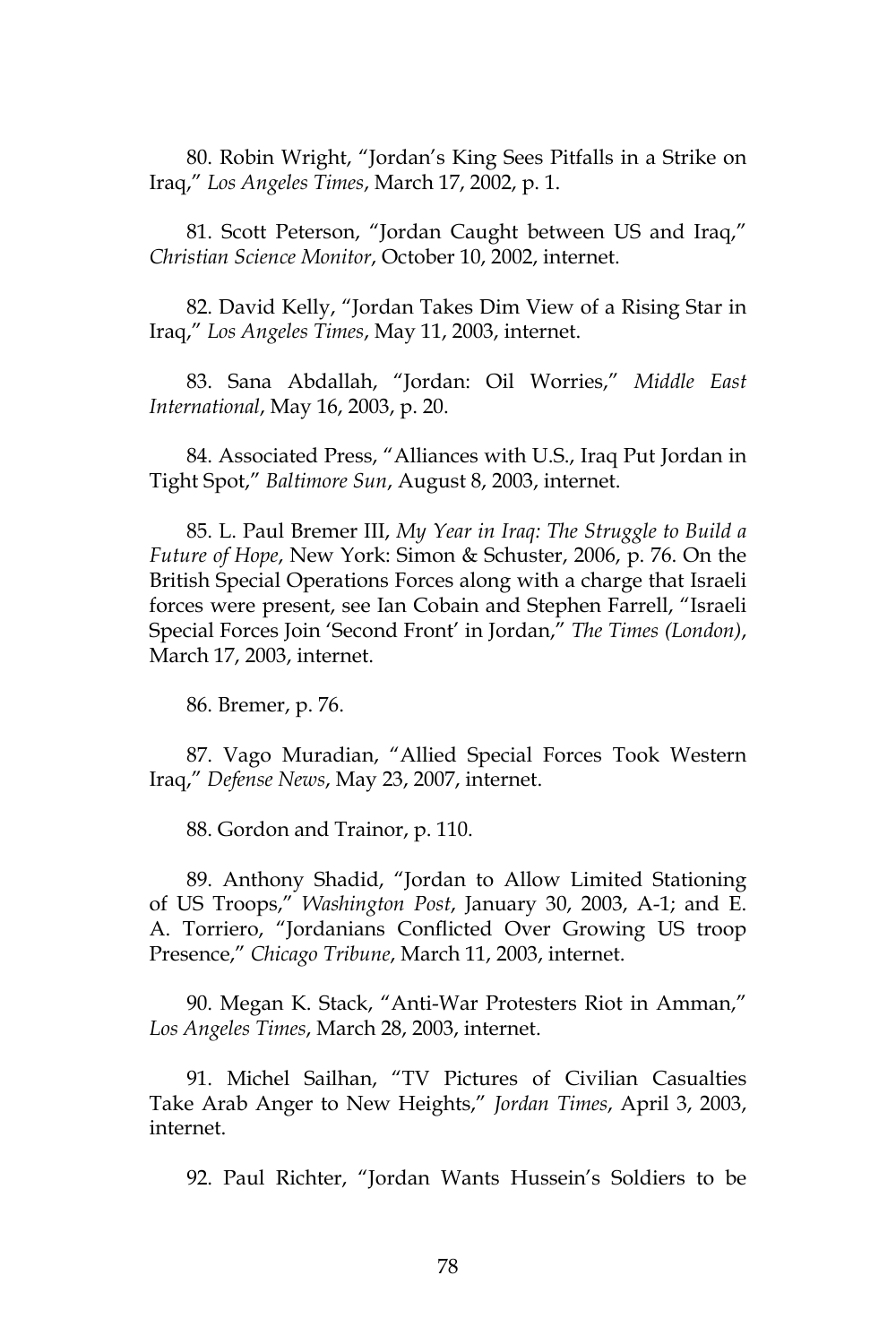Rehired," *Los Angeles Times*, October 1, 2004, internet.

93. Paul Reynolds, "How Jordan Became a Target in Iraq," *BBC News*, August 7, 2003, internet.

94. Sana Abdallah, "Jordan: Row with Iraq," *Middle East International*, April 1, 2005, p. 15.

95. AFP, "Jordan Refuses to Hand Over Saddam's Daughter to Iraq," *Daily Star*, August 21, 2007, internet.

96. *Ibid.*

97. See Jonathan Finer and Ellen Knickmeyer, "Shiite Militias Control Prisons, Official Says," *Washington Post*, June 16, 2006 p. 1.

98. Linda Hindi and Khalid Neimat, "Iraqi Expatriates, Jordanians Express Disapproval of Saddam's Execution," *Jordan Times*, January 3, 2007, internet; Michael Slackman, "Hangings Fuel Sectarian Split Across Mideast, *New York Times*, January 17, 2007, internet. Note that Sunni Kuwaitis are a strong exception to this trend and displayed undisguised joy over Saddam's execution.

99. Rami Abdelrahman, "Iraq remains largest Arab importer of Jordanian products," *Jordan Times*, April 26, 2004, internet.

100. Richard Cohen, "A War Without Winners," *Washington Post*, November 3, 2005, p. 21.

101. Associated Press, "Jordanian First Arab Ambassador in Iraq," *USA Today*, August 18, 2006, internet.

102. "Interview: General Khalid Al-Sarayrah, Chairman, Jordanian Armed Forces' Joint Chiefs of Staff," May 15, 2006, p. 38.

103. Thom Shanker, "Officers Being Trained at Base in Jordan to Lead New Iraqi Army," *New York Times*, February 25, 2004, internet; Robin Hughes, "Air Corps Evolves From Jordan to Back Army in Iraq," *Jane's Defense Weekly*, March 24, 2004, internet.

104. "King Discusses Jordan's Position on Regional Issues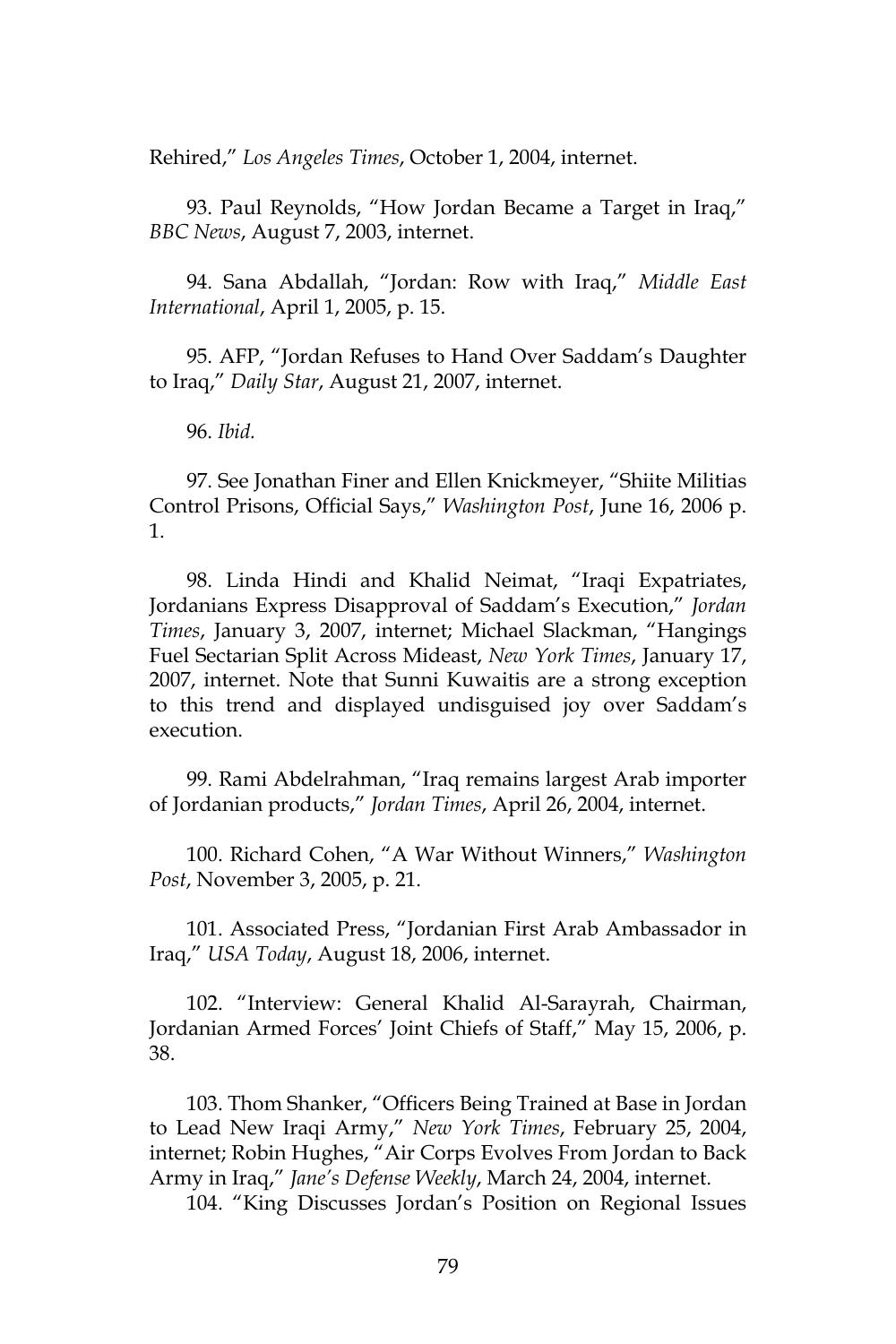with Media Leaders," *Jordan Times*, May 18, 2004, internet.

105. Author's interviews with Jordanian Ministry of Defense personnel, 2004.

106. Jerry Seper, "U.S. Helps to Train 35,000 Iraqi Cops." *Washington Times*, January 23, 2004, p. 5.

107. Sana Abdallah, "Jordan: 'Helping' Iraq," *Middle East International*, October 10, 2003, p. 17.

108. Bremer, p. 157.

109. Dale Gavlak, "Iraqi Guard Training in Jordan," Associated Press, June 22, 2007, internet.

110. Iraqi police training facilities are dismal, and it is not impossible that Jordanian facilities may again be used to help with police training. See James Glanz, "Iraqi Police Academy Remains Largely Unusable," *New York Times*, November 6, 2007, internet.

111. Neil Ford, "Jordan's Juggling Act," *The Middle East*, July 2006, p. 46.

112. David S. Cloud, "Panel Will Urge Broad Overhaul of Iraqi Police," *New York Times*, August 31, 2007, p. 1.

113. "Abizaid: Development of Iraqi Police Forces Hindered by Infiltration," *Inside the Army*, March 20, 2006, p. 1; Ed Blanche, "Divided Loyalties," *The Middle East*, July 2006, pp. 22-24; Jonathan Finer and Ellen Knickmeyer, "Shiite Militias Control Prisons, Official Says," *Washington Post*, June 16, 2006, A-1; Michael Hastings, "The Death-Squad War," *Newsweek*, February 27, 2006, p. 44.

114. Ali A. Allawi, *The Occupation of Iraq: Winning the War, Losing the Peace*, New Haven and London: Yale University Press, 2007, pp. 421-422.

115. "King Urges Iraqi Unity to quell sectarian violence," *Jordan Times*, November 28, 2006, internet.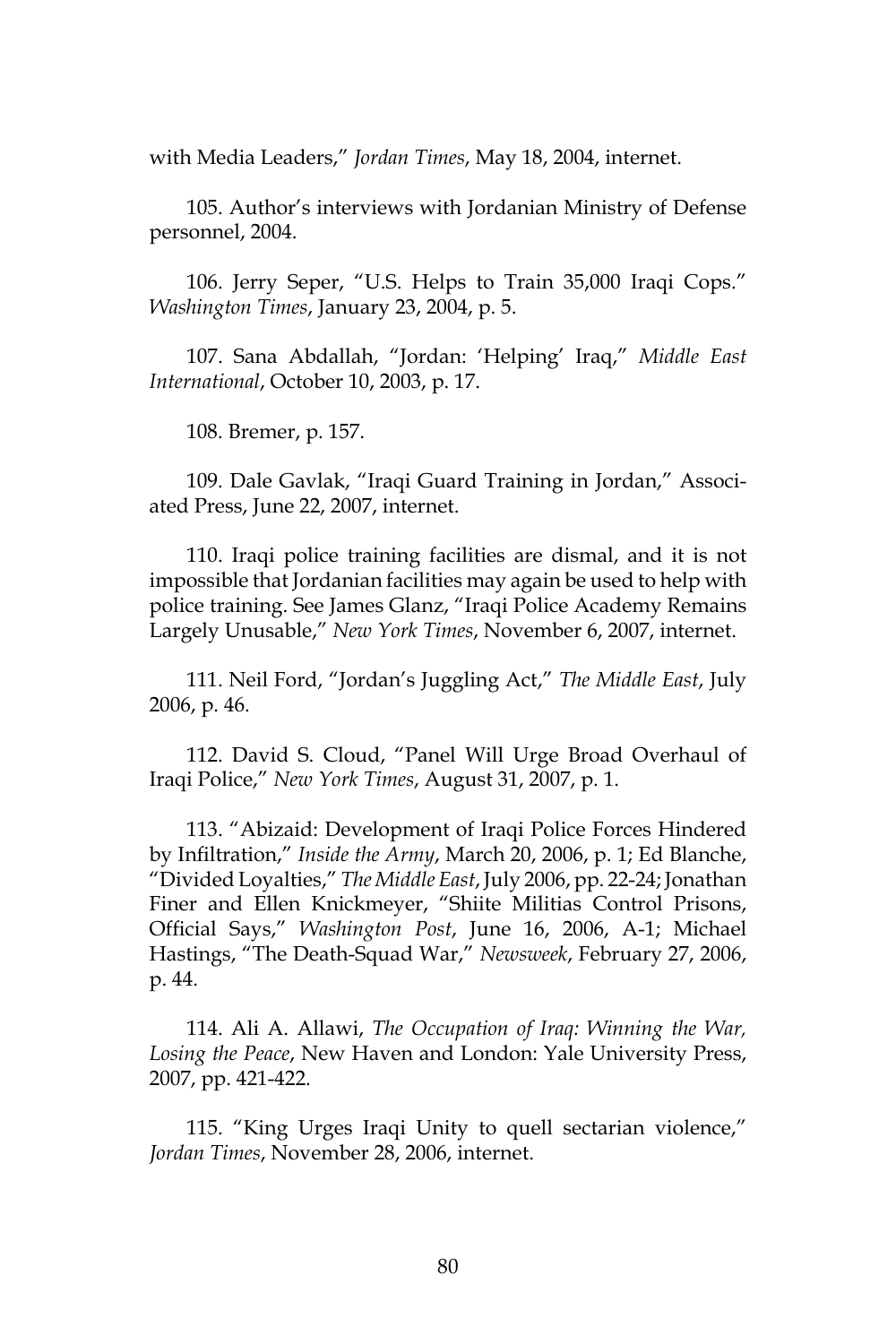116. David Ignatius, "A King's Advice," *Washington Post*, December 16, 2003, p. 37.

117**.** Martin Asser, "Jordanian Tribes Depair over Iraq," *BBC News*, April 3, 2003, internet; "Jordan's Border Virtually Closed to Iraqi Refugees," *Jane's Intelligence Watch Report*, March 1, 2007, internet.

118. "Jordan to Receive Iraqi Oil Soon─Minister," *Jordan Times*, August 24, 2007, internet.

119. Khalid Neimat, "Violence Hindering Iraq Oil Shipments," *Jordan Times*, September 4, 2007, internet.

120. Petra: Jordanian News Agency, "First Iraqi Oil Shipment Arrives at Refinery Today," September 30, 2007, as quoted by Open Source Center, internet.

121. "More than 4 million Iraqis Have Fled Their Homes-UN Agency," *Daily Star*, August 29, 2007, internet; "4.2 Million Iraqis Displaced, UN Says," *Baltimore Sun*, June 6, 2007, internet.

122. John F. Burns, "Jordan's King, In Gamble, Lends Hand to the U.S.," *New York Times*, March 3, 2003, internet.

123. Jon Leyne, "Doors Closing on Fleeing Iraqis," *BBC News*, January 24, 2007, internet.

124. Richard Beeston and Michael Binyon, "The *Times* Meets King Abdullah," The *Times* (London-Internet version), May 18, 2007, internet.

125. John Zarocostas, "Syria Calls Refugees Burden Overwhelming," *Washington Times*, October 2, 2007, p. 11.

126. "New Rules Make Syrian Border a Dead-End for Iraqis," *Kuwait Times*, November 8, 2007, internet.

127. Liz Sly, "The Best, Brightest, Wealthiest Flee Iraq," *Chicago Tribune*, November 21, 2004, p. 1.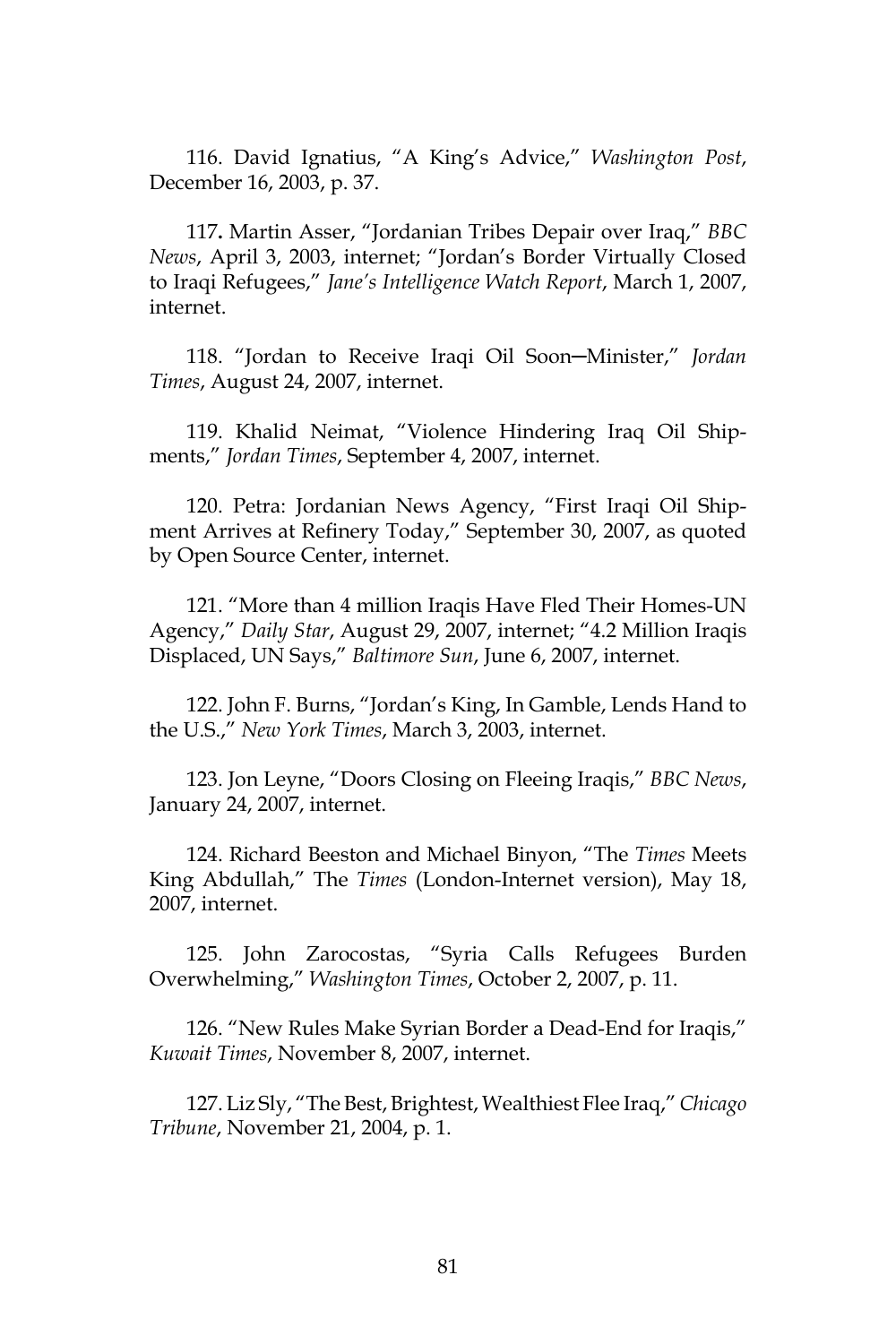128. David Enders, "A Million Iraqis Flee War-Torn Country for Haven in Jordan," *Washington Times*, May 27, 2006, p. 6.

129. "Displaced Iraqis Apply for G-series Passports," *Kuwait Times*, March 19, 2007, internet.

130. These permits are often extremely difficult to obtain. Iraqis with over \$150,000 dinars (around \$210,000) in a Jordanian bank are generally able to do so without difficulty, but most people do not meet this qualification.

131. Kamal Taha, "Iraqis in Jordan Await Asylum in Third Country," *Jordan Times*, June 22-23, 2007, internet.

132. Omar Fekeiki and Yasmine Mousa, "Living in Jordan, Longing for Iraq," *Washington Post*, August 5, 2006, A 15.

133. Tom A. Peter, "Iraqi Refugees Spill into Jordan, Driving Up Prices," *Christian Science Monitor*, November 29, 2006, internet.

134. On the price of oil after the war, see Sana Abdullah, "Jordan: Appeasing the Tribes," *Middle East International*, July 22, 2005, p. 16.

135. "Study Belittles Impact of Iraqis on Inflation, Growth in Jordan," *Jordan Times*, July 6-7, 2007, internet.

136. Linda Hindi, "250,000 School-Age Iraqis in Jordan-UN Agency," *Jordan Times*, August 22, 2007, internet. Note that not all Iraqi children will enroll in school since many may be working illegally and continue to do so in lieu of attending classes. Additionally, some parents feel that enrollment may lead to deportation at a latter point.

137. Mohammad Ghazal, "Iraqi Children allowed into public schools," *Jordan Times*, August 7, 2007, internet.

138. Linda Hindi, "Thousands of Children Badly Need Remedial Education Programs, *Jordan Times*, October 18, 2007, internet.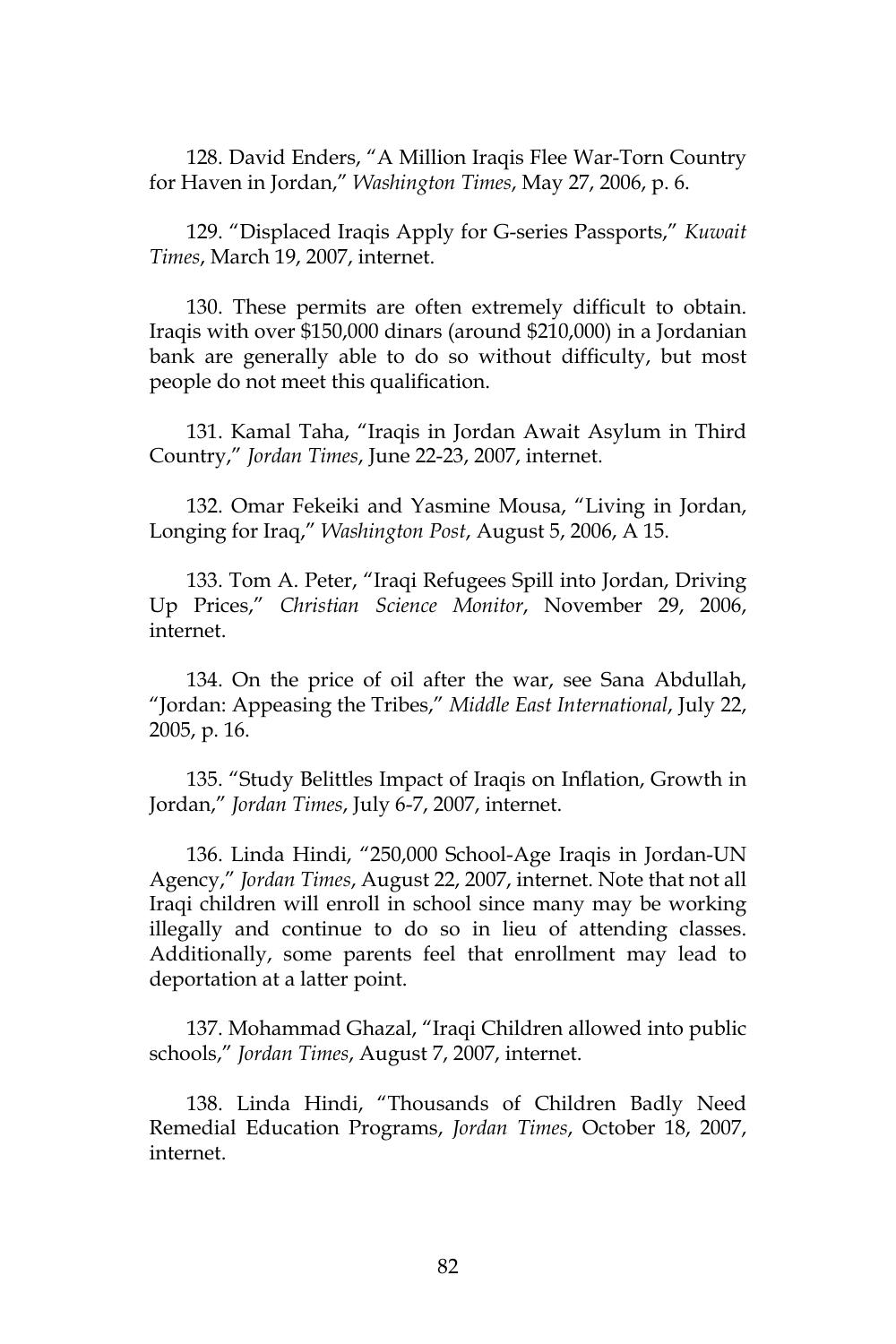139. On this program, see Dalya Dajani, "School Nutrition Programme to Resume Sunday," *Jordan Times*, October 17, 2007, internet.

140. "UN Refugee Chief Calls for Solidarity with Jordan, Syria," *Jordan Times*, August 31, 2007, internet.

141. "EU Recognizes Jordan's Burden, Pledges More Support," *Jordan Times*, November 5, 2007, internet.

142. *Ibid*.

143. David Enders, "A Million Iraqis Flee War-Torn Country for Haven in Jordan," *Washington Times*, May 27, 2006, p. 6.

144. "Jordan Tightens Iraqi Immigration," *BBC News*, February 28, 2007, internet.

145. *Ibid.*

146. Mohammad Ghazal, "Travelers from Iraq Required to Undergo Medical Checkups," *Jordan Times*, October 17, 2007, internet.

147. Neil King, Jr., and Greg Jaffe, "If Iraq Worsens, Allies See 'Nightmare' Case," *Wall Street Journal*, January 9, 2007, p. 1.

148. Katherine Zoepf, "Desperate Iraqi Refugees Turn to Sex Trade in Syria," *New York Times*, May 29, 2007, internet.

149. King and Jaffe, "If Iraq Worsens, Allies See 'Nightmare' Case," p. 1.

150. See John Cooley, *Green March, Black September, The Story of the Palestinian Arabs*, London: Frank Cass, 1973, chapter 7.

151. "Platform of the Popular Front for the Liberation of Palestine," as cited in Walter Laqueur and Yonah Alexander, eds., *The Terrorism Reader: A Historical Anthology*, New York: Meridian Books, 1987, pp. 145-149.

152. Ed Blanche, "Terrorists Gun for Arab Intelligence Services," *Daily Star*, May 8, 2004, internet.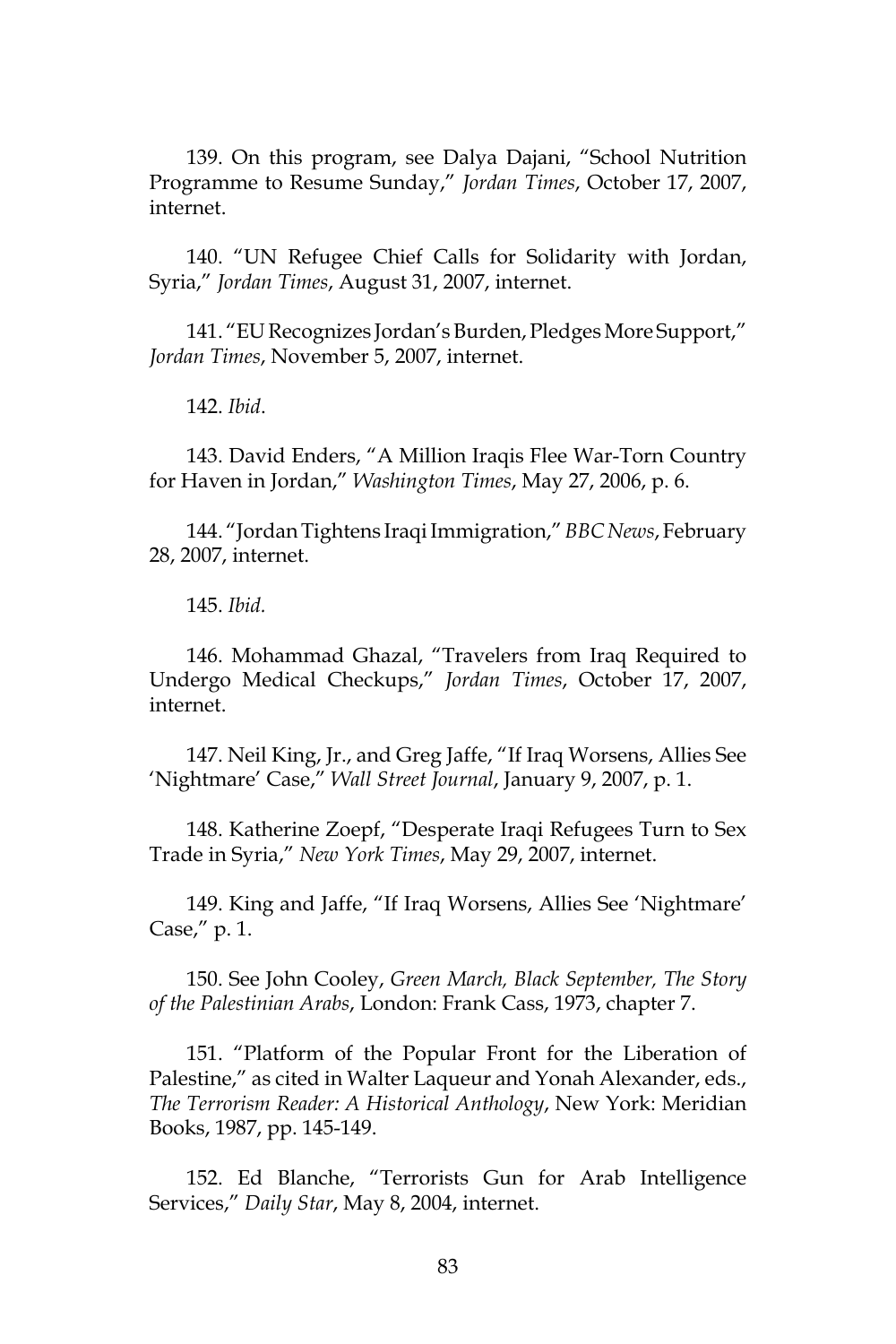153. Jean-Charles Brisard (with Damien Martinez), *Zarqawi, The New Face of Al-Qaeda*, New York: Other Press, 2005, p. 27.

154. *Ibid*.*,* p. 41.

155. *Ibid*.

156. *Ibid*.*,* p. 57.

157. Peter Snow, *Hussein: A Biography*, Washington and New York: Robert B. Luce, Inc., 1972, p. 165; also see photographs in this volume.

158. Sana Kamal, "Jordan: Shubeilat Freed Again," *Middle East International*, November 22, 1996, p. 11.

159. Abu Zubayda was captured in Pakistan on March 28, 2002. See Ron Suskind, *The One Per Cent Doctrine*, New York: Simon & Schuster, 2006, pp. 85-89.

160. George Tenet with Bill Harlow, *At the Center of the Storm: My Years at the CIA*, New York: HarperCollins Publishers, 2007, p. 125.

161. *Ibid.*

162. Neil MacFarquhar, "Jordan Sentences 8 Militants, Linked to Qaeda, to Death," *New York Times*, April 7, 2004, internet.

163. Ali A. Allawi, *The Occupation of Iraq: Winning the War, Losing the Peace*, New Haven and London: Yale University Press, 2007, p. 180.

164. *Ibid*.

165. MacFarquhar, "Jordan Sentences 8 Militants, Linked to Qaeda, to Death."

166. "Jordan Hangs 2 for Killing U.S. Diplomat," *New York Times*, March 12, 2006, internet.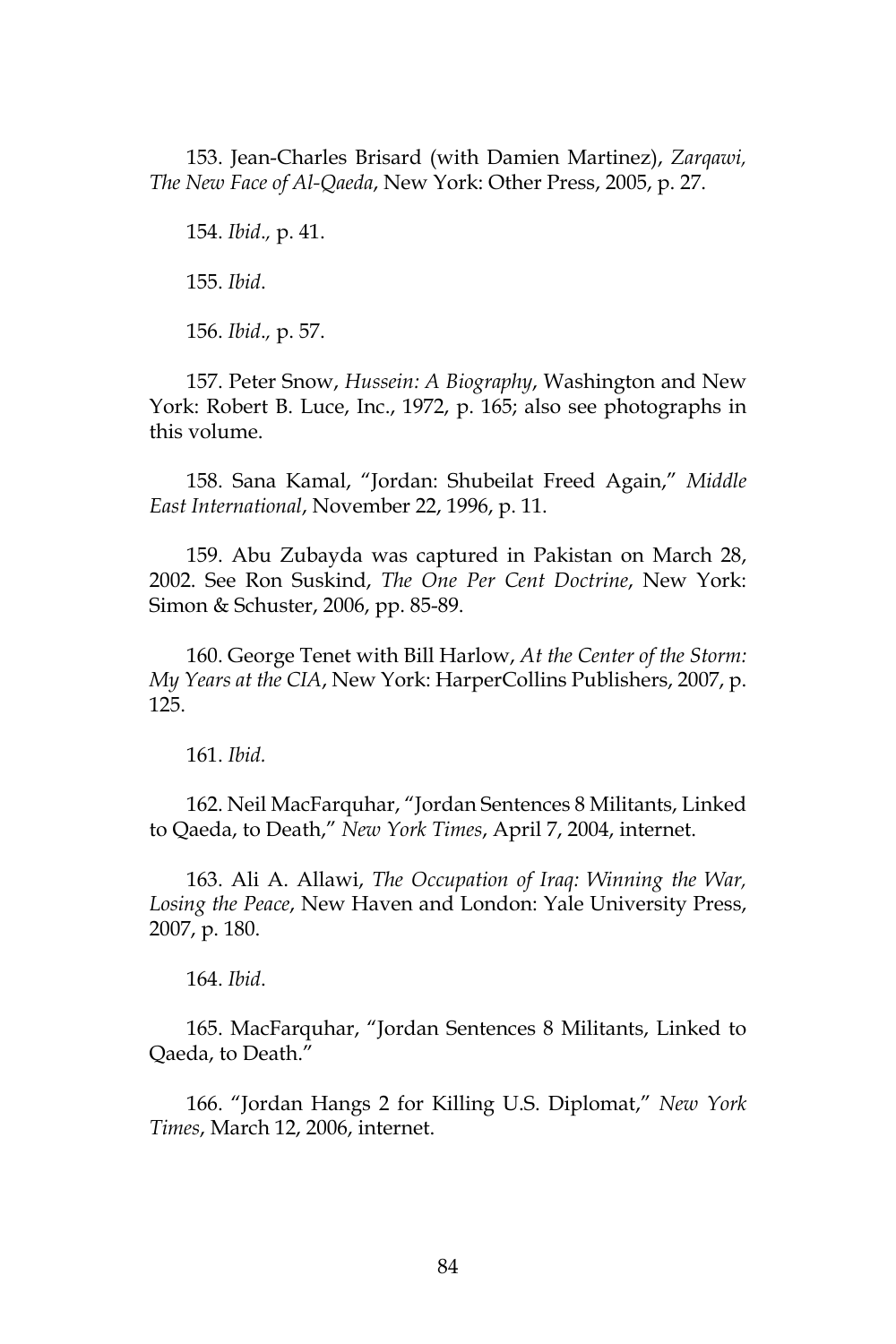167. Martin Patience, "City of Martyrs Salutes Zarqawi," *BBC News*, June 9, 2006, internet.

168. Rawya Rageh, "Iraqis March on Jordanian Embassy," *Philadelphia Inquirer*, March 19, 2005, internet.

169. "Mega Housing Project near Zarqa," *Jordan Times*, June 29-30, 2007, internet.

170. "Iraq, Jordan to Share Cross-Border Intelligence," *Jordan Times*, August 20-21, 2004, internet.

171. Adel Darwish, "After Zarqawi," *The Middle East*, July 2006, p. 15.

172. Borzou Daragahi and Josh Meyer, "Zarqawi Attack Put Jordan Hot on His Trail," *Los Angeles Times*, June 13, 2006, p. 1.

173. Jane's Information Group, "Jordan Versus Terrorism," *Foreign Report*, July 29, 2004, internet.

174. Sami Mahasinah, "Intelligence Chief Addresses Youth on Domestic, Regional Security Issues," *al Arab al Yawm*, September 1, 2006, as cited by Open Source Center, internet.

175. "Premier Calls for Greater Cooperation with Iraq," *Jordan Times*, November 30, 2005, internet.

176. Jordan Times Staff and Agencies, "King Renews Support for Iraq's Unity, Security," *Jordan Times*, August 16, 2007, internet.

177. Blanche, "Terrorists Gun for Arab Intelligence Services." For a more skeptical account of these events, see "Foiled or Fabricated?" *Middle East International*, May 14, 2004, p. 17.

178. Alfred B. Prados, *Jordan: U.S. Relations and Bilateral Issues*, Washington DC: Congressional Research Service, Library of Congress, April 2006, p. 4.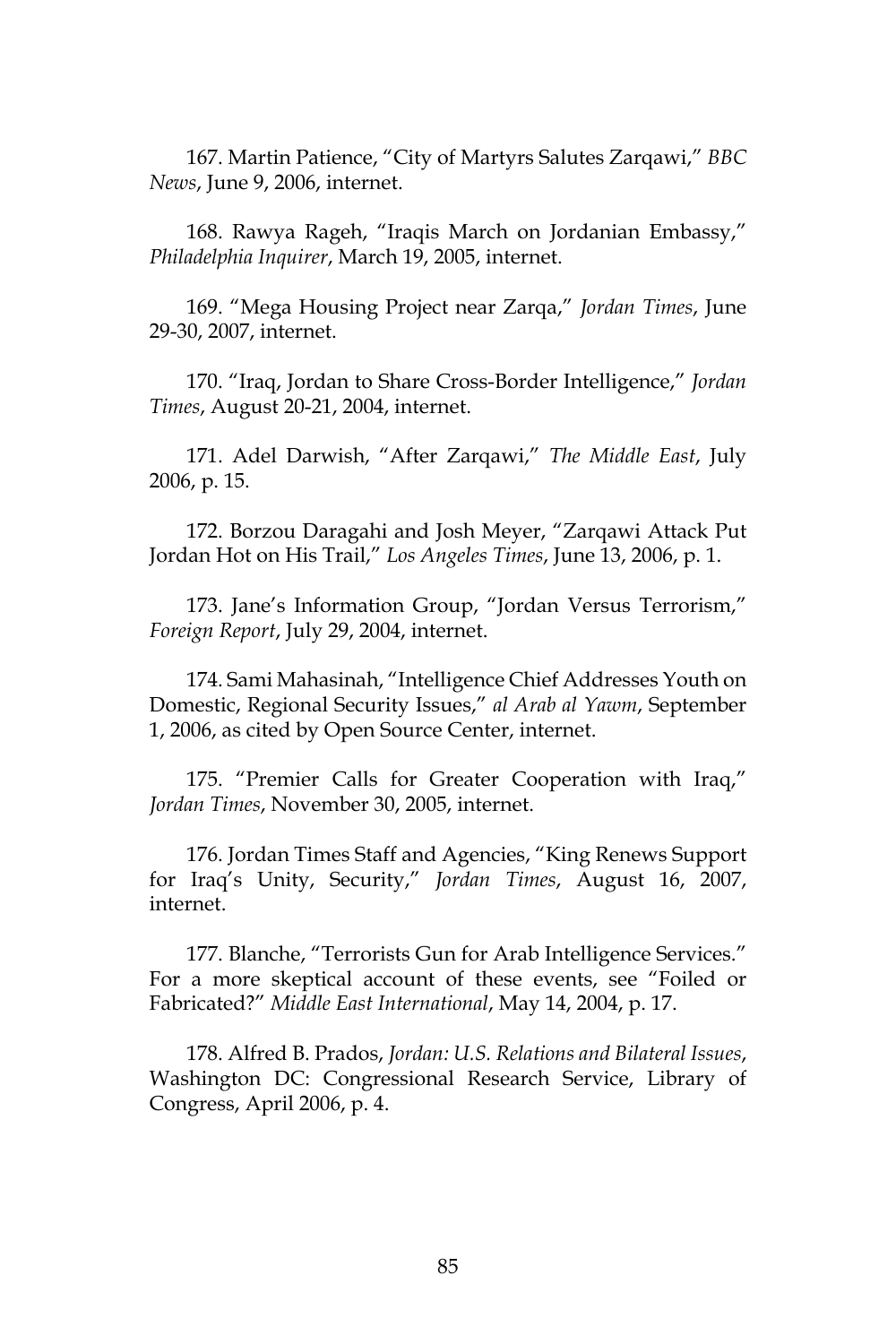179. "Interview with Major General Samih Asfoura, Director, Jordanian General Intelligence Department," *Jane's Terrorism & Security Monitor*, January 18, 2006, internet.

180. See Marwan Iskandar, *Rafiq Hariri and the Fate of Lebanon*, London and San Francisco: Saqi, 2006, chapter 7; and Nicholas Blanford, *Killing Mr. Lebanon: The Assassination of Rafik Hariri and its Impact on the Middle East,* London & New York: I. B. Tauris, 2006, pp. 175-179.

181. Sana Abdullah, "Iraq spill-over?" *Middle East International*, September 2, 2005, pp. 11-12.

182. *Ibid.*

183. "Targeting Innocents," *The Middle East*, December 2005, p. 15.

184. "Trial of Failed Amman Suicide Bomber Begins," *Gulf News*, April 27, 2006, p. 14; and Jane's Information Group, "Failed Suicide Bomber sentenced to Death in Jordan," *Jane's Terrorism Watch Report-Daily Update*, September 2, 2006, internet.

185. Anthony Cordesman, "The Zarqawi Attack on Jordan: A Single Point Does Not Make a Trend," Washington DC: Center for Strategic and International Studies, November 15, 2005, internet.

186. "Moustapha Akkad, 'The Message' Filmmaker dies in Amman Explosions," *Jordan Times*, November 12, 2005, internet. In addition to "The Message," Mustafa Akkad also produced and directed the stirring film known as "The Lion in the Desert" in the West and "Omar Muktar" in the Arab World.

187. Craig Whitlock, "Amman Bombing Reflect Zarqawi's Growing Reach," *Washington Post*, November 13, 2005, p. 1.

188. Jamal Halaby, "Al Zarqawi Tapes Threatens Jordan's King," *Associated Press*, November 18, 2005, internet.

189. Michael Slackman, "Iraqi Qaeda Leader is Said to Vow More Attacks on Jordan," *New York Times*, November 19, 2005, internet.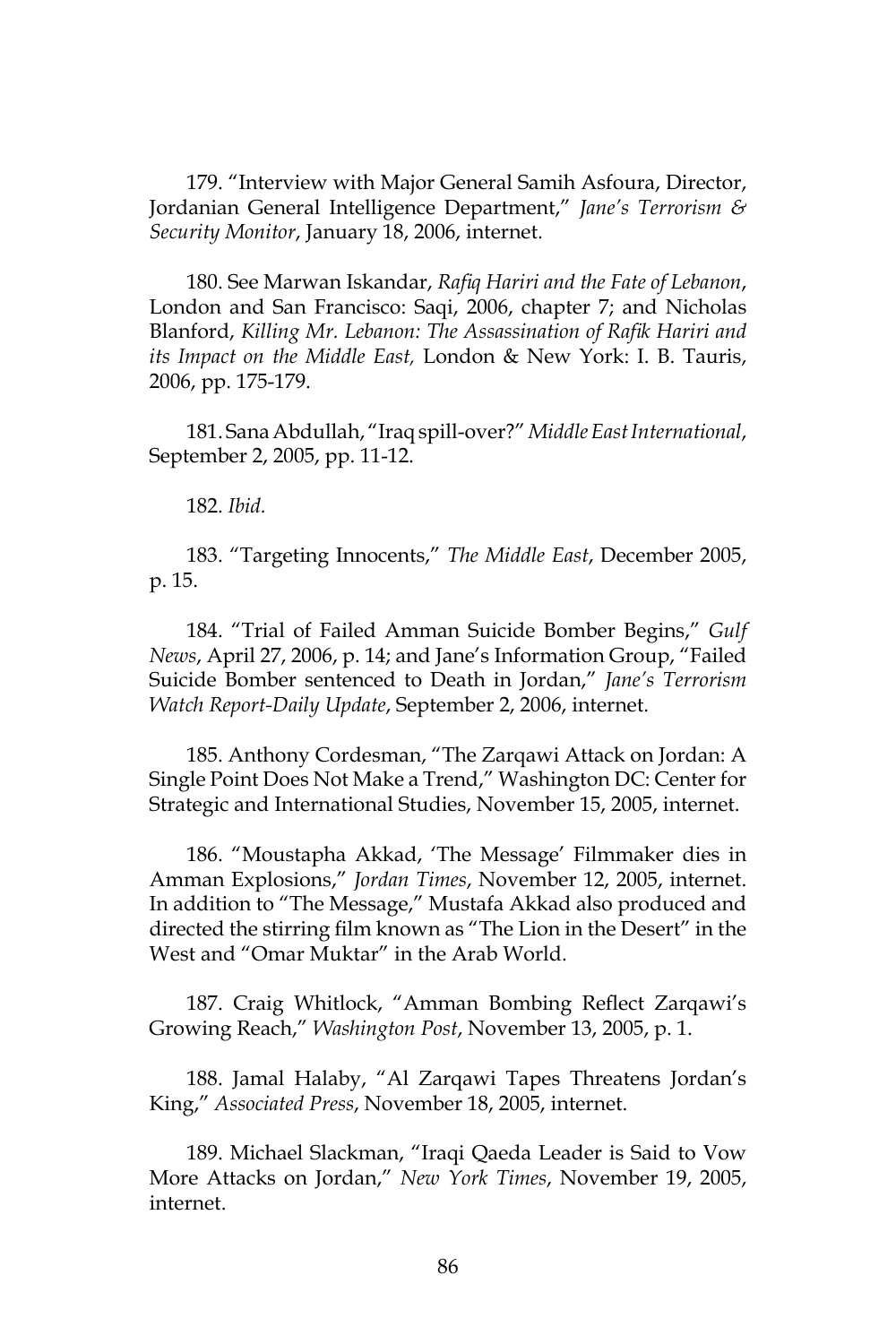190. "200,000 Protest Amman Attacks," *Washington Times*, November 19, 2005, p. 1.

191. Muhammad Ashur, "Interview with Salim al Falahat, Controller General of the Muslim Brotherhood," *al Ra'y*, September 6, 2004, as cited by Open Source Center, internet.

192. Jackie Spinner, "Motive Glimpsed in Jordan Attack," *Washington Post*, November 15, 2005, p. 18.

193. "Jordan's Intelligence Service Leads," *Jane's Intelligence Digest*, December 2, 2005, internet.

194. *Ibid.*

195. David Crawford, "Jordanian May be Mastermind Behind Bomb Attacks in Madrid," *Wall Street Journal*, March 19, 2004, internet; "Madrid Bombing Trial Concludes," *BBC News: International Election*, July 2, 2007, internet.

196. Bill Powell and Scott MacLeod, "Zarqawi's Last Dinner Party," *Time*, June 11, 2006, internet.

197. As cited in Borzou Dargahi and Josh Meyer, "Zarqawi Attack Put Jordan Hot on his Trail," *Los Angeles Times*, June 13, 2006, p. 1.

198. See Eamonn Gearon, "The US Failure in Iraq," *The Middle East*, May 2007, p. 23, Dana Priest, "Iraq New Terror Breeding Ground, War Created Haven, CIA Advisers Report," *Washington Post*, January 14, 2005, p. 1. For an unclassified examination of this issue by U.S. intelligence organizations, see National Intelligence Council, *Mapping the Global Future, Report of the National Intelligence Council's 2020 Project*, Pittsburgh, PA: U.S. Government Printing Office, December 2004, pp. 15-16.

199. According to the Pew Global Attitudes survey, support for al-Qaeda was at 20 percent in 2007, down from 56 percent in 2002. See "Reassuring, But Not Surprising," *Jordan Times*, September 28, 2007, internet.

200. *Ibid.*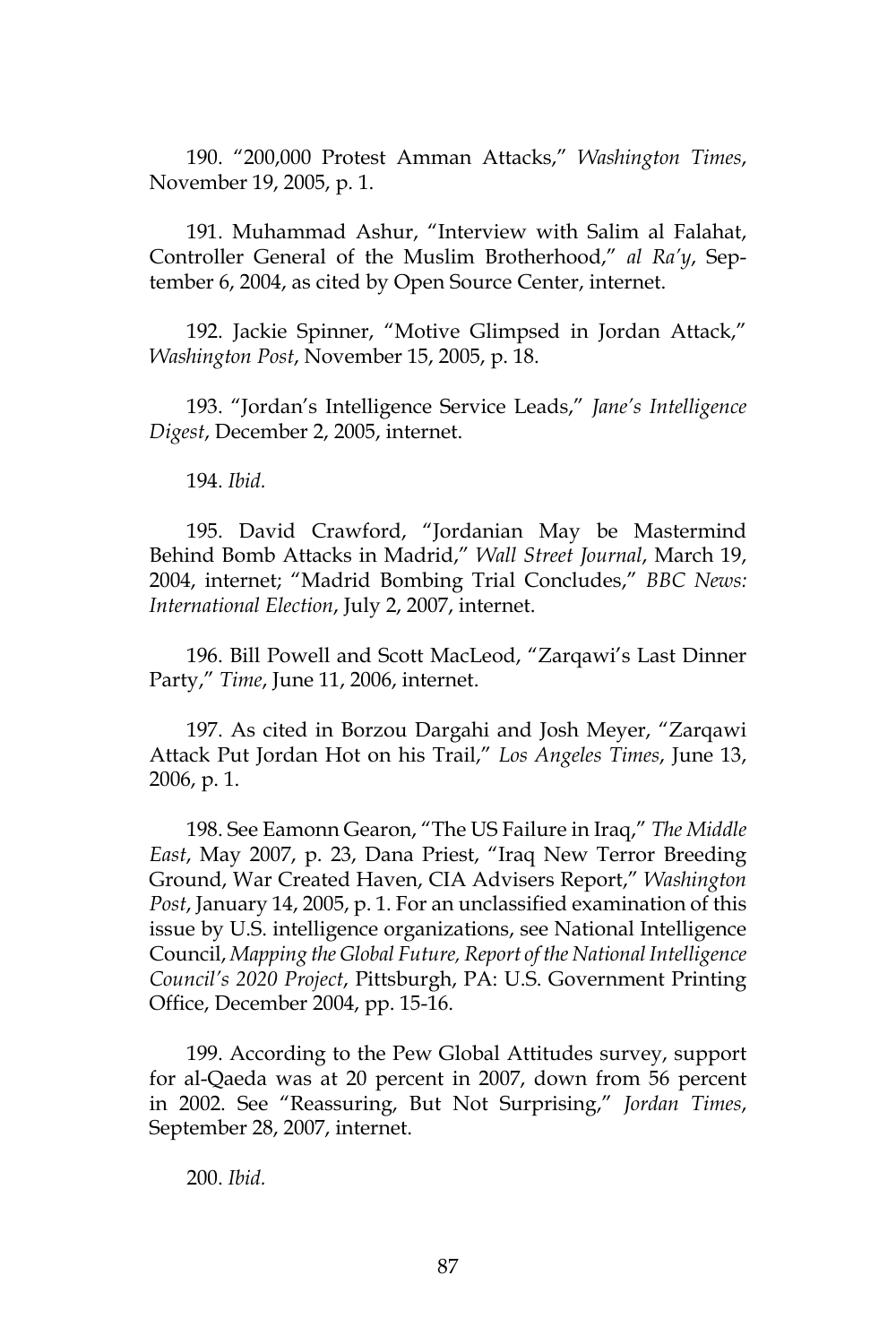201. Mohammad Ben Hussein, "Muslim Brotherhood Condemns jailing of MPs as 'politically motivated'," *Jordan Times*, August 8, 2006, internet.

202. Rana al Sabbagh, "The Government and the Islamists in the Snakes and Ladders Game on the Eve of the Municipal and Parliamentary Elections," *al Arab al Yawm* (Amman), June 3, 2007, p. 13, as quoted in Open Source Center, internet.

203. Nathan J. Brown, *Jordan and the Islamic Movement: The Limits of Inclusion?* Washington, DC: Carnegie Endowment for International Peace, November 2006, p. 17.

204. Note that the leader of the Association of Muslim Scholars, Harith al Dhari, has a house in Amman and sometimes finds it safer to stay there than remain in Iraq. He is known to have met with Jordanian leaders, including King Abdullah. See Shafika Mattar, "Jordan Fears Growing Shiite Influence," *Associated Press*, November 17, 2006, internet; "King Urges Iraqi Unity to Quell Sectarian Violence," *Jordan Times*, November 28, 2006, internet.

205. Sam Dagher, "Risky US Alliances in Iraq," *Christian Science Monitor*, July 17, 2007, p. 1.

206. John F. Burns and Alissa J. Rubin, "U.S. Arming Sunnis in Iraq to Battle Old Qaeda Allies," *New York Times*, June 11, 2007, p. 1; Thomas E. Ricks, "Deals in Iraq Make Friends of Enemies," *Washington Post*, July 20, 2007, p. 1.

207. As cited in Robin Wright and Peter Baker, "Iraq, Jordan See Threats to Election From Iran," *Washington Post*, December 8, 2004, A-1.

208. *Ibid.*

209. AFP, "Jordanian FM: Iraq Neighbors Conference Aims to Support Elections," The *Daily Star*, January 6, 2005, internet.

210. Uri Dan, "Beware of 'Shiite Axis' After Iraqi Elections," *New York Post*, January 15, 2005, internet.

211. As cited in Robin Wright and Peter Baker, "Iraq, Jordan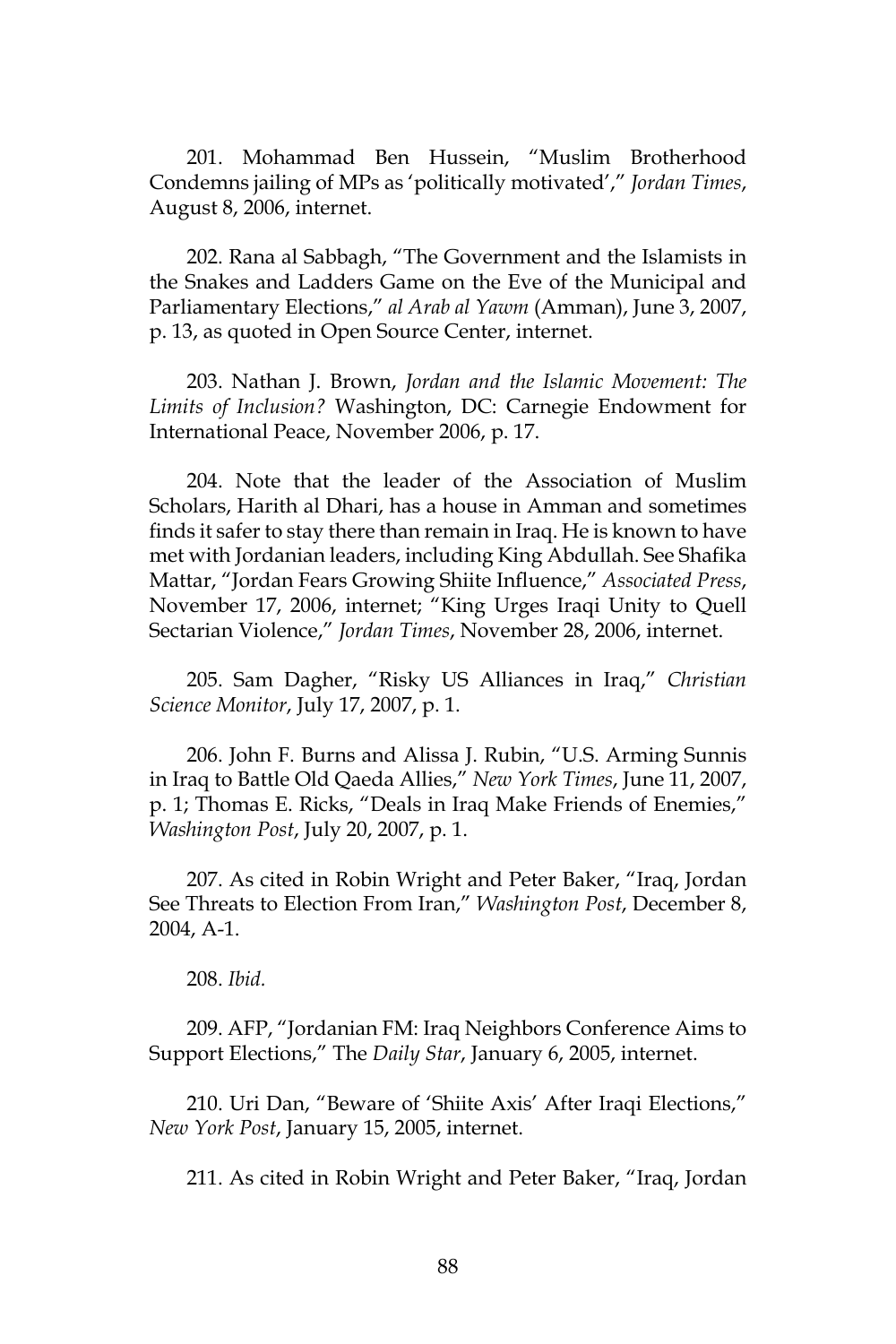See Threats to Election From Iran," *Washington Post*, December 8, 2004, A-1.

212. Richard Boudreaux, "Iraqi Electoral Officials Find Few Irregularities," *Los Angeles Times*, January 17, 2006, internet.

213. Queen Noor, p. 142.

214. "King Optimistic about Iraqi, Regional Future," His Majesty King Abdullah's Interview with CNN's Christiane Amanpour, *Jordan Times*, February 1, 2005, internet.

215. Ami Ayalon, "The Iraqi-Iranian War;" and Asher Susser and Yitzhak Gul, "Jordan" in *Middle East Contemporary Survey, 1979-80*, Vol. 4, New York: Holmes & Meier Publishers, Inc., 1981, pp. 22, 582-583. For an additional view of the extremely close relationship between King Hussein and Iran's last shah, see Queen Noor, chapter 7.

216. Juan Cole, "A 'Shiite Crescent'?" The Regional Impact of the Iraq War," *Current History*, January 2006, p. 23.

217. Sana Abdallah, "Jordan: Row with Iraq," *Middle East International*, April 1, 2005, pp. 14-15.

218. Mohammed al Masri, "Jordan Begins Reacting, Ominously, to the Sunni-Shiite Rift," *Daily Star*, January 27, 2007, internet.

219. *Ibid.*

220. Queen Noor, p. 118.

221. Tehran Iranian News Agency, May 19, 2007, as quoted by Open Source Center, May 20, 2007, internet.

222. See "Jordan: Building Bridges," *Middle East International*, April 23, 1999, p. 16.

223. Associated Press, "Bush, In Interview with Arab TV, Denies U.S. Planning to Attack Iran, *Arizona Daily Star*, October 6, 2007, internet; "US Says 'All Options' on the Table with Iran, But Prefers Diplomacy," *Jordan Times*, September 17, 2007, internet.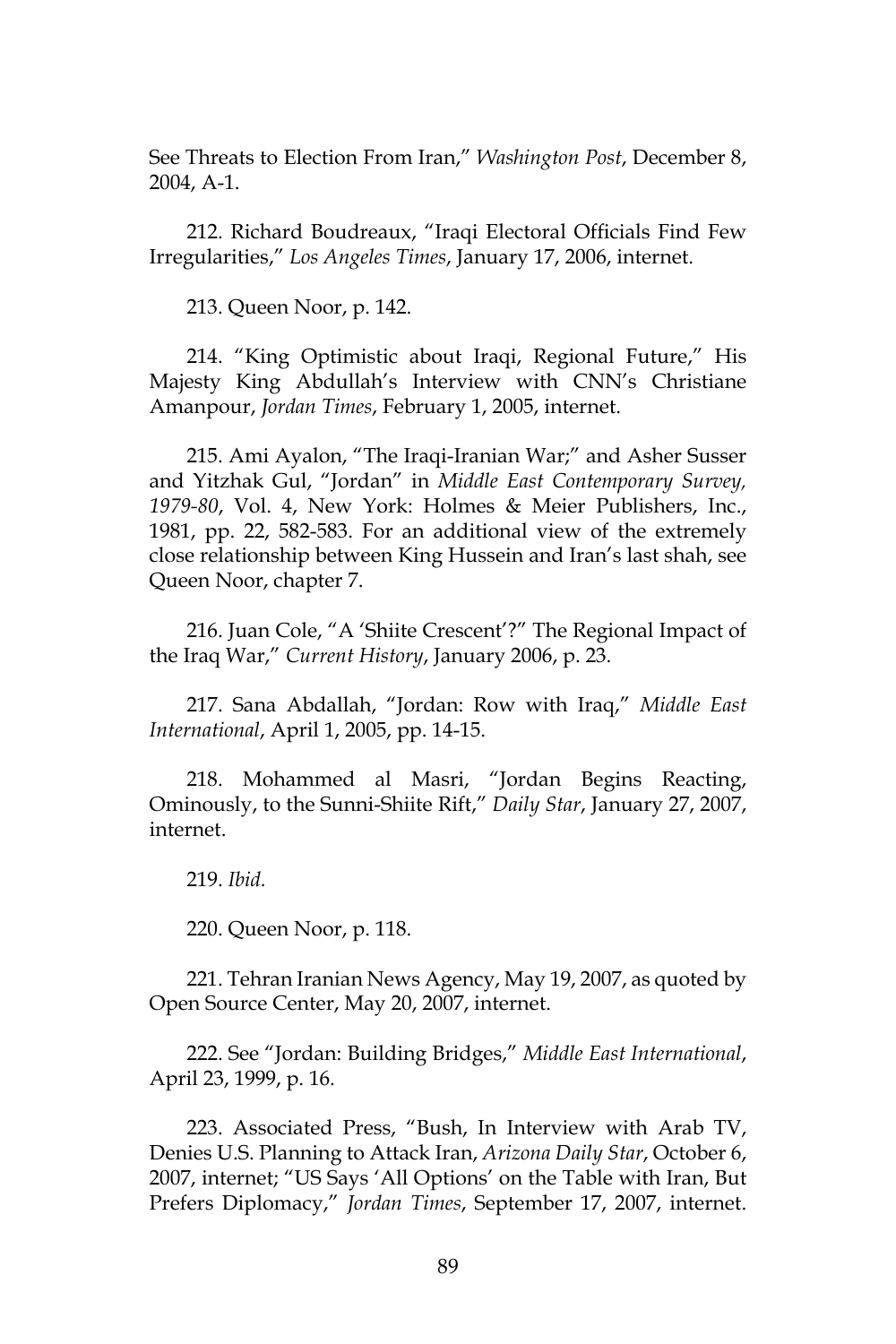Note that domestic opponents of the current administration have expressed serious doubts over such assurances. For an example of these concerns, see Seymour M. Hersh, "Shifting Targets, the Administration's Plan for Iran," *The New Yorker*, October 8, 2007, internet.

224. A Sunni Iraqi Brigadier General has told the author that an attack on Iran could lead to millions of angry Iraqi Shi'ites demonstrating against the United States in an outbreak of violence that could render Iraq ungovernable for some time. Also see James Fallows, "Will Iran Be Next?" *Atlantic Monthly*, December 2004, pp. 99-110.

225. The author has encountered numerous Gulf Arabs who are deeply concerned about Iranian nuclear weapons, but found few Jordanians who are equally anxious. The author's position as a professor at the U.S. Army War College has caused him to meet with numerous Jordanian military officials and civilian strategic thinkers. Also see Iranian News Agency, "Jordan Foreign Minister Underlines Iran's Right on Peaceful Nuclear Technology," November 1, 2007, internet.

226. Associated Press, "Jordan's Prince Hassan Warns Attack on Iran Would Open Way for Extremists," *International Herald Tribune*, April 14, 2007, internet.

227. Alon Ben-David, "West Doubts Iran Missile Claims," *Jane's Defense Weekly*, April 12, 2006, internet; AFP, "Iranian Ballistic Missile Test Fails, Say Jane's," *Space Daily*, October 30 2000, internet; "US: Iranian Missile Test Missed Target," *CNN. com*, July 23, 1998, internet.

228. AFP, "U.S. Gives Israel \$155M for Anti-Missile System," *Defense News*, November 8, 2007, internet; "U.S., Israel to Study Layered Missile Defenses," *Defense News*, October 17, 2007, internet; Barbara Oppall-Rome, "Israel to Develop Top-Tier Missile Interceptor," *Defense News*, October 27, 2007, p. 4; Arieh O' Sullivan, "Arrow-2's Real Test Not Scuds but Iran Rockets," *Jerusalem Post*, July 28, 2004, internet; Alon Ben-David, "Israel's Anti-Ballistic Missile Test Pushes Altitude Boundaries," *Jane's Defense Weekly*, December 2, 2005.

229. Chris Morris, "Israel's Civil Defence Exercise," *BBC News*,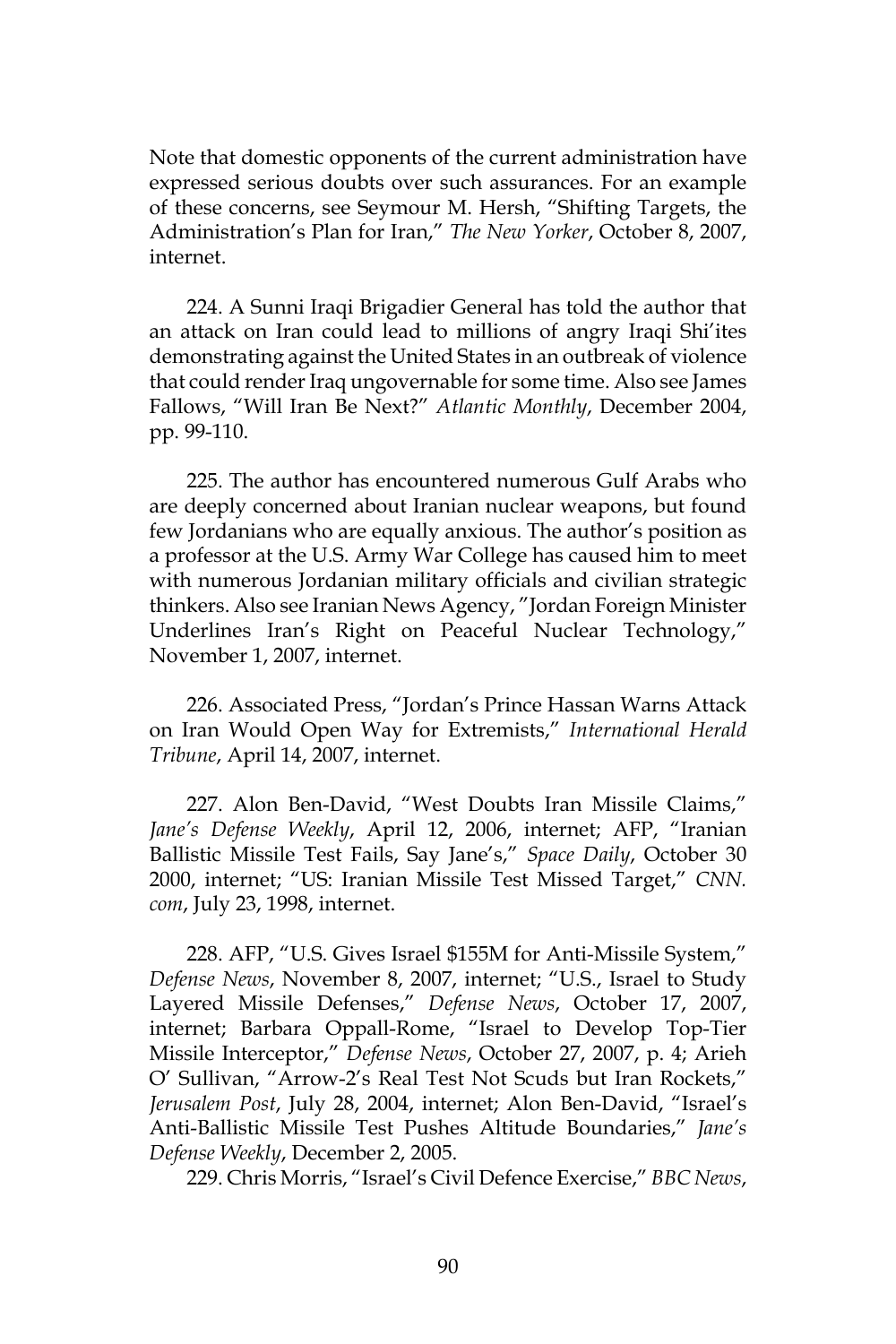March 21, 2007, internet.

230. Zach Levey, "United States Arms Policy toward Jordan, 1963-68," *Journal of Contemporary History*, July 2006, p. 527.

231. Jordanian acquisition of significant amounts of Soviet weaponry and military equipment briefly seemed like a serious possibility following the June 1967 Arab-Israeli war. See Mohamed Heikal, *The Sphinx and the Commissar: The Rise and Fall of Soviet Influence in the Middle East*, New York: Harper & Row Publishers, 1978, pp. 12-13.

232. Queen Noor, pp. 157, 190-191.

233. "'Trying to Catch Our Breath,' King Hussein on the Odds of Mideast Peace," *Newsweek*, August 19, 1991, p. 28.

234. Scott Wilson, "Jordan Acts to Curb a Rising Chorus of Critics," *Washington Post*, September 30, 2004, p. 18.

235. See W. Andrew Terrill, *Regional Fears of Western Primacy and the Future of U.S. Middle Eastern Basing Policy*, Carlisle, PA: Strategic Studies Institute, 2006, for an examination of regional attitudes towards Western basing rights.

236. Linda Robinson, "Plan of Attack," *U.S. News and World Report*, July 24, 2005, internet; Soldiers Radio and Television, "Exercise Eager Light," U.S. Army Website (*www.army.mil*), October 2, 2007, internet.

237. "Early Victor," *Global Security.org*, April 4, 2005, internet; Gunnery Sergeant Mark E. Bradley, "Marines Return to Jordan for Infinite Moonlight," *Marine Corps News*, August 25, 2005, internet.

238. Jane's Information Group, "Jordan" *Jane's World Armies*, June 21, 2006, internet.

239. Philip Robins, *A History of Jordan*, Cambridge, United Kingdom: Cambridge University Press, 2004, p. 204.

240. The author has had the honor of addressing the students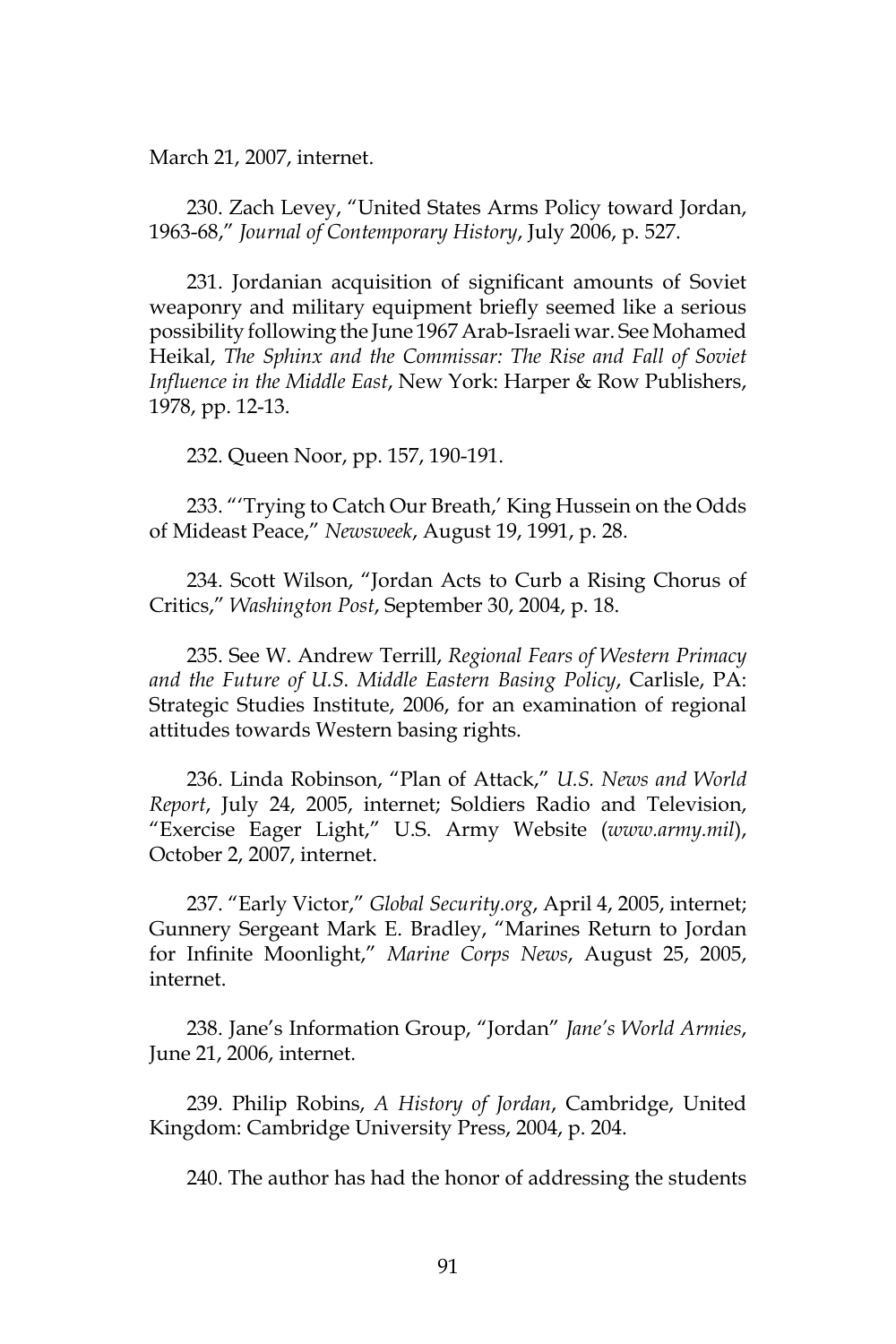of the Jordanian National Defense University on two occasions and encountered a number of non-Jordanian Arab officers.

241. "Interview with Brigadier General Ahmad Sarhan al Faqeeh, Commander, Royal Jordanian Special Operations," *Defense News*, February 14, 2005, internet.

242. Riad Kahwaji and Barbara Opall-Rome, "Rebuilding Iraq's Military," *Defense News*, June 2, 2003, p. 1.

243. Interview with Brigadier Geneeral Ottallah Butosh, Jordanian Army, 2007. It is not clear how the Jordanians worked around the language difficulty. It is possible that they used translators or the Afghan students may have been required to have a proficiency in either English or Arabic.

244. For an examination of the early years of Jordanian military cooperation and assistance to other Arab nations, see W. Andrew Terrill, "Jordan and the Defense of the Gulf**,"** *Middle East Insight*, March-April 1985, pp. 34-41.

245. Jane's Information Group, "King Abdullah II Special Forces Training Centre Stays on Track for 2008 Completion," *International Defense Review*, April 1, 2007. internet.

246. "Jordanian Facility to Train Regional and International Forces," *National Defense*, August 2006, pp. 22-23.

247. Jane's Information Services, "Jordan Signs Second Phase Contract for Special Operations Training Centre," *International Defense Review*, March 1, 2006, internet.

248. Pierre Tran, "Conference News: Center Offers Global Special Ops Training," *Defense News, SOFEX 2006 Conference*, March 27, 2006, internet.

249. Robin Hughes, "Jordanian Special Forces Training Centre Moves Ahead," *Jane's Defense Weekly*, February 9, 2005, internet.

250. Pierre Tran, "Conference News: Bakhit: Fight Terrorism with Dialogue, Pluralism," *Defense News, SOFEX 2006 Conference*, March 27, 2006, internet.

251. Mohammad Ghazal, "King Tours SOFEX, Attends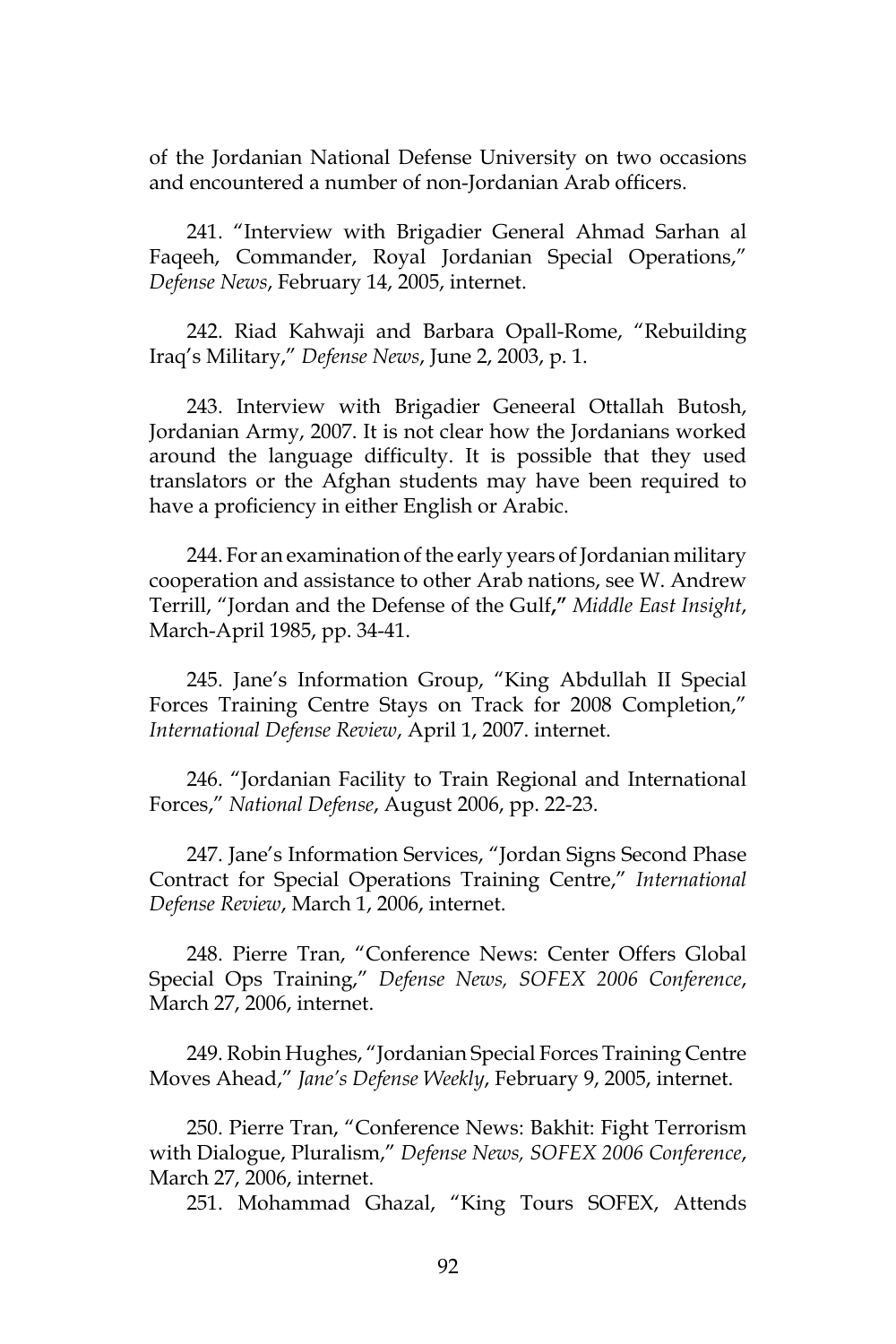Military Exercises," *Jordan Times*, March 30, 2006, internet.

252. Janine Zacharia, "Behind the Lines, Iraqis Learn a Dangerous Craft," *International Herald Tribune*, May 22, 2007, internet.

253. Dale Gavlak, "Iraqis Train in Jordan as Detainee Numbers Surge," *Jordan Times*, June 22-23, 2007, internet.

254. See Finer and Knickmeyer, *Washington Post*, June 16, 2006, p. 1.

255. Tim Weiner, *Legacy of Ashes: The History of the CIA*, New York: Doubleday, 2007, p. 137.

256. *Ibid*.

257. Borzou Daragahi, "Jordan's King Risks Shah's Fate, Critics Warn," *Los Angeles Times*, October 6, 2006, internet; Arieh O'Sullivan, "Jordan Closer CIA Ally than Mossad," *Jerusalem Post*, November 12, 2005, internet.

258. "The Jordanian-Israeli Alliance," *Jane's Foreign Report*, September 23, 1999, internet.

259. Philip Robins, *A History of Jordan*, Cambridge, UK: Cambridge University Press, 2004, p. 204.

260. "Jordanian Peacekeepers Earn Country Good Reputation," *Jordan Times*, September 26, 2007, internet.

261. Mohammad Ghazal, "Peacekeeping─Not Just a Military Mission," *Jordan Times*, October 17, 2005, internet.

262. Dale Gavlak, "Jordanian King 'Enraged by War'," *BBC News*, August 3, 2006, internet.

263. "Arab League Picks Egypt, Jordan, Approaches Israel," *Kuwait Times*, April 19, 2007, internet.

264. AFP, "Israeli Delegation Visits Jordan for Peace Talks,"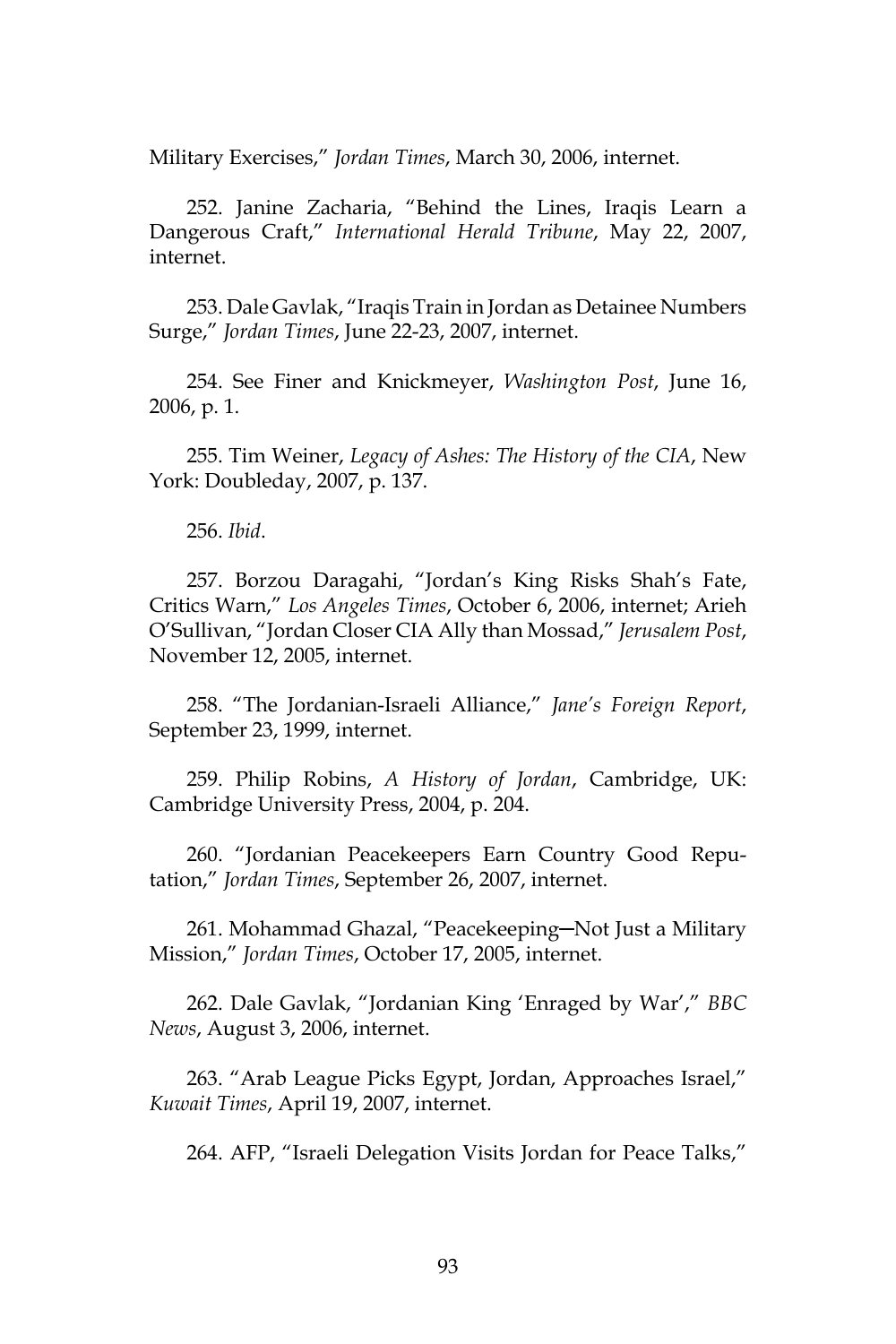May 10, 2007, internet, Also see "Amman, Riyadh say Summit Should 'Readopt' Peace Offer," *Jordan Times*, March 22, 2007, internet.

265. Ed Blanche, "Refugees: Jordan's Nightmare," *The Middle East*, December 2002, pp. 20-23.

266. Many Jordanians have politely but bluntly told the author that solving the Palestinian problem is a more urgent imperative for their country than addressing Iraq's internal difficulties. Official government statements almost always state that the most serious regional problem affecting Jordan is the Palestinian problem. See "Palestinian Cause Must Supersede All Other Interests—King," *Jordan Times*, July 3, 2007, internet; Saad Hattar, "Jordan's Top Priority Is Creation of a Palestinian State," *Daily Star*, June 13, 2007, internet.

267. Blanche, "Refugees, Jordan's Nightmare," p. 21.

268. Alissa, p. 15.

269. "Confederation Out of Question—King," *Jordan Times*, June 12, 2007, internet.

270. AFP, "Jordan-Palestinian Confederation Would Improve Peace Prospects: Netanyahu," May 23, 2007, internet.

271. Associated Press, "Jordan's King Rejects Confederation with Palestinians," *International Herald Tribune*, July 1, 2007, internet.

272. AFP, "Jordan Rules Out Troops to the West Bank," *Khaleej Times*, July 31, 2007, internet.

273. *Ibid.*

274. Susser, "Abdullah's Scolding of Arafat."

275. "Egypt and Jordan in West Bank Rivalry," *Jane's Foreign Report*, March 10, 2005, internet.

276. AFP, "Jordanian-Trained Unit Loyal to Fatah Prepares